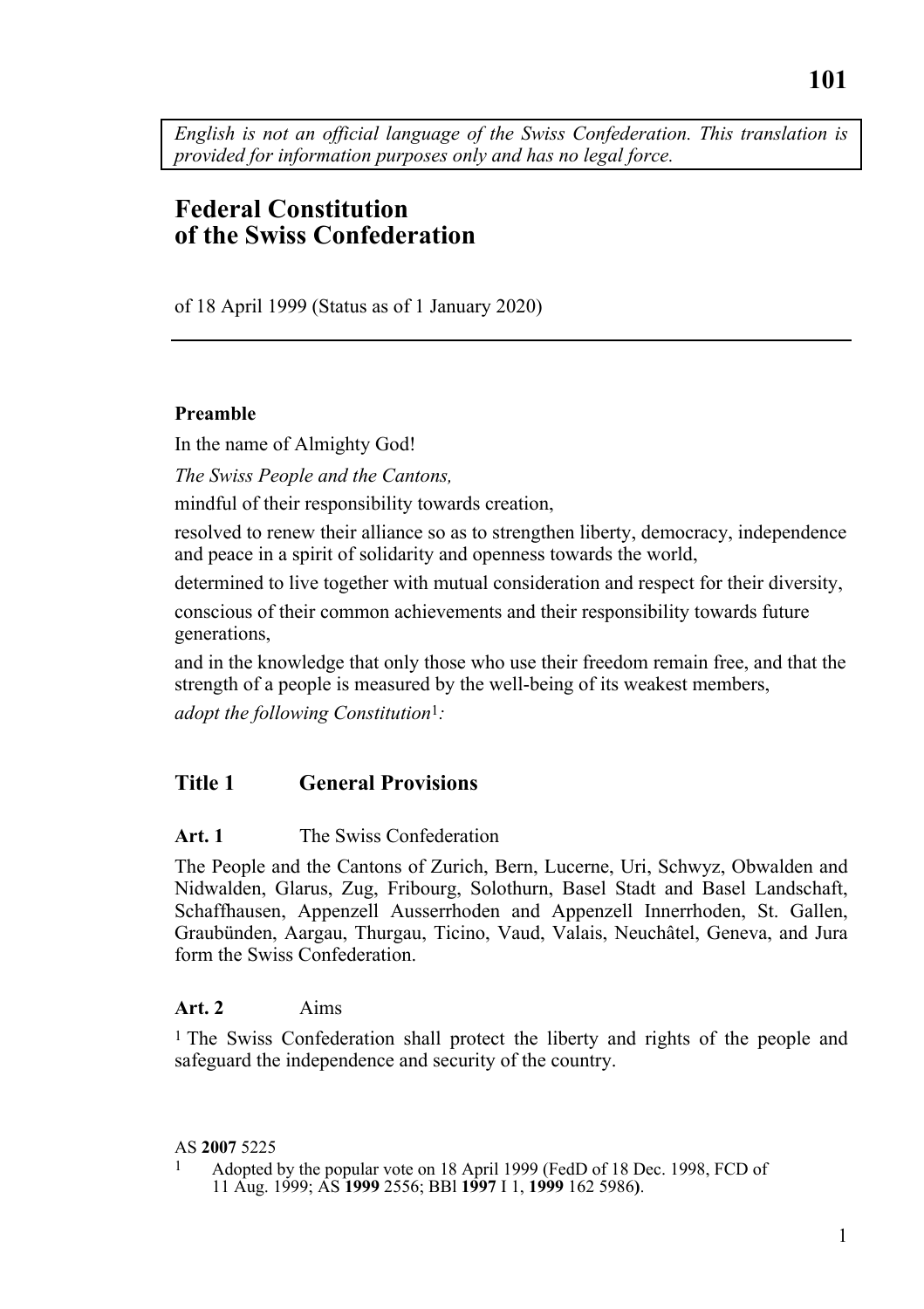2 It shall promote the common welfare, sustainable development, internal cohesion and cultural diversity of the country.

3 It shall ensure the greatest possible equality of opportunity among its citizens.

<sup>4</sup> It is committed to the long term preservation of natural resources and to a just and peaceful international order.

## **Art. 3** Cantons

The Cantons are sovereign except to the extent that their sovereignty is limited by the Federal Constitution. They exercise all rights that are not vested in the Confederation.

### **Art. 4** National languages

The National Languages are German, French, Italian, and Romansh.

### Art. 5 **Rule of law**

<sup>1</sup> All activities of the state are based on and limited by law.

2 State activities must be conducted in the public interest and be proportionate to the ends sought.

3 State institutions and private persons shall act in good faith.

4 The Confederation and the Cantons shall respect international law.

### **Art. 5***a*2 Subsidiarity

The principle of subsidiarity must be observed in the allocation and performance of state tasks.

### Art. 6 **Individual and collective responsibility**

All individuals shall take responsibility for themselves and shall, according to their abilities, contribute to achieving the tasks of the state and society.

# **Title 2 Fundamental Rights, Citizenship and Social Goals Chapter 1 Fundamental Rights**

### Art. 7 **Human dignity**

Human dignity must be respected and protected.

 $\overline{2}$ 2 Adopted by the popular vote on 28 Nov. 2004, in force since 1 Jan. 2008 (FCD of 3 Oct. 2003, FCD of 26 Jan. 2005, FCD of 7 Nov. 2007; AS **2007** 5765; BBl **2002** 2291, **2003** 6591, **2005** 951).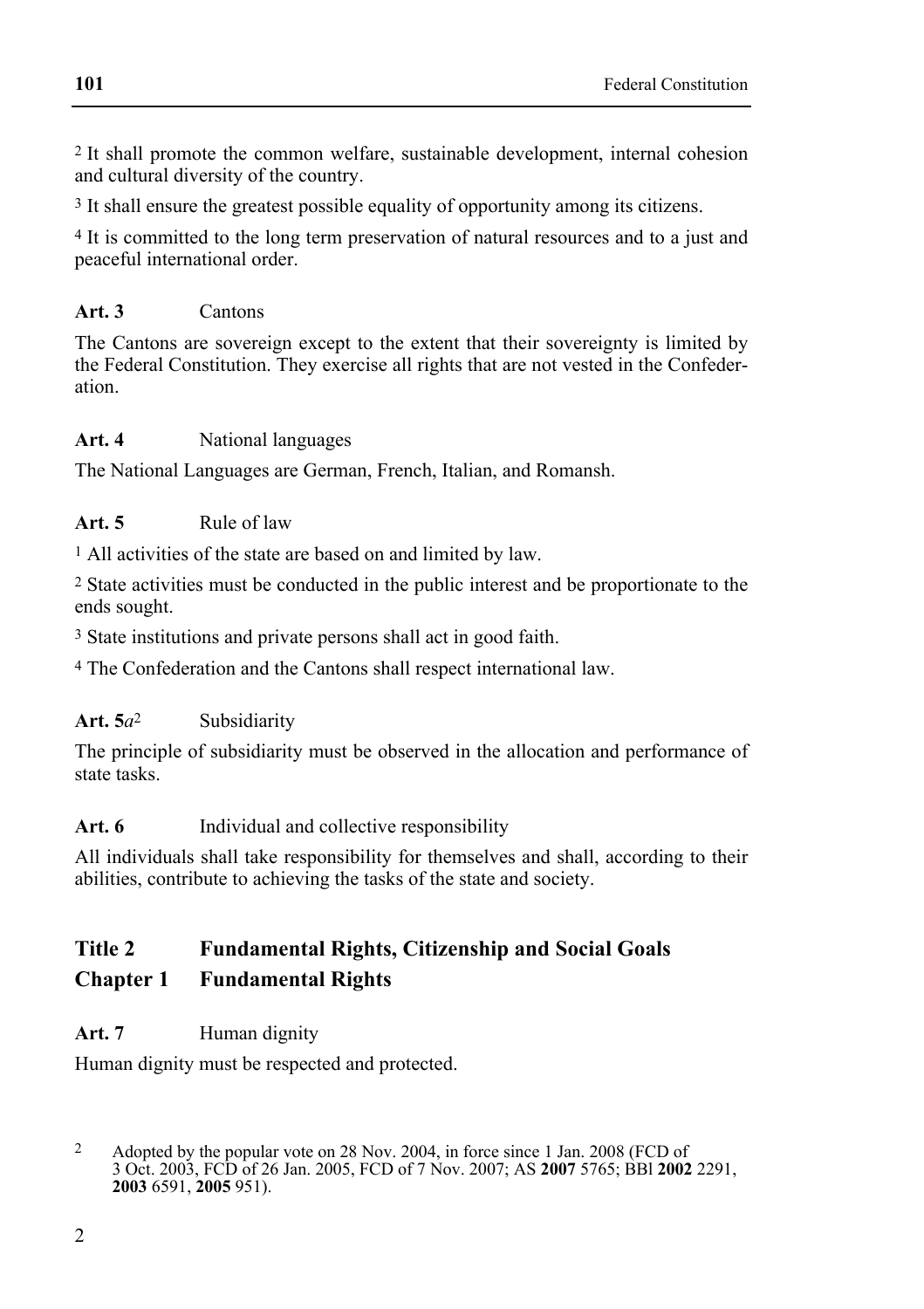Art. 8 **Equality before the law** 

1 Every person is equal before the law.

2 No person may be discriminated against, in particular on grounds of origin, race, gender, age, language, social position, way of life, religious, ideological, or political convictions, or because of a physical, mental or psychological disability.

3 Men and women have equal rights. The law shall ensure their equality, both in law and in practice, most particularly in the family, in education, and in the workplace. Men and women have the right to equal pay for work of equal value.

4 The law shall provide for the elimination of inequalities that affect persons with disabilities.

# Art. 9 **Protection against arbitrary conduct and principle of good faith**

Every person has the right to be treated by state authorities in good faith and in a non-arbitrary manner.

## Art. 10 **Right to life and to personal freedom**

<sup>1</sup> Every person has the right to life. The death penalty is prohibited.

2 Every person has the right to personal liberty and in particular to physical and mental integrity and to freedom of movement.

3 Torture and any other form of cruel, inhuman or degrading treatment or punishment are prohibited.

# Art. 11 Protection of children and young people

1 Children and young people have the right to the special protection of their integrity and to the encouragement of their development.

2 They may personally exercise their rights to the extent that their power of judgement allows.

# Art. 12 Right to assistance when in need

Persons in need and unable to provide for themselves have the right to assistance and care, and to the financial means required for a decent standard of living.

# Art. 13 Right to privacy

1 Every person has the right to privacy in their private and family life and in their home, and in relation to their mail and telecommunications.

2 Every person has the right to be protected against the misuse of their personal data.

# Art. 14 **Right to marry and to have a family**

The right to marry and to have a family is guaranteed.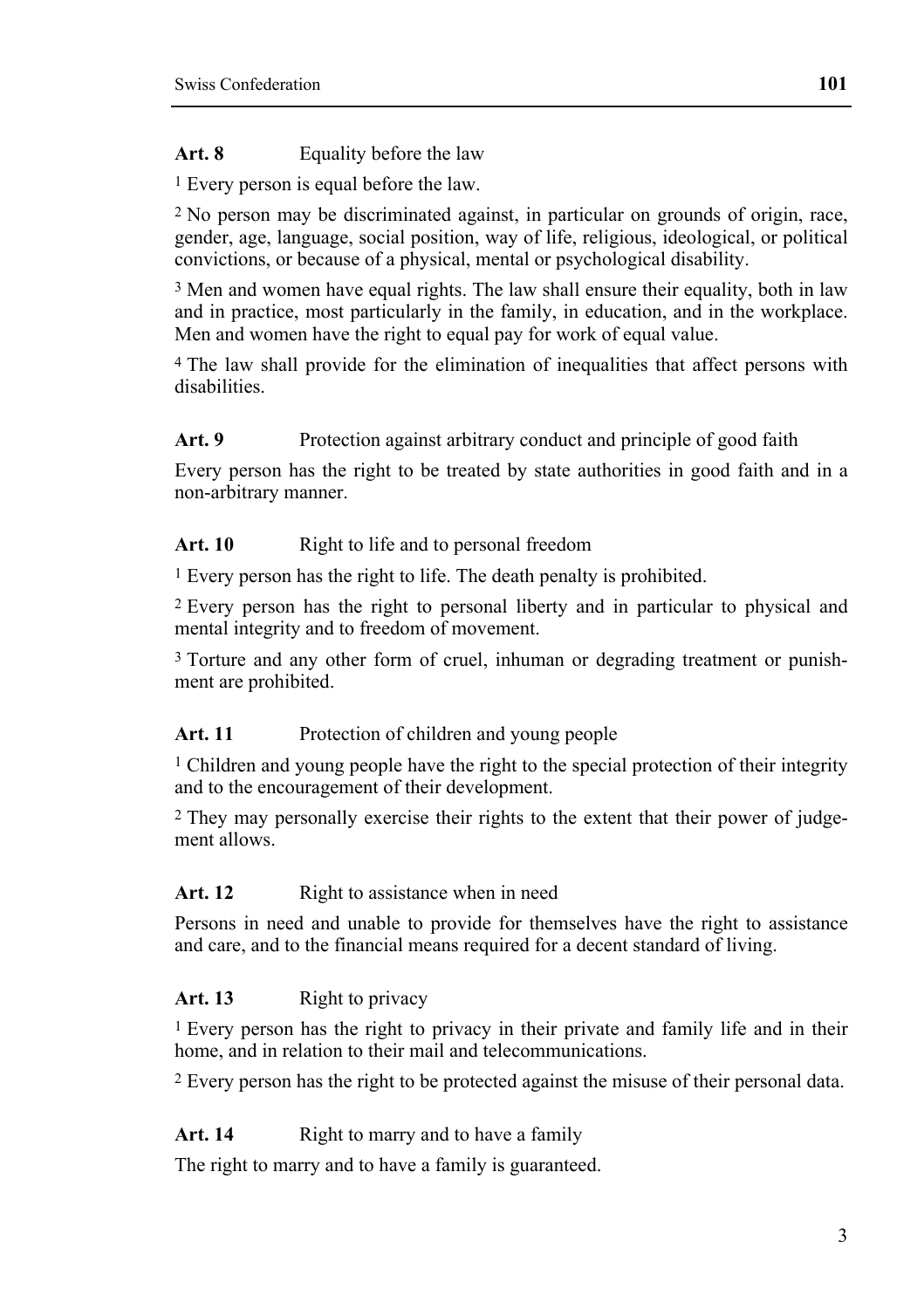Art. 15 Freedom of religion and conscience

<sup>1</sup> Freedom of religion and conscience is guaranteed.

2 Every person has the right to choose freely their religion or their philosophical convictions, and to profess them alone or in community with others.

<sup>3</sup> Every person has the right to join or to belong to a religious community, and to follow religious teachings.

4 No person may be forced to join or belong to a religious community, to participate in a religious act, or to follow religious teachings.

# Art. 16 Freedom of expression and of information

1 Freedom of expression and of information is guaranteed.

2 Every person has the right freely to form, express, and impart their opinions.

<sup>3</sup> Every person has the right freely to receive information to gather it from generally accessible sources and to disseminate it.

# **Art. 17** Freedom of the media

1 Freedom of the press, radio and television and of other forms of dissemination of features and information by means of public telecommunications is guaranteed.

2 Censorship is prohibited.

<sup>3</sup> The protection of sources is guaranteed.

# Art. 18 Freedom to use any language

The freedom to use any language is guaranteed.

# Art. 19 **Right to basic education**

The right to an adequate and free basic education is guaranteed

# **Art. 20** Academic freedom

Freedom of research and teaching is guaranteed.

# Art. 21 **Freedom of artistic expression**

Freedom of artistic expression is guaranteed.

# Art. 22 Freedom of assembly

1 Freedom of assembly is guaranteed.

2 Every person has the right to organise meetings and to participate or not to participate in meetings.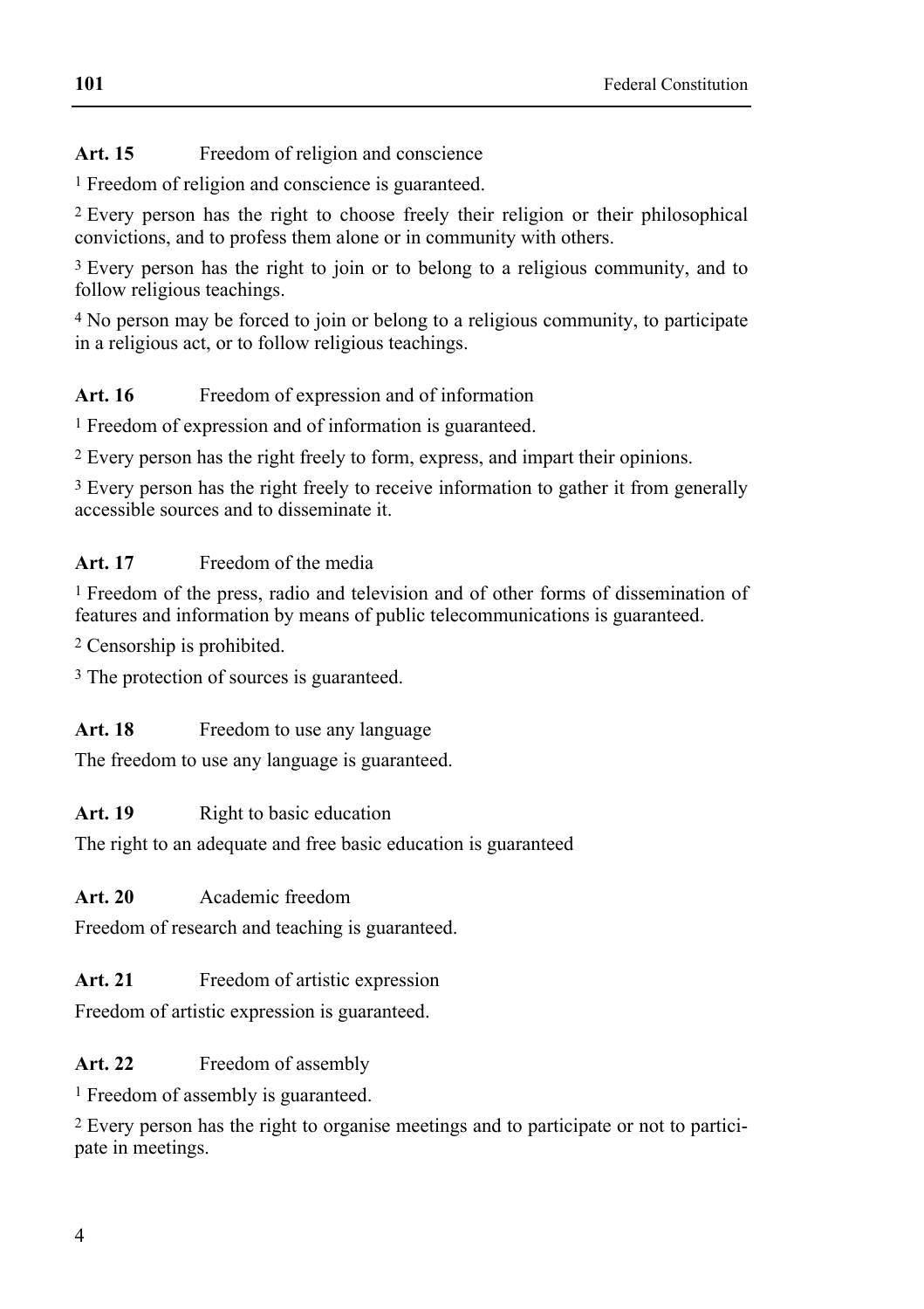# **Art. 23** Freedom of association

<sup>1</sup> Freedom of association is guaranteed.

2 Every person has the right to form, join or belong to an association and to participate in the activities of an association.

<sup>3</sup> No person may be compelled to join or to belong to an association.

# **Art. 24** Freedom of domicile

1 Swiss citizens have the right to establish their domicile anywhere in the country.

2 They have the right to leave or to enter Switzerland.

## Art. 25 Protection against expulsion, extradition and deportation

1 Swiss citizens may not be expelled from Switzerland and may only be extradited to a foreign authority with their consent.

2 Refugees may not be deported or extradited to a state in which they will be persecuted.

<sup>3</sup> No person may be deported to a state in which they face the threat of torture or any other form of cruel or inhumane treatment or punishment.

# Art. 26 **Guarantee of ownership**

<sup>1</sup> The right to own property is guaranteed.

2 The compulsory purchase of property and any restriction on ownership that is equivalent to compulsory purchase shall be compensated in full.

# **Art. 27** Economic freedom

<sup>1</sup> Economic freedom is guaranteed.

2 Economic freedom includes in particular the freedom to choose an occupation as well as the freedom to pursue a private economic activity.

# Art. 28 **Right to form professional associations**

1 Employees, employers and their organisations have the right to join together in order to protect their interests, to form associations and to join or not to join such associations.

2 Disputes must wherever possible be resolved through negotiation or mediation.

<sup>3</sup> Strikes and lock outs are permitted if they relate to employment relations and if they do not contravene any requirements to preserve peaceful employment relations or to conduct conciliation proceedings.

4 The law may prohibit certain categories of person from taking strike action.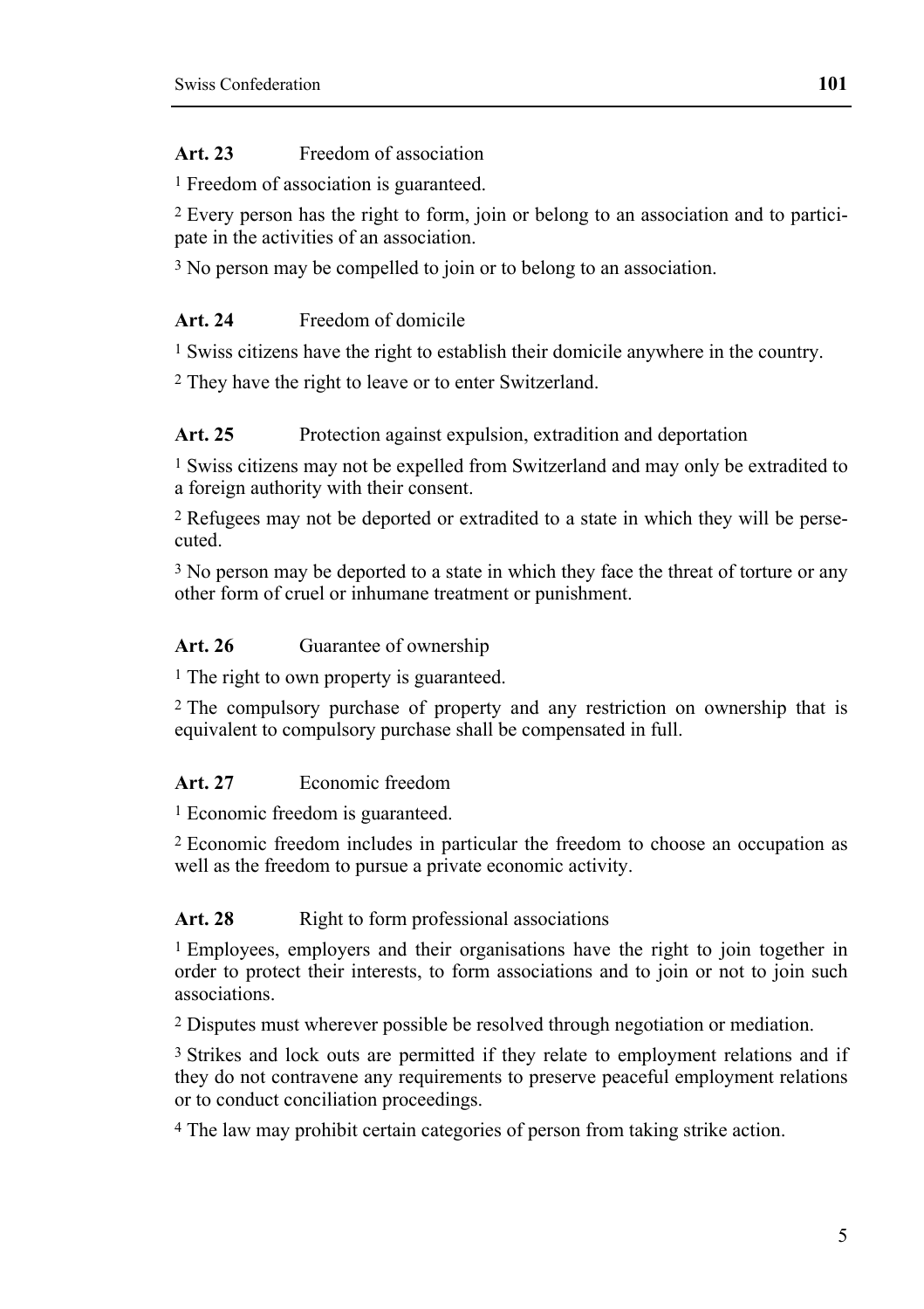# Art. 29 **General procedural guarantees**

 $<sup>1</sup>$  Every person has the right to equal and fair treatment in judicial and administrative</sup> proceedings and to have their case decided within a reasonable time.

2 Each party to a case has the right to be heard.

3 Any person who does not have sufficient means has the right to free legal advice and assistance unless their case appears to have no prospect of success. If it is necessary in order to safeguard their rights, they also have the right to free legal representation in court.

## **Art. 29***a*3 Guarantee of access to the courts

In a legal dispute, every person has the right to have their case determined by a judicial authority. The Confederation and the Cantons may by law preclude the determination by the courts of certain exceptional categories of case.

## **Art. 30** Judicial proceedings

1 Any person whose case falls to be judicially decided has the right to have their case heard by a legally constituted, competent, independent and impartial court. Ad hoc courts are prohibited.

2 Unless otherwise provided by law, any person against whom civil proceedings have been raised has the right to have their case decided by a court within the jurisdiction in which they reside.

<sup>3</sup> Unless the law provides otherwise, court hearings and the delivery of judgments shall be in public.

# **Art. 31** Deprivation of liberty

<sup>1</sup> No person may be deprived of their liberty other than in the circumstances and in the manner provided for by the law.

2 Any person deprived of their liberty has the right to be notified without delay and in a language they can understand of the reasons for their detention and of their rights. They must be given the opportunity to exercise their rights, in particular, the right to have their next-of-kin informed.

3 Any person in pre-trial detention has the right to be brought before a court without delay. The court decides whether the person must remain in detention or be released. Any person in pre-trial detention has the right to have their case decided within a reasonable time.

4 Any person who has been deprived of their liberty by a body other than a court has the right to have recourse to a court at any time. The court shall decide as quickly as possible on the legality of their detention.

<sup>3</sup> Adopted by the popular vote on 12 March 2000, in force since 1 Jan. 2007 (FedD of 8 Oct. 1999, FCD of 17 May 2000, FedD of 8 March 2005; AS **2002** 3148, **2006** 1059; BBl **1997** I 1, **1999** 8633, **2000** 2990, **2001** 4202).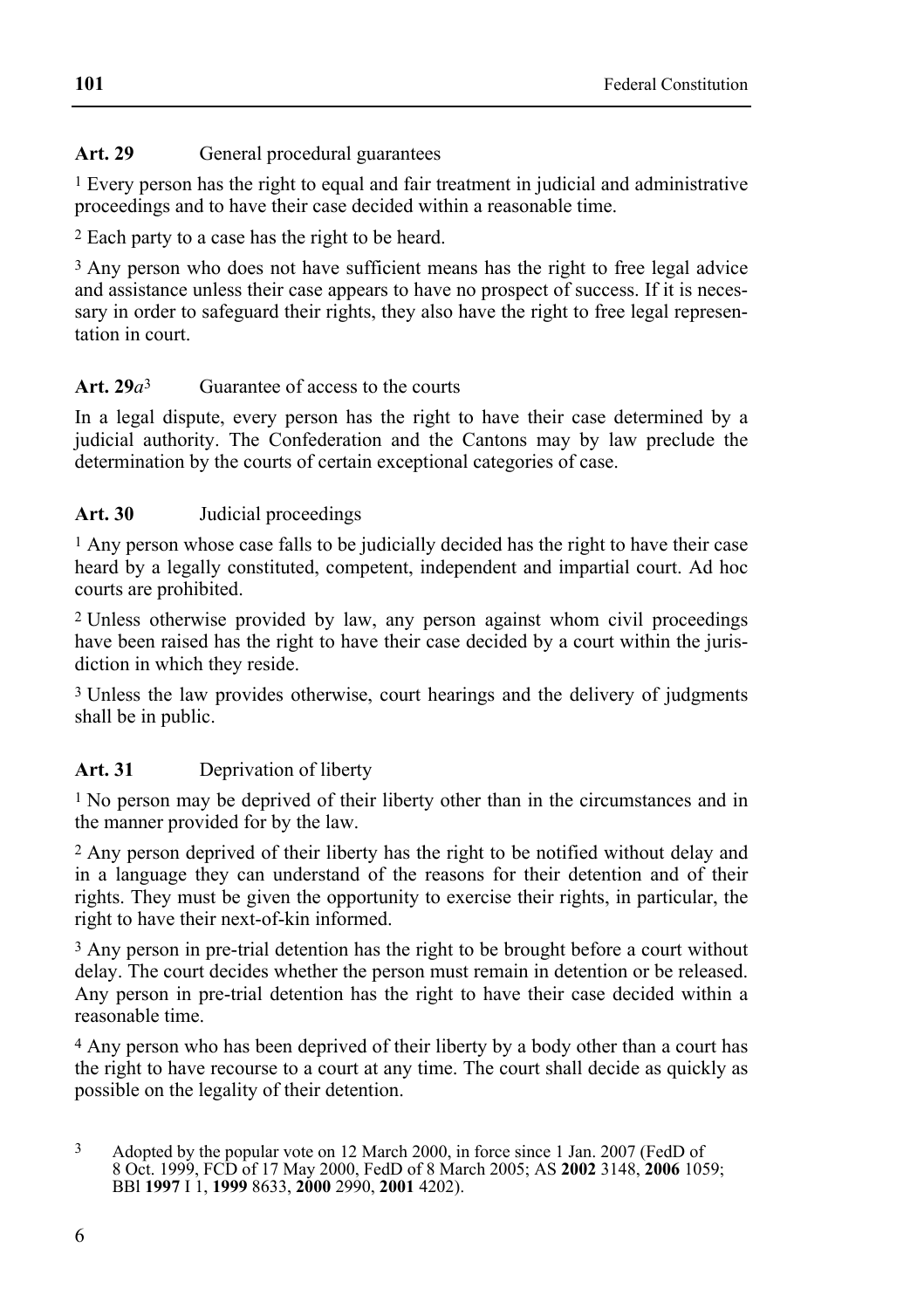#### Art. 32 Criminal proceedings

1 Every person is presumed innocent until they have been found guilty by a legally enforceable judgment.

<sup>2</sup> Every accused person has the right to be notified as quickly and comprehensively as possible of the charge brought against them. They must be given the opportunity to assert their rights to a proper defence.

3 Every convicted person has the right to have their conviction reviewed by a higher court, with the exception of cases in which the Federal Supreme Court sits at first instance.

### Art. 33 Right of petition

1 Every person has the right, without prejudice, to petition the authorities.

2 The authorities must acknowledge receipt of such petitions.

#### **Art. 34** Political rights

1 Political rights are guaranteed.

2 The guarantee of political rights protects the freedom of the citizen to form an opinion and to give genuine expression to his or her will.

#### **Art. 35** Upholding of fundamental rights

1 Fundamental rights must be upheld throughout the legal system.

2 Whoever acts on behalf of the state is bound by fundamental rights and is under a duty to contribute to their implementation.

<sup>3</sup> The authorities shall ensure that fundamental rights, where appropriate, apply to relationships among private persons.

#### Art. 36 **Restrictions on fundamental rights**

<sup>1</sup> Restrictions on fundamental rights must have a legal basis. Significant restrictions must have their basis in a federal act. The foregoing does not apply in cases of serious and immediate danger where no other course of action is possible.

2 Restrictions on fundamental rights must be justified in the public interest or for the protection of the fundamental rights of others.

3 Any restrictions on fundamental rights must be proportionate.

4 The essence of fundamental rights is sacrosanct.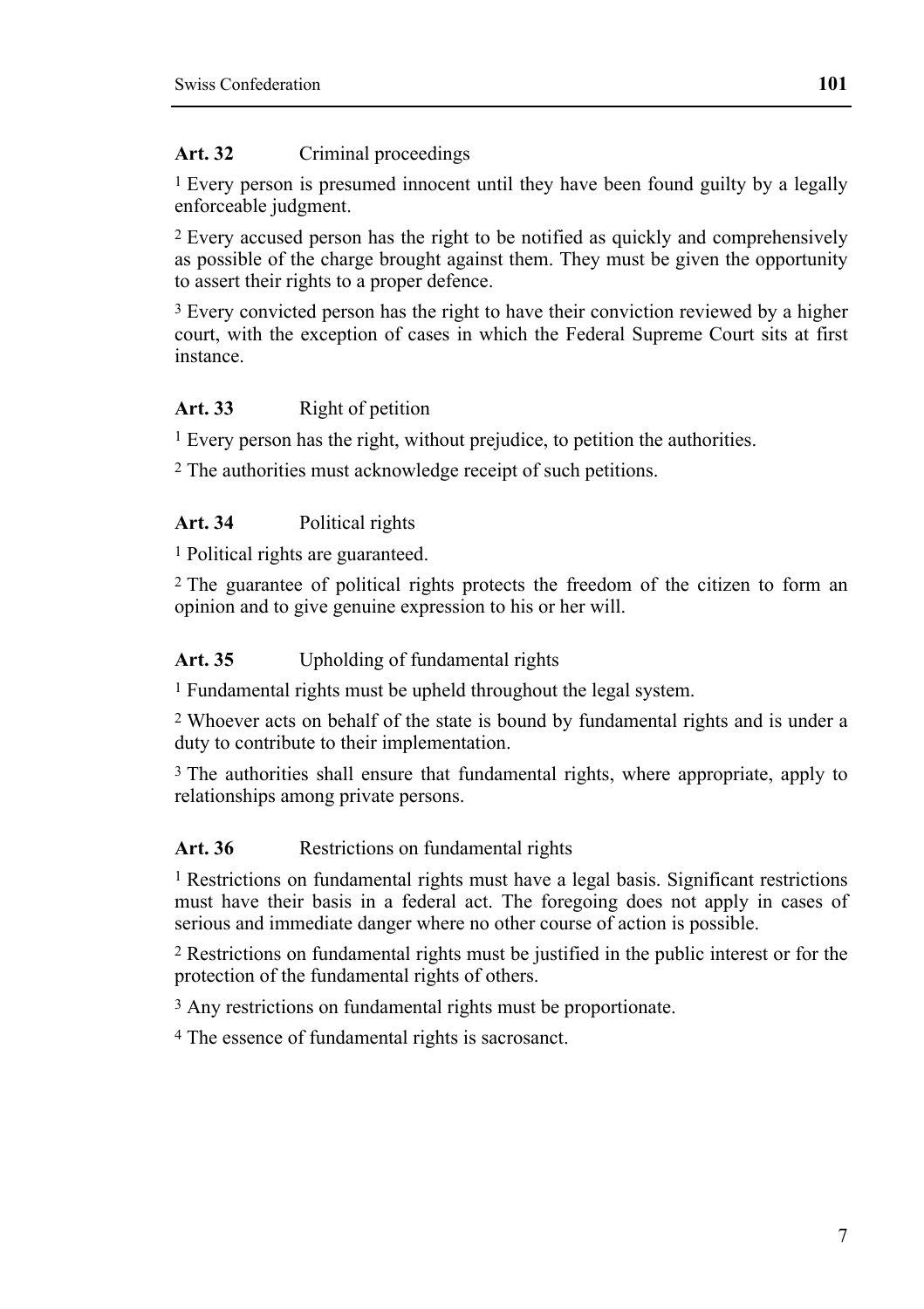# **Chapter 2 Citizenship and Political Rights**

## **Art. 37** Citizenship

1 Any person who is a citizen of a commune and of the Canton to which that commune belongs is a Swiss citizen.

2 No person may be given preferential treatment or suffer prejudice because of their citizenship. The foregoing does not apply to regulations on political rights in citizens' communes and corporations or to participation in the assets thereof, unless cantonal legislation provides otherwise.

# Art. 38 **Acquisition and deprivation of citizenship**

1 The Confederation shall regulate the acquisition and deprivation of citizenship by birth, marriage or adoption. It shall also regulate the deprivation of Swiss citizenship on other grounds, together with the reinstatement of citizenship.

2 It shall legislate on the minimum requirements for the naturalisation of foreign nationals by the Cantons and grant naturalisation permits.

3 It shall enact simplified regulations on the naturalisation of:

- a. third generation immigrants;
- b. stateless children.4

# **Art. 39** Exercise of political rights

<sup>1</sup> The Confederation shall regulate the exercise of political rights in federal matters, and the Cantons shall regulate their exercise at cantonal and communal matters.

2 Political rights are exercised in the commune in which a citizen resides, although the Confederation and the Cantons may provide for exceptions.

3 No person may exercise their political rights contemporaneously in more than one Canton.

4 A Canton may provide that a person newly registered as a resident may exercise the right to vote in cantonal and communal matters only after a waiting period of a maximum of three months of permanent settlement.

### **Art. 40** The Swiss abroad

<sup>1</sup> The Confederation shall encourage relations among the Swiss abroad and their relations with Switzerland. It may support organisations that pursue this objective.

2 It shall legislate on the rights and obligations of the Swiss abroad, in particular in relation to the exercise of political rights in the Confederation, the fulfilment of the obligation to perform military or alternative service, welfare support and social security.

 $\overline{4}$ 4 Adopted by the popular vote on 12 Feb. 2017, in force since 12 Feb. 2017 (FedD of 30 Sept. 2016, FCD of 13 April 2017 – AS **2017** 2643; BBl **2015** 769 1327, **2017** 3387).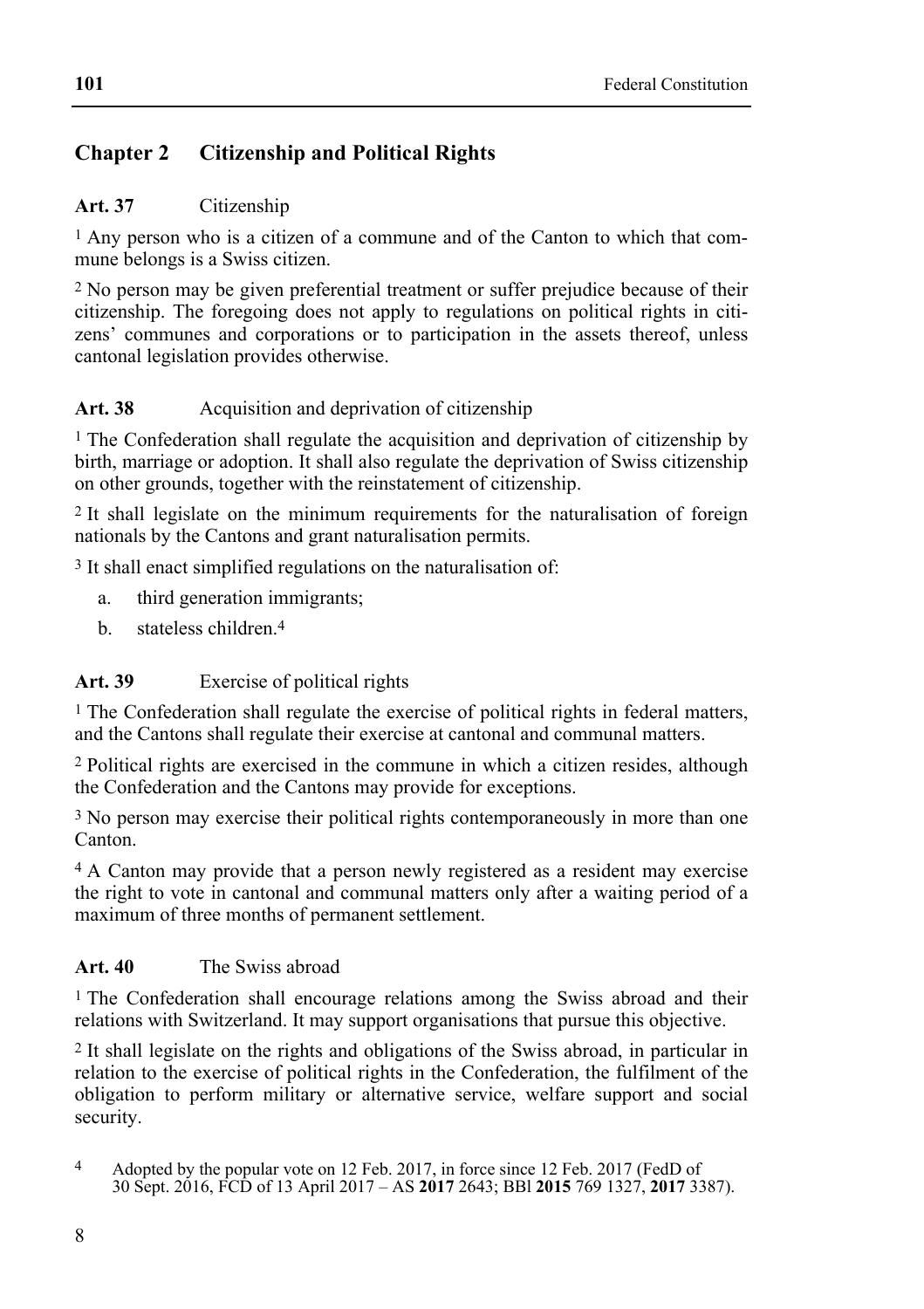# **Chapter 3 Social Objectives**

### **Art. 41**

1 The Confederation and the Cantons shall, as a complement to personal responsibility and private initiative, endeavour to ensure that:

- a. every person has access to social security;
- b. every person has access to the health care that they require;
- c. families are protected and encouraged as communities of adults and children;
- d. every person who is fit to work can earn their living by working under fair conditions;
- e. any person seeking accommodation for themselves and their family can find suitable accommodation on reasonable terms;
- f. children and young people as well as persons of employable age can obtain an education and undergo basic and advanced training in accordance with their abilities;
- g. children and young people are encouraged to develop into independent and socially responsible people and are supported in their social, cultural and political integration.

2 The Confederation and Cantons shall endeavour to ensure that every person is protected against the economic consequences of old-age, invalidity, illness, accident, unemployment, maternity, being orphaned and being widowed.

3 They shall endeavour to achieve these social objectives within the scope of their constitutional powers and the resources available to them.

4 No direct right to state benefits may be established on the basis of these social objectives.

### **Title 3 Confederation, Cantons and Communes**

### **Chapter 1 Relations between the Confederation and the Cantons**

#### **Section 1 Duties of the Confederation and the Cantons**

### **Art. 42** Duties of the Confederation

<sup>1</sup> The Confederation shall fulfil the duties that are assigned to it by Federal Constitution.

2 …5

<sup>5</sup> Repealed by the popular vote on 28 Nov. 2004, with effect from 1 Jan. 2008 (FedD of 3 Oct. 2003, FCD of 26 Jan. 2005, FCD of 7 Nov. 2007; AS **2007** 5765; BBl **2002** 2291, **2003** 6591, **2005** 951).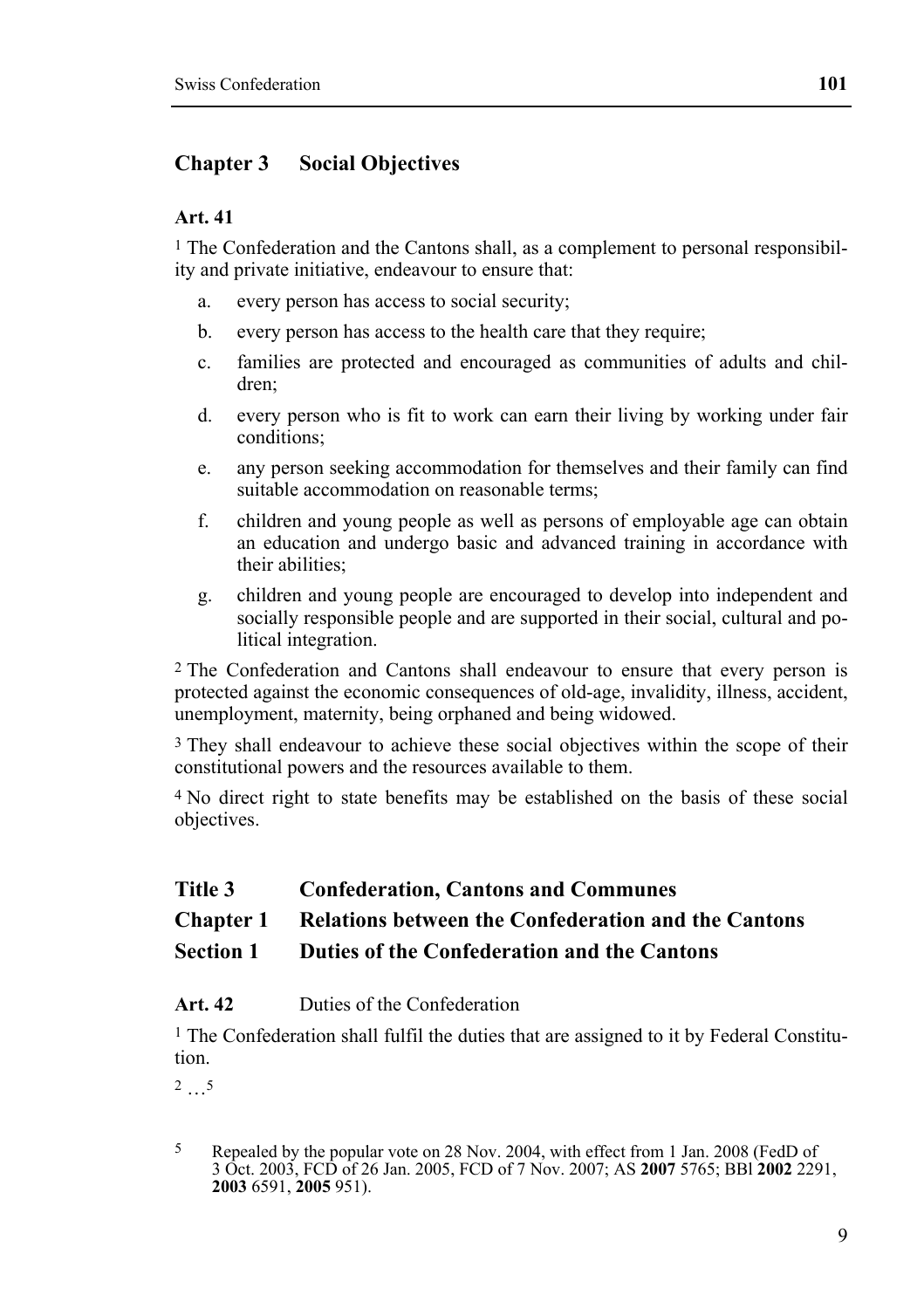# **Art. 43** Duties of the Cantons

The Cantons decide on the duties that they must fulfil within the scope of their powers.

# Art.  $43a^6$  Principles for the allocation and fulfilment of state tasks

1 The Confederation only undertakes tasks that the Cantons are unable to perform or which require uniform regulation by the Confederation.

<sup>2</sup> The collective body that benefits from a public service bears the costs thereof.

<sup>3</sup> The collective body that bears the costs of a public service may decide on the nature of that service.

4 Universally provided services must made be available to every person in a comparable manner.

5 State tasks must be fulfilled economically and in accordance with demand.

# **Section 2 Cooperation between the Confederation and the Cantons**

## **Art. 44** Principles

1 The Confederation and the Cantons shall support each other in the fulfilment of their duties and shall generally cooperate with each other.

2 They owe each other a duty of consideration and support. They shall provide each other with administrative assistance and mutual judicial assistance.

3 Disputes between Cantons or between Cantons and the Confederation shall wherever possible be resolved by negotiation or mediation.

### Art. 45 Participation in federal decision-making

1 In the cases specified by the Federal Constitution, the Cantons shall participate in the federal decision making process, and in particular in the legislative process.

2 The Confederation shall inform the Cantons of its intentions fully and in good time. It shall consult the Cantons where their interests are affected.

# **Art. 46** Implementation of federal law

1 The Cantons shall implement federal law in accordance with the Federal Constitution and federal legislation.

2 The Confederation and the Cantons may together agree that the Cantons should achieve specific goals in the implementation of federal law and may to this end conduct programmes that receive financial support from the Confederation.7

<sup>6</sup> Adopted by the popular vote on 28 Nov. 2004, in force since 1 Jan. 2008 (FCD of 3 Oct 2003, FCD of 26 Jan. 2005, FCD of 7 Nov. 2007; AS **2007** 5765; BBl **2002** 2291, **2003** 6591, **2005** 951).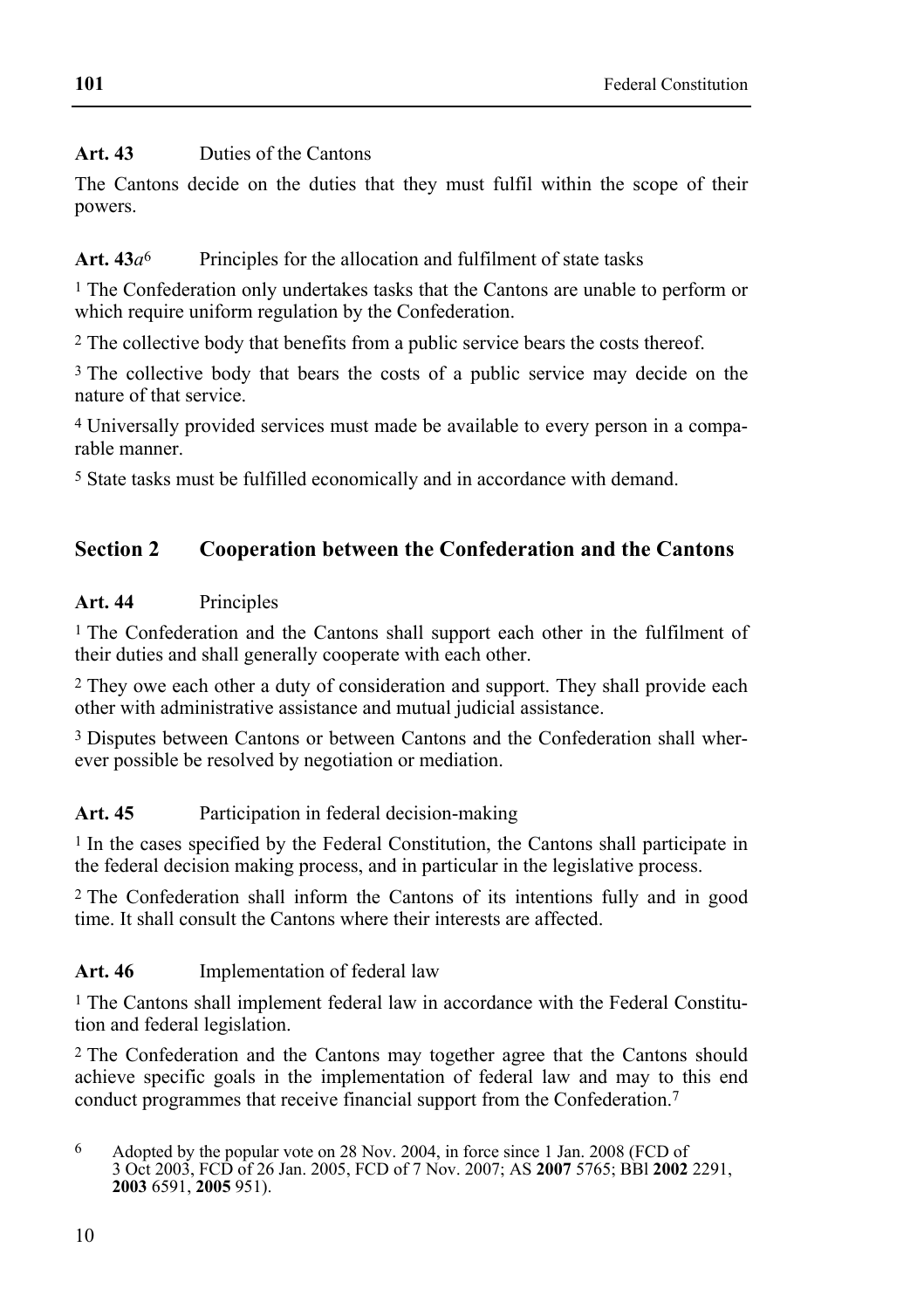3 The Confederation shall allow the Cantons all possible discretion to organise their own affairs and shall take account of cantonal particularities.8

#### **Art. 47** Autonomy of the Cantons

1 The Confederation shall respect the autonomy of the Cantons.

2 It shall leave the Cantons sufficient tasks of their own and respect their organisational autonomy. It shall leave the Cantons with sufficient sources of finance and contribute towards ensuring that they have the financial resources required to fulfil their tasks<sup>9</sup>

#### **Art. 48** Intercantonal agreements

1 The Cantons may enter into agreements with each other and establish common organisations and institutions. In particular, they may jointly undertake tasks of regional importance together.

2 The Confederation may participate in such organisations or institutions within the scope of its powers.

<sup>3</sup> Agreements between Cantons must not be contrary to the law, to the interests of the Confederation or to the rights of other Cantons. The Confederation must be notified of such agreements.

4 The Cantons may by intercantonal agreement authorise intercantonal bodies to issue legislative provisions that implement an intercantonal agreement, provided the agreement:

- a. has been approved under the same procedure that applies to other legislation;
- b. determines the basic content of the provisions.<sup>10</sup>

5 The Cantons shall comply with intercantonal law.11

<sup>7</sup> Adopted by the popular vote on 28 Nov. 2004, in force since 1 Jan. 2008 (FCD of 3 Oct 2003, FCD of 26 Jan. 2005, FCD of 7 Nov. 2007; AS **2007** 5765; BBl **2002** 2291,

**<sup>2003</sup>** 6591, **2005** 951). 8 Adopted by the popular vote on 28 Nov. 2004, in force since 1 Jan. 2008 (FCD of 3 Oct 2003, FCD of 26 Jan. 2005, FCD of 7 Nov. 2007; AS **2007** 5765; BBl **2002** 2291,

<sup>&</sup>lt;sup>9</sup> Adopted by the popular vote on 28 Nov. 2004, in force since 1 Jan. 2008 (FCD of 3 Oct 2003, FCD of 26 Jan. 2005, FCD of 7 Nov. 2007; AS **2007** 5765; BBl **2002** 2291,

<sup>&</sup>lt;sup>10</sup> Adopted by the popular vote on 28 Nov. 2004, in force since 1 Jan. 2008 (FCD of 3 Oct 2003, FCD of 26 Jan. 2005, FCD of 7 Nov. 2007; AS **2007** 5765; BBl **2002** 2291,

<sup>&</sup>lt;sup>11</sup> Adopted by the popular vote on 28 Nov. 2004, in force since 1 Jan. 2008 (FCD of 3 Oct 2003, FCD of 26 Jan. 2005, FCD of 7 Nov. 2007; AS **2007** 5765; BBl **2002** 2291, **2003** 6591, **2005** 951).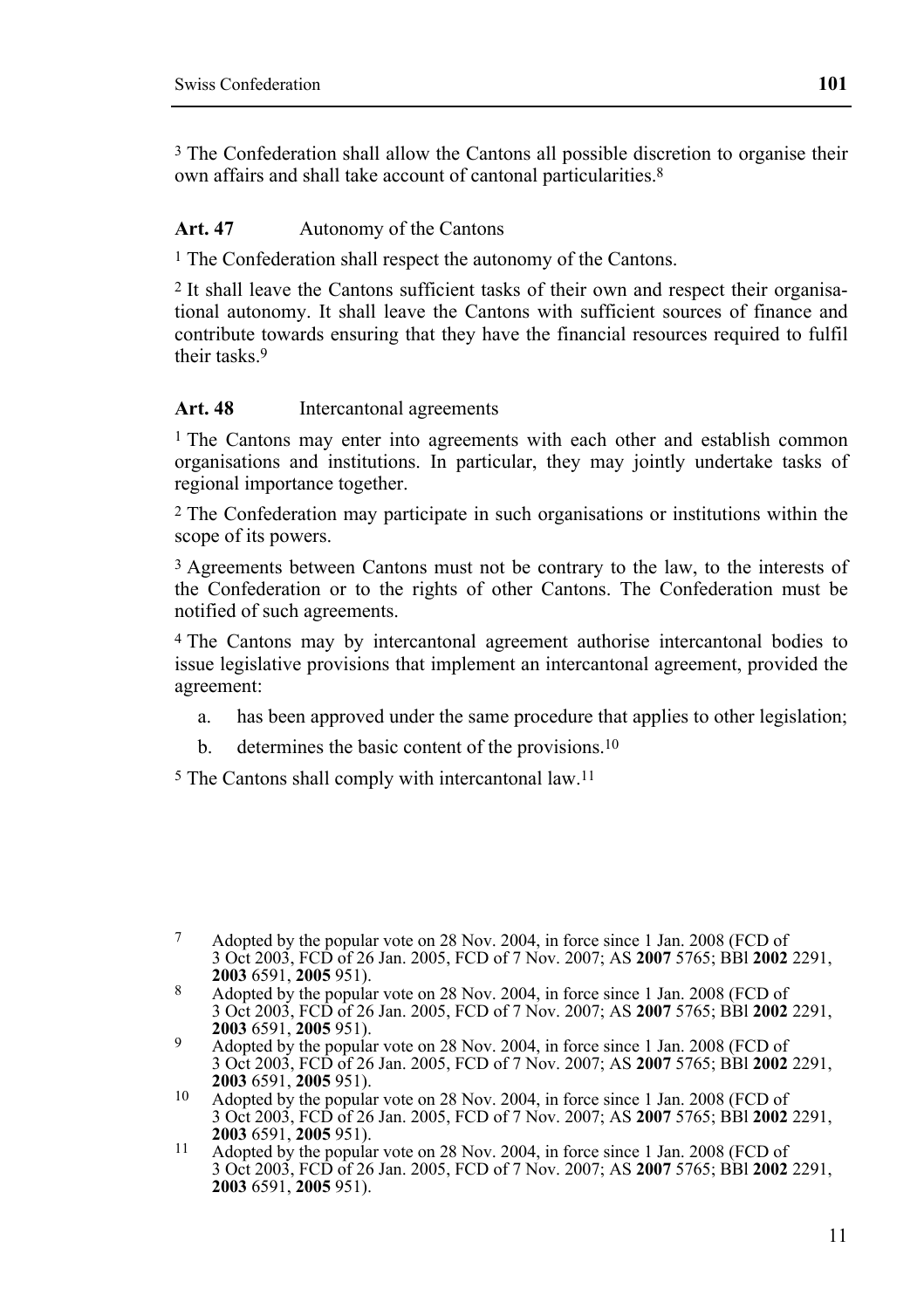**Art. 48***a*12 Declaration of general application and requirement of participation

1 At the request of interested Cantons, the Confederation may declare intercantonal agreements to be generally binding or require Cantons to participate in intercantonal agreements in the following fields:

- a. the execution of criminal penalties and measures;
- b.13 school education in the matters specified in Article 62 paragraph 4;
- c.14 cantonal institutions of higher education;
- d. cultural institutions of supra-regional importance;
- e. waste management;
- f. waste water treatment;
- g. urban transport;
- h. advanced medical science and specialist clinics;
- i. institutions for the rehabilitation and care of invalids.

2 A declaration of general application is made in the form of a federal decree.

<sup>3</sup> The law shall specify the requirements for a declaration of general application and for a participation requirement and regulate the procedure.

Art. 49 Precedence of and compliance with federal law

1 Federal law takes precedence over any conflicting provision of cantonal law.

2 The Confederation shall ensure that the Cantons comply with federal law.

# **Section 3 Communes**

#### **Art. 50**

1 The autonomy of the communes is guaranteed in accordance with cantonal law.

2 The Confederation shall take account in its activities of the possible consequences for the communes.

3 In doing so, it shall take account of the special position of the cities and urban areas as well as the mountain regions.

- 12 Adopted by the popular vote on 28 Nov. 2004, in force since 1 Jan. 2008 (FCD of 3 Oct 2003, FCD of 26 Jan. 2005, FCD of 7 Nov. 2007; AS **2007** 5765; BBl **2002** 2291,
- <sup>13</sup> Adopted by the popular vote on 21 May 2006, in force since 21 May 2006 (FedD of 16 Dec. 2005, FCD of 27 July 2006; AS **2006** 3033; BBl **2005** 5479 5547 7273,
- <sup>14</sup> Adopted by the popular vote on 21 May 2006, in force since 21 May 2006 (FedD of 16 Dec. 2005, FCD of 27 July 2006; AS **2006** 3033; BBl **2005** 5479 5547 7273, **2006** 6725).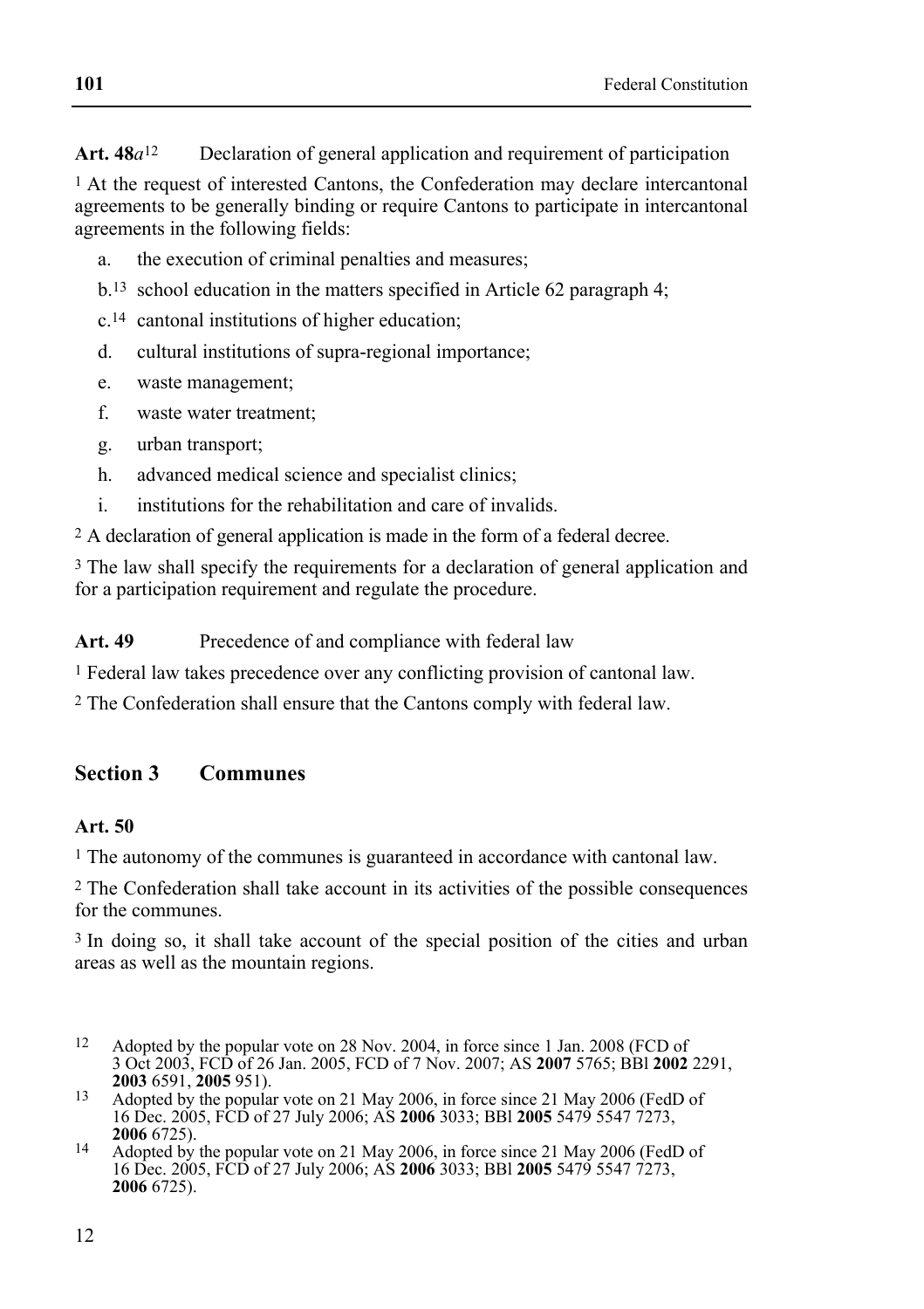# **Section 4 Federal Guarantees**

#### **Art. 51** Cantonal constitutions

1 Each Canton shall adopt a democratic constitution. This requires the approval of the People and must be capable of being revised if the majority of those eligible to vote so request.

2 Each cantonal constitution shall require the guarantee of the Confederation. The Confederation shall guarantee a constitution provided it is not contrary to federal law.

### **Art. 52** Constitutional order

<sup>1</sup> The Confederation shall protect the constitutional order of the Cantons.

2 It shall intervene when public order in a Canton is disrupted or under threat and the Canton in question is not able to maintain order alone or with the aid of other Cantons.

#### Art. 53 Number and territory of the Cantons

1 The Confederation shall protect the existence and territory of the Cantons.

2 Any change in the number of Cantons requires the consent of the citizens and the Cantons concerned together with the consent of the People and the Cantons.

3 Any change in territory between Cantons requires the consent both of the Cantons concerned and of their citizens as well as the approval of the Federal Assembly in the form of a Federal Decree.

4 Inter-cantonal boundary adjustments may be made by agreement between the Cantons concerned.

#### **Chapter 2 Powers**

### **Section 1 Relations with Foreign States**

#### **Art. 54** Foreign relations

1 Foreign relations are the responsibility of the Confederation.

2 The Confederation shall ensure that the independence of Switzerland and its welfare is safeguarded; it shall in particular assist in the alleviation of need and poverty in the world and promote respect for human rights and democracy, the peaceful coexistence of peoples as well as the conservation of natural resources.

3 It shall respect the powers of the Cantons and protect their interests.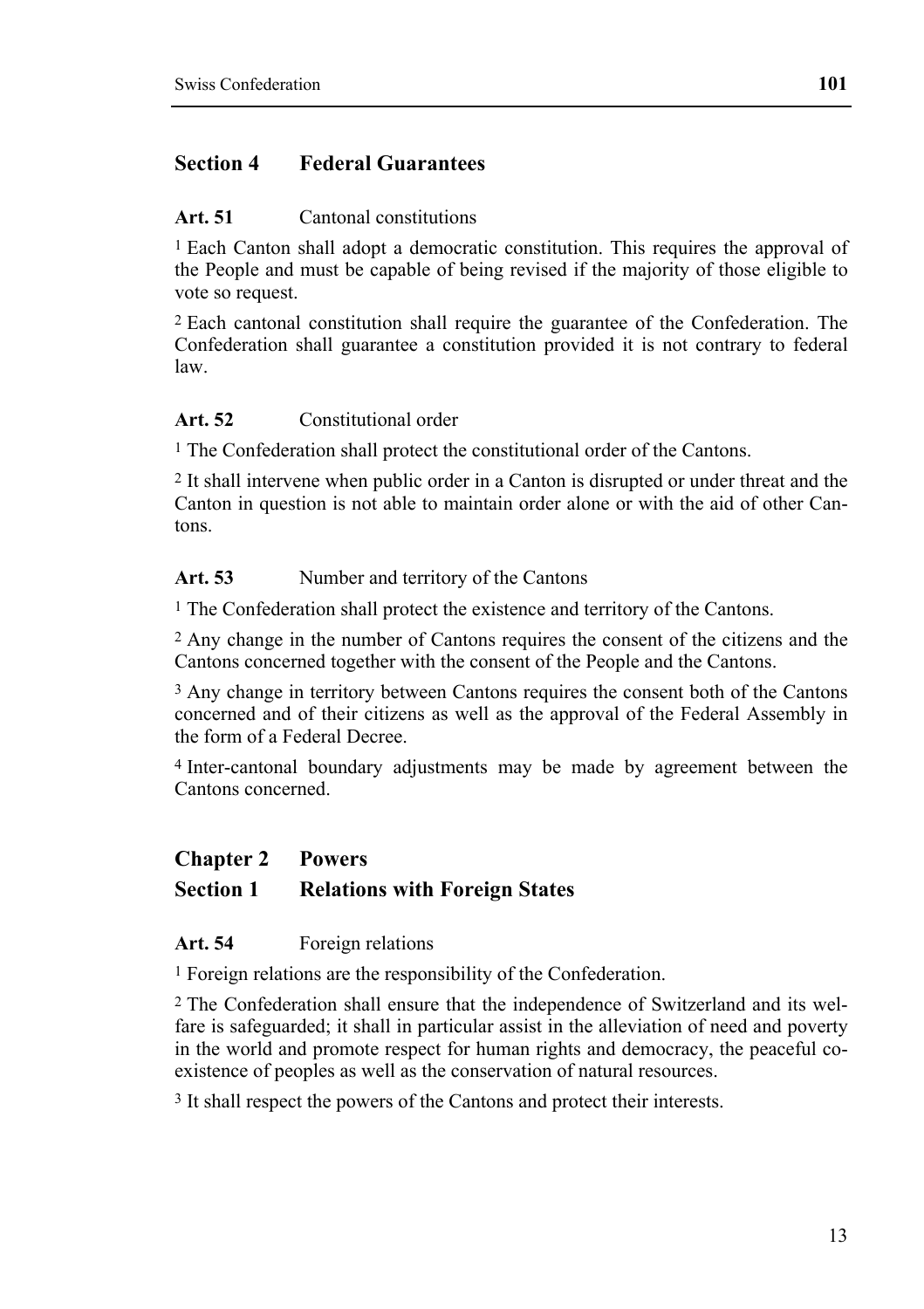# **Art. 55** Participation of the Cantons in foreign policy decisions

<sup>1</sup> The Cantons shall be consulted on foreign policy decisions that affect their powers or their essential interests.

2 The Confederation shall inform the Cantons fully and in good time and shall consult with them.

<sup>3</sup> The views of the Cantons are of particular importance if their powers are affected. In such cases, the Cantons shall participate in international negotiations in an appropriate manner.

## Art. 56 **Relations between the Cantons and foreign states**

1 A Canton may conclude treaties with foreign states on matters that lie within the scope of its powers.

2 Such treaties must not conflict with the law or the interests of the Confederation, or with the law of any other Cantons. The Canton must inform the Confederation before concluding such a treaty.

3 A Canton may deal directly with lower ranking foreign authorities; in other cases, the Confederation shall conduct relations with foreign states on behalf of a Canton.

# **Section 2 Security, National Defence, Civil Defence**

# Art. 57 Security

<sup>1</sup> The Confederation and the Cantons shall within the scope of their powers ensure the security of the country and the protection of the population.

2 They shall coordinate their efforts in the area of internal security.

### **Art. 58** Armed forces

1 Switzerland shall have armed forces. In principle, the armed forces shall be organised as a militia.

2 The armed forces serve to prevent war and to maintain peace; they defend the country and its population. They shall support the civilian authorities in safeguarding the country against serious threats to internal security and in dealing with exceptional situations. Further duties may be provided for by law.

3 The deployment of the armed forces is the responsibility of the Confederation.15

<sup>15</sup> Adopted by the popular vote on 28 Nov. 2004, in force since 1 Jan. 2008 (FCD of 3 Oct 2003, FCD of 26 Jan. 2005, FCD of 7 Nov. 2007; AS **2007** 5765; BBl **2002** 2291, **2003** 6591, **2005** 951).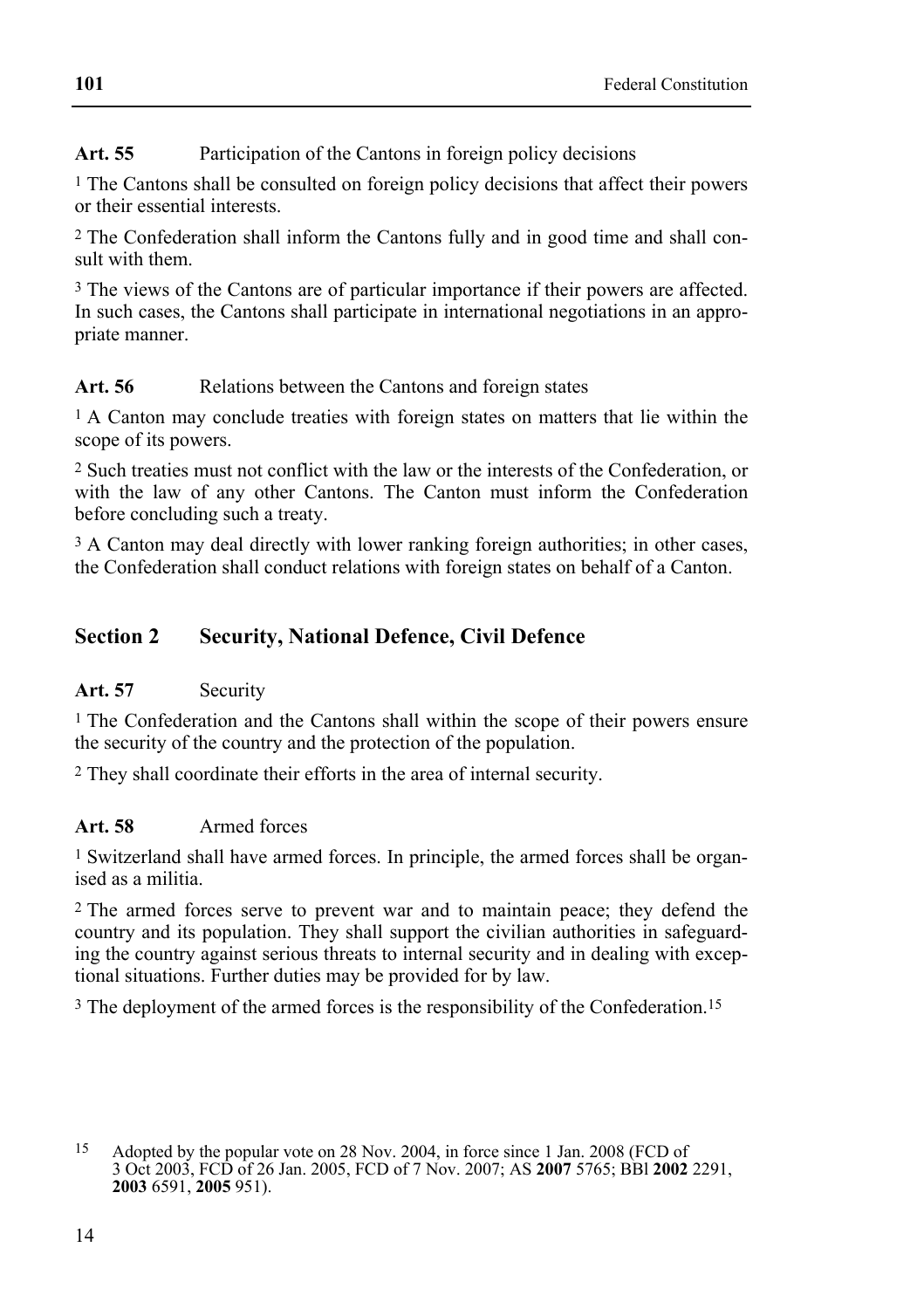Art. 59 Military service and alternative service

1 Every Swiss man is required to do military service. Alternative civilian service shall be provided for by law.

2 Military service is voluntary for Swiss women.

3 Any Swiss man who does not do military or alternative service is liable to pay a tax. This tax is levied by the Confederation and assessed and collected by the Cantons.

4 The Confederation shall legislate for fair compensation for loss of income.

5 Persons who suffer damage to their health or lose their lives while doing military or alternative civilian service are entitled to appropriate support from the Confederation, whether for themselves or for their next of kin.

Art. 60 **Armed forces organisation**, training and equipment

<sup>1</sup> Armed forces legislation, together with the organisation, training and equipment of the armed forces, is the responsibility of the Confederation.

2 …16

3 The Confederation may, in return for appropriate compensation, take over the running of cantonal military installations

### **Art. 61** Civil defence

1 The legislation on the civil defence of persons and property against the effects of armed conflicts is the responsibility of the Confederation.

2 The Confederation shall legislate on the deployment of civil defence units in the event of disasters and emergencies.

3 It may declare civil defence service to be compulsory for men. For women, such service is voluntary.

4 The Confederation shall legislate on fair compensation for loss of income.

5 Persons who suffer damage to their health or lose their lives while doing civil defence service are entitled to appropriate support from the Confederation, whether for themselves or for their next of kin.

16 Repealed by the popular vote on 28 Nov. 2004, with effect from 1 Jan. 2008 (FCD of 3 Oct 2003, FCD of 26 Jan. 2005, FCD of 7 Nov. 2007; AS **2007** 5765; BBl **2002** 2291, **2003** 6591, **2005** 951).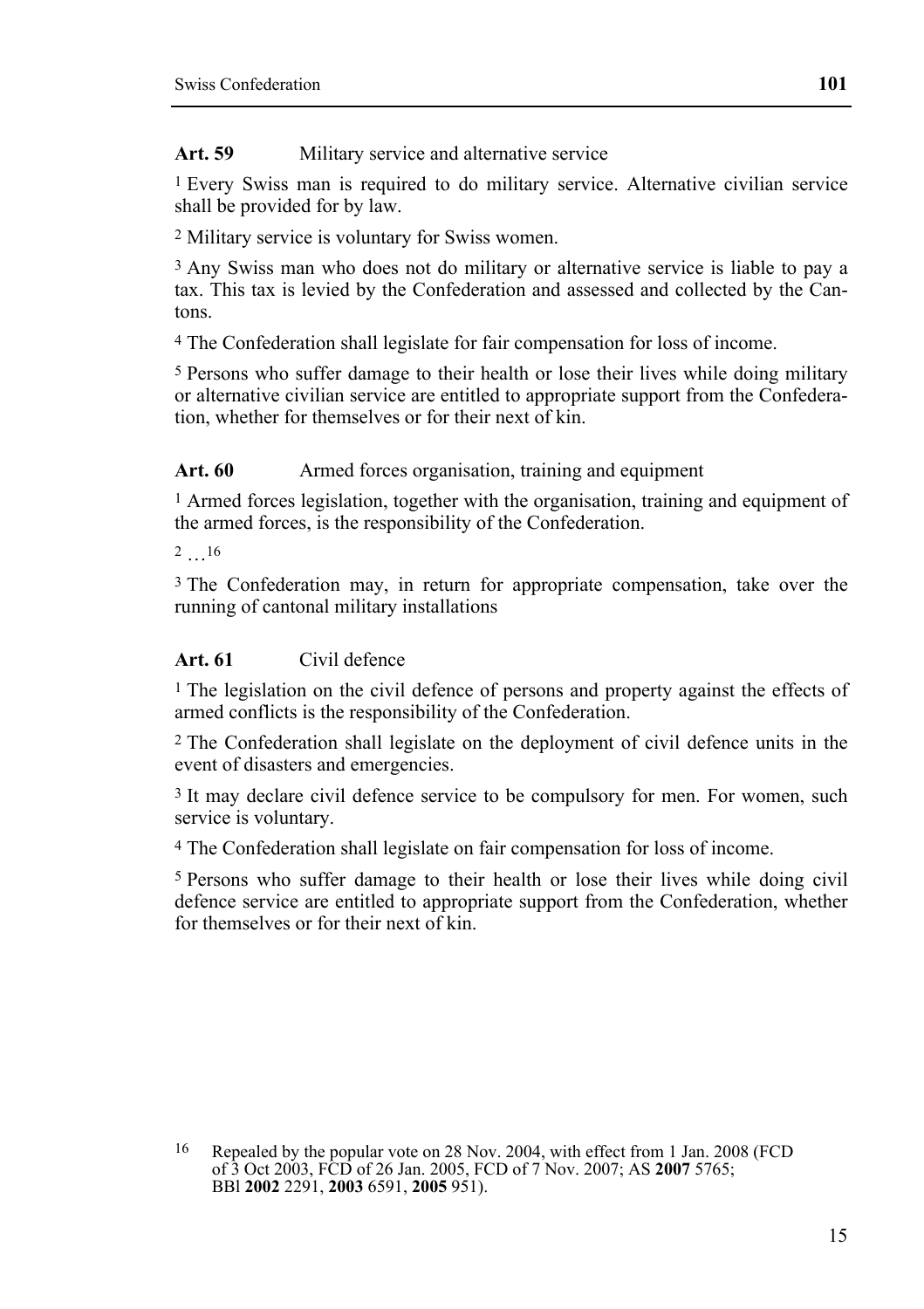# **Section 3 Education, Research and Culture**

### **Art. 61***a*17 Swiss Education Area

<sup>1</sup> The Confederation and the Cantons shall, within the scope of their powers, jointly ensure the high quality and accessibility of the Swiss Education Area.

2 They shall coordinate their efforts and ensure their cooperation through joint administrative bodies and other measures.

<sup>3</sup> They shall ensure in the fulfilment of their duties<sup>18</sup> that general and vocational courses of study achieve equal recognition in society.

### Art. 62 School education<sup>\*</sup>

1 The Cantons are responsible for the system of school education.

2 They shall ensure the provision of an adequate basic education that is available to all children. Basic education is mandatory and is managed or supervised by the state. At state schools it is free of charge.19

3 The Cantons shall ensure that adequate special needs education is provided to all children and young people with disabilities up to the age of  $20.20$ 

4 Where harmonisation of school education is not achieved by means of coordination in the areas of school entry age and compulsory school attendance, the duration and objectives of levels of education, and the transition for one level to another, as well as the recognition of qualifications, the Confederation shall issue regulations to achieve such harmonisation.21

5 The Confederation shall regulate the start of the school year.22

- $17$ Adopted by the popular vote on 21 May 2006, in force since 21 May 2006 (FedD of 16 Dec. 2005, FCD of 27 July 2006; AS **2006** 3033; BBl **2005** 5479 5547 7273,
- <sup>18</sup> Revised by the Editing Committee of the Federal Assembly, Art. 58 para. 1 ParlA (SR **171.10**).
- <sup>\*</sup> With transitional provision.
- Adopted by the popular vote on 21 May 2006, in force since 21 May 2006 (FedD of 16 Dec. 2005, FCD of 27 July 2006; AS **2006** 3033; BBl **2005** 5479 5547 7273,
- <sup>20</sup> Adopted by the popular vote on 28 Nov. 2004, in force since 1 Jan. 2008 (FCD of 3 Oct 2003, FCD of 26 Jan. 2005, FCD of 7 Nov. 2007; AS **2007** 5765; BBl **2002** 2291,
- <sup>21</sup> Adopted by the popular vote on 21 May 2006, in force since 21 May 2006 (FedD of 16 Dec. 2005, FCD of 27 July 2006; AS **2006** 3033; BBl **2005** 5479 5547 7273,
- **<sup>2006</sup>** 6725). 22 Adopted by the popular vote on 21 May 2006, in force since 21 May 2006 (FedD of 16 Dec. 2005, FCD of 27 July 2006; AS **2006** 3033; BBl **2005** 5479 5547 7273, **2006** 6725).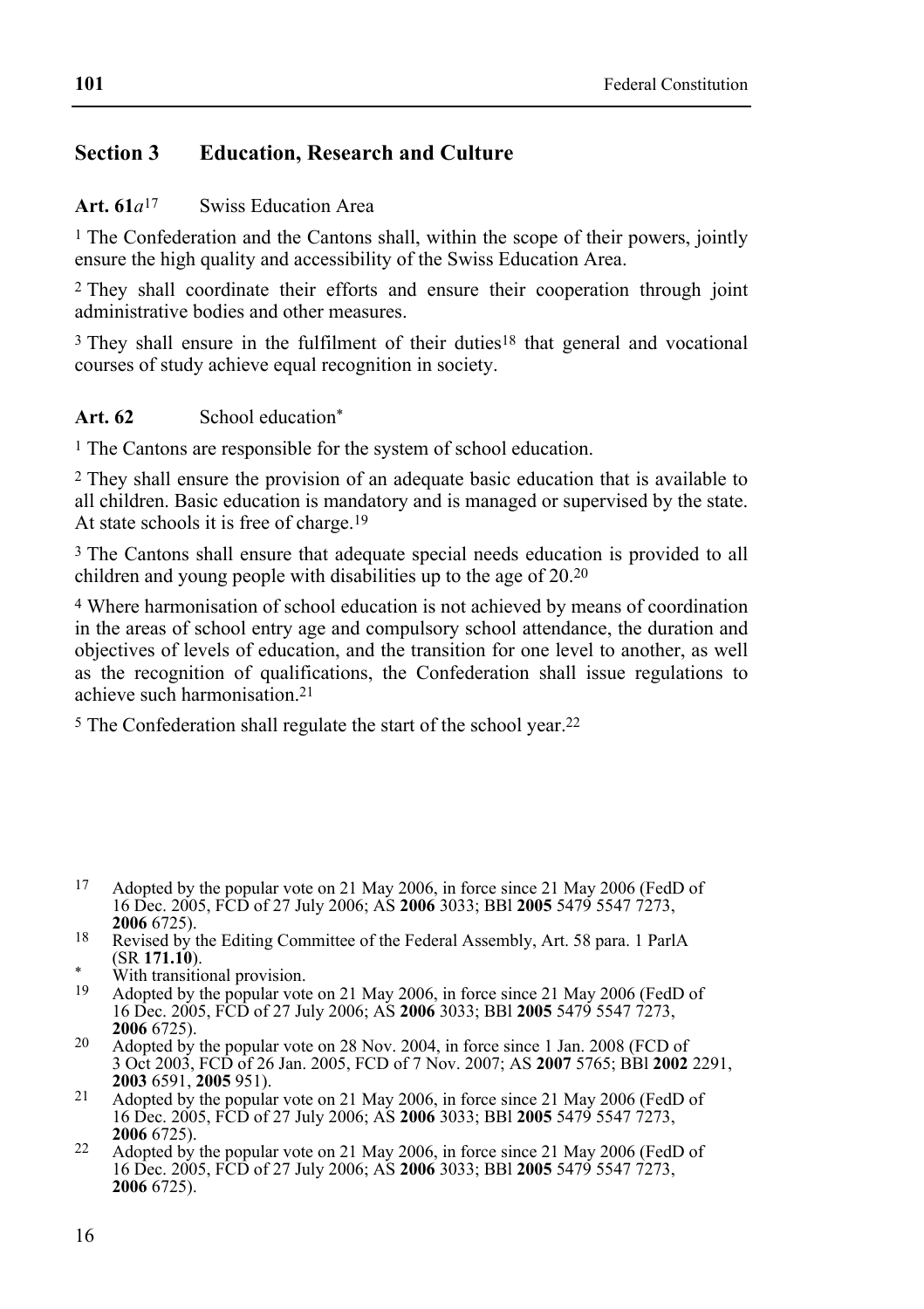6 The Cantons shall participate in the drafting of federal legislation on school education that affects cantonal responsibilities, and special account shall be taken of their opinions.23

### Art.  $63<sup>24</sup>$  Vocational and professional education and training

1 The Confederation shall issue regulations on vocational and professional education and training.

2 It shall encourage the provision of a diverse and accessible range of courses in vocational and professional education and training.

### Art. 63*a*<sup>25</sup> Higher education institutions

1 The Confederation shall manage the Federal Institutes of Technology. It may establish, take over or manage additional universities and other higher education institutions.

2 It shall support the cantonal universities and may make financial contributions to other higher education institutions that it recognises.

3 The Confederation and the Cantons are jointly responsible for the coordination and guarantee of quality in Swiss higher education. In fulfilling this responsibility, they shall take account of the autonomy of the universities and the various bodies responsible for them and ensure the equal treatment of institutions with the same functions.

4 In order to fulfil their duties, the Confederation and the Cantons shall enter into agreements and delegate certain powers to joint administrative authorities. The law shall regulate the powers that may be delegated, and determine the principles governing the organisation of and procedures for coordination.

5 If the Confederation and the Cantons fail to reach their common goals by means of coordination, the Confederation shall issue regulations on levels of studies and the transition from one level to another, on postgraduate education and on the recognition of institutions and qualifications. In addition, the Confederation may impose standard funding principles for subsidising of universities, and may make subsidies contingent on universities sharing particularly cost-intensive activities.

<sup>23</sup> Adopted by the popular vote on 21 May 2006, in force since 21 May 2006 (FedD of 16 Dec. 2005, FCD of 27 July 2006; AS **2006** 3033; BBl **2005** 5479 5547 7273,

<sup>&</sup>lt;sup>24</sup> Adopted by the popular vote on 21 May 2006, in force since 21 May 2006 (FedD of 16 Dec. 2005, FCD of 27 July 2006; AS **2006** 3033; BBl **2005** 5479 5547 7273,

<sup>&</sup>lt;sup>25</sup> Adopted by the popular vote on 21 May 2006, in force since 21 May 2006 (FedD of 16 Dec. 2005, FCD of 27 July 2006; AS **2006** 3033; BBl **2005** 5479 5547 7273, **2006** 6725).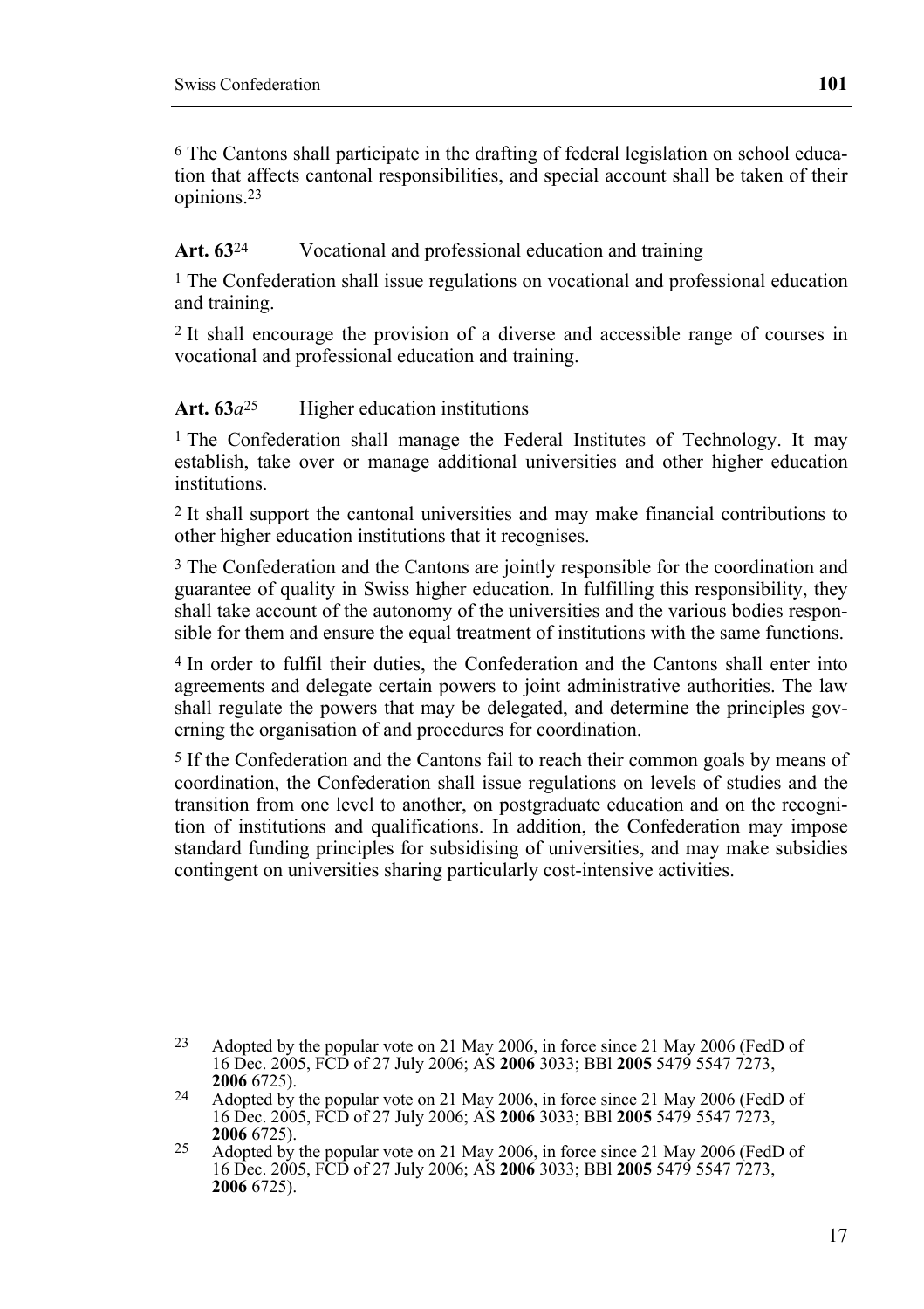## **Art. 64** Research

<sup>1</sup> The Confederation shall promote scientific research and innovation.<sup>26</sup>

2 It may make its support conditional in particular on quality assurance and coordination being guaranteed.27

3 It may establish, take over or run research institutes.

# Art. 64*a*<sup>28</sup> Continuing education and training

1 The Confederation shall specify principles governing continuing education and training.

2 It may promote continuing education and training.

<sup>3</sup> The law shall specify the fields of and the criteria for such promotion.

## **Art. 65** Statistics

1 The Confederation shall compile the necessary statistical data on the status and trends in the population, the economy, society, education, research, the land and the environment in Switzerland.29

2 It may issue regulations on the harmonisation and maintenance of official registers in order to reduce the cost of compiling data.

### Art. 66 Education grants<sup>30</sup>

1 The Confederation may contribute to cantonal expenditure on grants provided to students at universities and higher education institutions. It may encourage the intercantonal harmonisation of education grants and lay down principles for the payment of education grants.31

2 It may also supplement cantonal measures while preserving cantonal autonomy in education matters by taking its own measures to promote education.

- $26$ Adopted by the popular vote on 21 May 2006, in force since 21 May 2006 (FedD of 16 Dec. 2005, FCD of 27 July 2006; AS **2006** 3033; BBl **2005** 5479 5547 7273,
- <sup>27</sup> Adopted by the popular vote on 21 May 2006, in force since 21 May 2006 (FedD of 16 Dec. 2005, FCD of 27 July 2006; AS **2006** 3033; BBl **2005** 5479 5547 7273,
- <sup>28</sup> Adopted by the popular vote on 21 May 2006, in force since 21 May 2006 (FedD of 16 Dec. 2005, FCD of 27 July 2006; AS **2006** 3033; BBl **2005** 5479 5547 7273,
- <sup>29</sup> Adopted by the popular vote on 21 May 2006, in force since 21 May 2006 (FedD of 16 Dec. 2005, FCD of 27 July 2006; AS **2006** 3033; BBl **2005** 5479 5547 7273,
- <sup>30</sup> Adopted by the popular vote on 21 May 2006, in force since 21 May 2006 (FedD of 16 Dec. 2005, FCD of 27 July 2006; AS **2006** 3033; BBl **2005** 5479 5547 7273,
- <sup>31</sup> Adopted by the popular vote on 21 May 2006, in force since 21 May 2006 (FedD of 16 Dec. 2005, FCD of 27 July 2006; AS **2006** 3033; BBl **2005** 5479 5547 7273, **2006** 6725).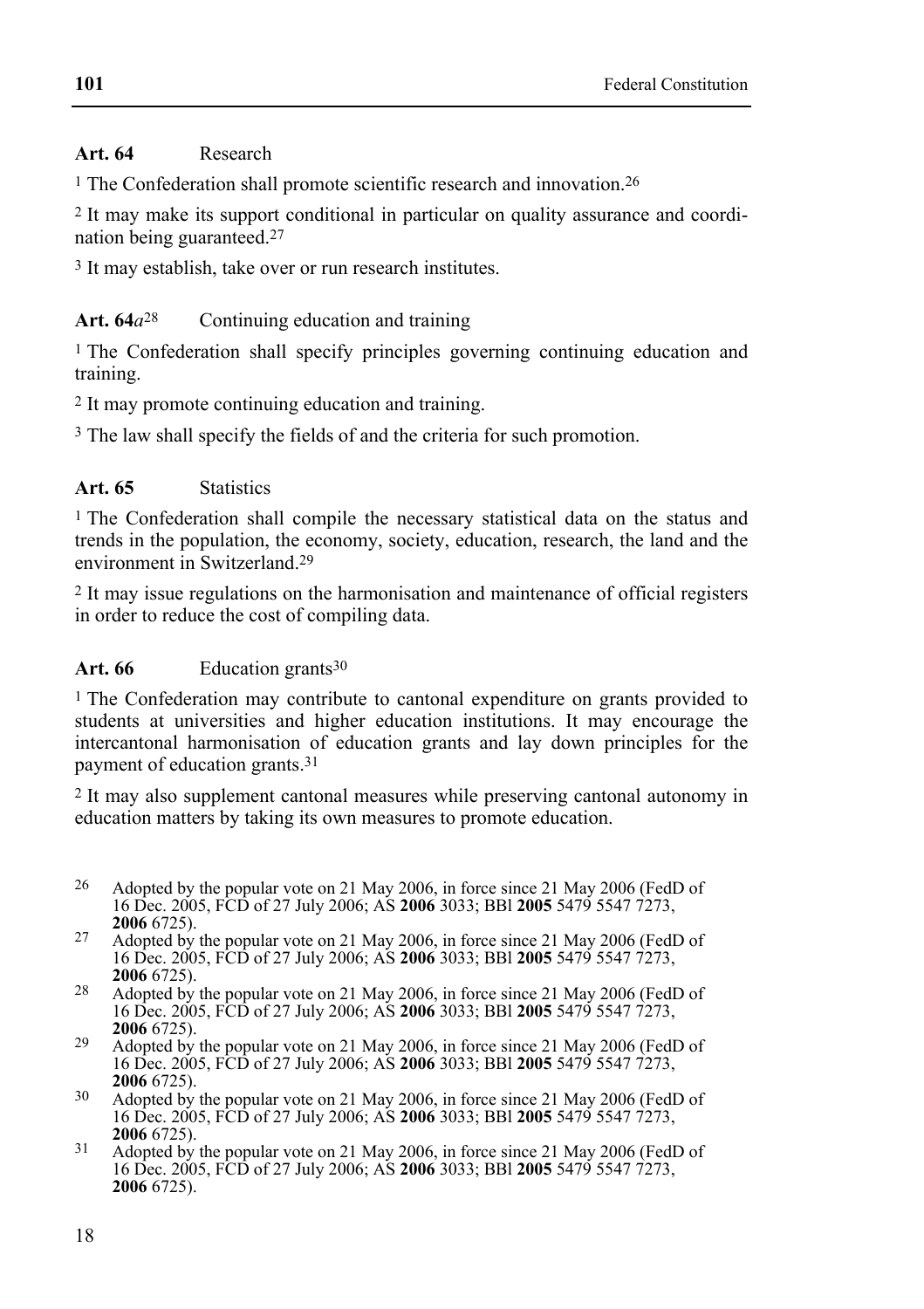Art. 67 **Encouragement of children and young people**<sup>32</sup>

 $1$  In fulfilling their duties, the Confederation and Cantons shall take account of the special need of children and young people to receive encouragement and protection.

2 The Confederation may supplement cantonal measures by supporting extracurricular work with children and young people.33

## **Art. 67***a*34 Musical education

<sup>1</sup> The Confederation and Cantons shall encourage musical education, in particular that of children and young people.

2 They shall endeavour within the scope of their powers to ensure high-quality music teaching in schools. If the Cantons are unable to harmonise the goals of music teaching in schools by means of coordination, the Confederation shall issue the required regulations.

3 In consultation with the Cantons, the Confederation shall set out principles to help young people to engage in musical activities and to encourage musically gifted persons.

## Art. 68 Sport

<sup>1</sup> The Confederation shall encourage sport, and in particular education in sport.

2 It shall operate a sports school.

<sup>3</sup> It may issue regulations on sport for young people and declare the teaching of sport in schools to be compulsory.

### **Art. 69** Culture

1 Cultural matters are a cantonal responsibility.

2 The Confederation may support cultural activities of national interest as well as art and music, in particular in the field of education.

<sup>3</sup> In the fulfilment of its duties, it shall take account of the cultural and linguistic diversity of the country.

<sup>32</sup> Adopted by the popular vote on 21 May 2006, in force since 21 May 2006 (FedD of 16 Dec. 2005, FCD of 27 July 2006; AS **2006** 3033; BBl **2005** 5479 5547 7273,

<sup>&</sup>lt;sup>33</sup> Adopted by the popular vote on 21 May 2006, in force since 21 May 2006 (FedD of 16 Dec. 2005, FCD of 27 July 2006; AS **2006** 3033; BBl **2005** 5479 5547 7273,

<sup>&</sup>lt;sup>34</sup> Adopted by the popular vote on 23 Sept. 2012, in force since 23 Sept. 2012 (FedD of 15 March 2012, FCD of 29 Jan. 2013; AS **2013** 435; BBl **2009** 613, **2010** 1, **2012** 3443 6899, **2013** 1135).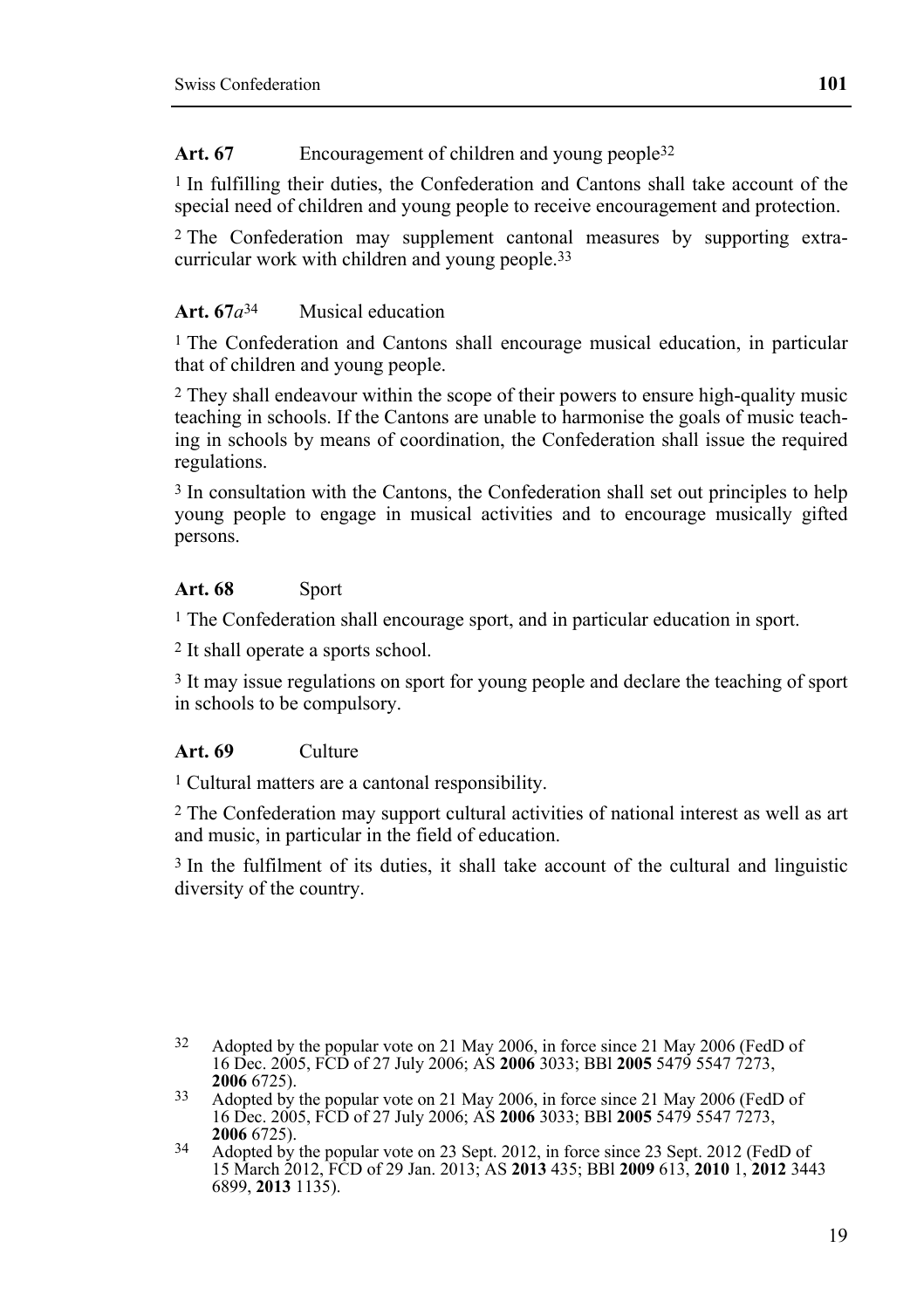## **Art. 70** Languages

<sup>1</sup> The official languages of the Confederation are German, French and Italian. Romansh is also an official language of the Confederation when communicating with persons who speak Romansh.

2 The Cantons shall decide on their official languages. In order to preserve harmony between linguistic communities, the Cantons shall respect the traditional territorial distribution of languages and take account of indigenous linguistic minorities.

3 The Confederation and the Cantons shall encourage understanding and exchange between the linguistic communities.

4 The Confederation shall support the plurilingual Cantons in the fulfilment of their special duties.

5 The Confederation shall support measures by the Cantons of Graubünden and Ticino to preserve and promote the Romansh and the Italian languages.

## **Art. 71** Cinema

1 The Confederation may encourage Swiss film production and film culture.

2 It may issue regulations to promote the diversity and the quality of the cinematographic works that are offered.

# **Art. 72** Church and state

1 The regulation of the relationship between the church and the state is the responsibility of the Cantons.

2 The Confederation and the Cantons may within the scope of their powers take measures to preserve public peace between the members of different religious communities.

3 The construction of minarets is prohibited.35

# **Section 4 Environment and Spatial Planning**

# Art. 73 Sustainable development

The Confederation and the Cantons shall endeavour to achieve a balanced and sustainable relationship between nature and its capacity to renew itself and the demands placed on it by the population.

<sup>35</sup> Adopted by the popular vote on 29 Nov. 2009, in force since 29 Nov. 2009 (FedD of 12 June 2009, FCD of 5 May 2010; AS **2010** 2161; BBl **2008** 6851 7603, **2009** 4381, **2010** 3437).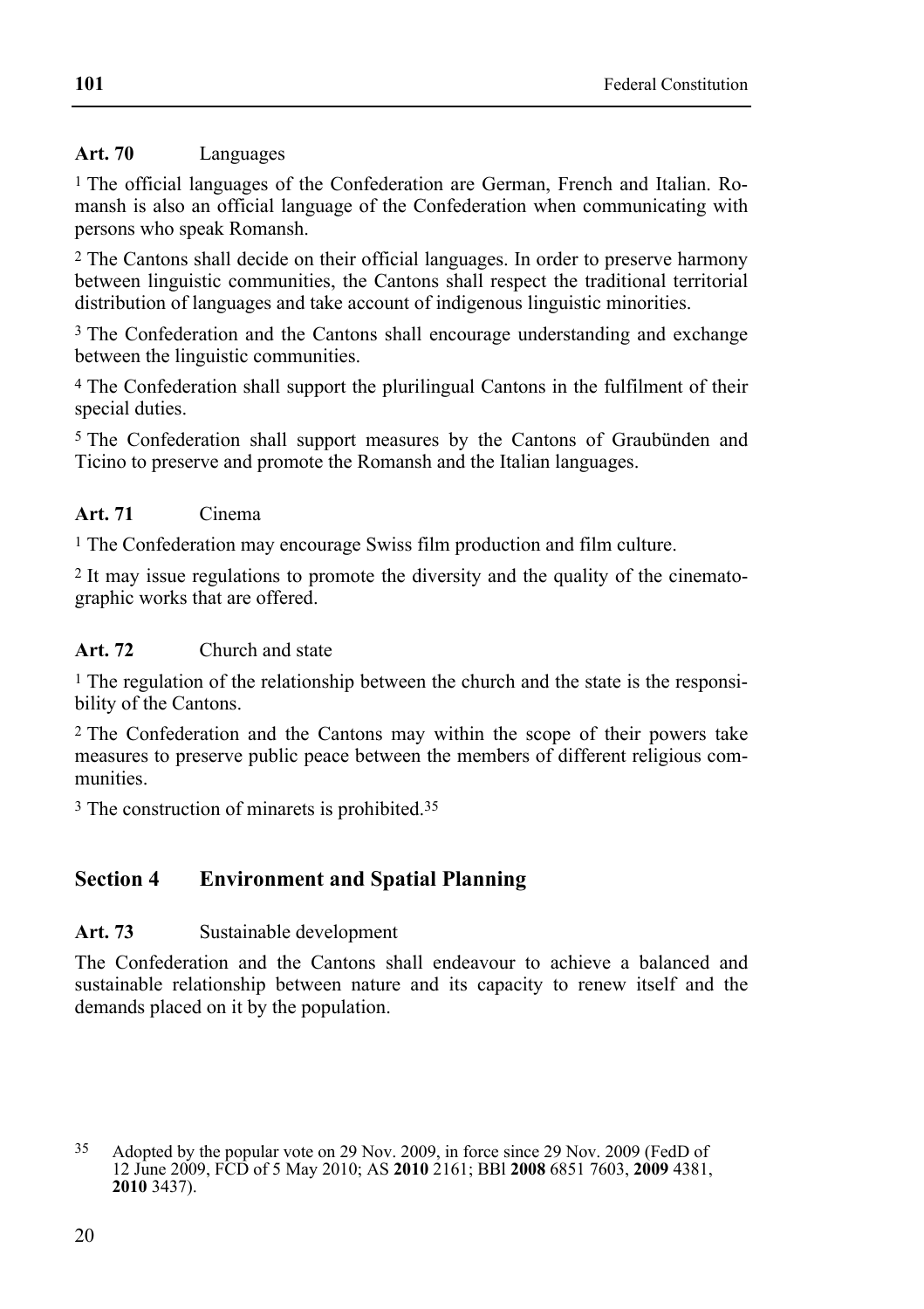### **Art. 74** Protection of the environment

<sup>1</sup> The Confederation shall legislate on the protection of the population and its natural environment against damage or nuisance.

2 It shall ensure that such damage or nuisance is avoided. The costs of avoiding or eliminating such damage or nuisance are borne by those responsible for causing it.

3 The Cantons are responsible for the implementation of the relevant federal regulations, except where the law reserves this duty for the Confederation.

### Art. 75 **Spatial planning**

<sup>1</sup> The Confederation shall lay down principles on spatial planning. These principles are binding on the Cantons and serve to ensure the appropriate and economic use of the land and its properly ordered settlement.

2 The Confederation shall encourage and coordinate the efforts of the Cantons and shall cooperate with them.

3 Confederation and Cantons shall take account of the requirements of spatial planning in fulfilling their duties.

### Art. 75 $a^{36}$  National Land Survey

1 The National Land Survey is the responsibility of the Confederation.

2 The Confederation shall issue regulations on official surveying.

3 It may issue regulations on the harmonisation of official information relating to the land.

#### **Art. 75***b*37 Second homes\*

1 No more than 20 per cent of the total stock of residential units and the gross residential floor area in any commune may be used as second homes.

2 The law shall require communes to publish their first home percentage plan and a detailed report on its implementation every year.

#### **Art. 76** Water

1 The Confederation shall within the scope of its powers ensure the economic use and the protection of water resources and provide protection against the harmful effects of water.

**2012** 6623). \* With transitional provision.

<sup>36</sup> Adopted by the popular vote on 28 Nov. 2004, in force since 1 Jan. 2008 (FCD of 3 Oct 2003, FCD of 26 Jan. 2005, FCD of 7 Nov. 2007; AS **2007** 5765; BBl **2002** 2291,

<sup>&</sup>lt;sup>37</sup> Adopted by the popular vote on 11 March 2012, in force since 11 March 2012 (FedD of 17 June 2011, FCD of 20 June 2012; AS **2012** 3627; BBl **2008** 1113 8757, **2011** 4825,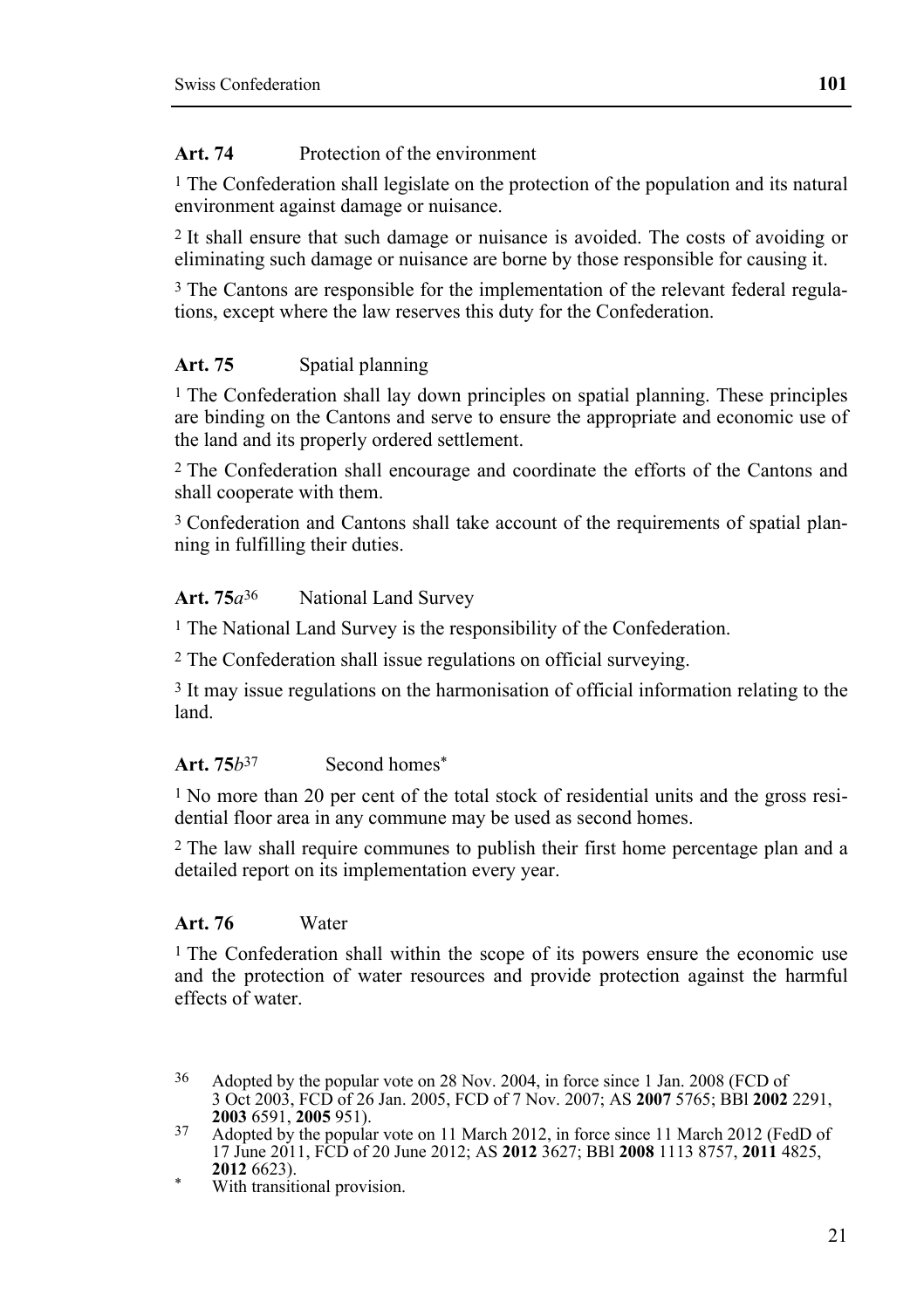2 It shall lay down principles on the conservation and exploitation of water resources, the use of water for the production of energy and for cooling purposes, as well as on other measures affecting the water-cycle.

3 It shall legislate on water protection, on ensuring appropriate residual flow, on hydraulic engineering and the safety of dams, and on measures that influence precipitation.

4 The Cantons shall manage their water resources. They may levy charges for the use of water, subject to the limits imposed by federal legislation. The Confederation has the right to use water for its transport operations subject to payment of a charge and compensation.

5 The Confederation, in consultation with the Cantons concerned, shall decide on rights to international water resources and the charges for them. If Cantons are unable to agree on rights to intercantonal water resources, the Confederation shall decide.

6 The Confederation shall take account of the concerns of the Cantons where the water originates in fulfilling its duties.

## **Art. 77** Forests

<sup>1</sup> The Confederation shall ensure that the forests are able to fulfil their protective, commercial and public amenity functions.

2 It shall lay down principles on the protection of the forests.

3 It shall encourage measures for the conservation of the forests.

### Art. 78 Protection of natural and cultural heritage

1 The protection of natural and cultural heritage is the responsibility of the Cantons.

2 In the fulfilment of its duties, the Confederation shall take account of concerns for the protection of natural and cultural heritage. It shall protect the countryside and places of architectural, historical, natural or cultural interest; it shall preserve such places intact if required to do so in the public interest.

3 It may support efforts made for the protection of natural and cultural heritage and acquire or preserve properties of national importance by contract or through compulsory purchase.

4 It shall legislate on the protection of animal and plant life and on the preservation of their natural habitats and their diversity. It shall protect endangered species from extinction.

5 Moors and wetlands of special beauty and national importance shall be preserved. No buildings may be built on them and no changes may be made to the land, except for the construction of facilities that serve the protection of the moors or wetlands or their continued use for agricultural purposes.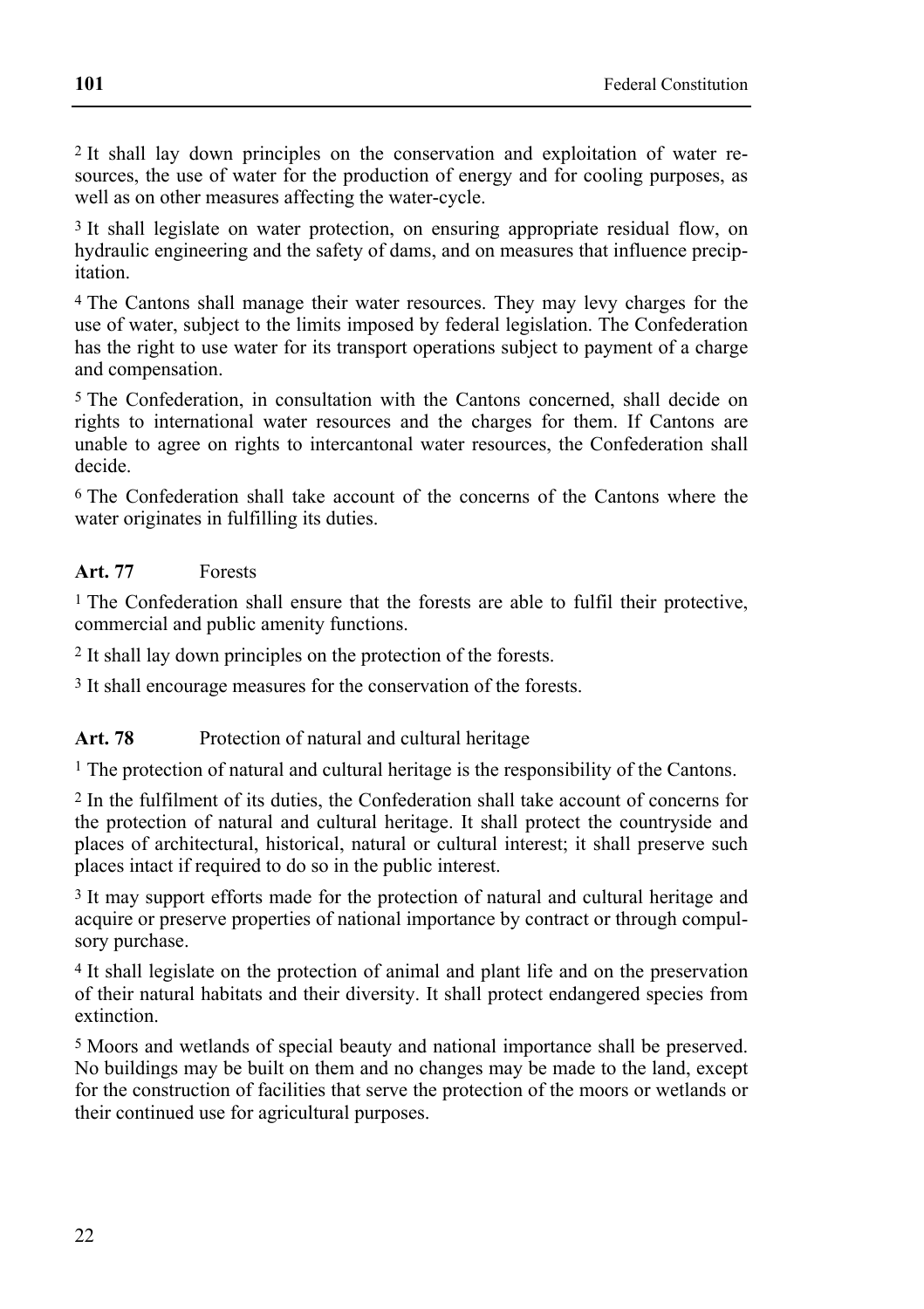# **Art. 79** Fishing and hunting

The Confederation shall lay down principles on fishing and hunting and in particular on the preservation of the diversity of fish species, wild mammals and birds.

# **Art. 80** Protection of animals

<sup>1</sup> The Confederation shall legislate on the protection of animals.

2 It shall in particular regulate:

- a. the keeping and care of animals;
- b. experiments on animals and procedures carried out on living animals;
- c. the use of animals;
- d. the import of animals and animal products;
- e. the trade in animals and the transport of animals;
- f. the killing of animals.

<sup>3</sup> The enforcement of the regulations is the responsibility of the Cantons, except where the law reserves this to the Confederation.

# **Section 5 Public Construction Works and Transport**

# **Art. 81** Public Construction Works

The Confederation may in the interests of the country as a whole or a large part of it carry out and operate public construction works, or provide support for such construction works.

# **Art. 81***a*38 Public transport

<sup>1</sup> The Confederation and the Cantons shall ensure that an adequate range of public transport services is provided on rail, roads, water and by cableway in all regions of the country. In doing so, appropriate account must be taken of the interests of rail freight transport.

2 The costs of public transport shall be covered to an appropriate extent by the prices paid by users.

# Art. 82 Road transport

1 The Confederation shall legislate on road transport.

2 It shall exercise oversight over roads of national importance; it may decide which transit roads must remain open to traffic.

38 Adopted by the popular vote on 9 Feb. 2014, in force since 1 Jan. 2016 (FedD of 20 June 2013, FCD of 13 May 2014, FCD of 2 June 2014, FCD of 6 June 2014; AS **2015** 645; BBl **2010** 6637, **2012** 1577, **2013** 4725 6518, **2014** 4113 4117).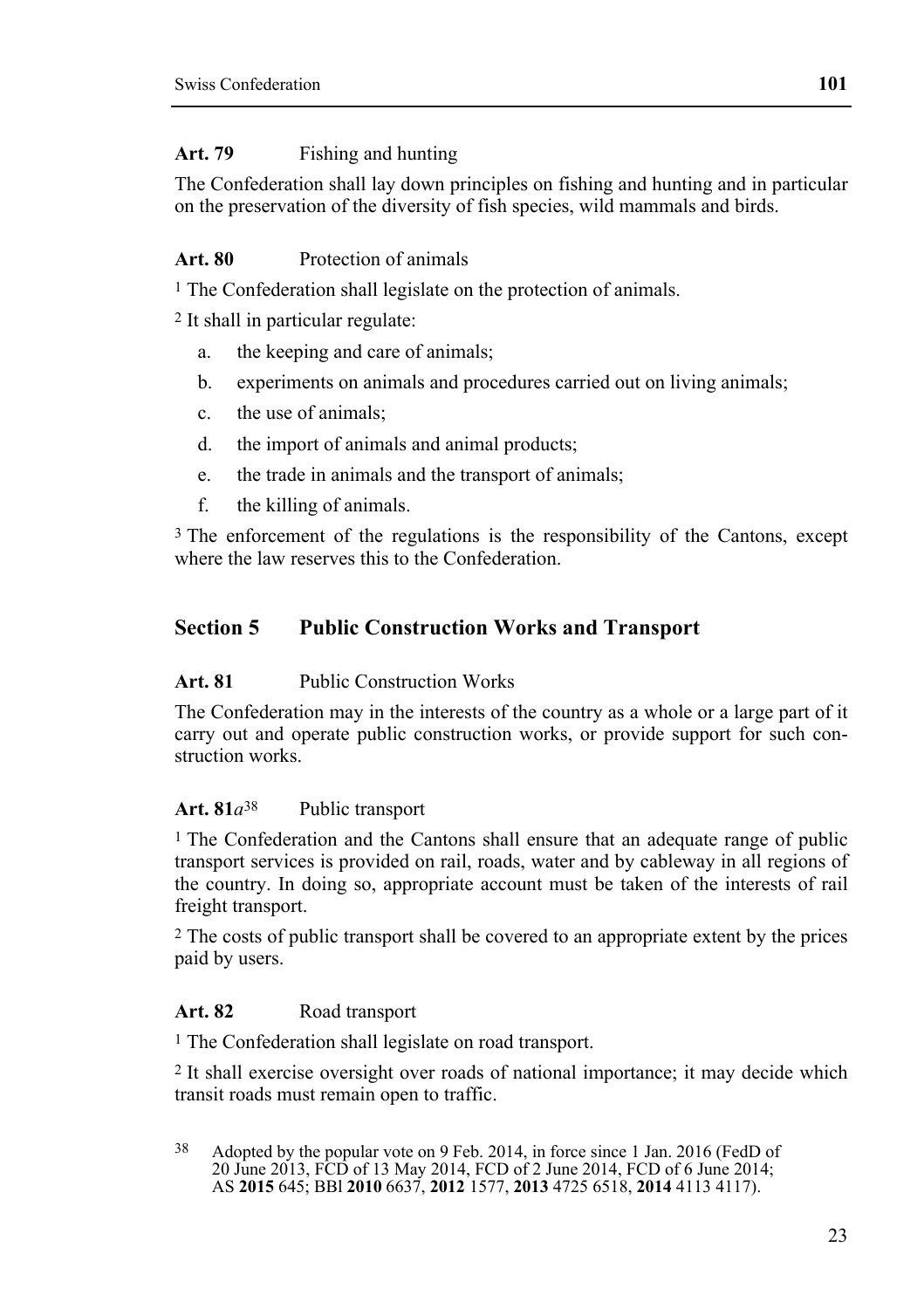3 Public roads may be used free of charge. The Federal Assembly may authorise exceptions.

### **Art. 83**39 Road infrastructure

1 The Confederation and the cantons shall ensure that there is adequate road infrastructure in all regions of the country.

2 The Confederation shall ensure the construction of a network of national highways and guarantee that they remain useable. It shall construct, operate and maintain the national highways. It shall bear the costs thereof. It may assign this task wholly or partly to public or private bodies or combined public-private bodies.

### Art. 84 Alpine transit traffic<sup>\*</sup>

<sup>1</sup> The Confederation shall protect the Alpine region from the negative effects of transit traffic. It shall limit the nuisance caused by transit traffic to a level that is not harmful to people, animals and plants or their habitats.

2 Transalpine goods traffic shall be transported from border to border by rail. The Federal Council shall take the measures required. Exceptions are permitted only when there is no alternative. They must be specified in detail in a federal act.

3 The capacity of the transit routes in the Alpine region may not be increased. This does not apply to by-pass roads that reduce the level of transit traffic in towns and villages.

### Art. 85 **Heavy vehicle charge\***

1 The Confederation may levy a capacity or mileage-related charge on heavy vehicle traffic where such traffic creates public costs that are not covered by other charges or taxes.

2 The net revenue from the charge shall be used to cover the costs incurred in connection with overland transport.40

3 The Cantons are entitled to a share of the net revenue. In the assessment of the shares allocated, the particular consequences that levying the charge have for mountainous and remote regions shall be taken into account.

- 39 Adopted by the popular vote on 12 Feb. 2017, in force since 1 Jan. 2018 (FedD of 30 Sept. 2016, FCD of 10 Nov. 2016 – AS **2017** 6731; BBl **2015** 2065, **2016** 7587,
- \* With transitional provision
- \* With transitional provision<br>40  $\alpha$  donted by the popular vol
- Adopted by the popular vote on 9 Feb. 2014, in force since 1 Jan. 2016 (FedD of 20 June 2013, FCD of 13 May 2014, FCD of 2 June 2014, FCD of 6 June 2014; AS **2015** 645; BBl **2010** 6637, **2012** 1577, **2013** 4725 6518, **2014** 4113 4117).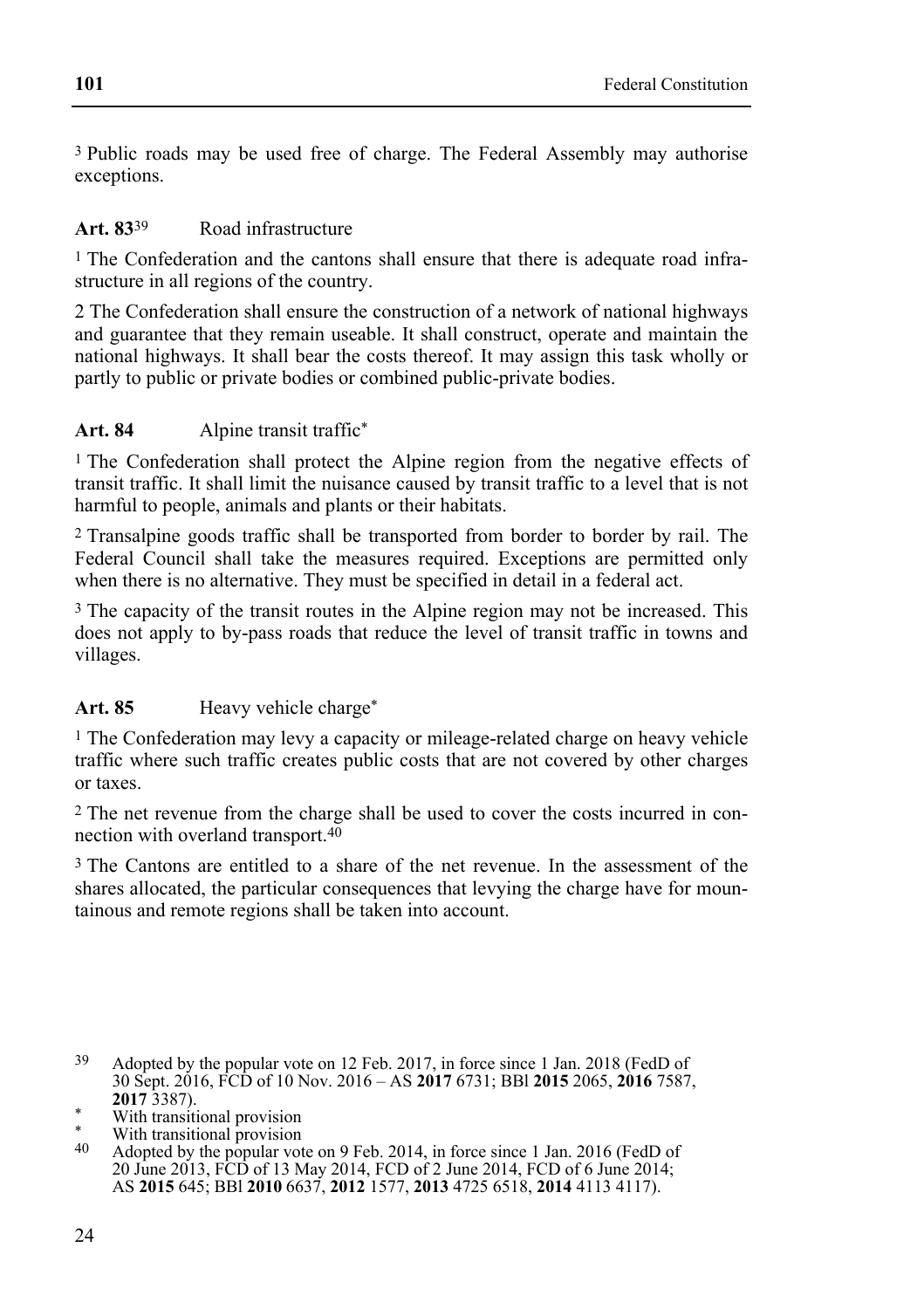**101** 

## Art.  $85a^{41}$  Charge for using the national highways

The Confederation shall levy a charge for the use of the national highways by motor vehicles and trailers that are not liable to pay the heavy vehicle charge.

Art. 86<sup>42</sup> Use of charges for tasks and costs in connection with road transport<sup>\*</sup>

<sup>1</sup> A fund shall be set up to finance the national highways and contributions towards measures to improve the road transport infrastructure in cities and urban areas.

2 The following monies shall be allocated to the fund:

- a. the net proceeds of the national highways charge in accordance with Article 85*a*;
- b. the net proceeds of the special consumption tax in accordance with Article 131 paragraph 1 letter d;
- c. the net proceeds of the surcharge in accordance with Article 131 paragraph 2 letter a;
- d. the net proceeds of the charge in accordance with Article 131 paragraph 2 letter b;
- e. a percentage of the net proceeds from the consumption tax on all motor fuels, with the exception of aviation fuels, in accordance with Article 131 paragraph 1 letter e; this shall amount to 9 per cent each of the net proceeds under letter c and 9 per cent of one half of the net proceeds of the consumption tax on all motor fuels, with the exception of aviation fuels, but no more than 310 million francs per year; the indexation of this amount shall be regulated by law;
- f. in general, 10 per cent of the net proceeds of consumption tax on all motor fuels, with the exception of aviation fuels, in accordance with Article 131 paragraph 1 letter e;
- g. the proceeds to cover additional expenditure on new sections of the national highways from the special finance programme in accordance with paragraph 3 letter g and from contributions made by the Cantons:
- h. other monies allocated by law in connection with road transport.

3 A special finance programme shall be administered for the following tasks and costs in connection with road transport:

- a. contributions towards measures to promote combined transport and the transport of motor vehicles and drivers;
- b. contributions towards the cost of main roads;
- 41 Adopted by the popular vote on 12 Feb. 2017, in force since 1 Jan. 2018 (FedD of 30 Sept. 2016, FCD of 10 Nov. 2016 – AS **2017** 6731; BBl **2015** 2065, **2016** 7587,
- **2017** 3387). **42** Adopted by the popular vote on 12 Feb. 2017, in force since 1 Jan. 2018, para. 2 let. g and 3 let. g in force since 1 Jan. 2020 (FedD of 30 Sept. 2016, FCD of 10 Nov. 2016 – AS **2017 6731; BBI 2015** 2065, **2016** 7587, **2017** 3387). With transitional provision.
-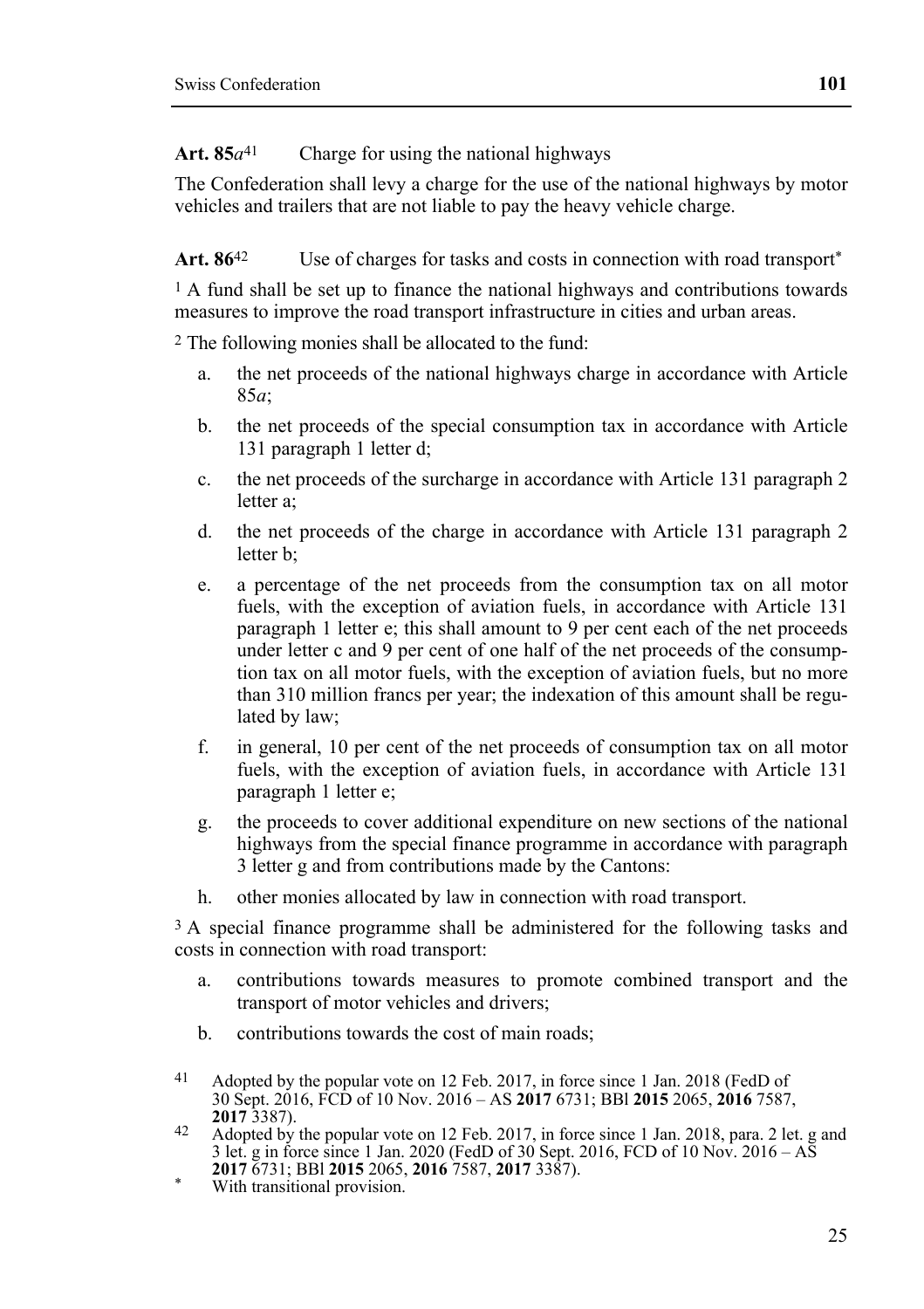- c. contributions towards protective structures to prevent natural disasters and measures to protect the environment and countryside from the effects of road traffic;
- d. general contributions towards the costs incurred by the Cantons for roads open to motor vehicles;
- e. contributions to Cantons without national highways;
- f. research and administration;
- g. contributions to the fund in accordance with paragraph 2 letter g.

4 The special finance programme shall be allocated one half of the net proceeds of the consumption tax on all motor fuels, with the exception of aviation fuels, in accordance with Article 131 paragraph 1 letter e, under deduction of the monies under paragraph 2 letter e.

5 Where the special finance programme has a proven need and in order to form appropriate reserves in the special finance programme, proceeds from the consumption tax in accordance with Article 131 paragraph 1 letter d shall be allocated to the special finance programme instead of the fund.

## Art. 87 **Railways and other modes of transport**\*

The legislation on rail transport, cableways, shipping, aviation and space travel is the responsibility of the Confederation.

### Art. 87 $a^{43}$  Railway infrastructure<sup>\*</sup>

1 The Confederation shall bear the principal burden of financing railway infrastructure.

2 Railway infrastructure shall be financed from a fund. The following resources shall be allocated to the fund:

- a. a maximum of two thirds of the revenue from the heavy vehicle charge under Article 85;
- b. the revenue from the increase in value added tax under Article 130 paragraph 3bis;
- c. 2.0 per cent of the receipts from the direct federal taxation of private individuals;
- d. 2,300 million francs each year from the general federal budget; the indexation of this amount shall be regulated by law.

3 The Cantons shall participate appropriately in the financing of railway infrastructure. The details shall be regulated by law.

43 Adopted by the popular vote on 9 Feb. 2014, in force since 1 Jan. 2016 (FedD of 20 June 2013, FCD of 13 May 2014, FCD of 2 June 2014, FCD of 6 June 2014;

s. \* With transitional provision<br>43 Adopted by the popular vot

AS **2015** 645; BBl **<sup>2010</sup>** 6637, **2012** 1577, **2013** 4725 6518, **2014** 4113 4117). \* With transitional provision.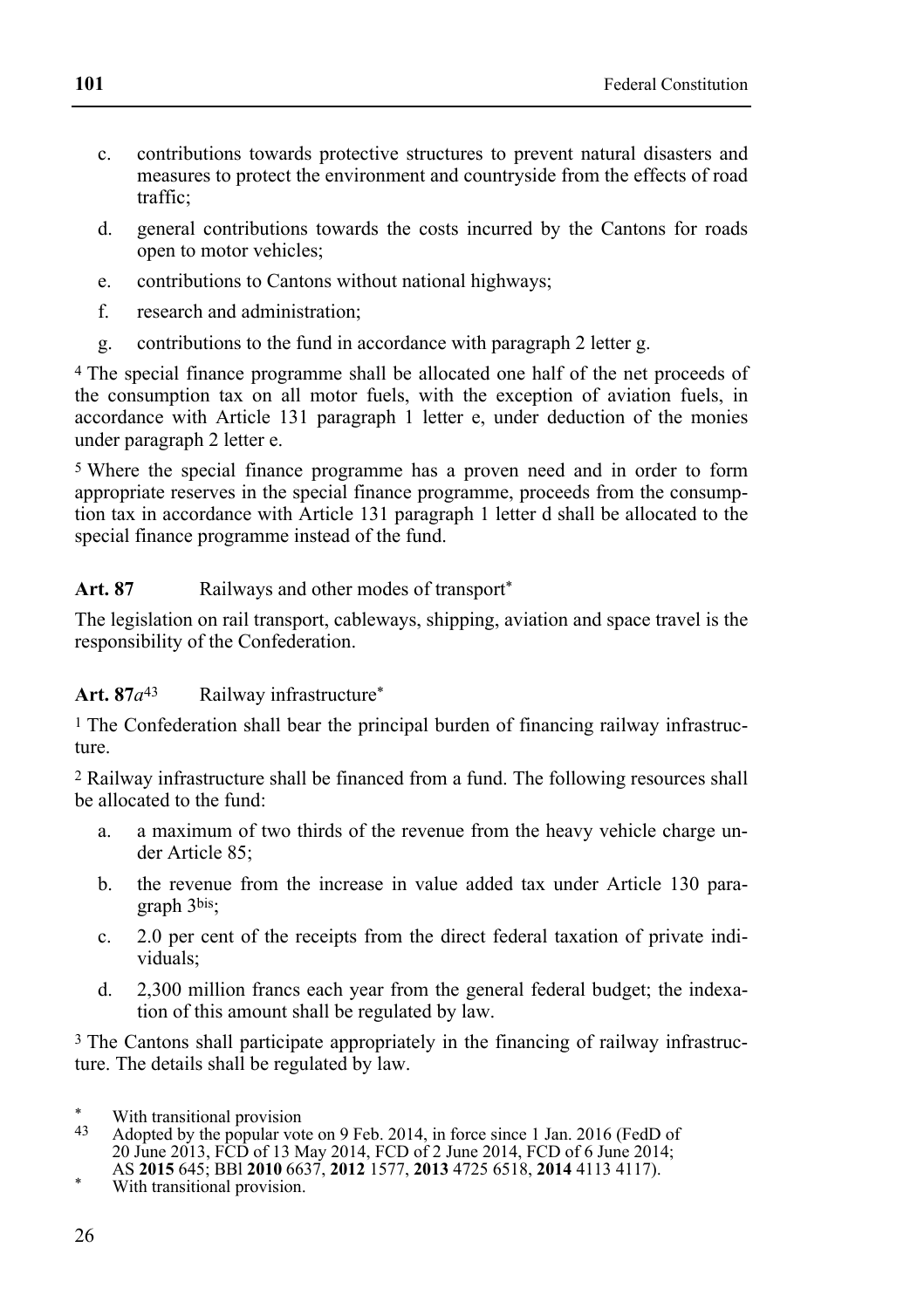4 The law may provide for additional financing from third parties.

Art. 87*b*<sup>44</sup> Use of charges for tasks and costs in connection with air traffic

One half of the net proceeds of the consumption tax on aviation fuels and the surcharge on the consumption tax on aviation fuels shall be used for the following tasks and costs in connection with air traffic:

- a. contributions towards environmental protection measures made necessary by air traffic;
- b. contributions towards security measures to protect against unlawful acts against air traffic, and in particular against terrorist attacks and the hijacking of aircraft, insofar as such measures are not the responsibility of national authorities;
- c. contributions towards measures to ensure a high technical level of safety in air traffic.

### **Art. 88**45 Footpaths, hiking trails and cycle paths

<sup>1</sup> The Confederation shall lay down principles with regard to the network of footpaths, hiking trails and cycle paths.

2 It may support and coordinate measures by the cantons and third parties to construct and maintain such networks and to provide information about them. In doing so, it shall respect the powers of the cantons.

3 It shall take account of these networks in the fulfilment of its duties. It shall replace paths and trails that it has to close.

# **Section 6 Energy and Communications**

#### **Art. 89** Energy policy

1 Within the scope of their powers, the Confederation and Cantons shall endeavour to ensure a sufficient, diverse, safe, economic and environmentally sustainable energy supply as well as the economic and efficient use of energy.

2 The Confederation shall establish principles on the use of local and renewable energy sources and on the economic and efficient use of energy.

<sup>3</sup> The Confederation shall legislate on the use of energy by installations, vehicles and appliances. It shall encourage the development of energy technologies, in particular in the fields of saving energy and the renewable energy sources.

<sup>44</sup> Adopted by the popular vote on 12 Feb. 2017, in force since 1 Jan. 2018 (FedD of 30 Sept. 2016, FCD of 10 Nov. 2016 – AS **2017** 6731; BBl **2015** 2065, **2016** 7587,

**<sup>2017</sup>** 3387). 45 Adopted by the popular vote on 23 Sept. 2018, in force since 23 Sept. 2018 (FedD of 13 March 2018, FCD of 21 Jan. 2019 – AS **2019** 525; BBl **2016** 1791, **2017** 5901, **2018** 1859, **2019** 1311).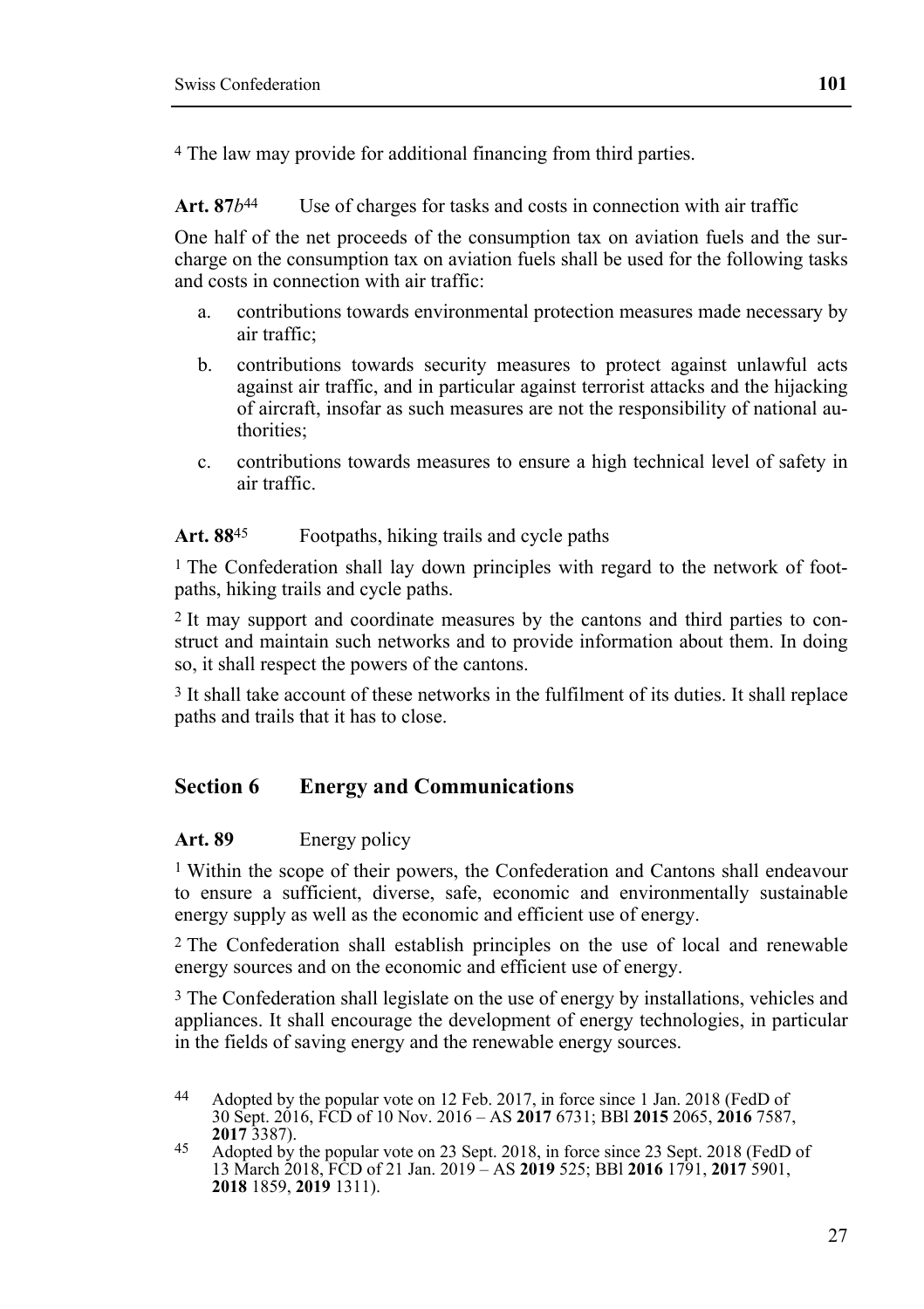4 The Cantons shall be primarily responsible for measures relating to the use of energy in buildings.

5 The Confederation shall take account in its energy policy of the efforts made by the Cantons, the communes and the business community; it shall take account of the conditions in the individual regions of the country and the limitations of what is economically feasible.

## Art. 90 **Nuclear energy**\*

The Confederation is responsible for legislation in the field of nuclear energy.

## Art. 91 **Transport of energy**

1 The Confederation shall legislate on the transport and the supply of electrical energy.

2 The Confederation is responsible for legislation on transmission and distribution systems for the transport of liquid or gaseous fuels.

**Art. 92** Postal and telecommunications services

1 The Confederation is responsible for postal and telecommunications services.

2 The Confederation shall ensure the adequate, universal and reasonably priced provision of postal and telecommunications services in all regions of the country. The rates shall be fixed according to standard principles.

### **Art. 93** Radio and television

1 The Confederation is responsible for legislation on radio and television as well as on other forms of public broadcasting of features and information.

2 Radio and television shall contribute to education and cultural development, to the free shaping of opinion and to entertainment. They shall take account of the particularities of the country and the needs of the Cantons. They shall present events accurately and allow a diversity of opinions to be expressed appropriately.

3 The independence of radio and television as well as their autonomy in deciding on programming is guaranteed.

4 Account must be taken of the role and duties of other media, in particular the press.

5 Complaints about programmes may be submitted to an independent complaints authority.

With transitional provision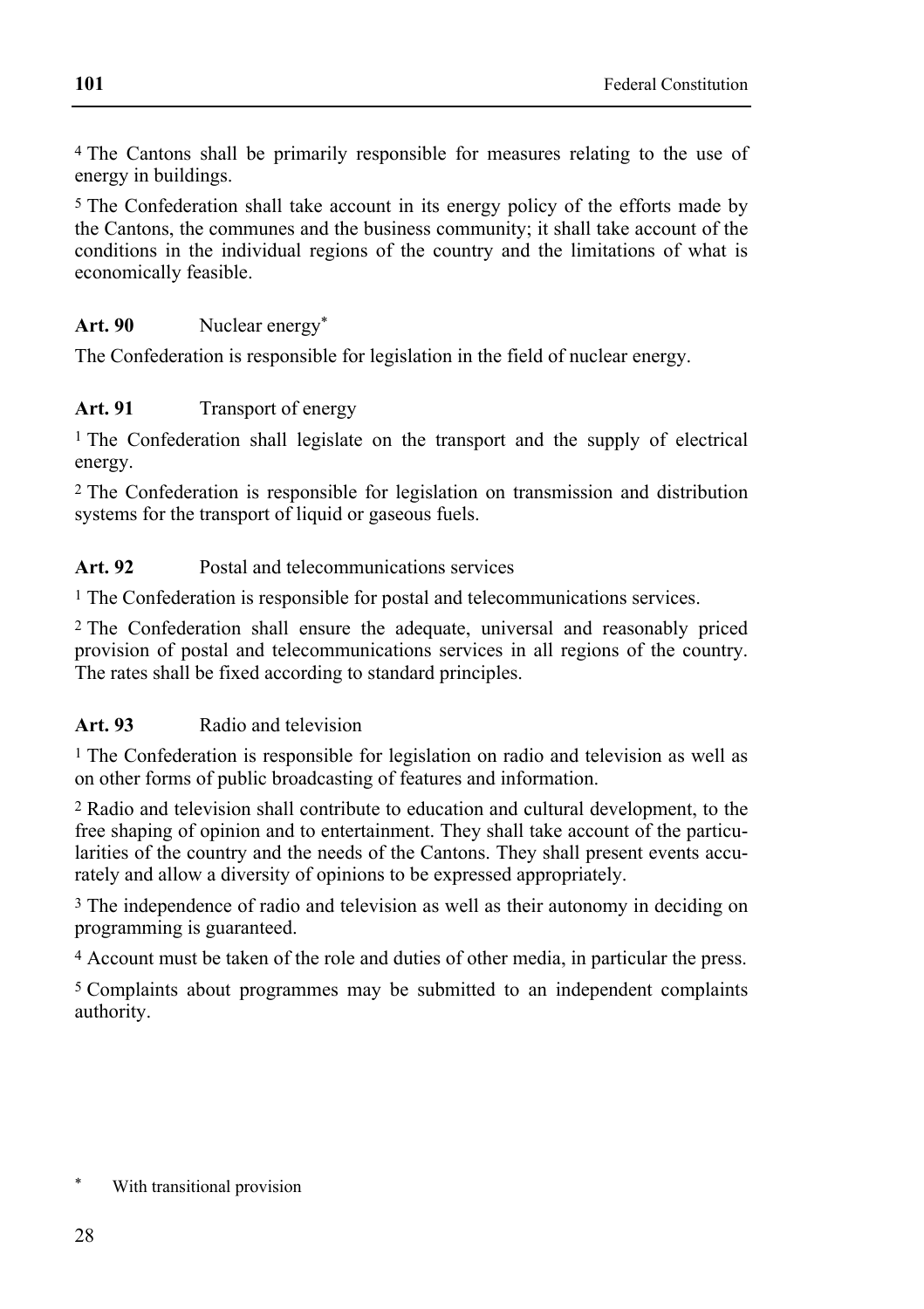# **Section 7 The Economy**

Art. 94 Principles of the economic system

<sup>1</sup> The Confederation and the Cantons shall abide by the principle of economic freedom.

2 They shall safeguard the interests of the Swiss economy as a whole and, together with the private sector, shall contribute to the welfare and economic security of the population.

3 They shall endeavour within the scope of their powers to create favourable general conditions for the private sector.

4 Any divergence from the principle of economic freedom, and in particular measures designed to restrain competition, shall be permitted only if they are provided for in the Federal Constitution or based on cantonal monopoly rights.

Art. 95 Professional activities in the private sector<sup>\*</sup>

1 The Confederation may legislate on professional activities in the private sector.

2 It shall seek to create a unified Swiss economic area. It shall guarantee that persons with an academic qualification or with a federal or cantonal educational qualification or an educational qualification recognised by a Canton are able to practise their profession throughout Switzerland.

3 For the protection of the economy, private property and shareholders, and to guarantee sustainable corporate governance, the law shall regulate Swiss companies limited by shares listed on stock exchanges in Switzerland or abroad in accordance with the following principles:

- a. the general meeting votes on an annual basis on the total amount of all remuneration (money and the value of benefits in kind) given to the board of directors, the executive board and the board of advisors. It elects on an annual basis the president of the board of directors, the individual members of the board of directors and the remuneration committee, and the independent representatives of voting rights. Pension funds vote in the interests of their insured members and disclose how they have voted. Shareholders may vote remotely online; they may not be represented by a governing officer of the company or by a custodian bank;
- b. the governing officers may not be given severance or similar payments, advance payments, bonuses for company purchases and sales, additional contracts as consultants to or employees of other companies in the group. The management of the company may not be delegated to a legal entity;
- c. the articles of association regulate the amount of credits, loans and pensions payable to governing officers, their profit-sharing and equity participation plans and the number of mandates they may accept outside the group, as

With transitional provision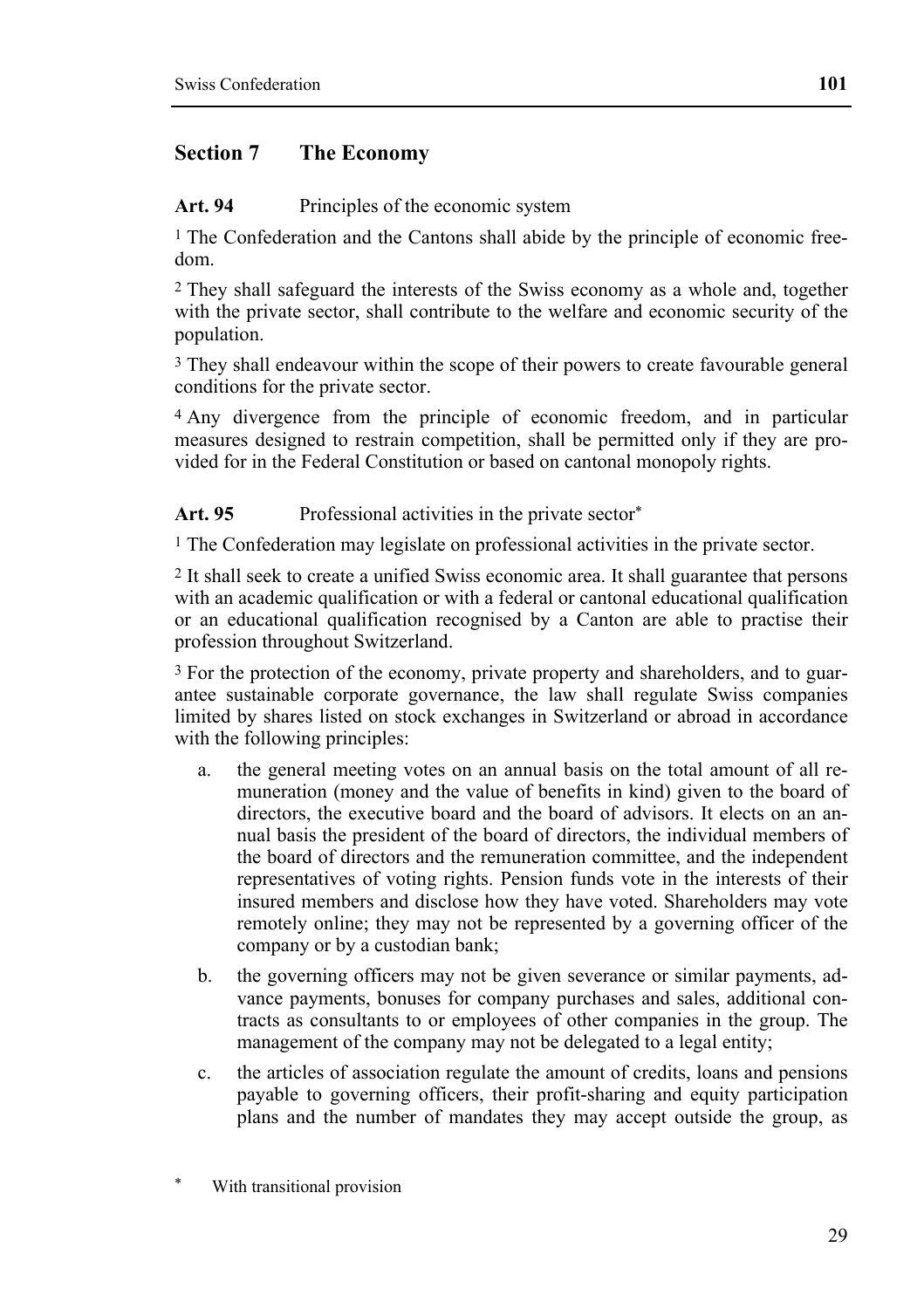well as the duration of employment contracts of members of the executive board;

d. persons violating the provisions under letters a-c are liable to a custodial sentence not exceeding three years and to a monetary penalty not exceeding six times their annual remuneration.46

## Art. 96 Competition policy

1 The Confederation shall legislate against the damaging effects in economic or social terms of cartels and other restraints on competition.

2 It shall take measures:

- a. to prevent abuses in price maintenance by dominant undertakings and private and public law organisations;
- b. against unfair competition.

### **Art. 97** Consumer protection

1 The Confederation shall take measures to protect consumers.

2 It shall legislate on the legal remedies available to consumer organisations. These organisations shall have the same rights under the federal legislation on unfair competition as professional and trade associations.

3 The Cantons shall provide a conciliation procedure or a simple and rapid court procedure for claims of up to a certain sum. The Federal Council determines this sum.

## Art. 98 **Banks** and insurance companies

<sup>1</sup> The Confederation shall legislate on the banking and stock exchange system; in doing so, it shall take account of the special function and role of the cantonal banks.

2 It may legislate on financial services in other fields.

3 It shall legislate on private insurance.

### Art. 99 Monetary policy

1 The Confederation is responsible for money and currency; the Confederation has the exclusive right to issue coins and banknotes.

2 The Swiss National Bank, as an independent central bank, shall pursue a monetary policy that serves the overall interests of the country; it shall be administered with the cooperation and under the supervision of the Confederation.

<sup>46</sup> Adopted by the popular vote on 3 March 2013, in force since 3 March 2013 (FCD of 15 Nov. 2012 and 30 April 2013; AS **2013** 1303; BBl **2006** 8755, **2008** 2577, **2009** 299, **2012** 9219, **2013** 3129).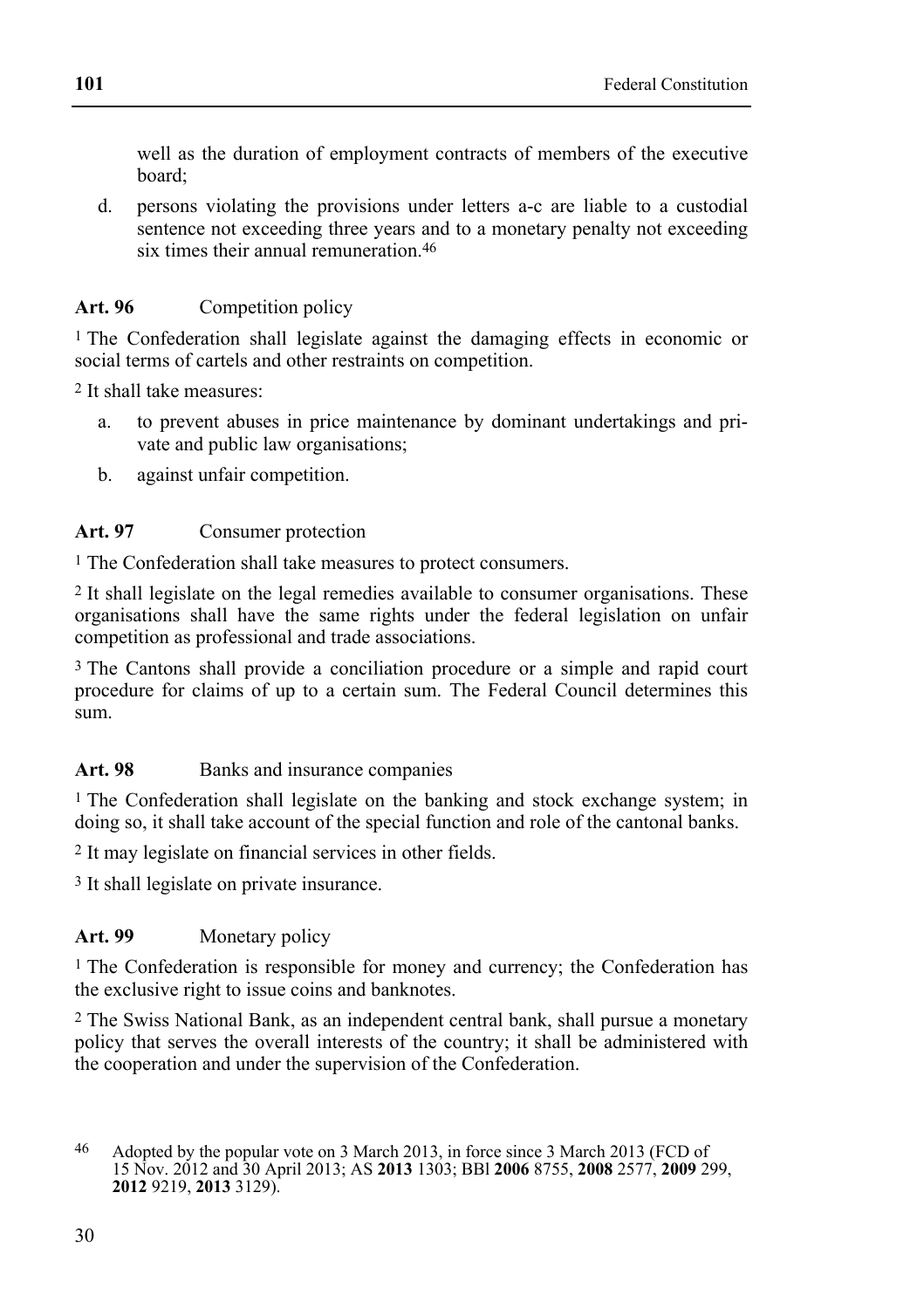3 The Swiss National Bank shall create sufficient currency reserves from its revenues; part of these reserves shall be held in gold.

4 A minimum of two thirds of the net profits made by the Swiss National Bank shall be allocated to the Cantons.

# Art. 100 **Economic policy**

<sup>1</sup> The Confederation shall take measures to achieve balanced economic development, and in particular to prevent and combat unemployment and inflation.

2 It shall take account of economic development in individual regions of the country. It shall cooperate with the Cantons and the business community.

3 In the field of money and banking, in foreign economic affairs and in the field of public finance, the Confederation may if necessary depart from the principle of economic freedom.

4 The Confederation, the Cantons and the communes shall take account of the economic situation in their revenue and expenditure policies.

5 To stabilise the economic situation, the Confederation may temporarily levy surcharges or grant rebates on federal taxes and duties. The accumulated funds must be held in reserve; following their release, direct taxes shall be individually refunded, and indirect taxes used to grant rebates or to create jobs.

6 The Confederation may oblige businesses to accumulate reserves for the creation of jobs; it shall for this purpose grant tax concessions and may require the Cantons to do the same. Following the release of the reserves, businesses shall be free to decide how the funds are applied within the scope of the uses permitted by law.

Art. 101 Foreign economic policy

1 The Confederation shall safeguard the interests of the Swiss economy abroad.

2 In special cases, it may take measures to protect the domestic economy. In doing so, it may if necessary depart from the principle of economic freedom.

# Art. 102 National economic supply<sup>\*</sup>

1 The Confederation shall ensure that the country is supplied with essential goods and services in the event of the threat of politico-military strife or war, or of severe shortages that the economy cannot by itself counteract. It shall take precautionary measures to address these matters.

2 In exercising its powers under this Article, it may if necessary depart from the principle of economic freedom.

With transitional provision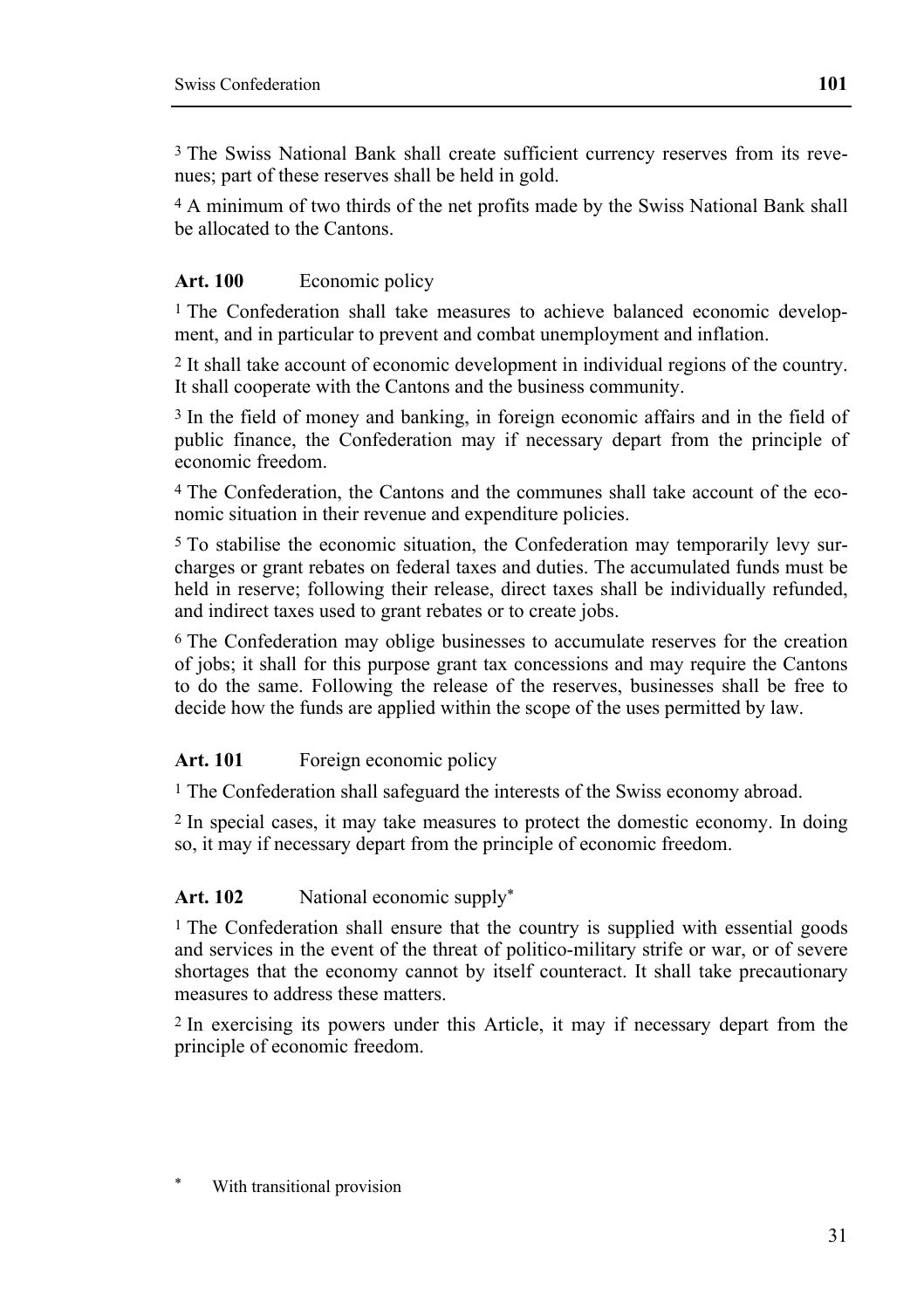# **Art. 103** Structural policy\*

The Confederation may support regions of the country that are under economic threat and promote specific economic sectors and professions, if reasonable self-help measures are insufficient to ensure their existence. In exercising its powers under this Article, it may if necessary depart from the principle of economic freedom.

# **Art. 104** Agriculture

1 The Confederation shall ensure that agricultural sector, by means of a sustainable and market oriented production policy, makes an essential contribution towards:

- a. the reliable provision of the population with foodstuffs;
- b. the conservation of natural resources and the upkeep of the countryside;
- c. decentralised population settlement of the country.

2 In addition to the self-help measures that can reasonably be expected in the agriculture sector and if necessary in derogation from the principle of economic freedom, the Confederation shall support farms that cultivate the land.

<sup>3</sup> The Confederation shall organise measures in such a manner that the agricultural sector fulfils its multi-functional duties. It has in particular the following powers and duties:

- a. supplementing revenues from agriculture by means of direct subsidies in order to achieve of fair and adequate remuneration for the services provided, subject to proof of compliance with ecological requirements;
- b. encouraging by means of economically advantageous incentives methods of production that are specifically near-natural and respectful of both the environment and livestock;
- c. legislating on declarations of origin, quality, production methods and processing procedures for foodstuffs;
- d. protecting the environment against the detrimental effects of the excessive use of fertilisers, chemicals and other auxiliary agents;
- e. at its discretion, encouraging agricultural research, counselling and education and subsidise investments;
- f. at its discretion, legislating on the consolidation of agricultural property holdings.

4 For these purposes, the Confederation shall provide both funds earmarked for the agricultural sector and general federal funds.

With transitional provision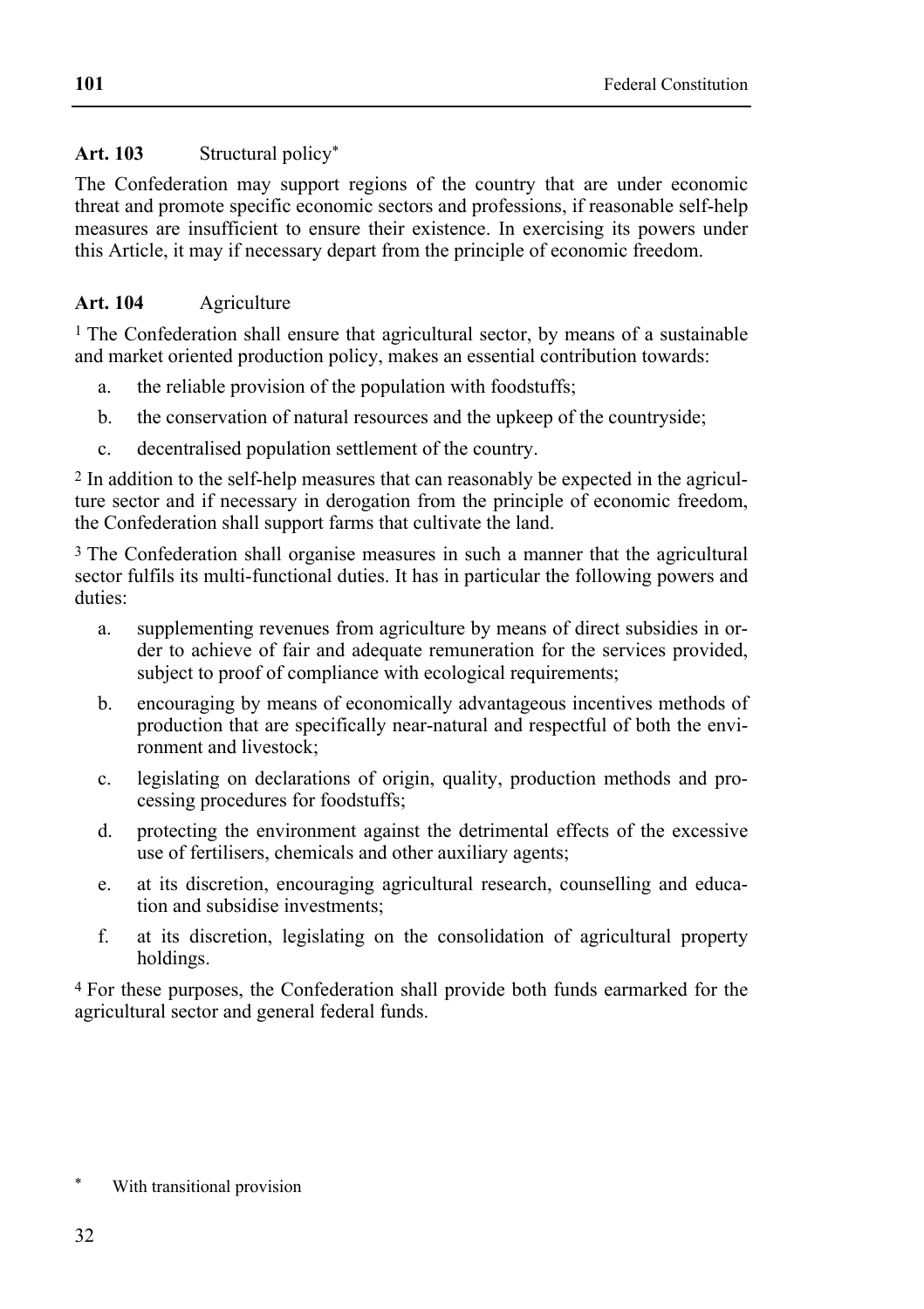#### Art. 104 $a^{47}$  Food security

In order to guarantee the supply of food to the population, the Confederation shall create the conditions required for:

- a. safeguarding the basis for agricultural production, and agricultural land in particular;
- b. food production that is adapted to local conditions and which uses natural resources efficiently;
- c. an agriculture and food sector that responds to market requirements;
- d. cross-border trade relations that contribute to the sustainable development of the agriculture and food sector;
- e. using food in a way that conserves natural resources.

### **Art. 105** Alcohol

The legislation on the manufacture, import, rectification and sale of alcohol obtained by distillation is the responsibility of the Confederation. The Confederation shall in particular take account of the harmful effects of alcohol consumption.

### **Art. 106**48 Gambling

1 The Confederation shall legislate on gambling; in doing so it shall take account of cantonal interests.

2 A licence from the Confederation is required in order to establish and operate a casino. In granting such a licence, the Confederation shall take account of regional circumstances. It shall levy a revenue-related tax on casinos; this tax must not exceed 80 per cent of the gross revenues from gambling. It shall be used to fund the Old-age, Survivors' and Invalidity Insurance.

3 The cantons are responsible for granting licences for and supervising the following:

- a. gambling activities that are available to an unlimited number of people, are offered at more than one location and which are based on the same random draw or a similar procedure; the foregoing does not apply to the jackpot systems in casinos;
- b. betting on sports;
- c. games of skill.

4 Paragraphs 2 and 3 also apply to telecommunications-based gambling.

<sup>47</sup> Adopted by the popular vote on 24. Sept. 2017, in force since 24 Sept. 2017 (FedD of 14 March 2017, FCD of 30 Nov. 2017 – AS **2017** 6735; BBl **2014** 6135, **2015** 5753,

<sup>&</sup>lt;sup>48</sup> Adopted by the popular vote on 11 March 2012, in force since 11 March 2012 (FedD of 29 Sept. 2011, FCD of 20 June 2012; AS **2012** 3629; BBl **2009** 7019, **2010** 7961, **2012** 6623).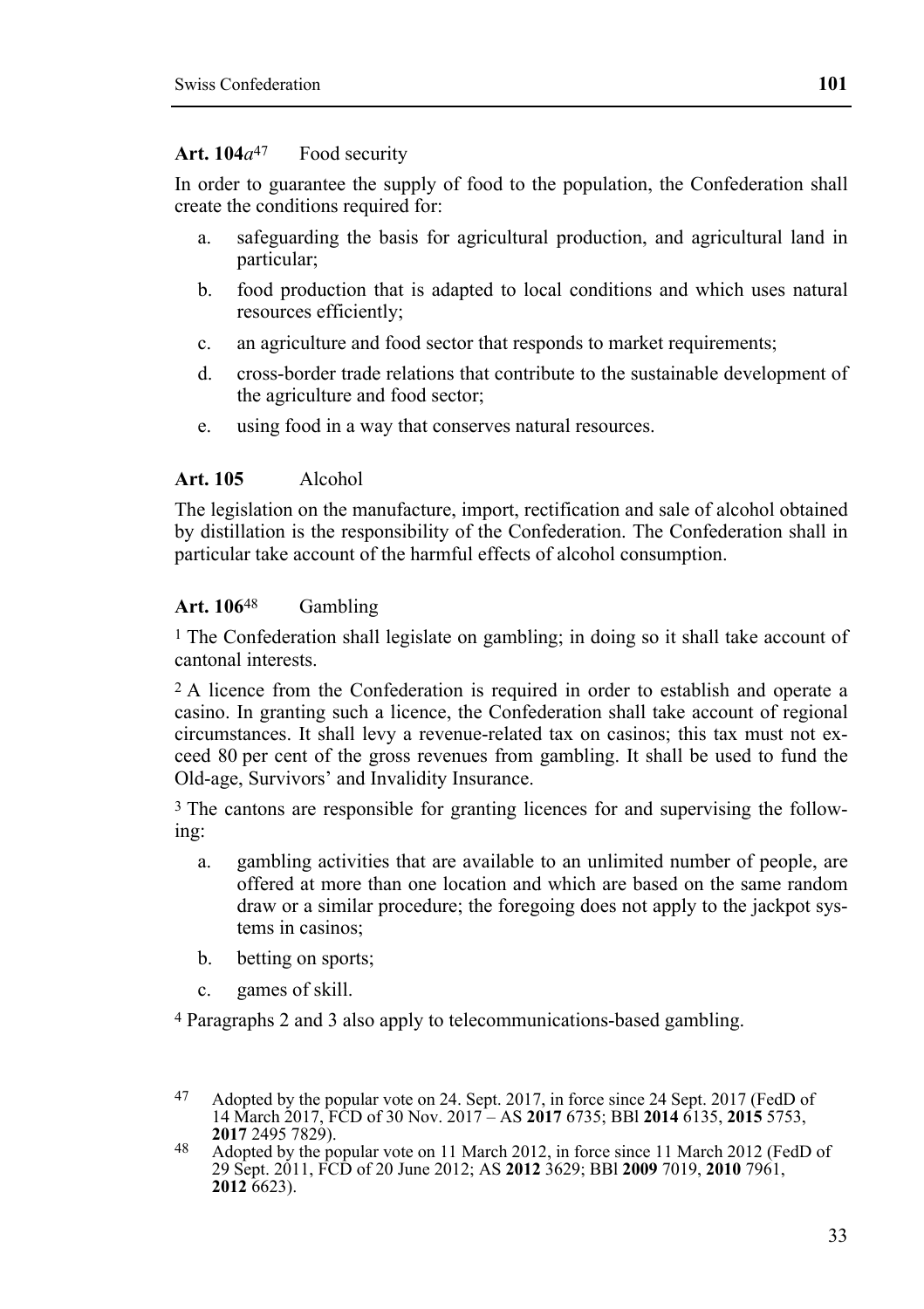5 The Confederation and the cantons shall take account of the dangers of gambling. They shall ensure that appropriate protection is provided through legislation and supervisory measures and in doing so shall take account of the different characteristics of the games and the form and location of the gambling opportunity offered.

<sup>6</sup> The cantons shall ensure that the net revenues from gambling in accordance with paragraph 3 letters a and b are used in their entirety for charitable purposes, in particular in the fields of culture, social projects and sport.

7 The Confederation and the cantons shall coordinate their efforts to fulfil their tasks. To this end the law shall establish a joint body, one half of whose members shall be from the federal implementing bodies and the other half from the cantonal implementing bodies.

### **Art. 107** Weapons and war material

<sup>1</sup> The Confederation shall legislate against misuse of weapons and their accessories and ammunition.

2 It shall legislate on the manufacture, procurement and sale of war material as well as the import, export and transit of such material.

# **Section 8 Housing, Employment, Social Security and Health**

### Art. 108 Construction of housing and home ownership

<sup>1</sup> The Confederation shall encourage the construction of housing, the acquisition of the ownership of apartments and houses for the personal use of private individuals, as well as the activities of developers and organisations involved in the construction of public utility housing.

2 It shall encourage in particular the acquisition and development of land for the construction of housing, increased efficiency in construction and the reduction of construction and housing costs.

3 It may legislate on the development of land for housing construction and on increasing the efficiency of construction.

4 In doing so, it shall take particular account of the interests of families, elderly persons, persons on low incomes and persons with disabilities.

### **Art. 109** Landlord and tenant

1 The Confederation shall legislate against abuses in tenancy matters, and in particular against unfair rents, as well as on the procedure for challenging unlawfully terminated leases and the limited extension of leases.

2 It may legislate to declare framework leases to be generally applicable. Such leases may be declared generally applicable only if they take appropriate account of the justified interests of minorities and regional particularities, and respect the principle of equality before the law.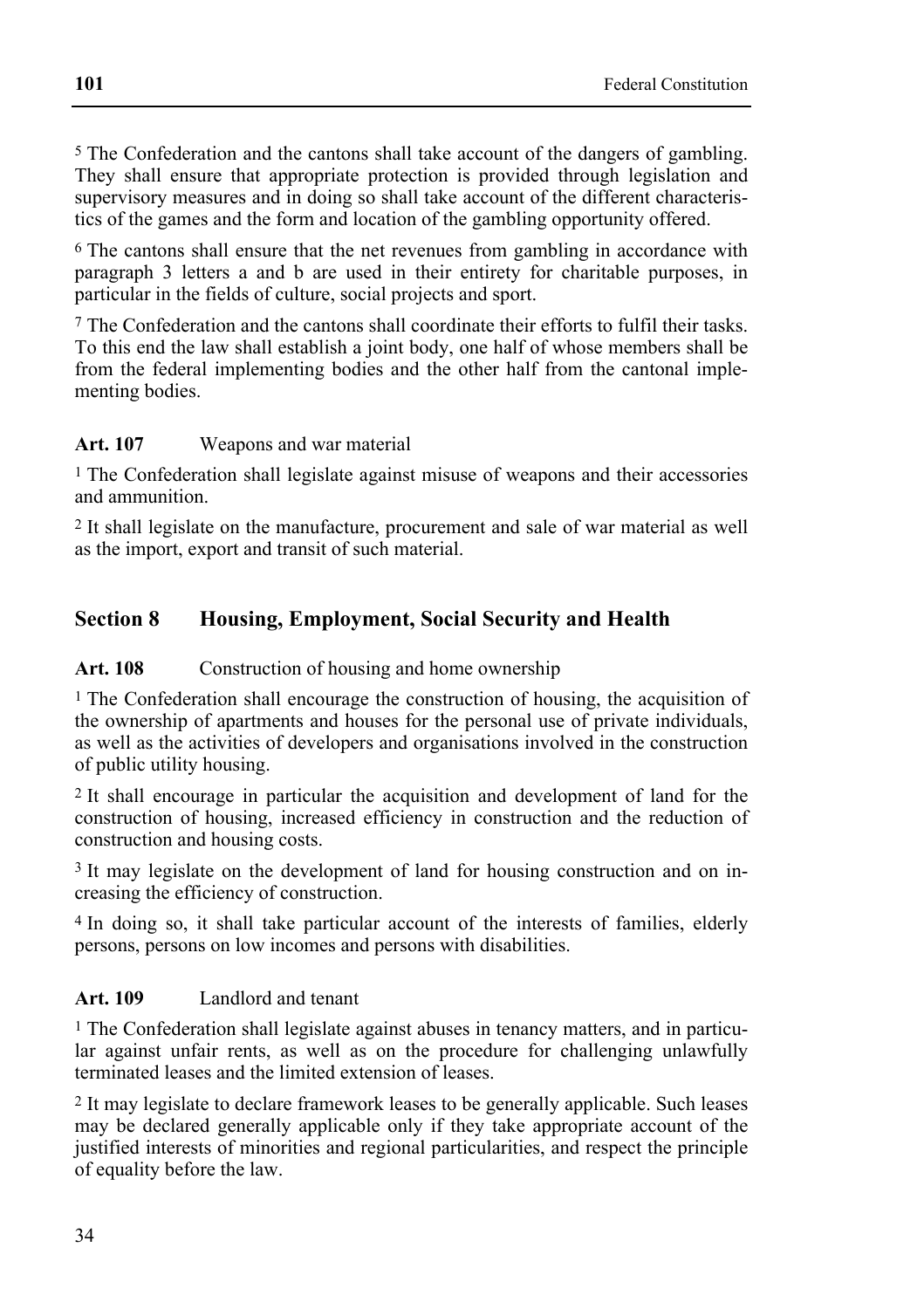### **Art. 110** Employment\*

<sup>1</sup> The Confederation may legislate on:

- a. employee protection;
- b. relations between employer and employee, and in particular on common regulations on operational and professional matters;
- c. recruitment services;
- d. the declaration of collective employment agreements to be generally applicable.

2 Collective employment agreements may be declared generally applicable only if they take appropriate account of the justified interests of minorities and regional particularities, and they respect the principle of equality before the law and the right to form professional associations.

3 August 1 is the National Day of the Swiss Confederation. In terms of employment law, it is regarded as equivalent to a Sunday, with equivalent rights to pay.

### Art. 111 Old-age, survivors' and invalidity pension provision

<sup>1</sup> The Confederation shall take measures to ensure adequate financial provision for the elderly, surviving spouses and children, and persons with disabilities. These shall be based on three pillars, namely the Federal Old-age, Survivors' and Invalidity Insurance, the occupational pension scheme and private pension schemes.

2 The Confederation shall ensure that the Federal Old-age, Survivors' and Invalidity Insurance and the occupational pension scheme are able to fulfil their purpose at all times.

3 It may require the Cantons to exempt institutions of the Federal Old-age, Survivors' and Invalidity Insurance and the occupational pension scheme from liability to pay tax and to grant insured persons and their employers tax relief on contributions and reversionary rights.

4 In cooperation with the Cantons, it shall encourage private pension schemes, in particular through measures relating to taxation policy and the policy of promoting property ownership.

### Art. 112 Old-age, Survivors' and Invalidity Insurance

<sup>1</sup> The Confederation shall legislate on the Old-age, Survivors and Invalidity Insurance.

2 In doing so, it shall adhere to the following principles:

- a. the insurance is compulsory;
- With transitional provision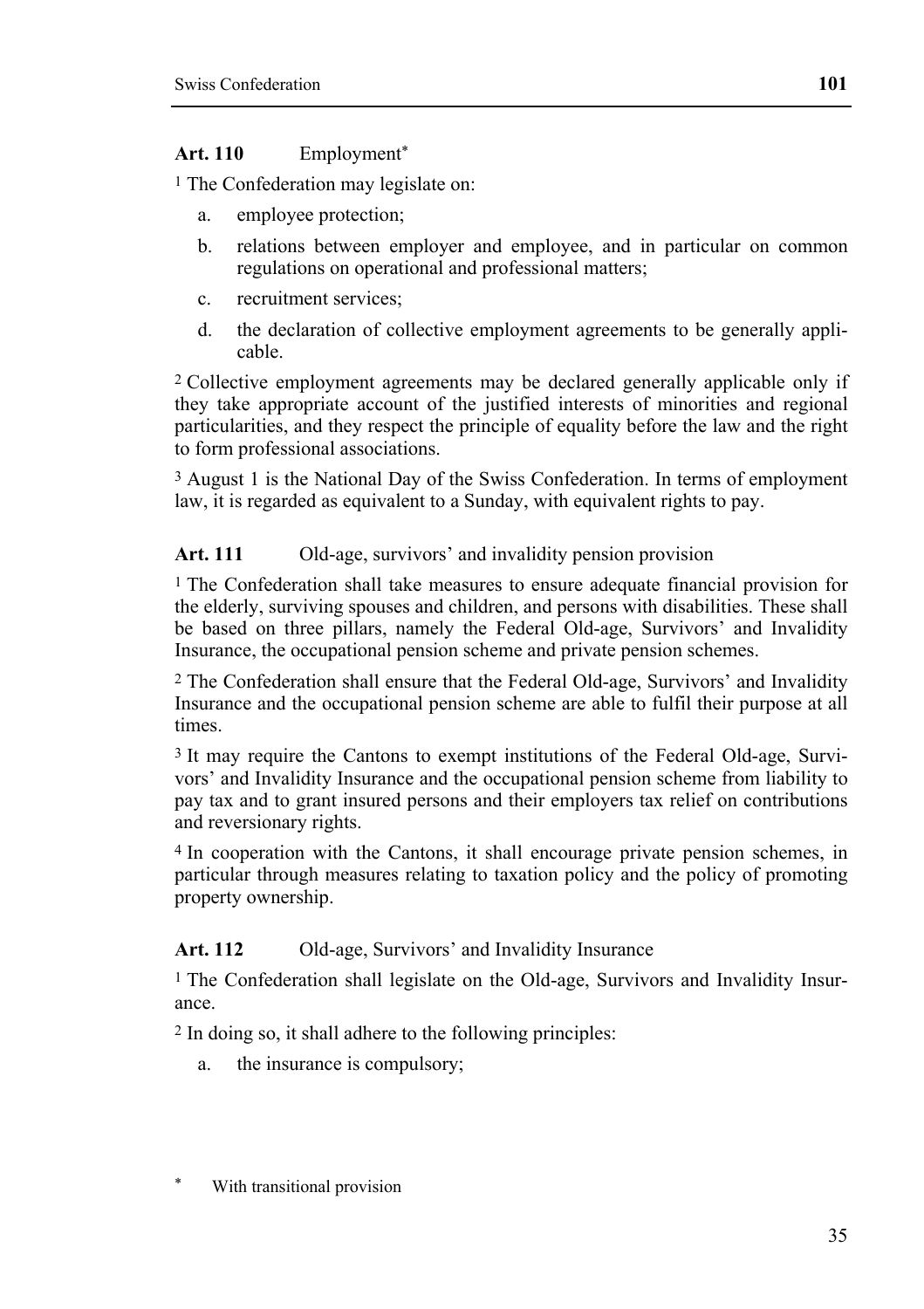abis.49 it provides cash and non-cash benefits;

- b. pensions must be sufficient to cover basic living expenses adequately;
- c. the maximum pension must not be more than twice the minimum pension;
- d. pensions must as a minimum be adjusted in line with price trends.

3 The insurance is funded:

- a. through contributions from those insured, whereby employers must pay one half of the contributions payable by their employees;
- b.50 through subsidies from the Confederation.

4 The subsidies from the Confederation may not exceed one half of the disbursements made under the scheme.51.

5 The subsidies from the Confederation shall in the first place be funded from the net proceeds of the tax on tobacco, the tax on distilled spirits and the tax on the revenues from gaming houses.

6 …52

### Art. 112*a*<sup>53</sup> Supplementary benefits

1 Confederation and Cantons shall pay supplementary benefits to people whose basic living expenses are not covered by benefits under the Old-age, Survivors and Invalidity Insurance.

2 The law determines the extent of the supplementary benefits as well as the tasks and responsibilities of the Confederation and Cantons.

<sup>49</sup> Adopted by the popular vote on 28 Nov. 2004, in force since 1 Jan. 2008 (FCD of 3 Oct. 2003, FCD of 26 Jan. 2005, FCD of 7 Nov. 2007; AS **2007** 5765; BBl **2002** 2291,

**<sup>2003</sup>** 6591, **2005** 951). 50 Adopted by the popular vote on 28 Nov. 2004, in force since 1 Jan. 2008 (FCD of 3 Oct. 2003, FCD of 26 Jan. 2005, FCD of 7 Nov. 2007; AS **2007** 5765; BBl **2002** 2291,

<sup>&</sup>lt;sup>51</sup> Adopted by the popular vote on 28 Nov. 2004, in force since 1 Jan. 2008 (FCD of 3 Oct. 2003, FCD of 26 Jan. 2005, FCD of 7 Nov. 2007; AS **2007** 5765; BBl **2002** 2291,

<sup>&</sup>lt;sup>52</sup> Repealed by the popular vote on 28 Nov. 2004, with effect from 1 Jan. 2008 (FCD of 3 Oct 2003, FCD of 26 Jan. 2005, FCD of 7 Nov. 2007; AS **2007** 5765; BBl **2002** 2291,

**<sup>2003</sup>** 6591, **2005** 951). 53 Adopted by the popular vote on 28 Nov. 2004, in force since 1 Jan. 2008 (FCD of 3 Oct. 2003, FCD of 26 Jan. 2005, FCD of 7 Nov. 2007; AS **2007** 5765; BBl **2002** 2291, **2003** 6591, **2005** 951).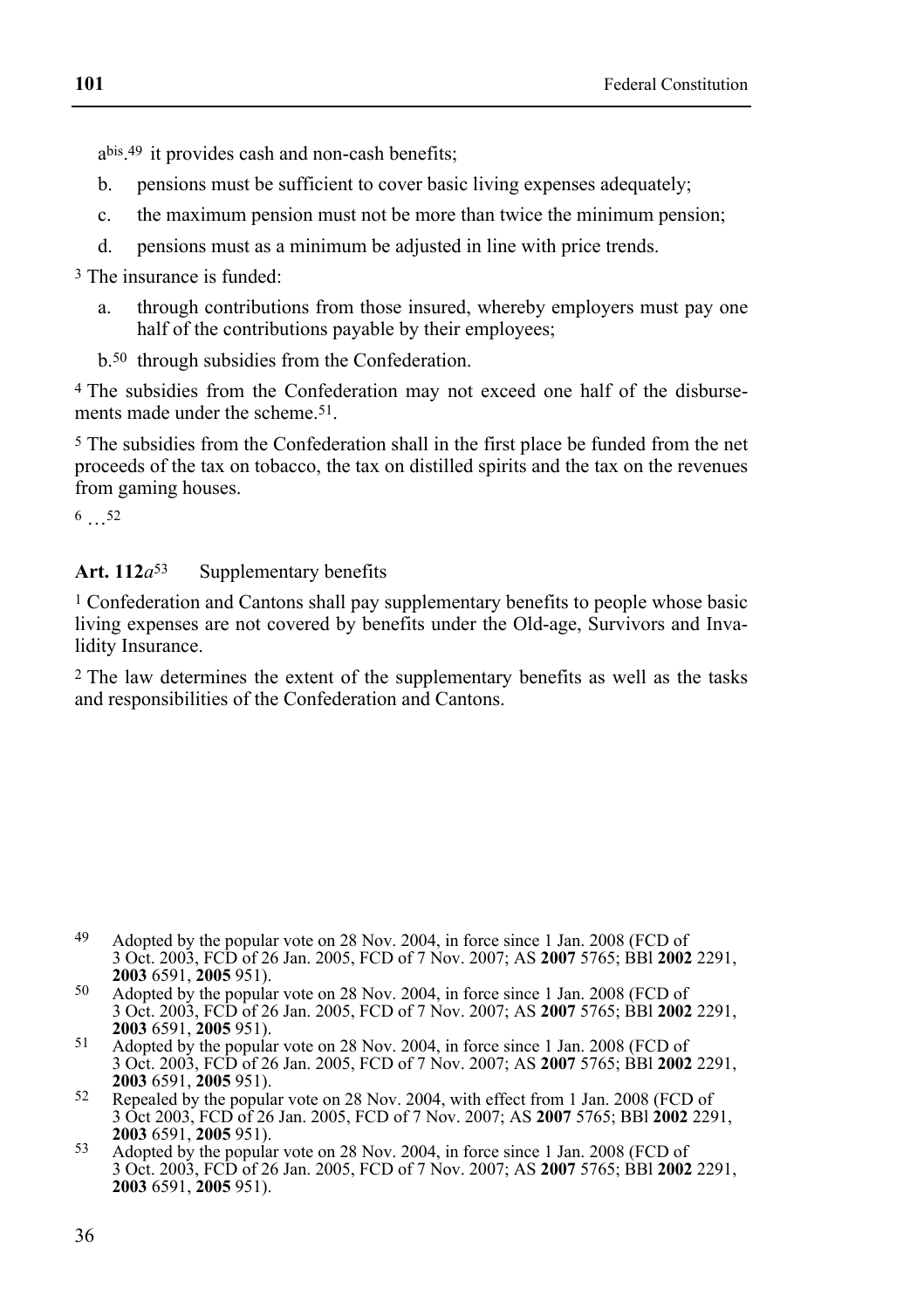#### Art. 112*b*<sup>54</sup> Promoting the rehabilitation of people eligible for invalidity benefits\*

 $1$  The Confederation shall encourage the rehabilitation of people eligible for invalidity benefits by providing cash and non-cash benefits. For this purpose, it may use resources from the Invalidity Insurance.

2 The Cantons shall encourage the rehabilitation of people eligible for invalidity benefits, in particular through contributions to the construction and running of institutions that provide accommodation and work.

<sup>3</sup> The law determines the goals of rehabilitation and the principles and criteria.

#### Art.  $112c^{55}$  Aid for elderly people and people with disabilities<sup>\*</sup>

1 The Cantons shall provide for assistance and care in the home for elderly people and people with disabilities.

2 The Confederation shall support national efforts for the benefit of elderly people and people with disabilities. For this purpose, it may use resources from the Old-age, Survivors and Invalidity Insurance.

Art. 113 Occupational pension scheme<sup>\*</sup>

<sup>1</sup> The Confederation shall legislate for an occupational pension scheme.

2 In doing so, it shall adhere to the following principles:

- a. the occupational pension scheme, together with the Old-age, Survivors' and Invalidity Insurance, enables the insured person to maintain his or her previous lifestyle in an appropriate manner.
- b. the occupational pension scheme is compulsory for employees; the law may provide for exceptions.
- c. employers shall insure their employees with a pension institution; if required, the Confederation shall make it possible for employees to be insured with a federal pension institution.
- d. self-employed persons may insure themselves on a voluntary basis with a pension institution.
- e. for specific groups of self-employed persons, the Confederation may declare the occupational pension scheme to be compulsory, either in general terms or for individual risks only.

- \* With transitional provision.
- With transitional provision

<sup>54</sup> Adopted by the popular vote on 28 Nov. 2004, in force since 1 Jan. 2008 (FCD of 3 Oct 2003, FCD of 26 Jan. 2005, FCD of 7 Nov. 2007; AS **2007** 5765; BBl **2002** 2291,

<sup>&</sup>lt;sup>2</sup> With transitional provision.

Adopted by the popular vote on 28 Nov. 2004, in force since 1 Jan. 2008 (FCD of 3 Oct 2003, FCD of 26 Jan. 2005, FCD of 7 Nov. 2007; AS **2007** 5765; BBl **2002** 2291,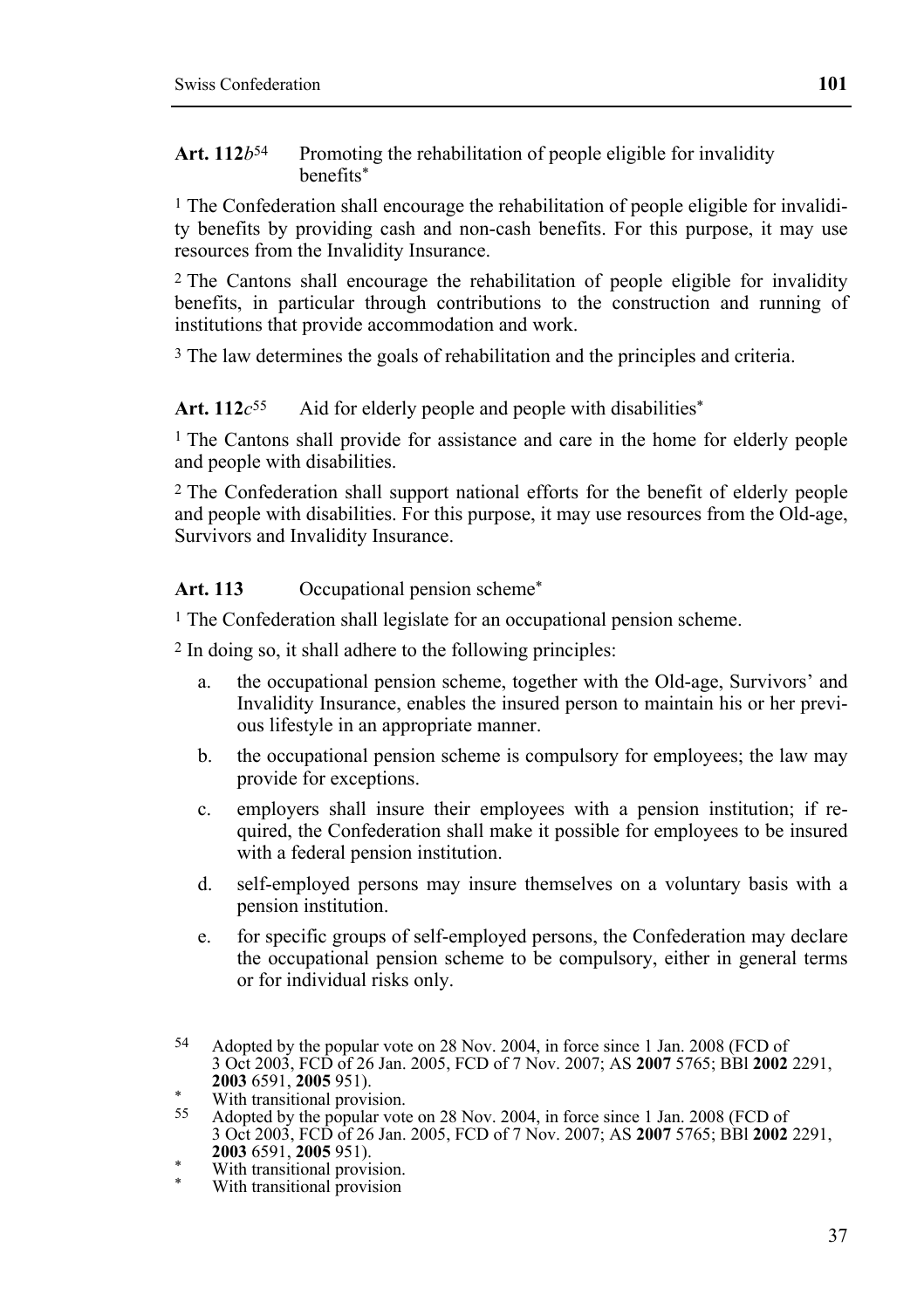3 The occupation pension scheme is funded from the contributions of those insured, whereby employers must pay a minimum of one half of the contributions of their employees.

4 Pension schemes must satisfy the minimum requirements under federal law; the Confederation may provide for national measures to resolve particular difficulties.

# **Art. 114** Unemployment insurance

1 The Confederation shall legislate on unemployment insurance.

2 In doing so, it shall adhere to the following principles:

- a. the insurance guarantees appropriate compensation for loss of earnings and supports measures to prevent and combat unemployment;
- b. the insurance is compulsory for employees; the law may provide for exceptions;
- c. self-employed persons may insure themselves voluntarily.

3 The insurance is funded by the contributions from those insured, whereby one half of the contributions of employees shall be paid by their employers.

4 Confederation and Cantons shall provide subsidies in extraordinary circumstances.

5 The Confederation may enact regulations on social assistance for the unemployed.

# Art. 115 Support for persons in need

Persons in need shall be supported by their Canton of residence. The Confederation regulates exceptions and powers.

# Art. 116 Child allowances and maternity insurance

1 In the fulfilment of its duties, the Confederation shall take account of the needs of families. It may support measures for the protection of families.

2 It may issue regulations on child allowances and operate a federal family allowances compensation fund.

3 It shall establish a maternity insurance scheme. It may also require persons who cannot benefit from that insurance to make contributions.

4 The Confederation may declare participation in a family allowances compensation fund and the maternity insurance scheme to be compulsory, either in general terms or for individual sections of the population, and make its subsidies dependent on appropriate subsidies being made by the Cantons.

# Art. 117 **Health and accident insurance**

1 The Confederation shall legislate on health and accident insurance.

2 It may declare health and the accident insurance to be compulsory, either in general terms or for individual sections of the population.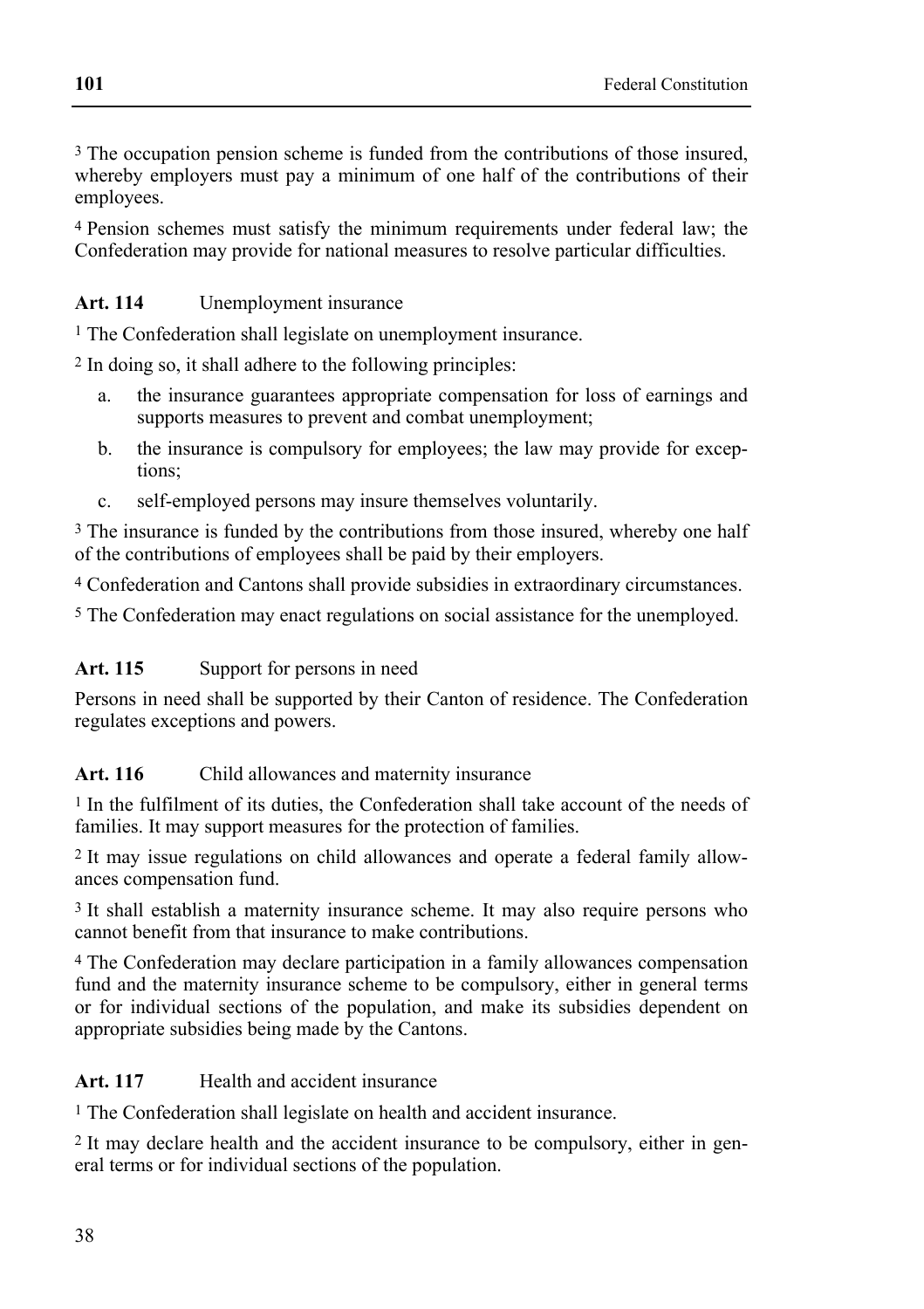#### Art. 117*a*<sup>56</sup> Primary medical care

1 The Confederation and the Cantons shall within the scope of their powers ensure the adequate provision of high quality primary medical care that is accessible to all. They shall recognise and promote family medicine as an essential component of primary care.

2 The Confederation shall legislate on:

- a. basic and continuing education and training for family medicine professions and the requirements for practising these professions;
- b. appropriate remuneration for family medicine services.

#### Art. 118 **Health** protection

<sup>1</sup> The Confederation shall, within the limits of its powers, take measures for the protection of health.

2 It shall legislate on:

- a. the use of foodstuffs as well as therapeutic products, narcotics, organisms, chemicals and items that may be dangerous to health;
- b. the combating of communicable, widespread or particularly dangerous human and animal diseases;
- c. protection against ionising radiation.

#### Art. 118*a*<sup>57</sup> Complementary medicine

The Confederation and the Cantons shall within the scope of their powers ensure that consideration is given to complementary medicine.

#### Art. 118*b*<sup>58</sup> Research on human beings

<sup>1</sup> The Confederation shall legislate on research on human beings where this is required in order to protect their dignity and privacy. In doing so, it shall preserve the freedom to conduct research and shall take account of the importance of research to health and society.

2 The Confederation shall adhere to the following principles in relation to biological and medical research involving human beings:

<sup>56</sup> Adopted by the popular vote on 18 May 2014, in force since 18 May 2014 (FedD of 19 Sept. 2013, FCD of 18 Aug. 2014; AS **2014** 2769; BBl **2010** 2939, **2011** 7553,

<sup>&</sup>lt;sup>57</sup> Adopted by the popular vote on 17 May 2009, in force since 17 May 2009 (FedD of 3 Oct. 2008, FCD of 21 Oct. 2009; AS **2009** 5325; BBl **2005** 6001, **2006** 7591,

<sup>&</sup>lt;sup>58</sup> Adopted by the popular vote on 7 March 2010, in force since 7 March 2010 (FedD of 25 Sept. 2009, FCD of 15 April 2010; AS **2010** 1569; BBl **2007** 6713, **2009** 6649, **2010** 2625).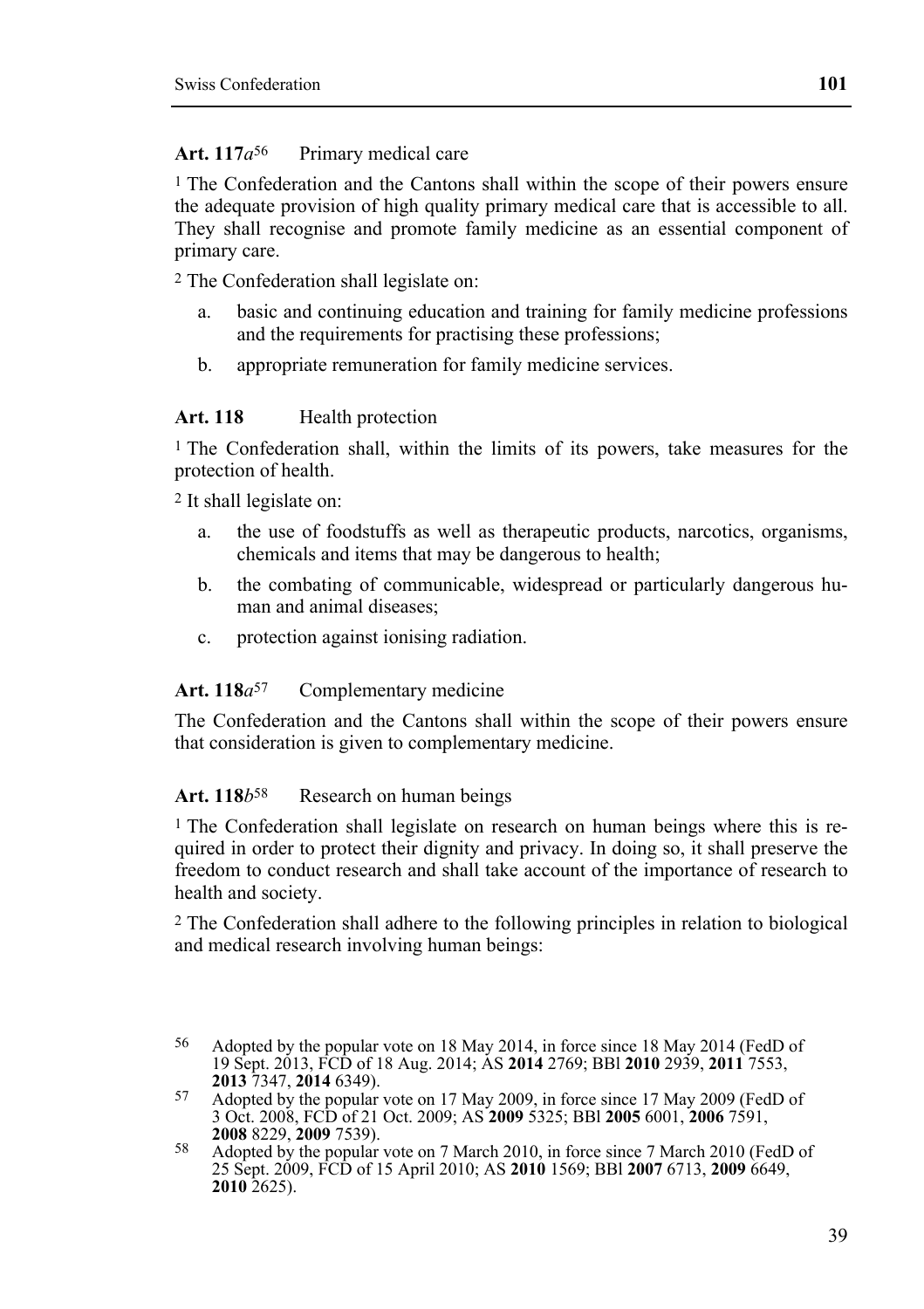- a. It is a requirement for any research project that the participants or their legal representatives have given their informed consent. The law may provide for exceptions. A refusal is binding in every case.
- b. The risks and stress for the participants must not be disproportionate to the benefits of the research project.
- c. A research project involving persons lacking the capacity to consent may be conducted only if findings of equal value cannot be obtained from research involving persons who have the capacity to consent. If the research project is not expected to bring any immediate benefit to the persons lacking the capacity to consent, the risks and stress must be minimal.
- d. An independent assessment of the research project must have determined that the safety of the participants is guaranteed.

#### Art. 119 Reproductive medicine and gene technology involving human beings

1 Human beings shall be protected against the misuse of reproductive medicine and gene technology.

2 The Confederation shall legislate on the use of human reproductive and genetic material. In doing so, it shall ensure the protection of human dignity, privacy and the family and shall adhere in particular to the following principles:

- a. All forms of cloning and interference with the genetic material of human reproductive cells and embryos are unlawful.
- b. Non-human reproductive and genetic material may neither be introduced into nor combined with human reproductive material.
- c.59 The procedures for medically-assisted reproduction may be used only if infertility or the risk of transmitting a serious illness cannot otherwise be overcome, but not in order to conceive a child with specific characteristics or to further research; the fertilisation of human egg cells outside a woman's body is permitted only under the conditions laid down by the law; no more human egg cells may be developed into embryos outside a woman's body than are required for medically-assisted reproduction.
- d. The donation of embryos and all forms of surrogate motherhood are unlaw $f<sub>1</sub>$
- e. The trade in human reproductive material and in products obtained from embryos is prohibited.
- f. The genetic material of a person may be analysed, registered or made public only with the consent of the person concerned or if the law so provides.
- g. Every person shall have access to data relating to their ancestry.

<sup>59</sup> Adopted by the popular vote on 14 June 2015, in force since 14 June 2015 (FedD of 12 Dec. 2014, FCD of 21 Aug. 2015; AS **2015** 2887; BBl **2013** 5853, **2014** 9675, **2015** 6313).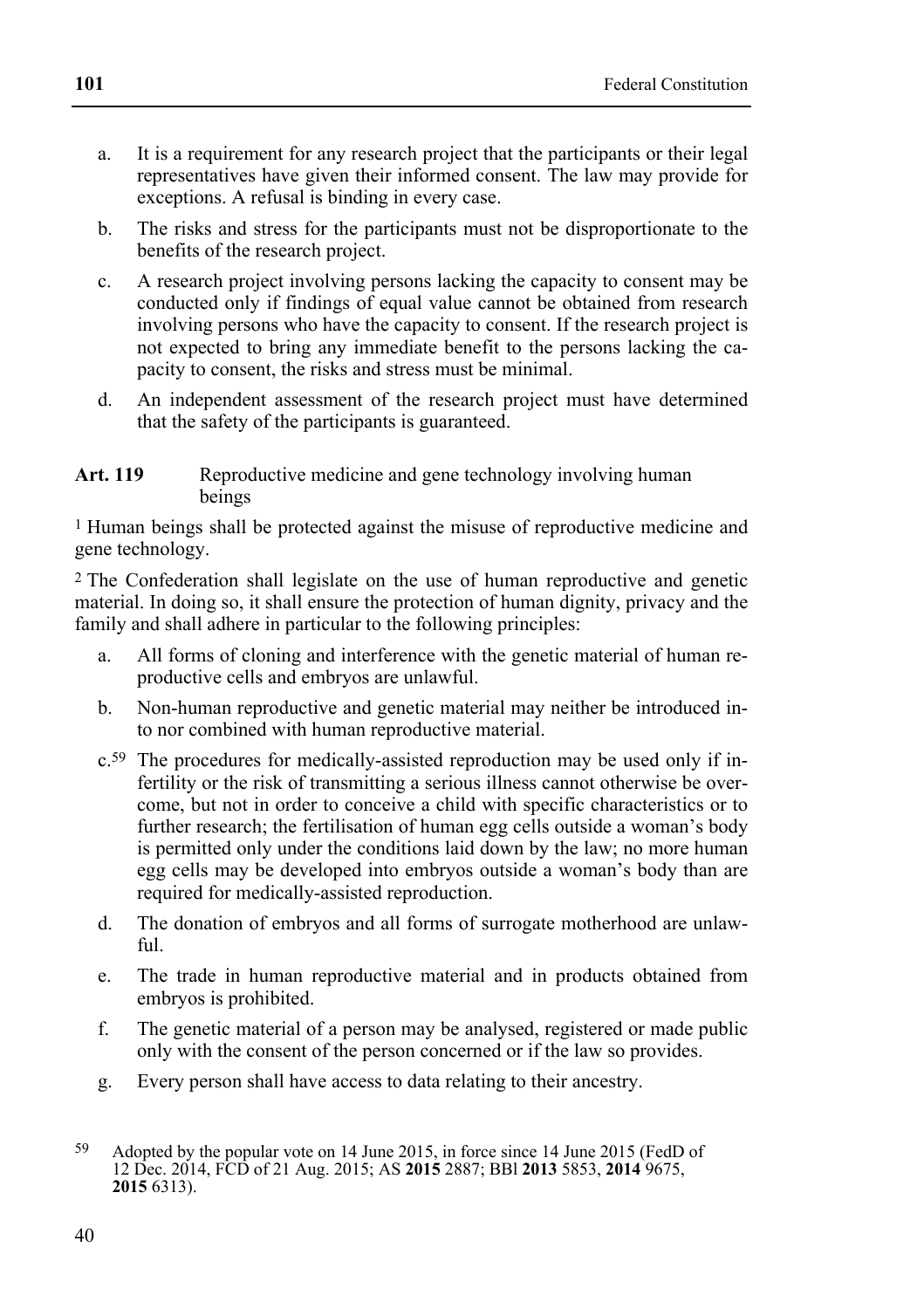# Art. 119*a*<sup>60</sup> Transplant medicine

<sup>1</sup> The Confederation shall legislate in the field of organ, tissue and cell transplants. In doing so, it shall ensure the protection of human dignity, privacy and health.

2 It shall in particular lay down criteria for the fair allocation of organs.

3 Any donation of human organs, tissue and cells must be free of charge. The trade in human organs is prohibited.

# Art. 120 Non-human gene technology<sup>\*</sup>

1 Human beings and their environment shall be protected against the misuse of gene technology.

2 The Confederation shall legislate on the use of reproductive and genetic material from animals, plants and other organisms. In doing so, it shall take account of the dignity of living beings as well as the safety of human beings, animals and the environment, and shall protect the genetic diversity of animal and plant species.

# **Section 9 Residence and Permanent Settlement of Foreign Nationals**

# Art. 121 Legislation on foreign nationals and asylum<sup>\* 61</sup>

<sup>1</sup> The Confederation is responsible for legislation on entry to and exit from Switzerland, the residence and the permanent settlement of foreign nationals and on the granting of asylum.

2 Foreign nationals may be expelled from Switzerland if they pose a risk to the security of the country.

3 Irrespective of their status under the law on foreign nationals, foreign nationals shall lose their right of residence and all other legal rights to remain in Switzerland if they:

- a. are convicted with legal binding effect of an offence of intentional homicide, rape or any other serious sexual offence, any other violent offence such as robbery, the offences of trafficking in human beings or in drugs, or a burglary offence; or
- b. have improperly claimed social insurance or social assistance benefits.<sup>62</sup>

<sup>60</sup> Adopted by the popular vote on 7 Feb. 1999, in force since 1 Jan 2000 (FedD of 26 June 1998, FCD of 23 March 1999; AS **1999** 1341; BBl **1997** III 653, **1998** 3473,

<sup>\*</sup> With transitional provision

<sup>\*</sup> With transitional provision.<br> $61$  Adopted by the popular vote

Adopted by the popular vote on 9 Feb. 2014, in force since 9 Feb. 2014 (FedD of 27 Sept. 2013, FCD of 13 May 2014; AS **2014** 1391; BBl **2011** 6269, **2012** 3869,

<sup>&</sup>lt;sup>62</sup> Adopted by the popular vote on 28 Nov. 2010, in force since 28 Nov. 2010 (FedD of 18 June 2010, FCD of 17 March 2011; AS **2011** 1199; BBl **2008** 1927, **2009** 5097, **2010** 4241, **2011** 2771).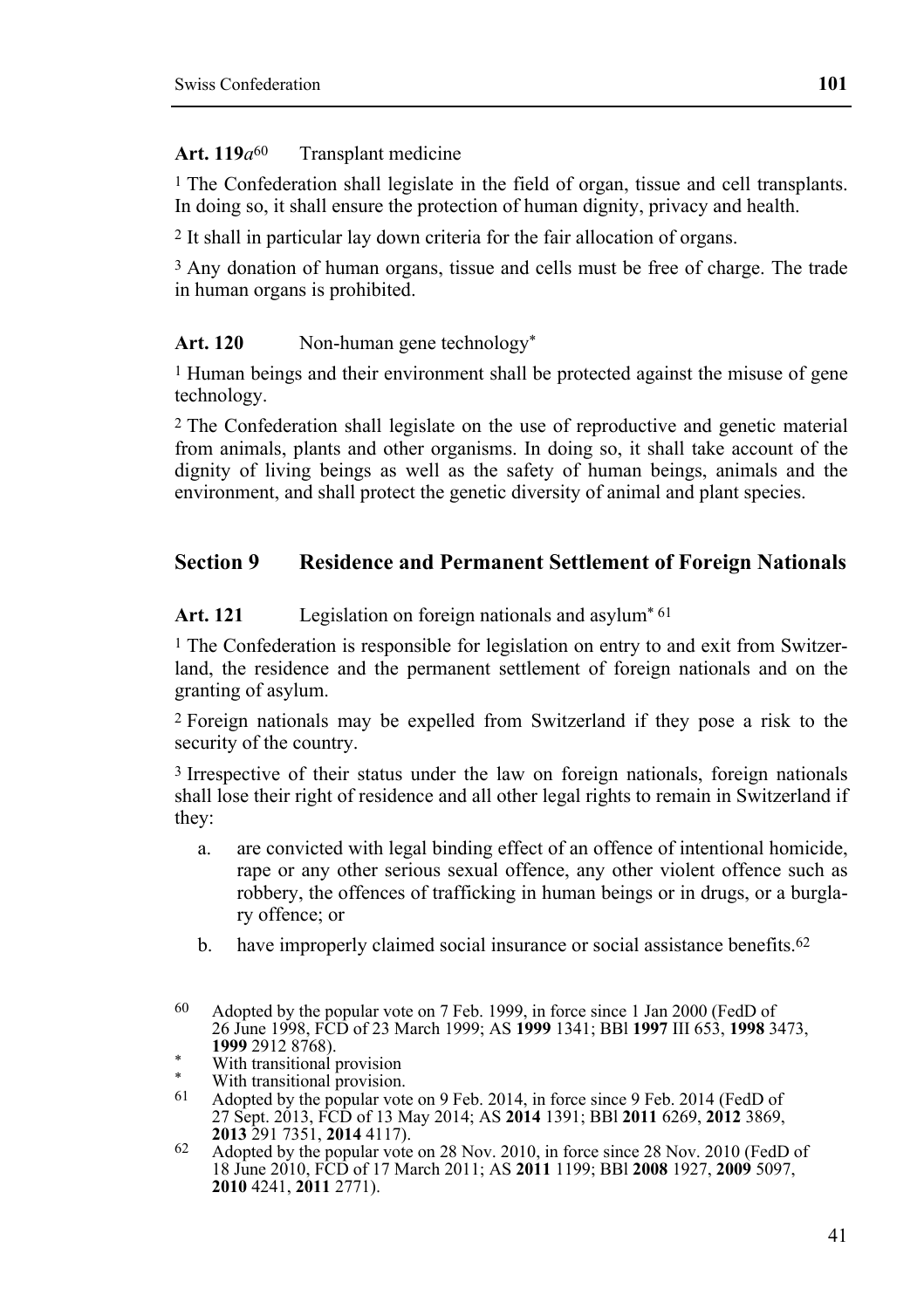4 The legislature shall define the offences covered by paragraph 3 in more detail. It may add additional offences.63

5 Foreign nationals who lose their right of residence and all other legal rights to remain in Switzerland in accordance with paragraphs 3 and 4 must be deported from Switzerland by the competent authority and must be made subject to a ban on entry of from 5–15 years. In the event of reoffending, the ban on entry is for 20 years.64

6 Any person who fails to comply with the ban on entry or otherwise enters Switzerland illegally commits an offence. The legislature shall issue the relevant provisions.<sup>65</sup>

#### Art. 121*a*<sup>66</sup> Control of immigration\*

1 Switzerland shall control the immigration of foreign nationals autonomously.

2 The number of residence permits for foreign nationals in Switzerland shall be restricted by annual quantitative limits and quotas. The quantitative limits apply to all permits issued under legislation on foreign nationals, including those related to asylum matters. The right to permanent residence, family reunification and social benefits may be restricted.

3 The annual quantitative limits and quotas for foreign nationals in gainful employment must be determined according to Switzerland's general economic interests, while giving priority to Swiss citizens; the limits and quotas must include crossborder commuters. The decisive criteria for granting residence permits are primarily a application from an employer, ability to integrate, and adequate, independent means of subsistence.

4 No international agreements may be concluded that breach this Article.

5 The law shall regulate the details.

- 63 Adopted by the popular vote on 28 Nov. 2010, in force since 28 Nov. 2010 (FedD of 18 June 2010, FCD of 17 March 2011; AS **2011** 1199; BBl **2008** 1927, **2009** 5097,
- **2010** 4241, **2011** 2771). **64** Adopted by the popular vote on 28 Nov. 2010, in force since 28 Nov. 2010 (FedD of 18 June 2010, FCD of 17 March 2011; AS **2011** 1199; BBl **2008** 1927, **2009** 5097,
- **2010** 4241, **2011** 2771). **65** Adopted by the popular vote on 28 Nov. 2010, in force since 28 Nov. 2010 (FedD of 18 June 2010, FCD of 17 March 2011; AS **2011** 1199; BBl **2008** 1927, **2009** 5097,
- <sup>66</sup> Adopted by the popular vote on 9 Feb. 2014, in force since 9 Feb. 2014 (FedD of 27 Sept. 2013, FCD of 13 May 2014; AS **2014** 1391; BBl **2011** 6269, **2012** 3869,
- With transitional provision.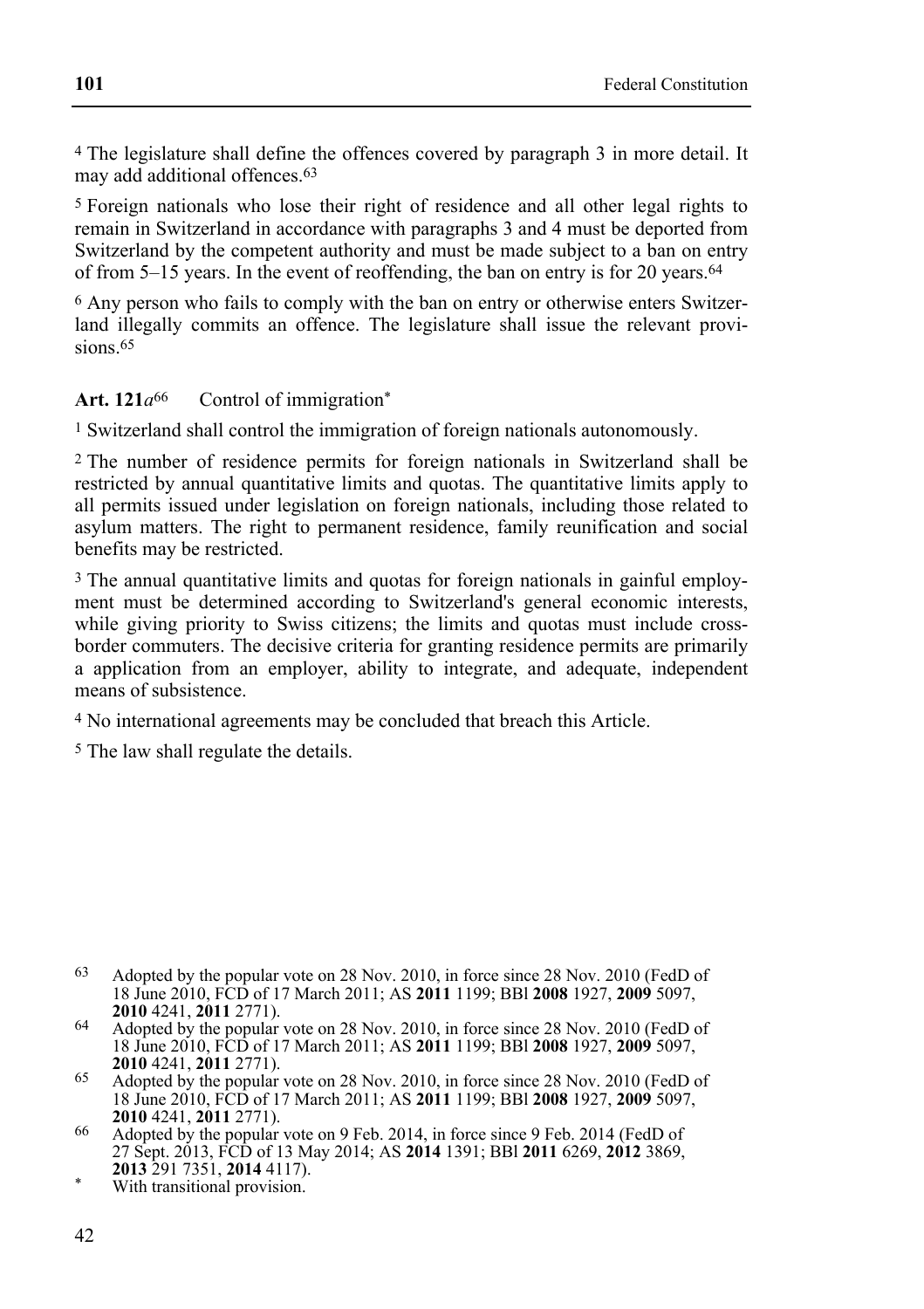# **Section 10 Civil Law, Criminal Law, Weights and Measures**

#### **Art. 122**67 Civil law

<sup>1</sup> The Confederation is responsible for legislation in the field of civil law and the law of civil procedure.

2 The Cantons are responsible for the organisation of the courts and the administration of justice in civil matters, unless the law provides otherwise.

#### **Art. 123**68 Criminal law

<sup>1</sup> The Confederation is responsible for legislation in the field of criminal law and the law of criminal procedure.

2 The Cantons are responsible for the organisation of the courts, the administration of justice in criminal cases as well as for the execution of penalties and measures, unless the law provides otherwise.

3 The Confederation may issue regulations on the execution of penalties and measures. It may grant subsidies to the Cantons for:

- a. the construction of penal institutions;
- b. improvements in the execution of penalties and measures;
- c. institutions that conduct educative measures for the benefit of children, adolescents and young adults.69

#### **Art. 123***a*70

1 If a sex offender or violent offender is regarded in the reports required for sentencing as being extremely dangerous and his or her condition assessed as untreatable, he or she must be incarcerated until the end of his or her life due to the high risk of reoffending. Early release and release on temporary licence are not permitted.

2 Only if new scientific findings prove that the offender can be cured and thus no longer represents a danger to the public can new reports be drawn up. If the offender is released on the basis of these new reports, the authorities granting his or her release must accept liability if he reoffends.

<sup>67</sup> 67 Adopted by the popular vote on 12 March 2000, in force since 1 Jan. 2007 (FedD of 8 Oct. 1999, FCD of 17 May 2000, FedD of 8 March 2005; AS **2002** 3148, **2006** 1059;

BBl **1997** I 1, **1999** 8633, **2000** 2990, **2001** 4202). 68 Adopted by the popular vote on 12 March 2000, in force since 1 April 2003 (FCD of 8 Oct. 1999, FCD of 17 May 2000, FCD of 24 Sept. 2002; AS **2002** 3148; BBl **1997** I 1, **1999** 8633, **2000** 2990, **2001** 4202). **69** Adopted by the popular vote on 28 Nov. 2004, in force since 1 Jan. 2008 (FCD of

<sup>3</sup> Oct 2003, FCD of 26 Jan. 2005, FCD of 7 Nov. 2007; AS **2007** 5765; BBl **2002** 2291, **2003** 6591, **2005** 951). **2005** 851. **2005** *Popular vote on 8 Feb. 2004*, in force since 8 Feb. 2004 (FedD of

<sup>20</sup> June 2003, FCD of 21 April 2004; AS **2004** 2341; BBl **2000** 3336, **2001** 3433, **2003** 4434, **2004** 2199).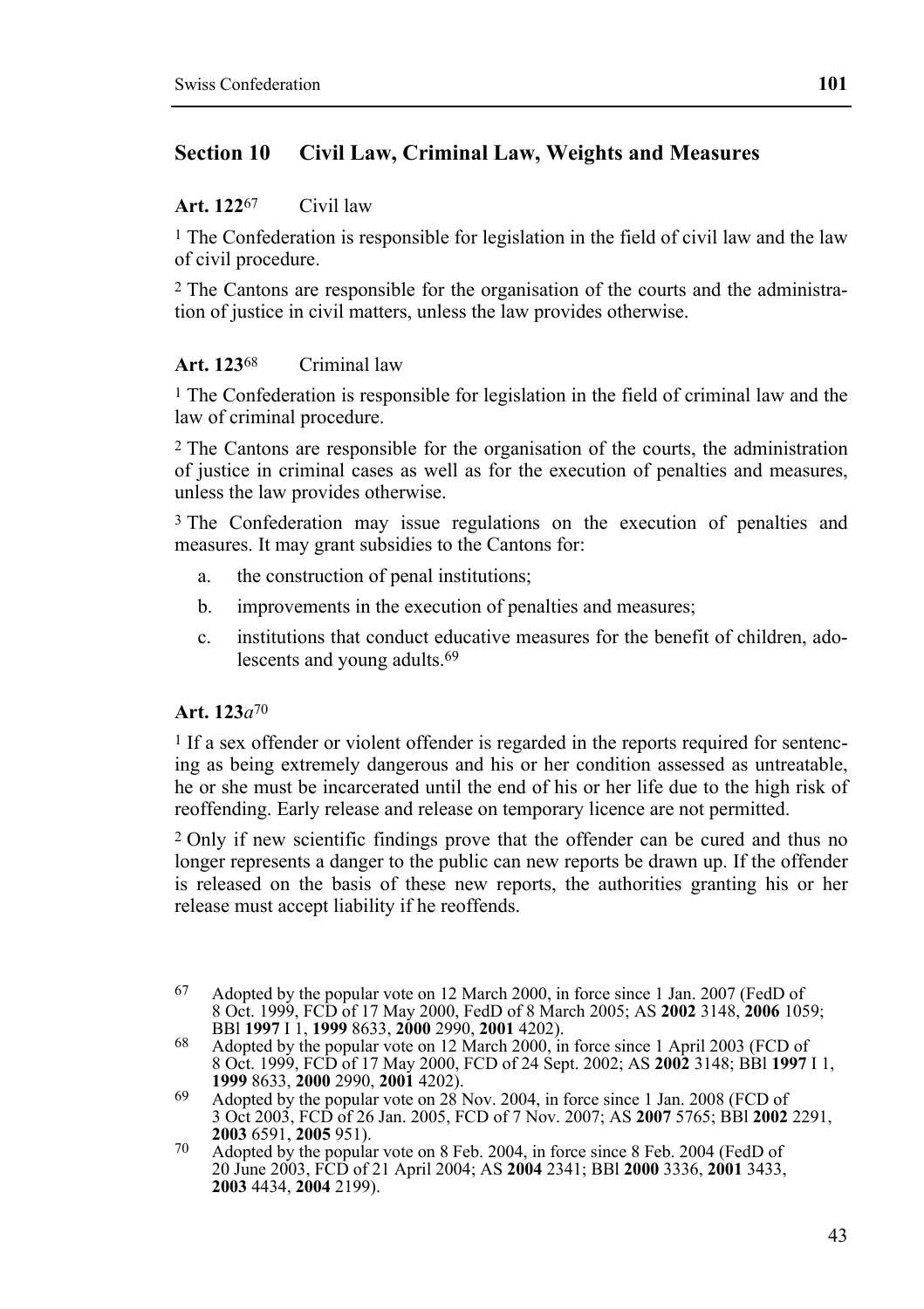3 All reports assessing sex offenders or violent offenders must be drawn up by at least two experienced specialists who are independent of each other. The reports must take account of all the principles that are important for the assessment.

Art. 123*b*<sup>71</sup> No time limit for the right to prosecute or for penalties for sexual or pornography offences involving prepubescent children

The right to prosecute sexual or pornography offences involving prepubescent children and the penalties for such offences is not subject to a time limit.

**Art. 123***c*72 Measure relating to sexual offences involving children or persons who are incapable of judgement or resistance

Persons convicted of harming the sexual integrity of a child or of a dependent person shall permanently lose the right to carry on a profession or voluntary activity involving minors or dependent persons.

# **Art. 124** Victim support

The Confederation and the Cantons shall ensure that persons who have suffered harm to their physical, mental or sexual integrity as the result of a criminal act receive support and are adequately compensated if they experience financial difficulties as a result of that criminal act.

# **Art. 125** Weights and measures

The Confederation is responsible for legislation on weights and measures.

# **Chapter 3 Financial System**

# **Art. 126**73 Financial management

1 The Confederation shall maintain its income and expenditure in balance over time.

2 The ceiling for total expenditure that is to be approved in the budget is based on the expected income after taking account of the economic situation.

<sup>3</sup> Exceptional financial requirements may justify an appropriate increase in the ceiling in terms of paragraph 2. The Federal Assembly shall decide on any increase in accordance with Article 159 paragraph 3 letter c.

<sup>71</sup> Adopted by the popular vote on 30 Nov. 2008, in force since 30 Nov. 2008 (FedD of 13 June 2008, FCD of 23 Jan. 2009; AS **2009** 471; BBl **2006** 3657, **2007** 5369,

**<sup>2008</sup>** 5245, **2009** 605). **2008** 5245, **2009** 605). **72** Adopted by the popular vote on 18 May 2014, in force since 18 May 2014 (FCD of

<sup>20</sup> Feb. 2014; AS **2014** 2771; BBl **2009** 7021, **2011** 4435, **2012** 8819, **2014** 6349 1779). 73 Adopted by the popular vote on 2 Dec. 2001, in force since 2 Dec. 2001 (FedD of 22 June 2001, FCD of 4 Feb. 2002; AS **2002** 241; BBl **2000** 4653, **2001** 2387 2878, **2002** 1209).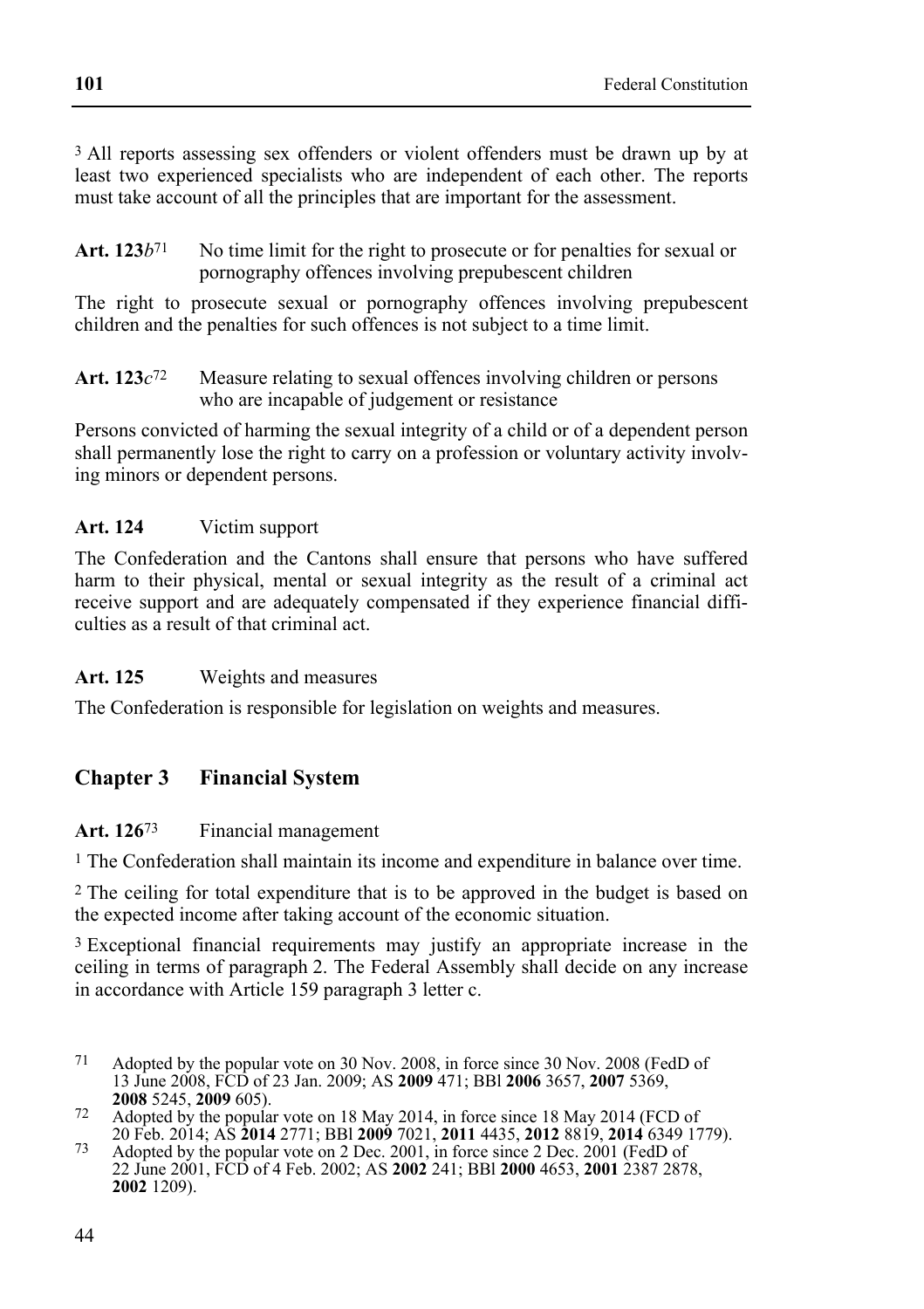4 If the total expenditure in the federal accounts exceeds the ceiling in terms of paragraphs 2 or 3, compensation for this additional expenditure must be made in subsequent years.

5 The details are regulated by law.

### Art. 127 Principles of taxation

1 The main structural features of any tax, in particular those liable to pay tax, the object of the tax and its assessment, are regulated by law.

2 Provided the nature of the tax permits it, the principles of universality and uniformity of taxation as well as the principle of taxation according to ability to pay are applied.

3 Intercantonal double taxation is prohibited. The Confederation shall take the measures required.

## **Art. 128** Direct taxes\*

1 The Confederation may levy a direct tax:

a. of a maximum of 11.5 per cent on the income of private individuals;

b.74 of a maximum of 8.5 per cent of the net profit of legal entities;

 $c.75$  …

2 The Confederation, in fixing the taxation rates, shall take account of the burden of direct taxation imposed by the Cantons and communes.

3 In relation to the tax on the income of private individuals, regular revisions shall be made to compensate for the consequences of an increased tax burden due to inflation.

4 The tax is assessed and collected by the Cantons. A minimum of 17 per cent of the gross revenue from taxation is allocated to the Cantons. This share may be reduced to 15 per cent if the consequences of financial equalisation so require.76

#### **Art. 129** Tax harmonisation

<sup>1</sup> The Confederation shall set out principles on the harmonisation of the direct taxes imposed by the Confederation, the Cantons and the communes; it shall take account of the efforts towards harmonisation made by the Cantons.

<sup>×.</sup> \* With transitional provision<br> $\frac{74}{2}$  Adopted by the negative

Adopted by the popular vote on 28 Nov. 2004, in force since 1 Jan. 2007 (FedD of 19 March 2004, FCD of 26 Jan. 2005, FCD of 2 Feb. 2006; AS **2006** 1057;

BBl **2003** 1531, **2004** 1363, **2005** 951). 75 Repealed by the popular vote on 28 Nov. 2004, with effect from 1 Jan. 2007 (FedD of 19 March 2004, FCD of 26 Jan. 2005, FCD of 2 Feb. 2006; AS **2006** 1057; BBI **2003** 1531, **2004** 1363, **2005** 951).

<sup>&</sup>lt;sup>76</sup> Adopted by the popular vote on 28 Nov. 2004, in force since 1 Jan. 2008 (FCD of 3 Oct 2003, FCD of 26 Jan. 2005, FCD of 7 Nov. 2007; AS **2007** 5765; BBl **2002** 2291, **2003** 6591, **2005** 951).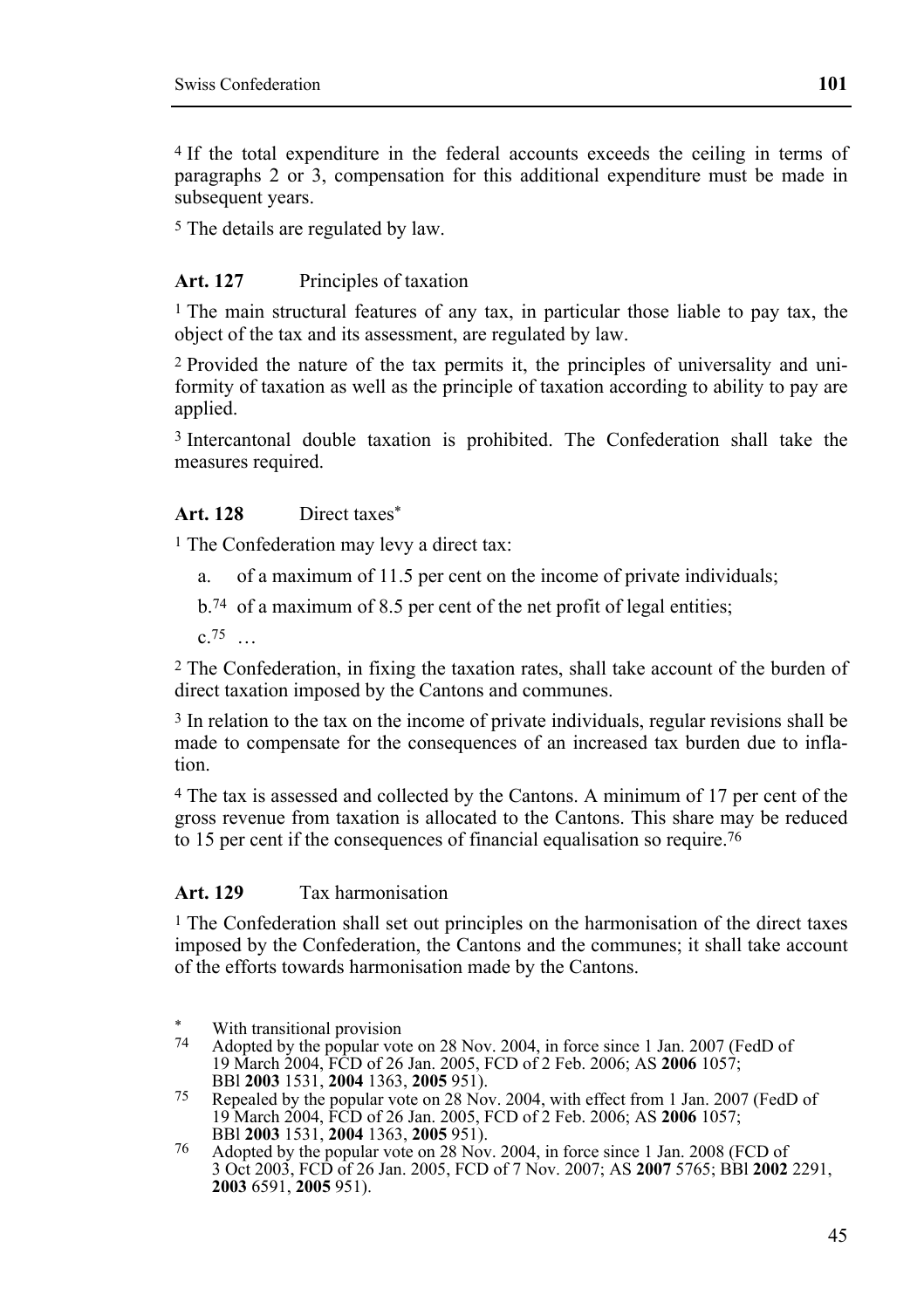2 Harmonisation shall extend to tax liability, the object of the tax and the tax period, procedural law and the law relating to tax offences. Matters excluded from harmonisation shall include in particular tax scales, tax rates and tax allowances.

3 The Confederation may issue regulations to prevent unjustified tax benefits.

# **Art. 130**77 Value added tax\*

 $1$  The Confederation may levy value added tax on the supply of goods, on services, including goods and services for personal use, and on imports, at a standard rate of a maximum of 6.5 per cent and at a reduced rate of at least 2.0 per cent.

2 The law may provide for the taxation of accommodation services at a rate between the reduced rate and the standard rate.78

3 If, due to demographic changes, the financing of the Old-Age, Survivors' and Invalidity Insurance is no longer guaranteed, the standard rate may be increased by federal act by a maximum of 1 percentage point and the reduced rate by a maximum of 0.3 of a percentage point.79

3bis In order to finance railway infrastructure, the rates shall be increased by 0.1 of a percentage point.80

4 5 per cent of the non-earmarked revenues shall be used to reduce the health insurance premiums of persons on low incomes, unless an alternative method of assisting such persons is provided for by law.

# Art. 131 Special consumption taxes<sup>\*</sup>

1 The Confederation may level special consumption taxes on:

- a. tobacco and tobacco products;
- b. distilled spirits;
- c. beer;
- d. automobiles and their parts;
- 77 Adopted by the popular vote on 28 Nov. 2004, in force since 1 Jan. 2007 (FedD of 19 March 2004, FCD of 26 Jan. 2005, FCD of 2 Feb. 2006; AS **2006** 1057;

- 78 The legislature has made use of this power; see Art. 25 para. 4 of the Value Added Tax Act of 12 June 2009 (SR **641.20**), under which the rate of value added tax amounts to 3.7% (special rate for accommodation services), valid from 1 Jan. 2018 until 31 Dec. 2027.
- 79 The legislature has made use of this power; see Art. 25 para. 1 and 2 of the Value Added Tax Act of 12 June 2009 (SR **641.20**) under which the rates of value added tax amounts to 7.7% (standard rate) and 2.5% (reduced rate) valid from 1 Jan. 2018 until 31 Dec. 2027.
- 80 Adopted by the popular vote on 9 Feb. 2014, in force since 1 Jan. 2016 (FedD of 20 June 2013, FCD of 13 May 2014, FCD of 2 June 2014, FCD of 6 June 2014; AS **2015** 645; BBl **<sup>2010</sup>** 6637, **2012** 1577, **2013** 4725 6518, **2014** 4113 4117). \* With transitional provision
- 

BBl **2003** 1531, **2004** 1363, **2005** 951). \* With transitional provision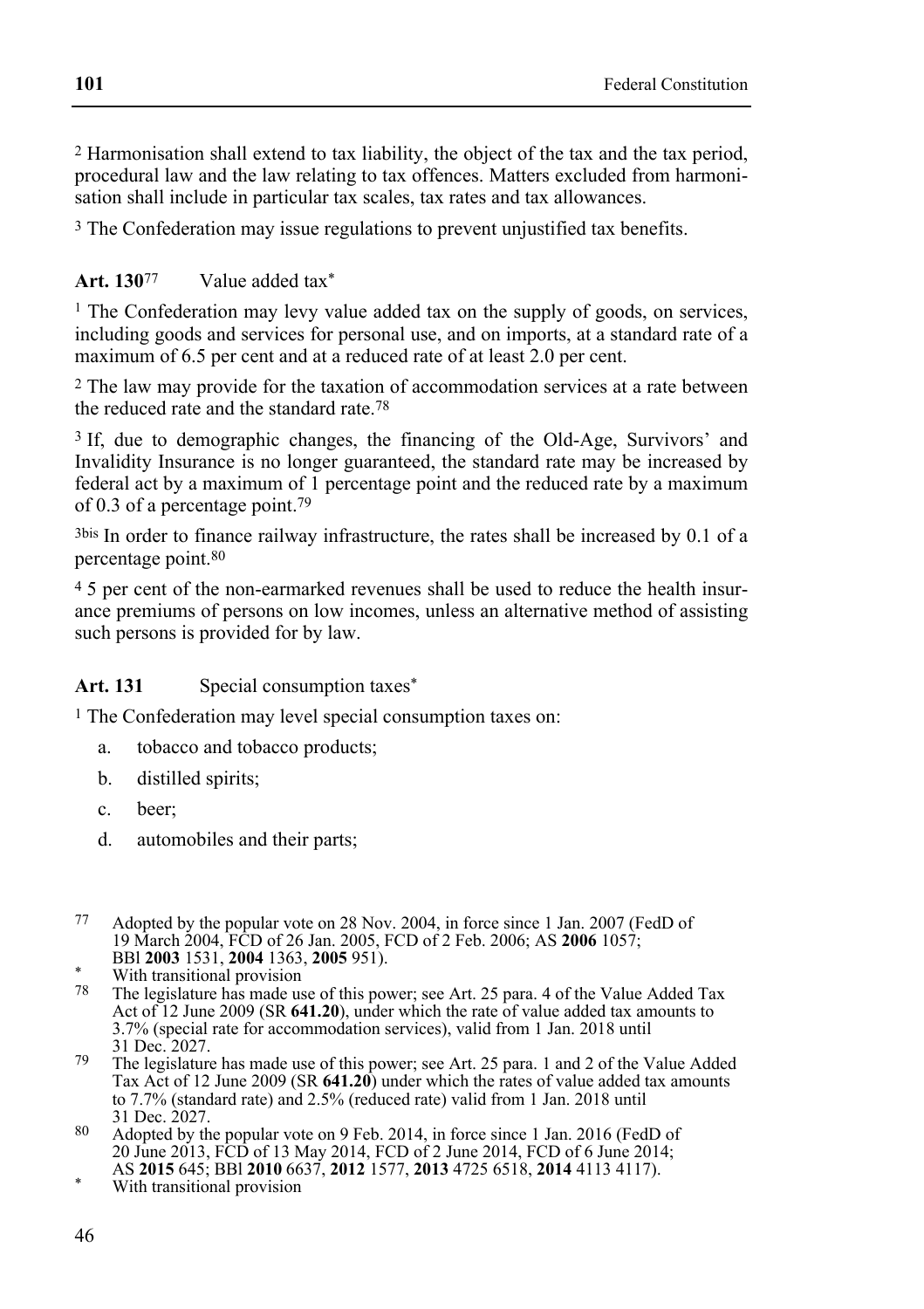e. petroleum, other mineral oils, natural gas and products obtained by refining these resources, as well as on motor fuels.

2 It may also levy:

- a. a surcharge on the consumption tax on motor fuels with the exception of aviation fuels;
- b. a charge that applies when motor vehicles are powered by means other than motor fuels in accordance with paragraph 1 letter e.81

2bis If the monies are insufficient to carry out the tasks provided for under Article 87*b* in connection with air traffic, the Confederation shall levy a surcharge on the consumption tax on aviation fuels.82

3 The Cantons shall receive ten per cent of the net proceeds from the taxation of distilled spirits. These funds must be used to fight the causes and effects of substance addiction.

### Art. 132 Stamp duty and withholding tax

1 The Confederation may levy a stamp duty on securities, on receipts for insurance premiums and on other commercial deeds; deeds relating to property and mortgage transactions are exempt from stamp duty.

2 The Confederation may levy a withholding tax on income from moveable capital assets, on lottery winnings and on insurance benefits. 10 per cent of the tax revenue shall be allocated to the Cantons.83

# Art. 133 Customs duties

The Confederation is responsible for legislation on customs duties and other duties on the cross-border movement of goods.

# **Art. 134** Exclusion of cantonal and communal taxation

Anything that is declared by federal legislation to be subject to, or exempt from value added tax, special consumption taxes, stamp duty or withholding tax may not be made liable to similar taxes by the Cantons or communes.

<sup>81</sup> Adopted by the popular vote on 12 Feb. 2017, in force since 1 Jan. 2018 (FedD of 30 Sept. 2016, FCD of 10 Nov. 2016 – AS **2017** 6731; BBl **2015** 2065, **2016** 7587,

<sup>82</sup> Adopted by the popular vote on 12 Feb. 2017, in force since 1 Jan. 2018 (FedD of 30 Sept. 2016, FCD of 10 Nov. 2016 – AS **2017** 6731; BBl **2015** 2065, **2016** 7587,

<sup>&</sup>lt;sup>83</sup> Adopted by the popular vote on 28 Nov. 2004, in force since 1 Jan. 2008 (FCD of 3 Oct 2003, FCD of 26 Jan. 2005, FCD of 7 Nov. 2007; AS **2007** 5765; BBl **2002** 2291, **2003** 6591, **2005** 951).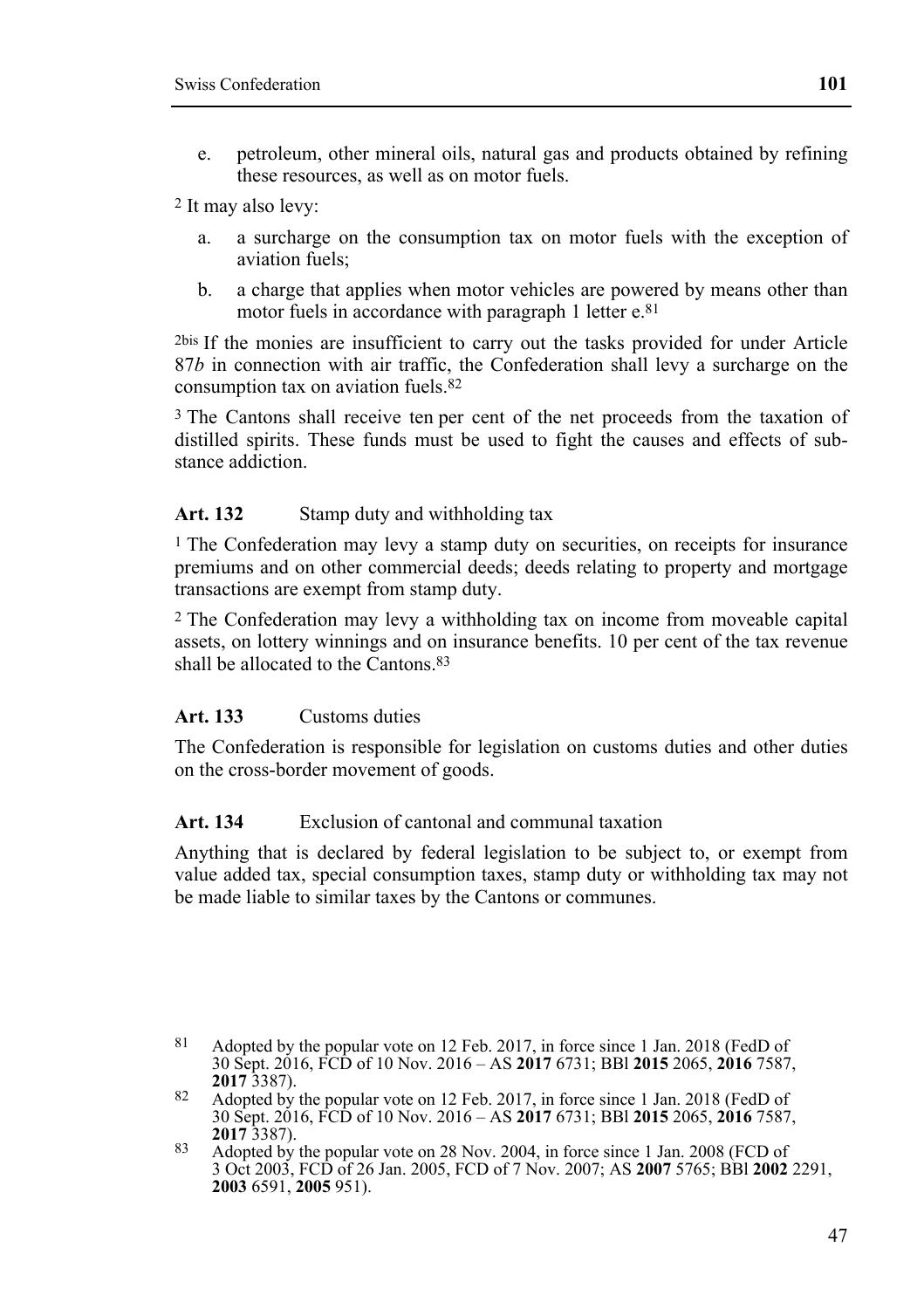# **Art. 135**84 Equalisation of financial resources and burdens

<sup>1</sup> The Confederation shall issue regulations on the equitable equalisation of financial resources and burdens between the Confederation and the Cantons as well as among the Cantons.

2 The equalisation of financial resources and burdens is intended in particular to:

- a. reduce the differences in financial capacity among the Cantons;
- b. guarantee the Cantons a minimum level of financial resources;
- c. compensate for excessive financial burdens on individual Cantons due to geo-topographical or socio-demographic factors;
- d. encourage intercantonal cooperation on burden equalisation;
- e. maintain the tax competitiveness of the Cantons by national and international comparison.

<sup>3</sup> The funds for the equalisation of financial resources shall be provided by those Cantons with a higher level of resources and by the Confederation. The payments made by those Cantons with a higher level of resources shall amount to a minimum of two thirds and a maximum of 80 per cent of the payments made by the Confederation.

# **Title 4 The People and the Cantons**

# **Chapter 1 General Provisions**

# **Art. 136** Political rights

<sup>1</sup> All Swiss citizens over the age of eighteen, unless they lack legal capacity due to mental illness or mental incapacity, have political rights in federal matters. All citizens have the same political rights and duties.

2 They may participate in elections to the National Council and in federal popular votes, and launch or sign popular initiatives and requests for referendums in federal matters.

# **Art. 137** Political parties

The political parties shall contribute to forming the opinion and will of the People.

<sup>84</sup> Adopted by the popular vote on 28 Nov. 2004, in force since 1 Jan. 2008 (FCD of 3 Oct 2003, FCD of 26 Jan. 2005, FCD of 7 Nov. 2007; AS **2007** 5765; BBl **2002** 2291, **2003** 6591, **2005** 951).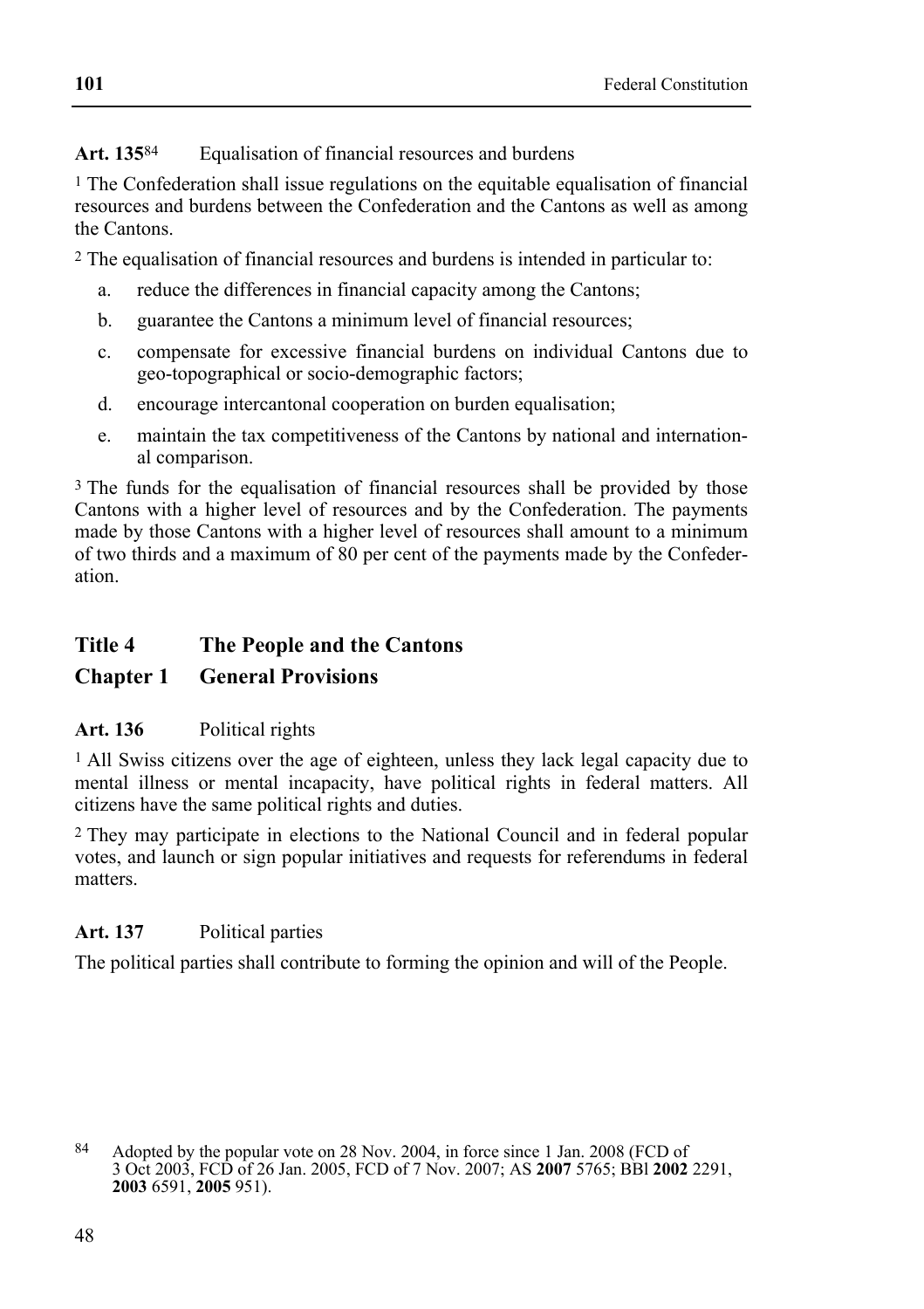### **Chapter 2 Initiative and Referendum**

Art. 138 Popular initiative requesting the total revision of the Federal Constitution

1 Any 100,000 persons eligible to vote may within 18 months of the official publication of their initiative propose a total revision of the Federal Constitution.85

2 This proposal must be submitted to a vote of the People.

Art. 139<sup>86</sup> Popular initiative requesting a partial revision of the Federal Constitution in specific terms

1 Any 100,000 persons eligible to vote may within 18 months of the official publication of their initiative request a partial revision of the Federal Constitution.

2 A popular initiative for the partial revision of the Federal Constitution may take the form of a general proposal or of a specific draft of the provisions proposed.

<sup>3</sup> If the initiative fails to comply with the requirements of consistency of form, and of subject matter, or if it infringes mandatory provisions of international law, the Federal Assembly shall declare it to be invalid in whole or in part.

4 If the Federal Assembly is in agreement with an initiative in the form of a general proposal, it shall draft the partial revision on the basis of the initiative and submit it to the vote of the People and the Cantons. If the Federal Assembly rejects the initiative, it shall submit it to a vote of the People; the People shall decide whether the initiative should be adopted. If they vote in favour, the Federal Assembly shall draft the corresponding bill.

5 An initiative in the form of a specific draft shall be submitted to the vote of the People and the Cantons. The Federal Assembly shall recommend whether the initiative should be adopted or rejected. It may submit a counter-proposal to the initiative.

 $85$ Adopted by the popular vote on 9 Feb. 2003, in force since 1 Aug. 2003 (FedD of 4 Oct. 2002, FCD of 25 March 2003, FedD of 19 June 2003; AS **2003** 1949;

<sup>86</sup> Adopted by the popular vote on 27 Sept. 2009, in force since 27 Sept. 2009 (FedD of 19 Dec. 2008, FCD of 1 Dec. 2009; AS **2009** 6409; BBl **2008** 2891 2907, **2009** 13 8719).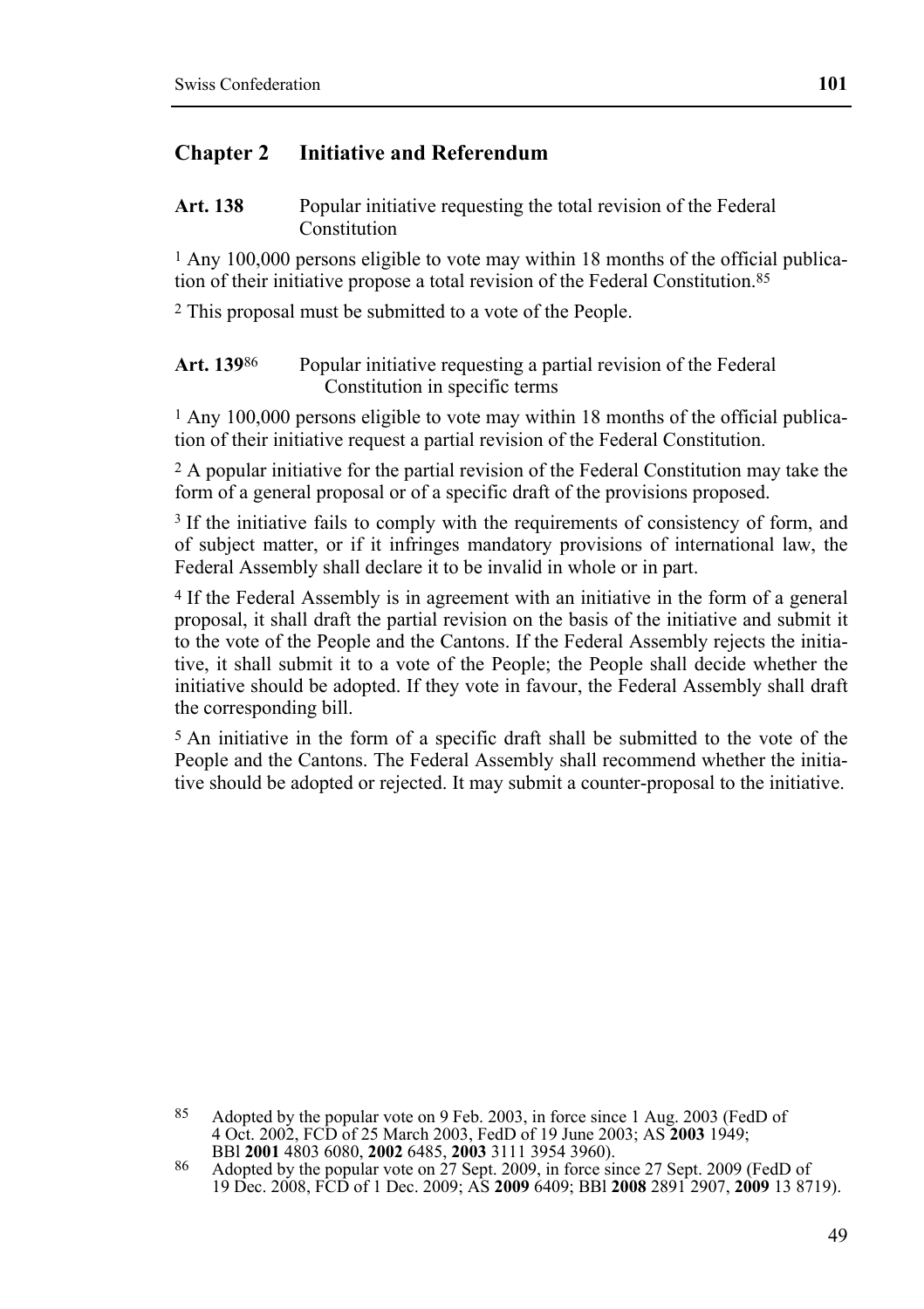# **Art. 139***a*87

Art. 139*b*<sup>88</sup> Procedure applicable to an initiative and counter-proposal

<sup>1</sup> The People vote on the initiative and the counter-proposal at the same time.<sup>89</sup>

2 The People may vote in favour of both proposals. In response to the third question, they may indicate the proposal that they prefer if both are accepted.

3 If in response to the third question one proposal to amend the Constitution receives more votes from the People and the other more votes from the Cantons, the proposal that comes into force is that which achieves the higher sum if the percentage of votes of the People and the percentage of votes of the Cantons in the third question are added together.

**Art. 140** Mandatory referendum

1 The following must be put to the vote of the People and the Cantons:

- a. amendments to the Federal Constitution;
- b. accession to organisations for collective security or to supranational communities;
- c. emergency federal acts that are not based on a provision of the Constitution and whose term of validity exceeds one year; such federal acts must be put to the vote within one year of being passed by the Federal Assembly.

2 The following are submitted to a vote of the People:

a. popular initiatives for a total revision of the Federal Constitution;

 $a<sup>bis.90</sup>$  ...

- b.91 popular initiatives for a partial revision of the Federal Constitution in the form of a general proposal that have been rejected by the Federal Assembly;
- $87$ Adopted by the popular vote on 9 Feb. 2003 (FedD of 4 Oct. 2002, FCD of 25 March 2003; AS **2003** 1949; BBl **2001** 4803 6080, **2002** 6485, **2003** 3111). Repealed in the Popular Vote on 27 Sept. 2009, with effect from 27 Sept. 2009 (FedD of 19 Dec. 2008, FCD of 1 Dec. 2009; AS **2009** 6409; BBl **2008** 2891 2907, **2009** 13 8719). This article in its version in the FedD of 4 Oct. 2002 never came into force.
- 88 Adopted by the popular vote on 9 Feb. 2003, para. 2 und 3 in force since 1 Aug. 2003 (FedD of 4 Oct. 2002, FCD of 25 March 2003, FedD of 19 June 2003; AS **2003** 1949; BBl **2001** 4803 6080, **2002** 6485, **2003** 3111 3954 3960). Para. 1 in its version in the FedD of 4 Oct. 2002 never came into force.

89<br>89 Adopted by the popular vote on 27 Sept. 2009, in force since 27 Sept. 2009 (FedD of<br>19 Dec. 2008, FCD of 1 Dec. 2009; AS 2009 6409; BBI 2008 2891 2907, 2009 13 8719).

19 Dec. 2008, FCD of 1 Dec. 2009; AS **2009** 6409; BBl **2008** 2891 2907, **2009** 13 8719). 90 Adopted by the popular vote on 9 Feb. 2003 (FedD of 4 Oct. 2002, FCD of 25 March 2003; AS **2003** 1949; BBl **2001** 4803 6080, **2002** 6485, **2003** 3111). Repealed in the Popular Vote on 27 Sept. 2009, with effect from 27 Sept. 2009 (FedD of 19 Dec. 2008, FCD of 1 Dec. 2009; AS **2009** 6409; BBl **2008** 2891 2907, **2009** 13 8719). This let. in its version of FedD of 4 Oct. 2002 never came into force.

<sup>91</sup> Adopted by the popular vote on 27 Sept. 2009, in force since 27 Sept. 2009 (FedD of 19 Dec. 2008, FCD of 1 Dec. 2009; AS **2009** 6409; BBl **2008** 2891 2907, **2009** 13 8719).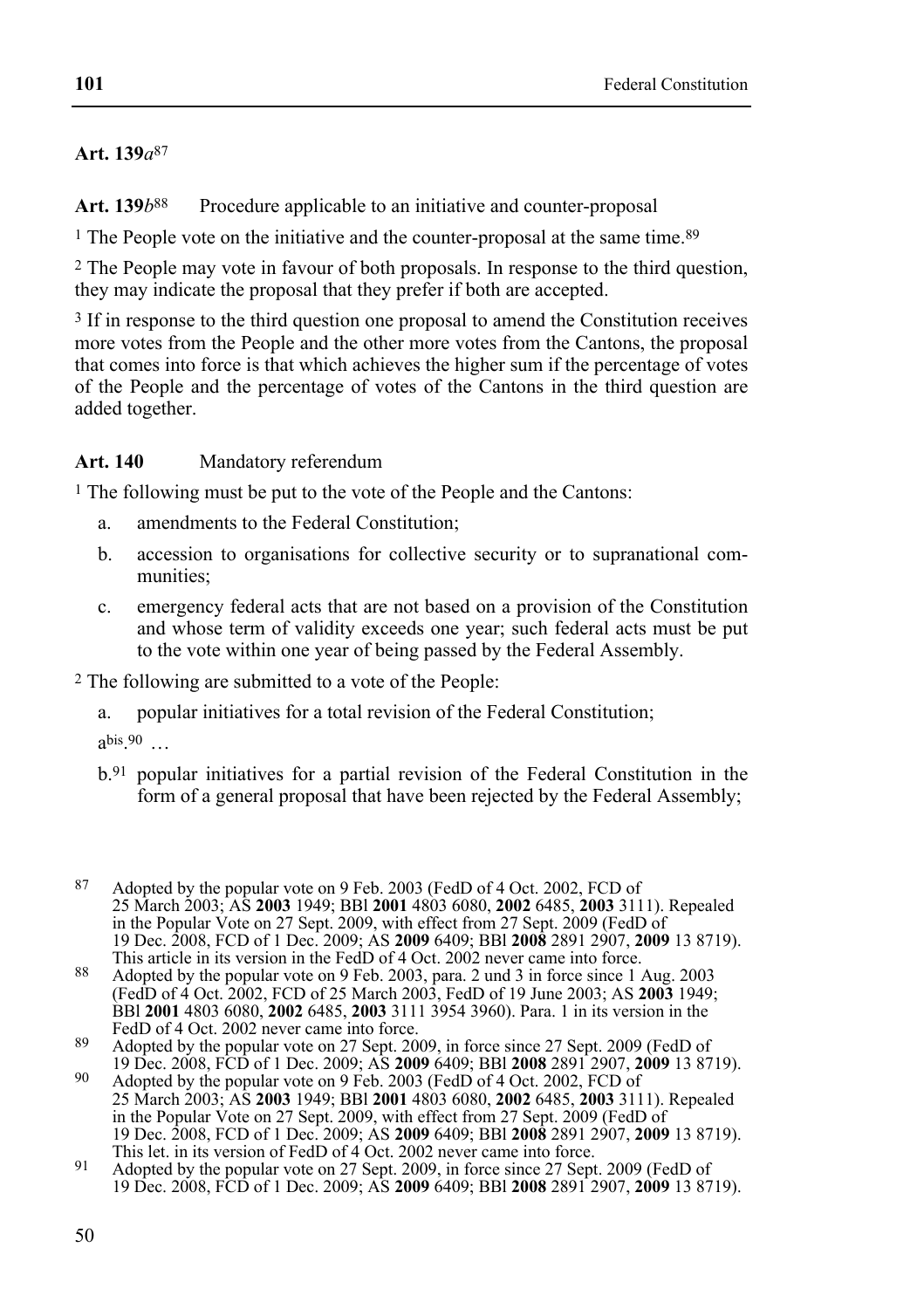c. the question of whether a total revision of the Federal Constitution should be carried out, in the event that there is disagreement between the two Councils.

#### **Art. 141** Optional referendum

1 If within 100 days of the official publication of the enactment any 50,000 persons eligible to vote or any eight Cantons request it, the following shall be submitted to a vote of the People:92

- a. federal acts;
- b. emergency federal acts whose term of validity exceeds one year;
- c. federal decrees, provided the Constitution or an act so requires;
- d. international treaties that:
	- 1. are of unlimited duration and may not be terminated,
	- 2. provide for accession to an international organisation,
	- 3.93 contain important legislative provisions or whose implementation requires the enactment of federal legislation.
- 2 …94

# Art.  $141a^{95}$  Implementation of international treaties

<sup>1</sup> If the decision on ratification of an international treaty is subject to a mandatory referendum, the Federal Assembly may incorporate in the decision on ratification the amendments to the Constitution that provide for the implementation of the treaty.

2 If the decision on ratification of an international treaty is subject to an optional referendum, the Federal Assembly may incorporate in the decision on ratification the amendments to the law that provide for the implementation of the treaty.

#### Art. 142 Required majorities

1 Proposals that are submitted to the vote of the People are accepted if a majority of those who vote approve them.

2 Proposals that are submitted to the vote of the People and Cantons are accepted if a majority of those who vote and a majority of the Cantons approve them.

 $92$ Adopted by the popular vote on 9 Feb. 2003, in force since 1 Aug. 2003 (FedD of 4 Oct. 2002, FCD of 25 March 2003, FedD of 19 June 2003; AS **2003** 1949; BBl **2001** 4803 6080, **2002** 6485, **2003** 3111 3954 3960). 93 Adopted by the popular vote on 9 Feb. 2003, in force since 1 Aug. 2003 (FedD of

<sup>4</sup> Oct. 2002, FCD of 25 March 2003, FedD of 19 June 2003; AS **2003** 1949; BBl **2001** 4803 6080, **2002** 6485, **2003** 3111 3954 3960). 94 Repealed by the popular vote on 9 Feb. 2003, with effect from 1 Aug. 2003 (FedD of

<sup>4</sup> Oct. 2002, FCD of 25. March 2003, FedD of 19 June 2003; AS 2003 1949;<br>BBI 2001 4803 6080, 2002 6485, 2003 3111 3954 3960).<br>Adopted by the popular vote on 9 Feb. 2003, in force since 1 Aug. 2003 (FedD of

<sup>4</sup> Oct. 2002, FCD of 25 March 2003, FedD of 19 June 2003; AS **2003** 1949; BBl **2001** 4803 6080, **2002** 6485, **2003** 3111 3954 3960).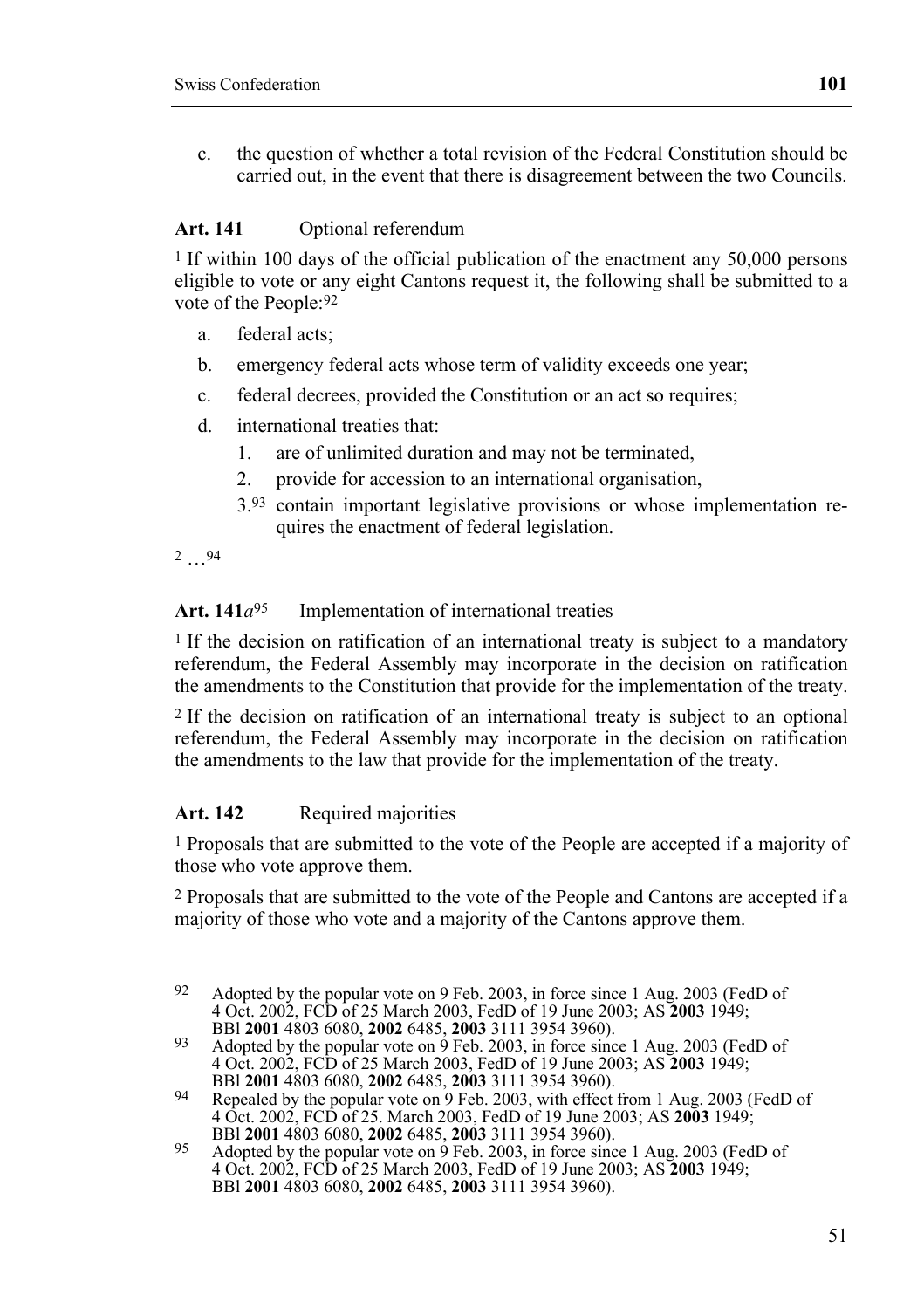3 The result of a popular vote in a Canton determines the vote of the Canton.

4 The Cantons of Obwalden, Nidwalden, Basel-Stadt, Basel-Landschaft, Appenzell Ausserrhoden and Appenzell Innerrhoden each have half a cantonal vote.

# **Title 5 Federal Authorities**

# **Chapter 1 General Provisions**

# **Art. 143** Eligibility for election

Any person eligible to vote may be elected to the National Council, the Federal Council or the Federal Supreme Court.

# **Art. 144** Incompatibility

1 No member of the National Council, of the Council of States, of the Federal Council or judge of the Federal Supreme Court may at the same time be a member of any other of these bodies.

2 No member of the Federal Council or full-time judges of the Federal Supreme Court may hold any other federal or cantonal office or undertake any other gainful economic activity.

<sup>3</sup> The law may provide for further forms of incompatibility.

# **Art. 145** Term of office

The members of the National Council and of the Federal Council as well as the Federal Chancellor are elected for a term of office of four years. Judges of the Federal Supreme Court have a term of office of six years.

# **Art. 146** State liability

The Confederation shall be liable for damage or loss unlawfully caused by its organs in the exercise of official activities.

# **Art. 147** Consultation procedure

The Cantons, the political parties and interested groups shall be invited to express their views when preparing important legislation or other projects of substantial impact as well as in relation to significant international treaties.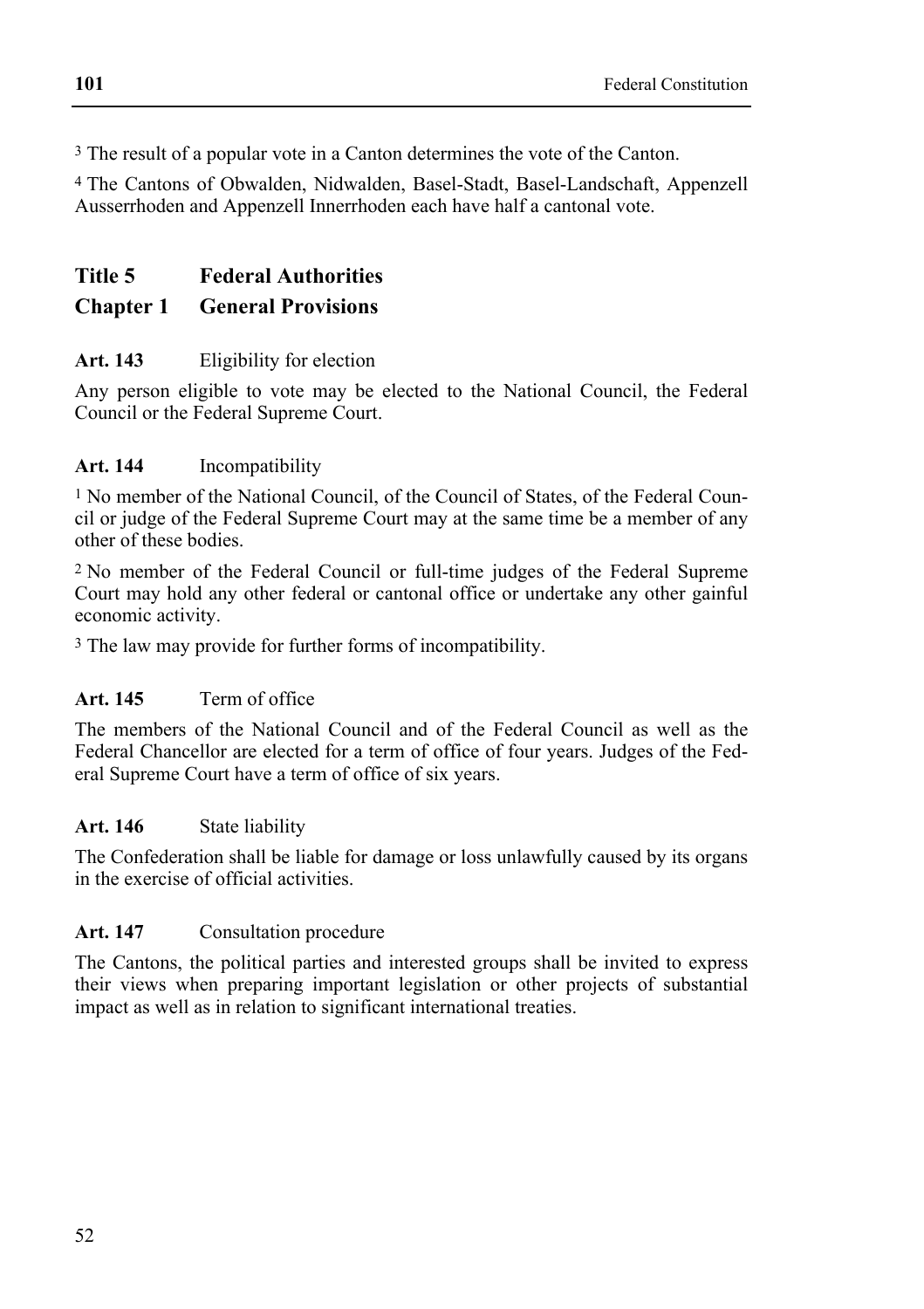# **Chapter 2 Federal Assembly**

# **Section 1 Organisation**

### **Art. 148** Status

1 Subject to the rights of the People and the Cantons, the Federal Assembly is the supreme authority of the Confederation.

2 The Federal Assembly comprises two chambers, the National Council and the Council of States; both chambers shall be of equal standing.

# Art. 149 Composition and election of the National Council

1 The National Council is composed of 200 representatives of the People.

2 The representatives are elected directly by the People according to a system of proportional representation. A general election is held every four years.

3 Each Canton constitutes an electoral constituency.

4 The seats are allocated to the Cantons according to their relative populations. Each Canton has at least one seat.

### Art. 150 Composition and election of the Council of States

1 The Council of States is composed of 46 representatives of the Cantons.

2 The Cantons of Obwalden, Nidwalden, Basel-Stadt, Basel-Landschaft, Appenzell Ausserrhoden and Appenzell Innerrhoden each elect one representative; the other Cantons each elect two representatives.

3 The Cantons determine the rules for the election of their representatives to the Council of States.

# **Art. 151** Sessions

<sup>1</sup> The Councils convene in session regularly. The convening of sessions is governed by law.

2 The Federal Council or one quarter of the members of either Council may request that the Councils be convened for an extraordinary session.

# **Art. 152** Presidency

Each Council elects a President from its members for a term of one year, together with a first Vice-President and a second Vice-President. Re-election for the following year is not permitted.

# **Art. 153** Parliamentary committees

1 Each Council forms committees from its members.

2 The law may provide for joint committees.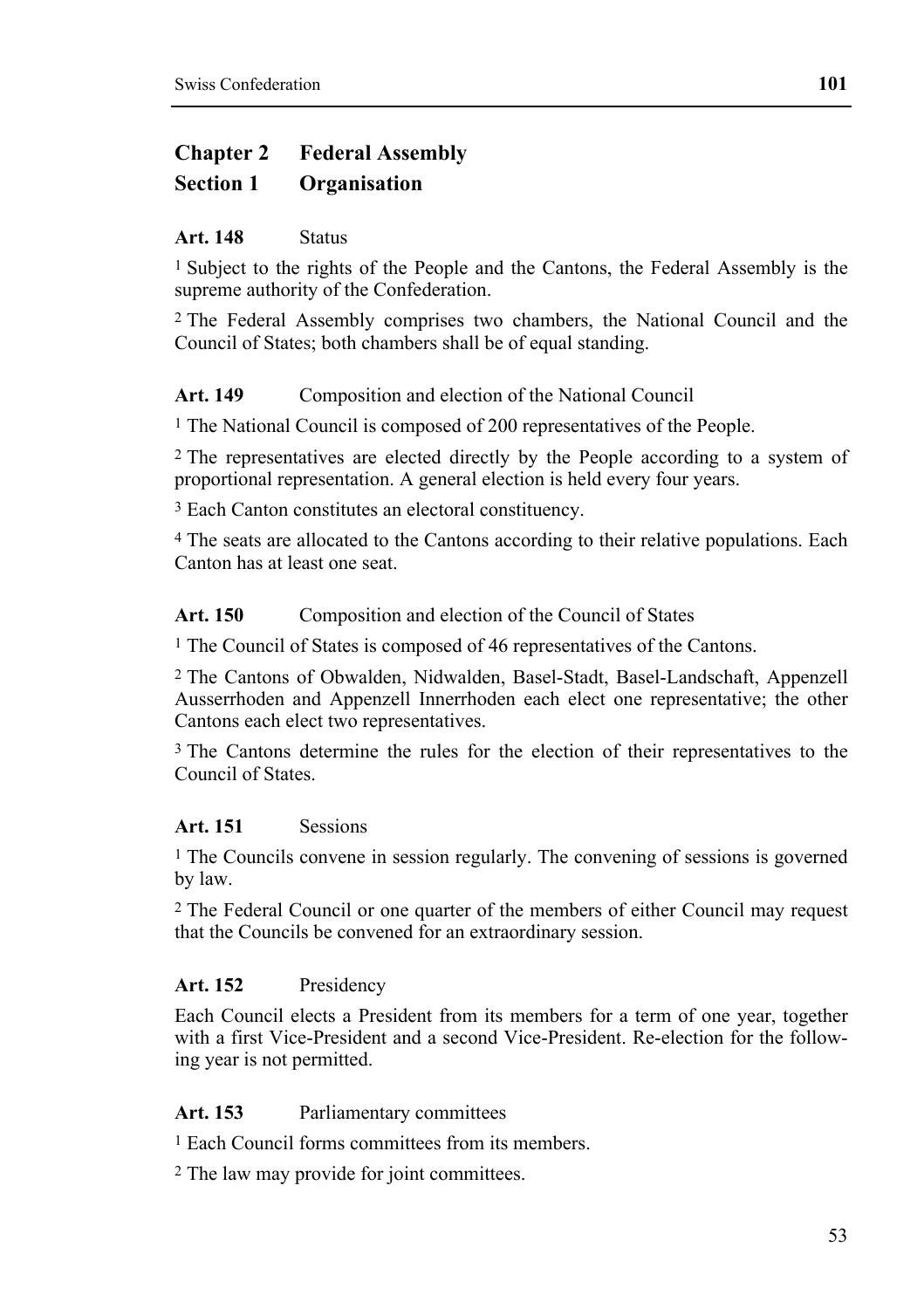3 The law may delegate specific powers, which may not be legislative in their nature, to committees.

4 In order to fulfil their duties, the committees have the right to information and to inspect documents and the power to conduct investigations. The extent of such rights and powers is governed by the law.

# **Art. 154** Parliamentary groups

The members the Federal Assembly may form parliamentary groups.

# **Art. 155** Parliamentary Services

The Federal Assembly has parliamentary services at its disposal. It may call on the services of offices of the Federal Administration. The details are regulated by law.

# **Section 2 Procedure**

# Art. 156 Separate proceedings

1 The proceedings of the National Council and Council of States take place separately.

2 Decisions of the Federal Assembly require the agreement of both Chambers.

3 Provision shall be made by the law to ensure that in the event of disagreement between the Councils decisions are made on:

- a. the validity or partial invalidity of a popular initiative;
- b.96 the implementation of a popular initiative in the form of a general proposal that has been adopted by the People;
- c.97 the implementation of a Federal Decree initiating a total revision of the Federal Constitution that has been approved by the People;
- d. the budget or any amendment to it.98

# **Art. 157** Joint proceedings

1 The National Council and Council of States hold joint proceedings as the United Federal Assembly under the presidency of the President of the National Council in order to:

<sup>&</sup>lt;sup>96</sup> Adopted by the popular vote on 27 Sept. 2009, in force since 27 Sept. 2009 (FedD of 19 Dec. 2008, FCD of 1 Dec. 2009; AS **2009** 6409; BBI **2008** 2891 2907, **2009** 13 8719). 19 Dec. 2008, FCD of 1 Dec. 2009; AS **2009** 6409; BBl **2008** 2891 2907, **2009** 13 8719). 97 Adopted by the popular vote on 27 Sept. 2009, in force since 27 Sept. 2009 (FedD of

<sup>19</sup> Dec. 2008, FCD of 1 Dec. 2009; AS **2009** 6409; BBl **2008** 2891 2907, **2009** 13 8719). 98 Adopted by the popular vote on 9 Feb. 2003, lets. a and d in force since 1 Aug. 2003 (FedD of 4 Oct. 2002, FCD of 25 March 2003, FedD of 19 June 2003; AS **2003** 1949; BBl **2001** 4803 6080, **2002** 6485, **2003** 3111 3954 3960).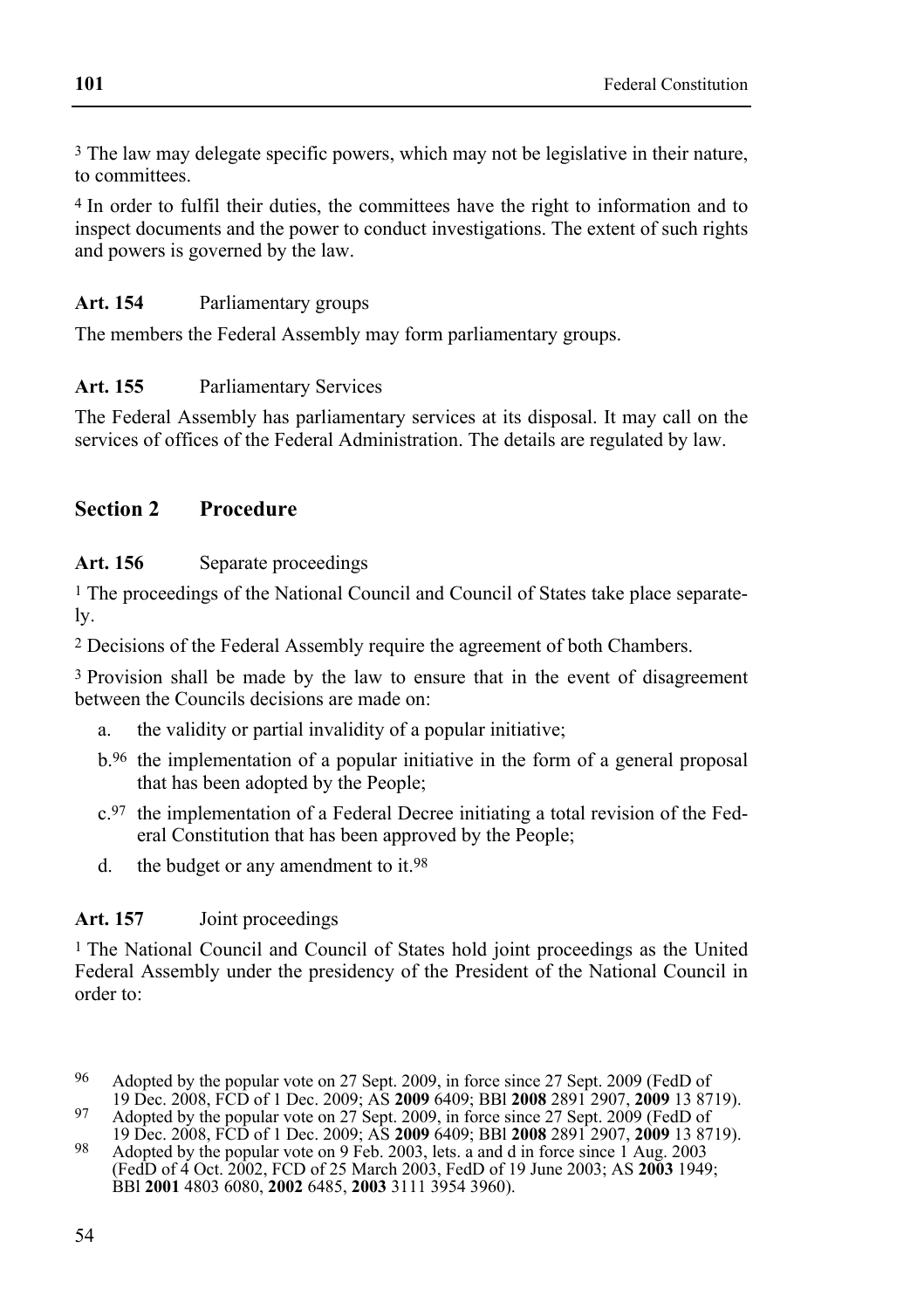- a. conduct elections;
- b. decide on conflicts of jurisdiction between the highest federal authorities;
- c. decide on applications for pardons.

2 The United Federal Assembly also convenes for special events and to hear declarations made by the Federal Council.

#### **Art. 158** Public meetings

Meetings of the Councils are held in public. The law may provide for exceptions.

#### Art. 159 Ouorum and required majority

<sup>1</sup> The Councils are quorate if a majority of their members is present.

2 Decisions are taken in both Chambers and in the United Federal Assembly by the majority of those who vote.

3 However, the consent of an absolute majority of the members of each of the two Councils is required for:

- a. a declaration that a federal act is urgent;
- b. provisions on subsidies, guarantee credits or spending ceilings that involve new non-recurrent expenditure of more than 20 million francs or new recurrent expenditure of more than 2 million francs;
- c.99 an increase in overall expenditure in the case of extraordinary financial requirements in terms of Article 126 paragraph 3.

4 The Federal Assembly may, by ordinance, adjust subsidies made in terms of paragraph 3 letter b in line with inflation.100

#### Art. 160 Right to submit initiatives and motions

1 Any Council member, parliamentary group, parliamentary committee or Canton has the right to submit an initiative to the Federal Assembly.

2 Council members and the Federal Council have the right to submit motions on business that is under discussion.

### Art. 161 Prohibition of voting instructions

1 No member of the Federal Assembly may vote on the instructions of another person.

2 Members must disclose their links to interest groups.

- 99 Adopted by the popular vote on 2 Dec. 2001, in force since 2 Dec. 2001 (FedD of 22 June 2001, FCD of 4 Feb. 2002; AS **2002** 241; BBl **2000** 4653, **2001** 2387 2878,
- <sup>2002</sup> 1209). 100 Adopted by the popular vote on 2 Dec. 2001, in force since 2 Dec. 2001 (FedD of 22 June 2001, FCD of 4 Feb. 2002; AS **2002** 241; BBl **2000** 4653, **2001** 2387 2878, **2002** 1209).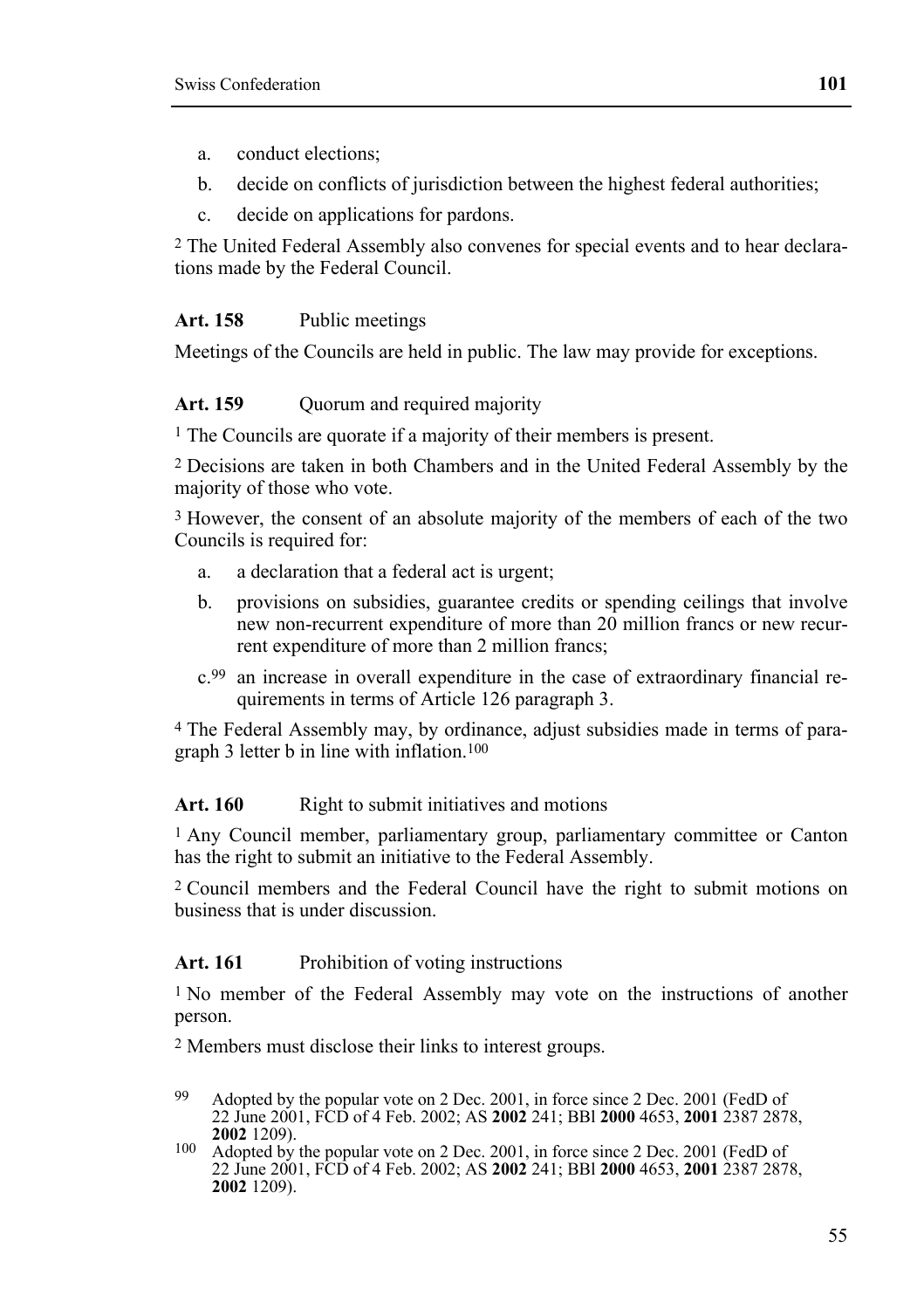## **Art. 162** Immunity

<sup>1</sup> The members of the Federal Assembly and the Federal Council as well as the Federal Chancellor may not be held liable for statements that they make in the Assembly or in its organs.

2 The law may provide for further forms of immunity and extend its scope to include other persons.

# **Section 3 Powers**

# Art. 163 Form of Federal Assembly enactments

<sup>1</sup> The Federal Assembly shall enact provisions that establish binding legal rules in the form of federal acts or ordinances.

2 Other enactments are promulgated in the form of a federal decree; a federal decree that is not subject to a referendum is known as a "simple federal decree".

# **Art. 164** Legislation

1 All significant provisions that establish binding legal rules must be enacted in the form of a federal act. These include in particular fundamental provisions on:

- a. the exercise of political rights;
- b. the restriction of constitutional rights;
- c. the rights and obligations of persons;
- d. those liable to pay tax as well as the subject matter and assessment of taxes and duties;
- e. the duties and services of the Confederation;
- f. the obligations of the Cantons in relation to the implementation and enforcement of federal law;
- g. the organisation and procedure of the federal authorities.

2 Legislative powers may be delegated by federal act unless this is prohibited by the Federal Constitution.

# **Art. 165** Emergency legislation

1 Federal acts whose coming into force cannot be delayed (emergency federal acts) may be declared urgent by an absolute majority of the members of each of the two Councils and be brought into force immediately. Such acts must be of limited duration.

2 If a referendum is requested on an emergency federal act, the act must be repealed one year after being passed by the Federal Assembly if it has not in the meantime been approved by the People.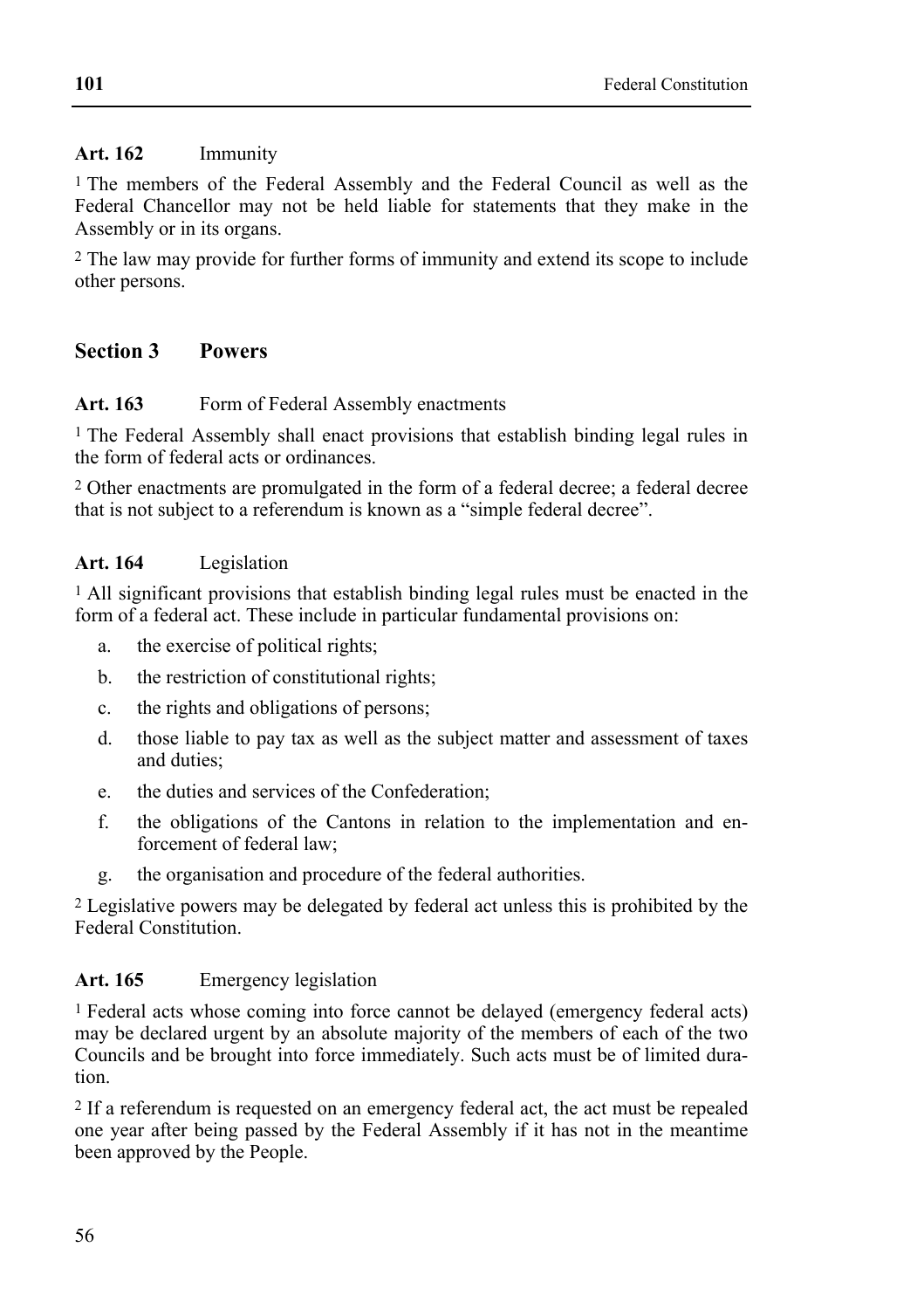3 An emergency federal act that does not have the Constitution as its basis must be repealed one year after being passed by the Federal Assembly if it has not in the meantime been approved by the People and the Cantons. Any such act must be of limited duration.

4 An emergency federal act that is not approved in a popular vote may not be renewed.

### Art. 166 Foreign relations and international treaties

<sup>1</sup> The Federal Assembly shall participate in shaping foreign policy and supervise the maintenance of foreign relations.

2 It shall approve international treaties, with the exception of those that are concluded by the Federal Council under a statutory provision or an international treaty.

### **Art. 167** Finance

The Federal Assembly determines the expenditure of the Confederation, adopt the budget and approve the federal accounts.

### **Art. 168** Appointments

1 The Federal Assembly elects the members of the Federal Council, the Federal Chancellor, the judges of the Federal Supreme Court and, in times of war, the Commander-in-Chief of the armed forces ("the General").

2 The law may authorise the Federal Assembly to make or confirm other appointments.

# **Art. 169** Oversight

<sup>1</sup> The Federal Assembly exercises oversight over the Federal Council and the Federal Administration, the federal courts and other bodies entrusted with the tasks of the Confederation.

2 Official secrecy does not apply in dealings with the special delegations of supervisory committees that are established under the law.

#### **Art. 170** Evaluation of effectiveness

The Federal Assembly shall ensure that federal measures are evaluated with regard to their effectiveness.

# **Art. 171** Tasks of the Federal Council

The Federal Assembly may assign functions to the Federal Council. The details are regulated by law, and in particular the means by which the Federal Assembly may intervene in matters that fall within the remit of the Federal Council.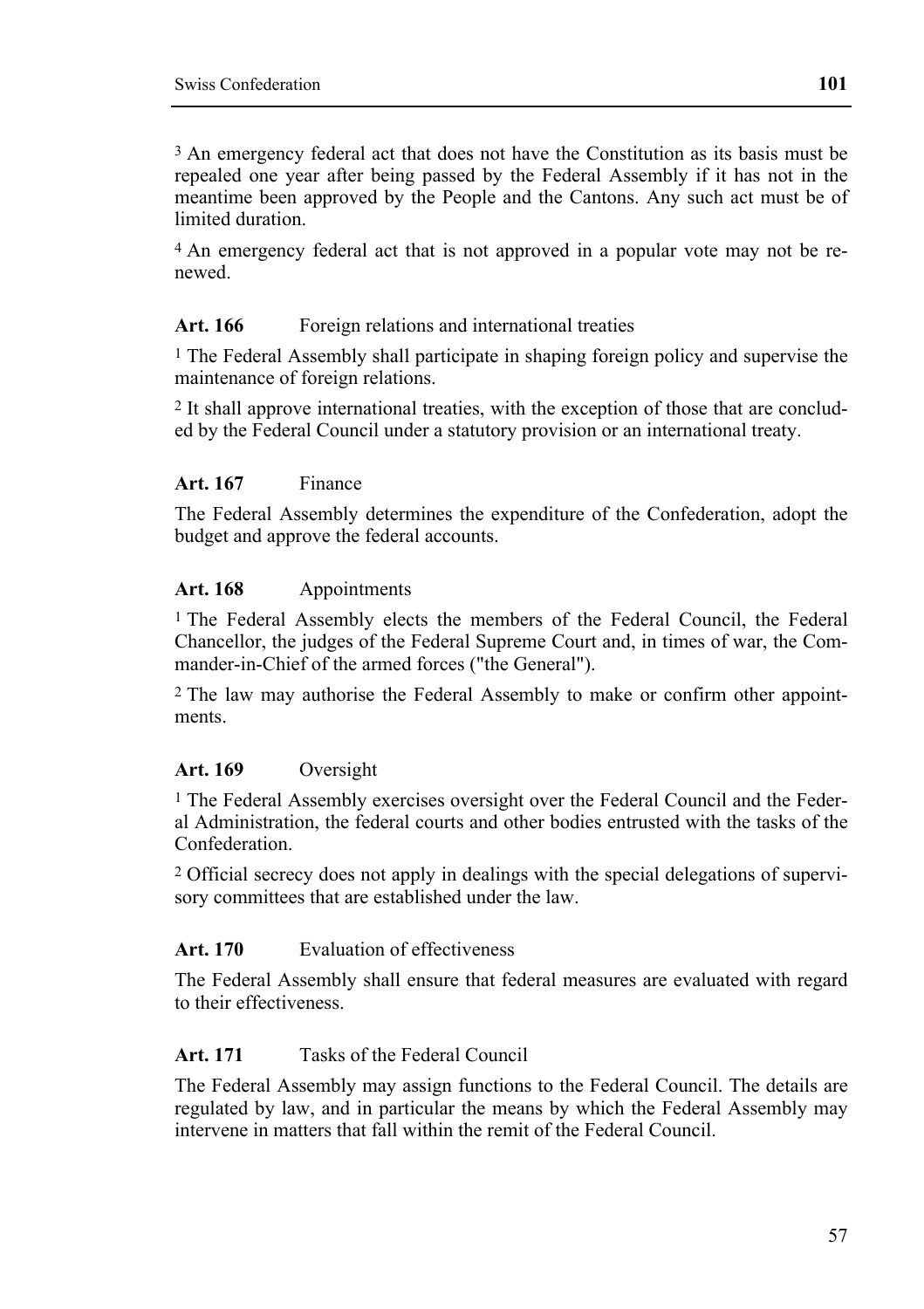# Art. 172 **Relations between the Confederation and the Cantons**

<sup>1</sup> The Federal Assembly shall ensure the maintenance of good relations between the Confederation and the Cantons.

2 It shall guarantee the cantonal constitutions.

3 It shall decide whether to approve intercantonal agreements and treaties between Cantons and foreign countries where the Federal Council or a Canton raises an objection to any such treaty.

# Art. 173 Further duties and powers

<sup>1</sup> The Federal Assembly has the following additional duties and powers:

- a. Taking measures to safeguard external security and the independence and neutrality of Switzerland.
- b. Taking measures to safeguard internal security.
- c. If extraordinary circumstances require, issuing ordinances or simple federal decrees in order to fulfil its duties under letters (a) and (b).
- d. Regulating active service and mobilising the armed forces or sections thereof for this purpose.
- e. Taking measures to enforce federal law.
- f. Ruling on the validity of popular initiatives that meet the formal requirements.
- g. Participating in the general planning of state activities.
- h. Deciding on individual acts where a federal act expressly so provides.
- i. Deciding on conflicts of jurisdiction between the highest federal authorities.
- k. Issuing pardons and deciding on amnesties.

2 The Federal Assembly also deals with matters that fall within the remit of the Confederation and are not the responsibility of any other authority.

3 Other duties and powers may be delegated by law to the Federal Assembly.

# **Chapter 3 Federal Council and Federal Administration Section 1 Organisation and Procedure**

# **Art. 174** Federal Council

The Federal Council is the supreme governing and executive authority of the Confederation.

# Art. 175 Composition and election

1 The Federal Council has seven members.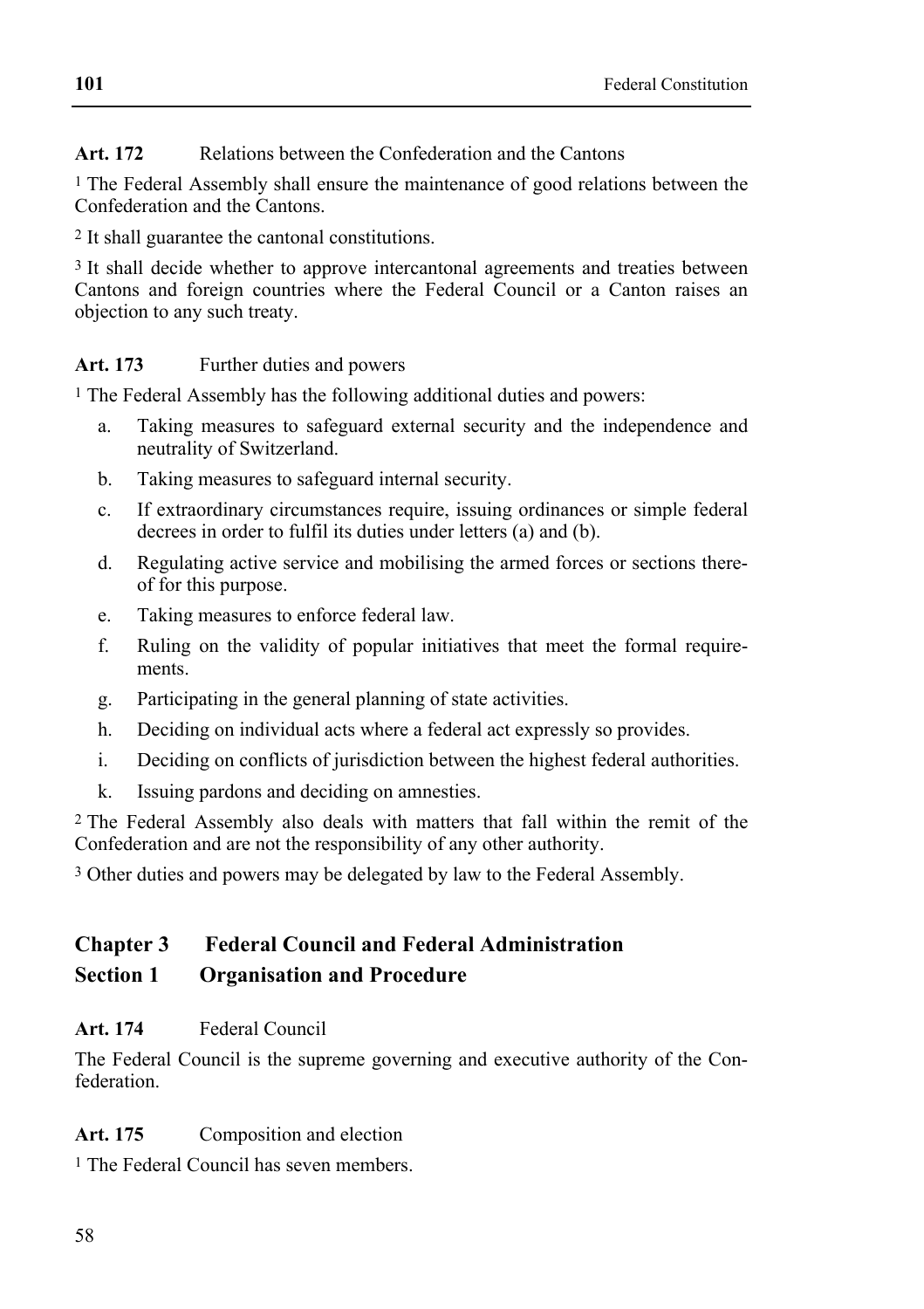2 The members of the Federal Council are elected by the Federal Assembly following each general election to the National Council.

3 They are elected for a term of office of four years. Any Swiss citizen eligible for election to the National Council may be elected to the Federal Council.101

4 In electing the Federal Council, care must be taken to ensure that the various geographical and language regions of the country are appropriately represented.102

# **Art. 176** Presidency

1 The President of the Confederation chairs the Federal Council.

2 The President and the Vice-President of the Federal Council are elected by the Federal Assembly from the members of the Federal Council for a term of office of one year.

3 Re-election for the following year is not permitted. The President may not be elected Vice-President for the following year.

Art. 177 Principle of collegiality and allocation to departments

1 The Federal Council reaches its decisions as a collegial body.

2 For the purposes of preparation and implementation, the business of the Federal Council is allocated to its individual members according to department.

3 Business may be delegated to and directly dealt with by departments or their subordinate administrative units; in such cases, the right to legal recourse is guaranteed.

# **Art. 178** Federal Administration

<sup>1</sup> The Federal Council is in charge of the Federal Administration. It ensures that it is organised appropriately and that it fulfils its duties effectively.

2 The Federal Administration is organised into Departments; each Department is headed by a member of the Federal Council.

3 Administrative tasks may by law be delegated to public or private organisations, entities or persons that do not form part of the Federal Administration.

# Art. 179 **Federal Chancellery**

The Federal Chancellery is the general administrative office of the Federal Council. It is headed by a Federal Chancellor.

<sup>101</sup> Adopted by the popular vote on 7 Feb. 1999, in force since 1 Jan 2000 (FedD of 9 Oct. 1998, FCD of 2 March 1999; AS **1999** 1239; BBl **1993** IV 554, **1994** III 1370,

<sup>102</sup> Adopted by the popular vote on 7 Feb. 1999, in force since 1 Jan 2000 (FedD of 9 Oct. 1998, FCD of 2 March 1999; AS **1999** 1239; BBl **1993** IV 554, **1994** III 1370, **1998** 4800, **1999** 2475 8768).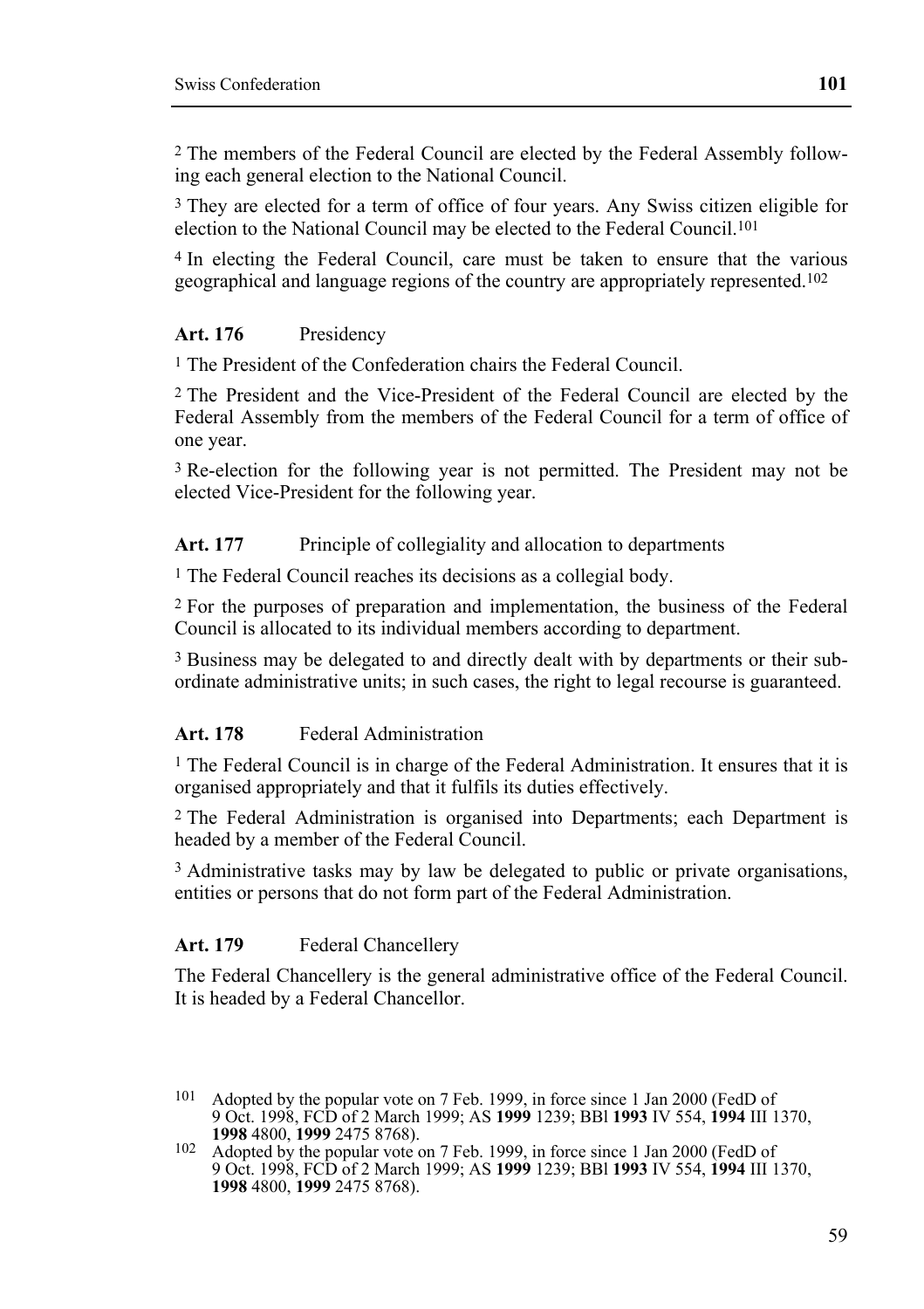# **Section 2 Powers**

# Art. 180 Government policy

<sup>1</sup> The Federal Council decides on the objectives of federal government policy and the means by which they should be achieved. It plans and coordinates state activities.

2 It informs the general public fully and in good time about its activities, unless overriding public or private interests prevent this.

# Art. 181 Right to initiate legislation

The Federal Council submits drafts of Federal Assembly legislation to the Federal Assembly.

# **Art. 182** Law-making and implementation of legislation

1 The Federal Council enacts legislative provisions in the form of ordinances, provided it has the authority to do so under the Constitution or the law.

2 It ensures the implementation of legislation, the resolutions of the Federal Assembly and the judgments of federal judicial authorities.

# **Art. 183** Finances

1 The Federal Council draws up the financial plan and the draft budget and prepare the federal accounts.

2 It ensures orderly financial management.

# **Art. 184** Foreign relations

1 The Federal Council is responsible for foreign relations, subject to the right of participation of the Federal Assembly; it represents Switzerland abroad.

2 It signs and ratifies international treaties. It submits them to the Federal Assembly for approval.

3 Where safeguarding the interests of the country so requires, the Federal Council may issue ordinances and rulings. Ordinances must be of limited duration.

# Art. 185 External and internal security

1 The Federal Council takes measures to safeguard external security, independence and neutrality of Switzerland.

2 It takes measures to safeguard internal security.

3 It may in direct application of this Article issue ordinances and rulings in order to counter existing or imminent threats of serious disruption to public order or internal or external security. Such ordinances must be limited in duration.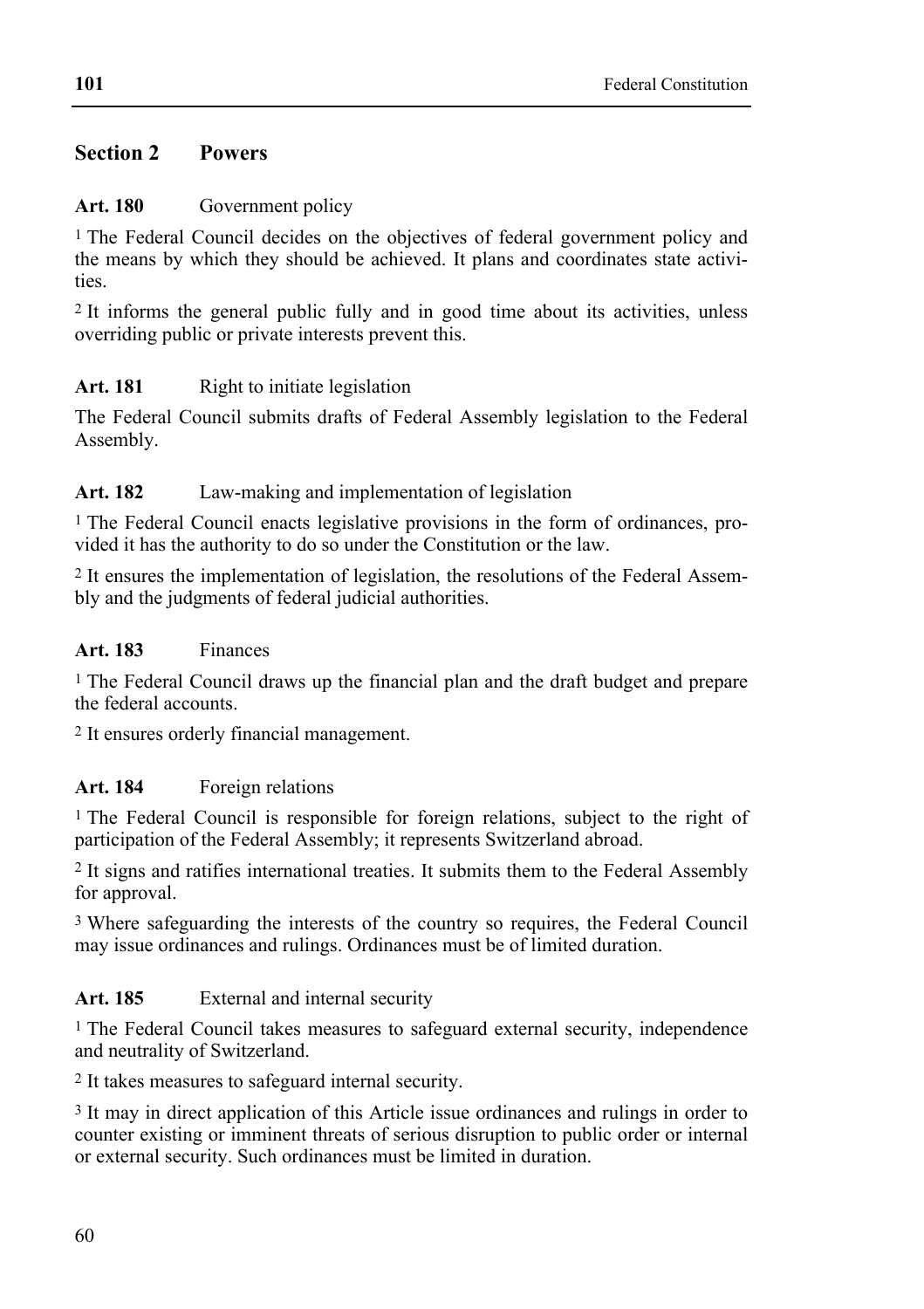4 In cases of emergency, it may mobilise the armed forces. Where it mobilises more than 4,000 members of the armed forces for active service or where the deployment of such troops is expected to last for more than three weeks, the Federal Assembly must be convened without delay.

# **Art. 186** Relations between the Confederation and the Cantons

<sup>1</sup> The Federal Council is responsible for maintaining relations between the Confederation and the Cantons and collaborates with the latter.

2 It may approve cantonal legislation when required to do so by federal law.

<sup>3</sup> It may object to treaties between Cantons or between Cantons and foreign countries.

4 It ensures compliance with federal law, as well as the cantonal constitutions and cantonal treaties and takes the measures required to fulfil this duty.

# Art. 187 Further duties and powers

1 The Federal Council also has the following duties and powers:

- a. Supervising the Federal Administration and the other bodies entrusted with federal duties.
- b. Reporting regularly to the Federal Assembly on the conduct of its business as well as on the situation in Switzerland.
- c. Making appointments that do not fall within the remit of other authorities.
- d. Dealing with appeals, where the law so provides.

2 Other duties and powers may be delegated by law to the Federal Council.

# **Chapter 4**103 **Federal Supreme Court and other Judicial Authorities**

# **Art. 188** Status

1 The Federal Supreme Court is the supreme judicial authority of the Confederation.

2 Its organisation and procedure are governed by law.

3 The Federal Supreme Court has its own administration.

**Art. 189** Jurisdiction of the Federal Supreme Court

1 The Federal Supreme Court hears disputes concerning violations of:

- a. federal law;
- b. international law;

<sup>103</sup> Adopted by the popular vote on 12 March 2000, in force since 1 Jan. 2007 (FedD of 8 Oct. 1999, FCD of 17 May 2000, FedD of 8 March 2005; AS **2002** 3148, **2006** 1059; BBl **1997** I 1, **1999** 8633, **2000** 2990, **2001** 4202).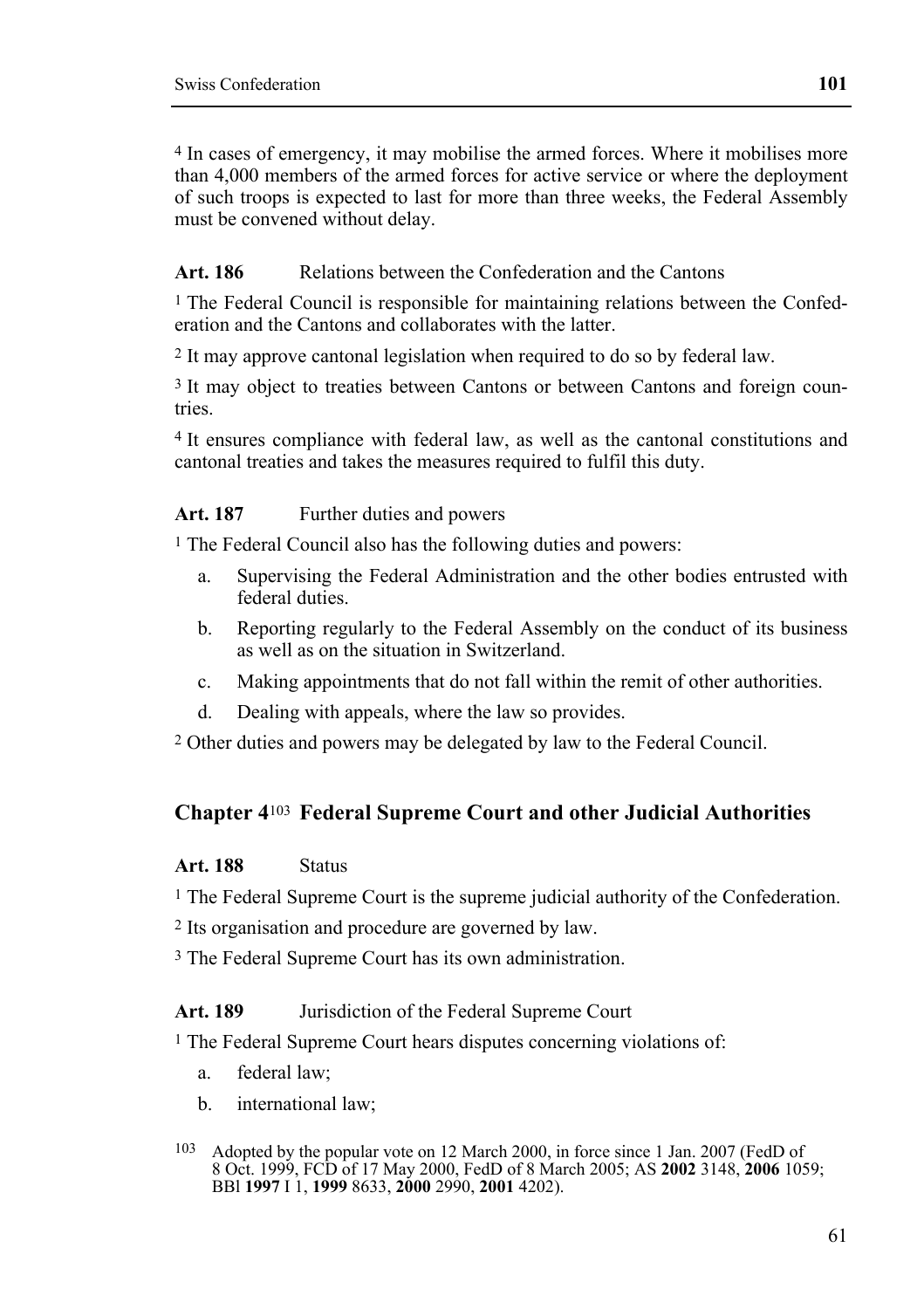- c. inter-cantonal law;
- d. cantonal constitutional rights;
- e. the autonomy of the communes and other cantonal guarantees in favour of public law corporations;
- f. federal and cantonal provisions on political rights.
- 1bis …104

2 It hears disputes between the Confederation and Cantons or between Cantons.

<sup>3</sup> The jurisdiction of the Federal Supreme Court may be extended by law.

4 Acts of the Federal Assembly or the Federal Council may not be challenged in the Federal Supreme Court. Exceptions may be provided for by law.

# **Art. 190** Applicable law

The Federal Supreme Court and the other judicial authorities apply the federal acts and international law.

# **Art. 191** Access to the Federal Supreme Court

1 Access to the Federal Supreme Court is guaranteed by law.

2 For disputes that do not relate to a legal issue of fundamental importance, the law may stipulate a threshold for the amount in dispute.

3 The law may exclude access to the Federal Supreme Court in relation to specific matters.

<sup>4</sup> The law may provide for a simplified procedure for appeals that are manifestly unfounded.

# Art.  $191a^{105}$  Other federal judicial authorities

1 The Confederation shall appoint a criminal court, which hears at first instance criminal cases that by law come under federal jurisdiction. The law may confer further powers on the Federal Criminal Court.

2 The Confederation shall appoint judicial authorities to hear public law disputes that come under the jurisdiction of the Federal Administration.

<sup>3</sup> The law may provide for further federal judicial authorities.

<sup>104</sup> Adopted by the popular vote on 9 Feb. 2003 (FedD of 4 Oct. 2002, FCD of 25 March 2003; AS **2003** 1949; BBl **2001** 4803 6080, **2002** 6485, **2003** 3111). Repealed in the Popular Vote on 27 Sept. 2009, with effect from 27 Sept. 2009 (FedD of 19 Dec. 2008, FCD of 1 Dec. 2009; AS **2009** 6409; BBl **2008** 2891 2907, **2009** 13 8719). This paragraph in its version of FedD of 4 Oct. 2002 never came into force.

<sup>105</sup> Adopted by the popular vote on 12 March 2000, para. 1 in force since 1 April 2003, paras 2 and 3 in force since 1 Sept. 2005 (FedD of 8 Oct. 1999, FCD of 17 May 2000, FedD of 24 Sept. 2002; AS **2002** 3148; BBl **1997** I 1, **1999** 8633, **2000** 2990, **2001** 4202, **2005** 1475).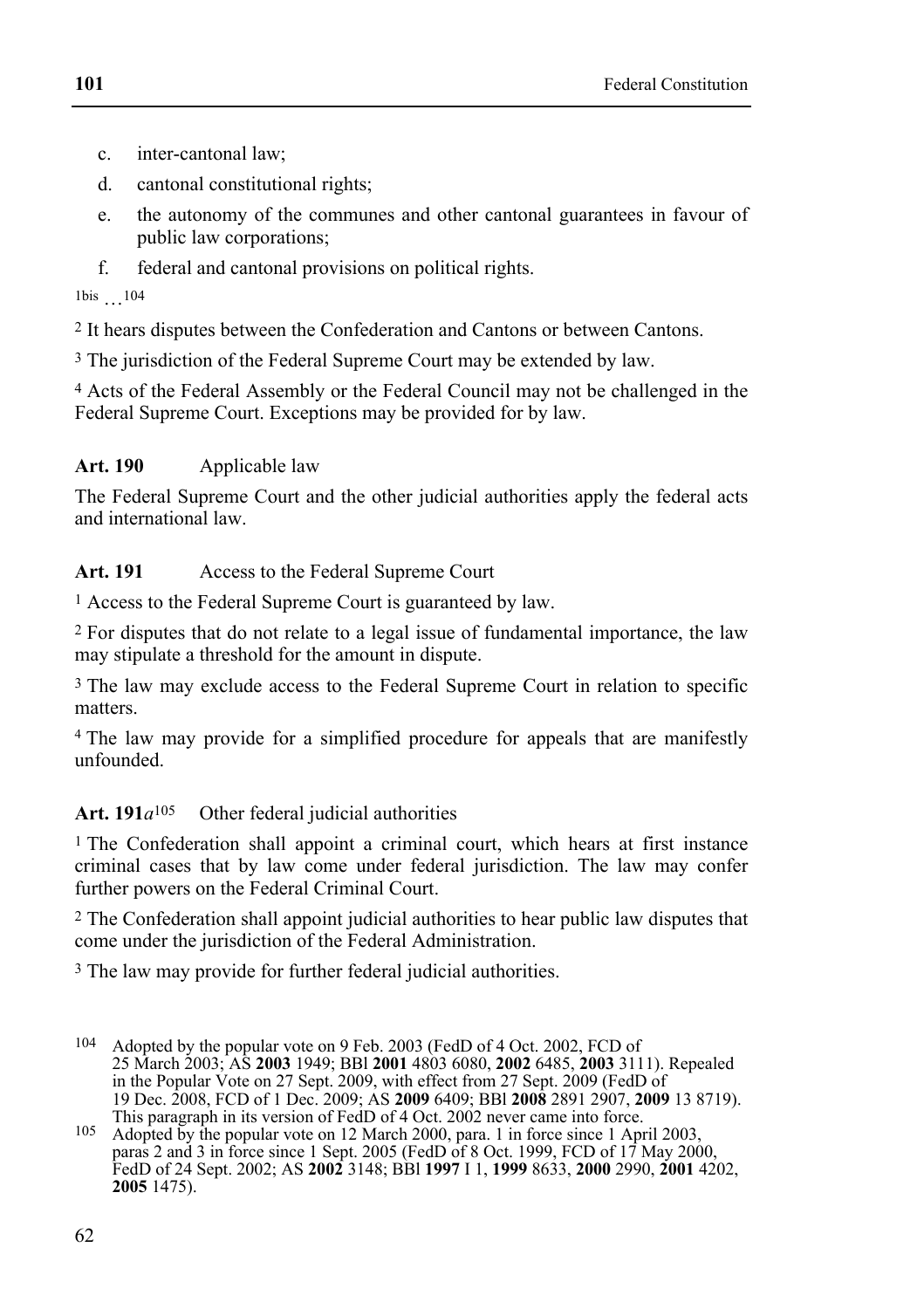#### **Art. 191***b* Cantonal judicial authorities

 $<sup>1</sup>$  The Cantons shall appoint judicial authorities to judge civil and public law disputes</sup> and criminal law cases.

2 They may appoint joint judicial authorities.

### Art. 191*c* Independence of the judiciary

The judicial authorities are independent in the exercise of their judicial powers and are bound only by the law.

# **Title 6 Revision of the Federal Constitution and Transitional Provisions Chapter 1 Revision**

# **Art. 192** Principle

1 The Federal Constitution may be totally or partially revised at any time.

2 Unless the Federal Constitution and the legislation based on it provides otherwise, any revision of the Federal Constitution is made by the legislative process.

# **Art. 193** Total revision

<sup>1</sup> A total revision of the Federal Constitution may be proposed by the People or by either of the two Councils or be decreed by the Federal Assembly.

2 If the initiative emanates from the People or if the two Chambers are unable to agree, the People decide on whether a total revision should be carried out.

3 If the People vote for a total revision, new elections shall be held to both Chambers.

4 The mandatory provisions of international law must not be violated.

#### **Art. 194** Partial revision

1 A partial revision of the Federal Constitution may be requested by the People or decreed by the Federal Assembly.

2 The partial revision must respect the principle of cohesion of subject matter and must not violate mandatory provisions of international law.

3 The popular initiative for partial revision must also respect the principle of consistency of form.

# **Art. 195** Commencement

The totally or partly revised Federal Constitution comes into force when it is approved by the People and the Cantons.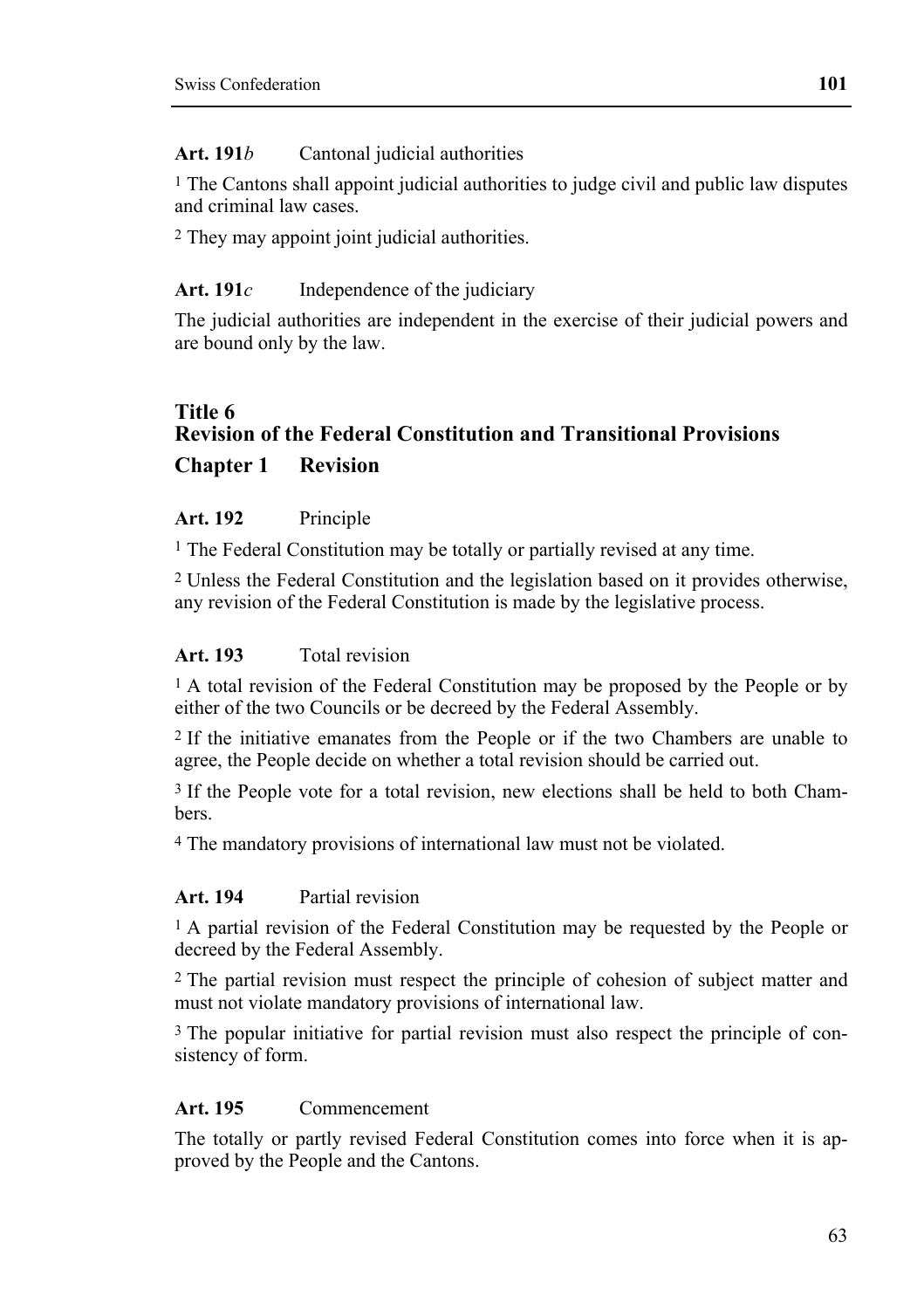# **Chapter 2 Transitional Provisions**

Art. 196 **Transitional provisions in terms of the Federal Decree of** 18 December 1998 on a new Federal Constitution<sup>106</sup>

*1. Transitional provision to Art. 84 (Transalpine transit traffic)* 

The transfer of freight transit traffic from road to rail must be completed ten years after the adoption of the popular initiative for the protection of the alpine regions from transit traffic.

*2. Transitional provision to Art. 85 (Flat-rate heavy vehicle charge)* 

1 The Confederation shall levy an annual charge for the use of roads that are open to general traffic on domestic and foreign motor vehicles and trailers that have a maximum permissible weight of over 3.5 tonnes.

2 This charge amounts to:

|    |                                              | Fr.  |
|----|----------------------------------------------|------|
| a. | for trucks and articulated motor vehicles of |      |
|    | $-$ over 3.5 to 12 t                         | 650  |
|    | $-$ over 12 to 18 t                          | 2000 |
|    | $-$ over 18 to 26 t                          | 3000 |
|    | $-$ over 26 t                                | 4000 |
| h. | for trailers of                              |      |
|    | $-$ over 3.5 to 8 t                          | 650  |
|    | $-$ over 8 to 10 t                           | 1500 |
|    | $-$ over 10 t                                | 2000 |
|    | for coaches                                  |      |

<sup>3</sup> The rates of the charge may be adjusted by federal act insofar as this is justified by the cost of road transport.

4 In addition, the Federal Council may adjust by ordinance the tariff category above 12 t in accordance with paragraph 2 to comply with any amendments to the weight categories contained in the Road Traffic Act of 19 December 1958107.

5 For vehicles that are not on the road in Switzerland for the entire year, the Federal Council shall determine suitably graduated rates of the charge; it shall take account of the costs of collecting the charge.

6 The Federal Council shall regulate the implementation of the charge. It may determine rates in terms of paragraph 2 for special categories of vehicle, exempt certain vehicles from the charge and issue special regulations, in particular for journeys in border areas. Such regulations must not result in vehicles registered abroad being

**<sup>2002</sup>** 3690). 107 SR **741.01**

<sup>106</sup> Adopted by the popular vote on 3 March 2002, in force since 3 March 2002 (FedD of 5 Oct. 2001, FCD of 26 April 2002; AS **2002** 885; BBl **2000** 2453, **2001** 1183 5731,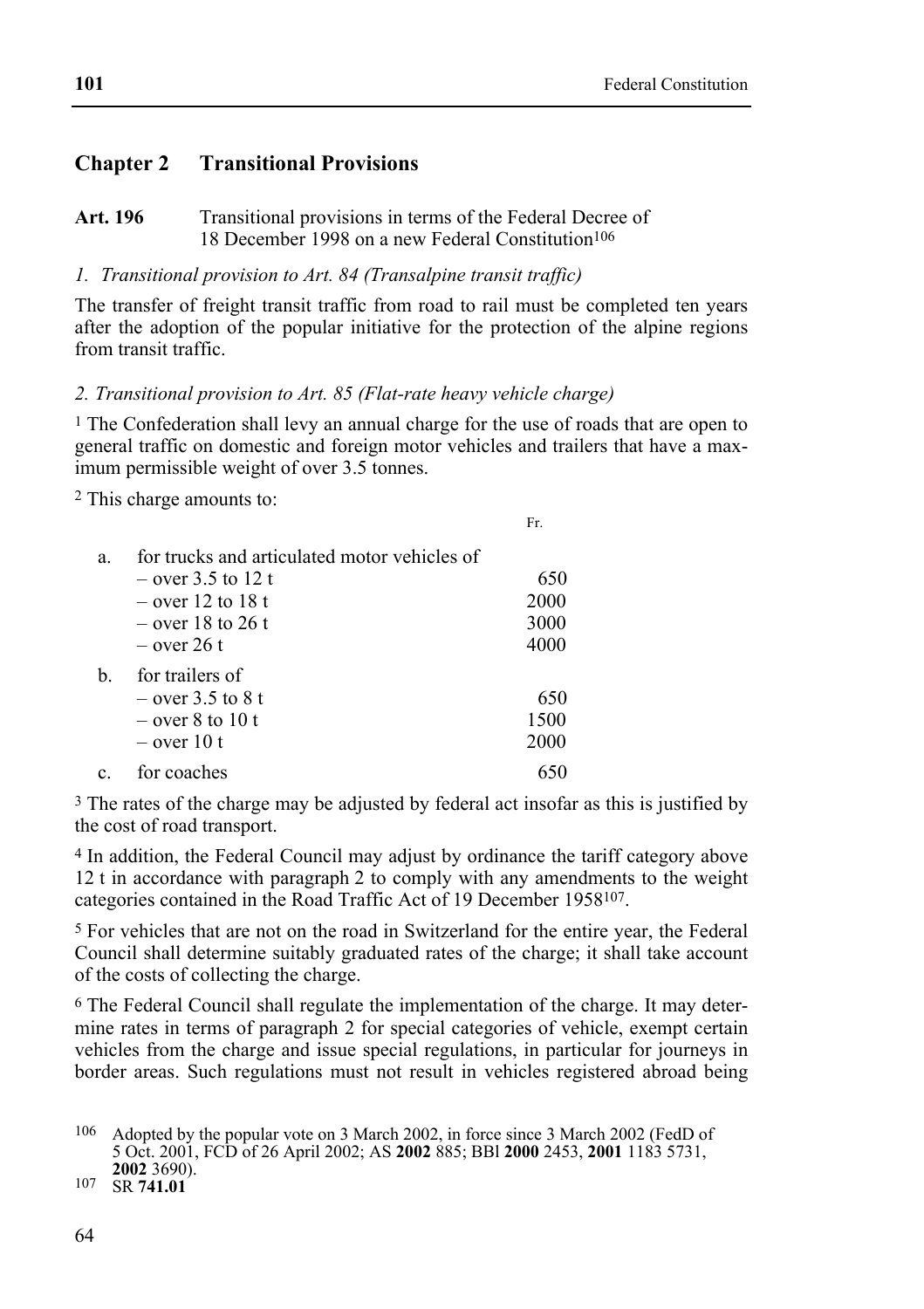treated more favourably than Swiss vehicles. The Federal Council may provide for fines in respect of contraventions. The Cantons shall collect the charge on vehicles registered in Switzerland.

7 The charge may be limited or abolished by law.

8 This provision applies until the Heavy Vehicle Charge Act of 19 December 1997108 comes into force.

*3. Transitional provisions to Art. 86 (Use of charges for tasks and costs in connection with road transport), Art. 87 (Railways and other carriers) and Art. 87a (Railway infrastructure)*109

<sup>1</sup> The major rail projects include the New Rail Link through the Alps (NRLA), RAIL 2000, the connection of Eastern and Western Switzerland to the European High Speed Rail Network as well as the improvement of noise protection along railway lines through active and passive measures.

2 Until the interest payments and repayments on the advances made to the fund in accordance with Article 87*a* paragraph 2 have been made in full, the monies in accordance with Article 86 paragraph 2 letter e shall be allocated to the special finance programme for road transport in accordance with Article 86 paragraph 4 instead of the fund in accordance with Article 86 paragraph 2.110

2bis In order to finance railway infrastructure and thereafter to finance the interest and repayments on the advances made to the fund in accordance with Article 87*a* paragraph 2, the Federal Council may use monies in accordance with paragraph 2 until 31 December 2018. The monies shall be calculated in accordance with Article 86 paragraph 2 letter e.111

2ter The percentage in accordance with Article 86 paragraph 2 letter f applies from two years after this provision comes into force. Prior to that, it shall be 5 per cent.<sup>112</sup>

<sup>3</sup> The financing of the major rail projects in accordance with paragraph 1 shall be carried out through the fund under Article 87*a* paragraph 2.113

4 The four major rail projects in terms of paragraph 1 shall be adopted by federal acts. Proof must be established of the necessity and readiness for implementation

- 109 Adopted by the popular vote on 12 Feb. 2017, in force since 1 Jan. 2018 (FedD of 30 Sept. 2016, FCD of 10 Nov. 2016 – AS **2017** 6731; BBl **2015** 2065, **2016** 7587,
- **<sup>2017</sup>** 3387). 110 Adopted by the popular vote on 12 Feb. 2017, in force since 1 Jan. 2018 (FedD of 30 Sept. 2016, FCD of 10 Nov. 2016 – AS **2017** 6731; BBl **2015** 2065, **2016** 7587,
- <sup>111</sup> Adopted by the popular vote on 12 Feb. 2017, in force since 1 Jan. 2018 (FedD of 30 Sept. 2016, FCD of 10 Nov. 2016 – AS **2017** 6731; BBl **2015** 2065, **2016** 7587,
- <sup>112</sup> Adopted by the popular vote on 12 Feb. 2017, in force since 1 Jan. 2018 (FedD of 30 Sept. 2016, FCD of 10 Nov. 2016 – AS **2017** 6731; BBl **2015** 2065, **2016** 7587,
- 113 Adopted by the popular vote on 9 Feb. 2014, in force since 1 Jan. 2016 (FedD of 20 June 2013, FCD of 13 May 2014, FCD of 2 June 2014, FCD of 6 June 2014; AS **2015** 645; BBl **2010** 6637, **2012** 1577, **2013** 4725 6518, **2014** 4113 4117).

<sup>108</sup> SR **641.81**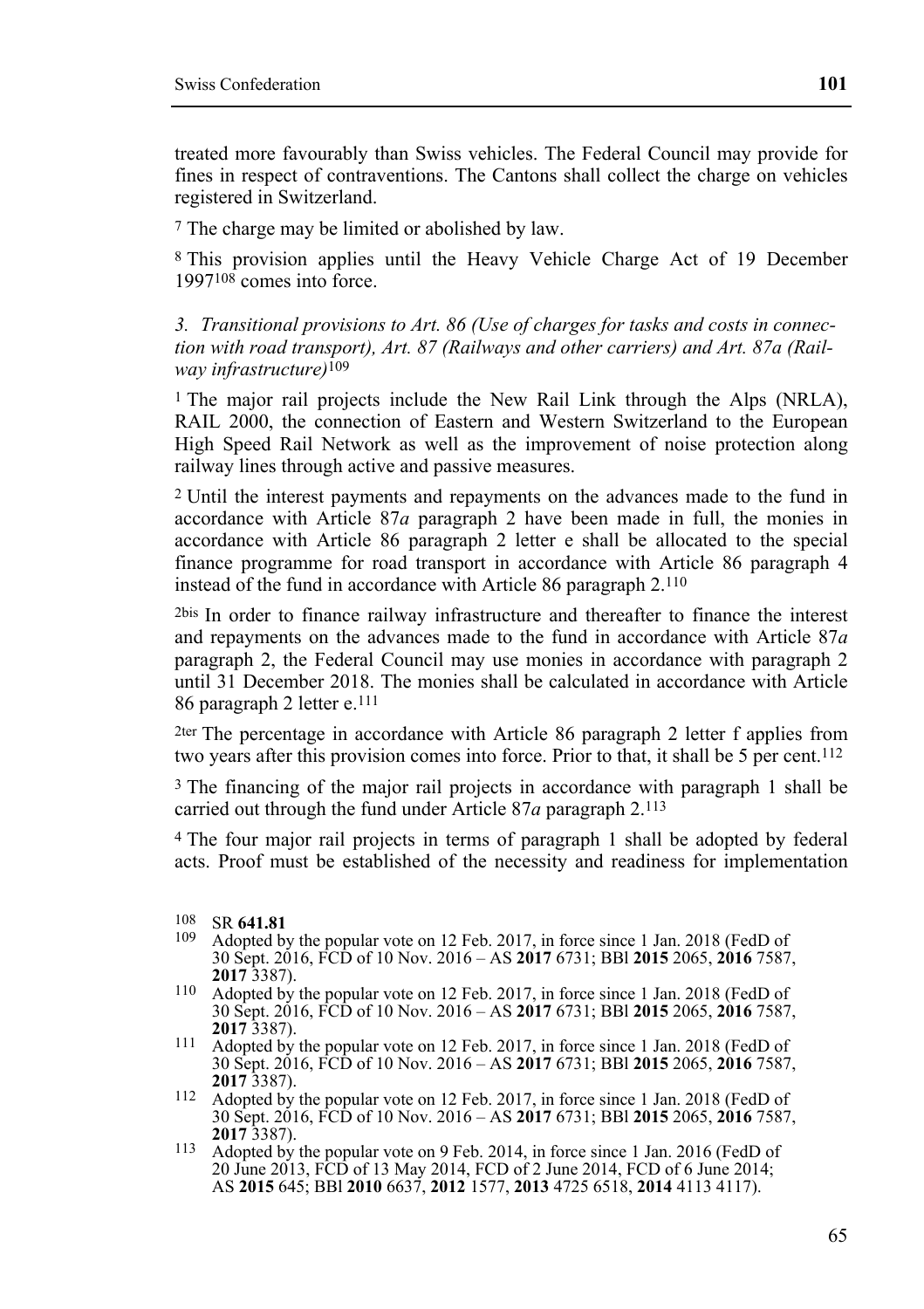For each major project in its entirety. In the case of the NRLA project, each of the construction phases shall form the subject matter of a federal act. The Federal Assembly shall approve the required financing through guarantee credits. The Federal Council shall approve the construction phases and determine the time schedule.

5 This provision applies until the conclusion of the construction work and of the financing (through repayment of the advances) of the major rail projects mentioned in paragraph 1.

# *4. Transitional provision to Art. 90 (Nuclear energy)*

Until 23 September 2000, no general, construction, start-up or operating licences for new facilities for the production of nuclear energy may be granted.

### *5. Transitional provision to Art. 95 (Private economic activity)*

Until the enactment of federal legislation, the Cantons must mutually recognise their education or training qualifications.

# *6. Transitional provision to Art. 102 (National economic supply)*

<sup>1</sup> The Confederation shall guarantee the national supply of bread grain and baking flour.

2 This transitional provision remains in force until 31 December 2003 at the latest.

# *7. Transitional provision to Art. 103 (Structural policy)*

For no more than ten years from the date on which the Constitution comes into force, the Cantons may retain existing regulations that make the opening of new businesses dependent on establishing a need, in order to guarantee the existence of important parts of a specific branch of the hotel and restaurant industry.

# *9. Transitional provision to Art. 110 para. 3 (National Day of the Swiss Confederation)*

1 Until the amended federal legislation comes into force, the Federal Council shall regulate the details.

2 The National Day of the Swiss Confederation shall not be included in the calculation of the number the public holidays in accordance with Article 18 paragraph 2 of the Employment Act of 13 March 1964115.

*10.*116 …

114 Art. 106 was revised on 11 March 2012.

116 Repealed by the popular vote on 28 Nov. 2004, with effect from 1 Jan. 2008 (FCD of 3 Oct 2003, FCD of 26 Jan. 2005, FCD of 7 Nov. 2007; AS **2007** 5765; BBl **2002** 2291, **2003** 6591, **2005** 951)

*<sup>8.</sup>*114 *…* 

<sup>115</sup> SR **822.11**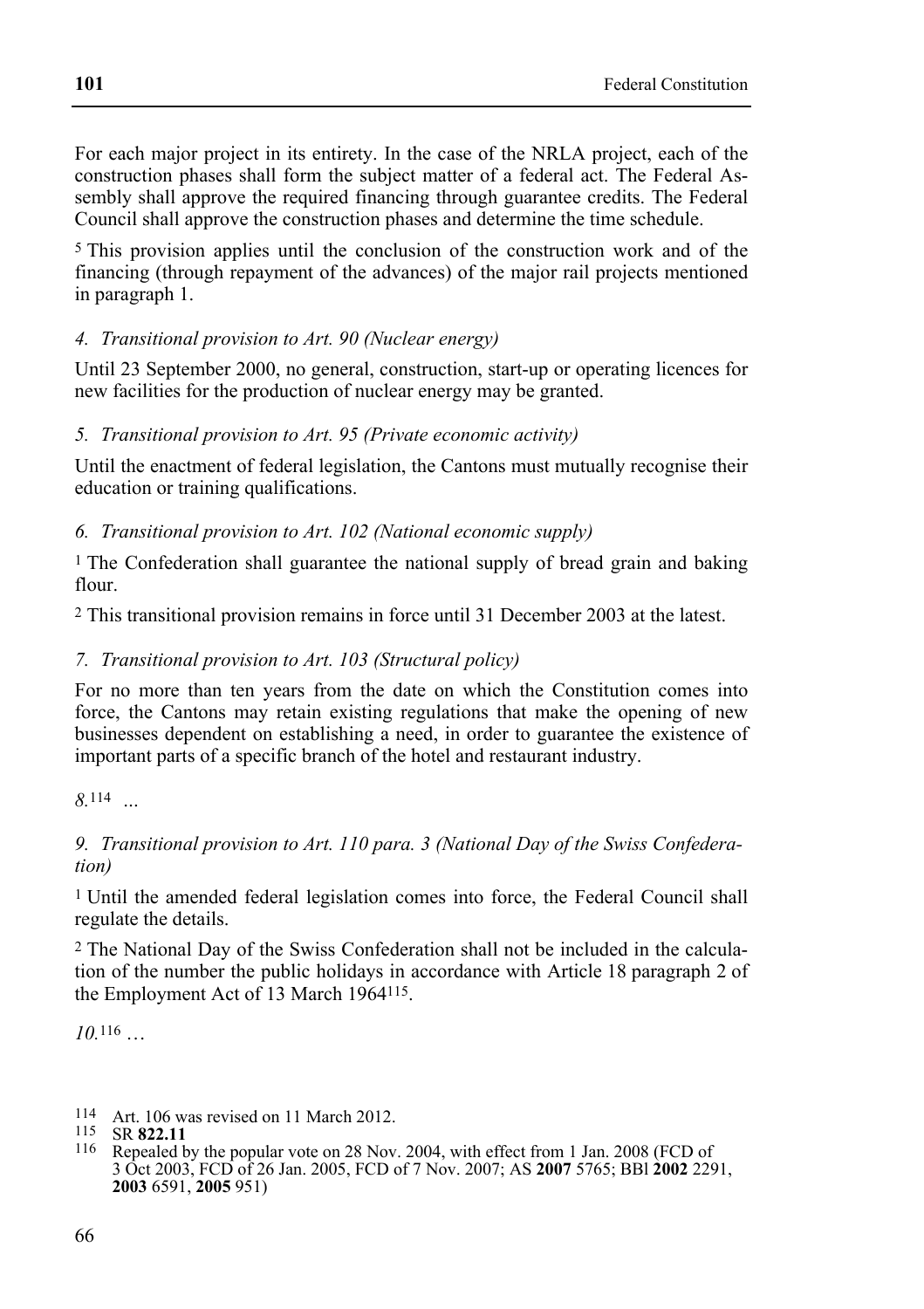### *11. Transitional provision to Art. 113 (Occupational Pension Scheme)*

Insured persons who belong to the generation working at the time of the introduction of the occupational pension scheme and therefore do not contribute for the full period shall receive the statutory minimum benefits, according to their income, within 10 to 20 years of the Act coming into force.

*12.*117 *…* 

### *13.*118 *Transitional provision to Art. 128 (Duration of tax levy)*

The power to levy the direct federal tax shall be limited until the end of 2020.

*14.*119 *Transitional provision to Art. 130 (Value Added Tax)*120

1 The power to levy value added tax is limited until the end of 2020.

2 In order to guarantee the funding of invalidity insurance, the Federal Council shall raise the value added tax rates from 1 January 2011 until 31 December 2017 as follows: …

3 The revenue from the increase in rates in accordance with paragraph 2 will be allocated in full to the Compensation Fund for Invalidity Insurance.121

4 In order to secure the financing of railway infrastructure, the Federal Council shall raise the tax rates under Article 25 of the Value Added Tax Act of 12 June 2009122 from 1 January 2018 by 0.1 of a percentage point, in the event of an extension of the time limit under paragraph 1 until 31 December 2030 at the latest.123

5 The entire revenue from the increase under paragraph 4 shall be allocated to the fund under Article 87*a*.124

- 117 Art. 126 was revised on 2 Dec. 2001.
- 118 Adopted by the popular vote on 28 Nov. 2004, in force since 1 Jan. 2007 (FedD of 19 March 2004, FCD of 26 Jan. 2005, FCD of 2 Feb. 2006; AS **2006** 1057;
- 119 Adopted by the popular vote on 28 Nov. 2004, in force since 1 Jan. 2007 (FedD of 19 March 2004, FCD of 26 Jan. 2005, FCD of 2 Feb. 2006; AS **2006** 1057;
- <sup>120</sup> Adopted by the popular vote on 27 Sept. 2009, in force since 1 Jan. 2011 (FedD of 13 June 2008 and of 12 June 2009, FCD of 7 Sept. 2010; AS **2010** 3821; BBl **2005** 4623,
- **2008** 5241, **2009** 4371 4377 4379 8719).<br><sup>121</sup> Adopted by the popular vote on 27 Sept. 2009, in force since 1 Jan. 2011 (FedD of 13 June 2008 and of 12 June 2009, FCD of 7 Sept. 2010; AS **2010** 3821; BBl **2005** 4623, **<sup>2008</sup>** 5241, **2009** 4371 4377 4379 8719). 122 SR **641.20**

<sup>&</sup>lt;sup>123</sup> Adopted by the popular vote on 9 Feb. 2014, in force since 1 Jan. 2016 (FedD of 20 June 2013, FCD of 13 May 2014, FCD of 2 June 2014, FCD of 6 June 2014; AS 2015 645; BBI 2010 6637, 2012 1577, 2013 4725 6518, 2014 4113 4117).

AS **2015** 645; BBl **2010** 6637, **2012** 1577, **2013** 4725 6518, **2014** 4113 4117). 124 Adopted by the popular vote on 9 Feb. 2014, in force since 1 Jan. 2016 (FedD of 20 June 2013, FCD of 13 May 2014, FCD of 2 June 2014, FCD of 6 June 2014; AS **2015** 645; BBl **2010** 6637, **2012** 1577, **2013** 4725 6518, **2014** 4113 4117).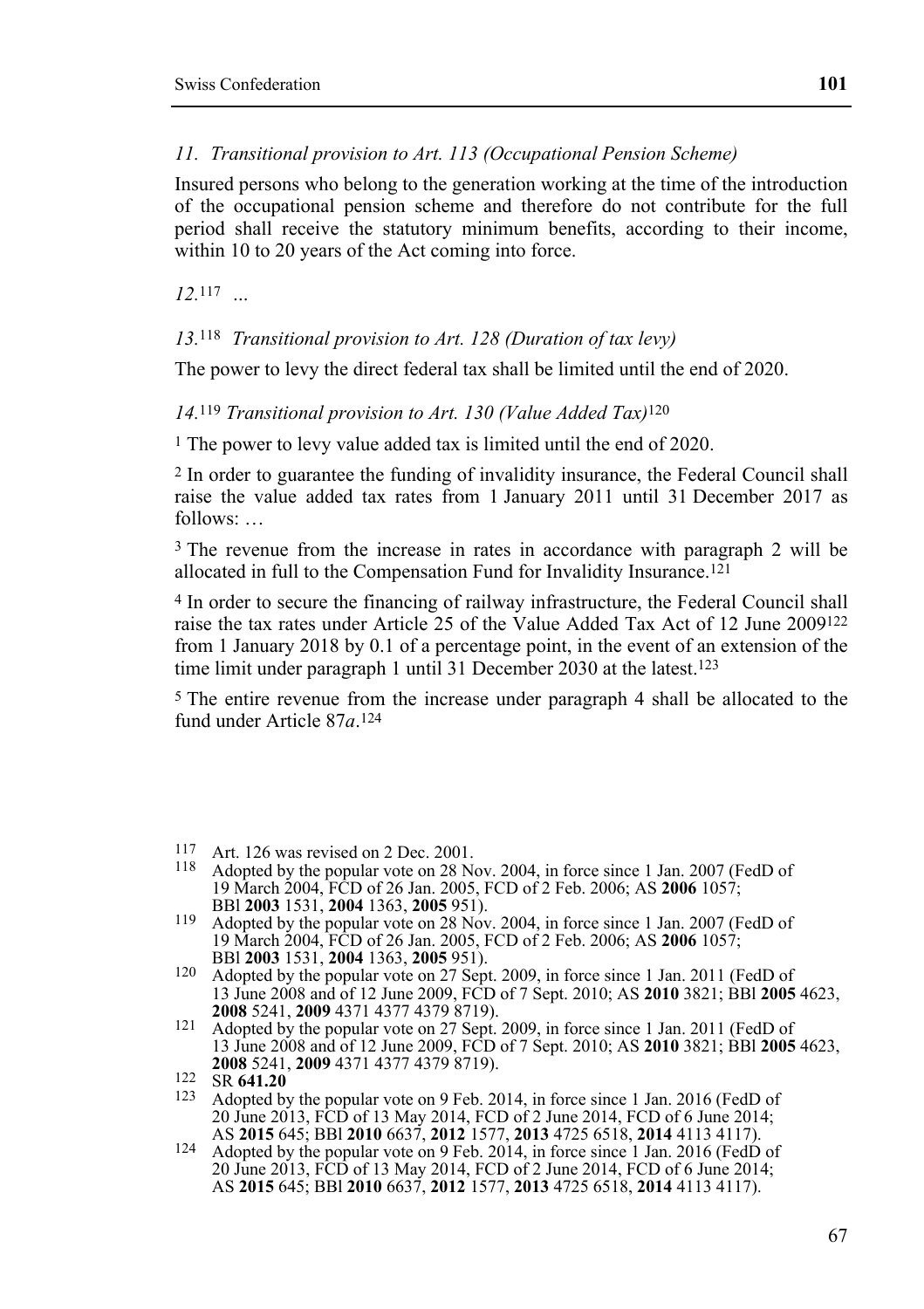#### *15. Transitional provision to Art. 131 (Beer tax)*

Until a federal act<sup>125</sup> comes into force, the beer tax shall be levied in accordance with the current law.

*16*.126 …

#### Art. 197<sup>127</sup> Transitional provisions following the adoption of the Federal Constitution of 18 April 1999

#### *1. Accession of Switzerland to the United Nations*

1 Switzerland shall accede to the United Nations.

2 The Federal Council shall be authorised to submit an application to the Secretary General of the United Nations (UN) requesting Switzerland's accession to the organisation, together with a declaration on the acceptance of the obligations contained in the UN Charter128.

### *2.*129 *Transitional provision to Art. 62 (School education)*

From the date on which the Federal Decree of 3 October 2003130 on the New System of Financial Equalisation and the Allocation of Tasks between the Confederation and Cantons comes into force, the Cantons shall, until they have their own approved special-needs school strategies, but for a minimum of three years, assume responsibility for the current payments made by the Invalidity Insurance for special needs education (including the special needs pre-school education in accordance with Art. 19 of the Federal Act of 19 June 1959<sup>131</sup> on Invalidity Insurance).

# *3.*132 *Transitional provision to Art. 83 (National highways)*

The Cantons shall construct the national highways listed in the Federal Decree of 21 June 1960133 on the National Highway Network (in its version valid on the commencement of the Federal Decree of 3 Oct. 2003134 on the New System of Financial Equalisation and the Allocation of Tasks between the Confederation and

- 125 125 SR **641.411**. The Beer Tax Act of 6 Oct. 2006 came into force on 1 July 2007.<br>126 Repealed by the popular vote on 28 Nov. 2004, with effect from 1 Jan 2008 (B
- Repealed by the popular vote on 28 Nov. 2004, with effect from 1 Jan. 2008 (FCD of 3 Oct 2003, FCD of 26 Jan. 2005, FCD of 7 Nov. 2007; AS **2007** 5765; BBl **2002** 2291,
- <sup>227</sup> Adopted by the popular vote on 3 March 2002, in force since 3 March 2002 (FedD of 5 Oct. 2001, FCD of 26 April 2002; AS **2002** 885; BBl **2000** 2453, **2001** 1183 5731,
- 128 **SR 0.120**<br>129 Adopted 1
- Adopted by the popular vote on 28 Nov. 2004, in force since 1 Jan. 2008 (FCD of 3 Oct 2003, FCD of 26 Jan. 2005, FCD of 7 Nov. 2007; AS **2007** 5765; BBl **2002** 2291,
- **<sup>2003</sup>** 6591, **2005** 951). 130 AS **2007**<sup>5765</sup>
- 131 SR **831.20**
- <sup>132</sup> Article 83 has now been revised. Adopted by the popular vote on 28 Nov. 2004, in force since 1 Jan. 2008 (FCD of 3 Oct 2003, FCD of 26 Jan. 2005, FCD of 7 Nov. 2007; AS **2007** 5765; BBl **2002** 2291, **2003** 6591, **2005** 951). 133 SR **725.113.11**
- 
- 134 AS **2007** 5765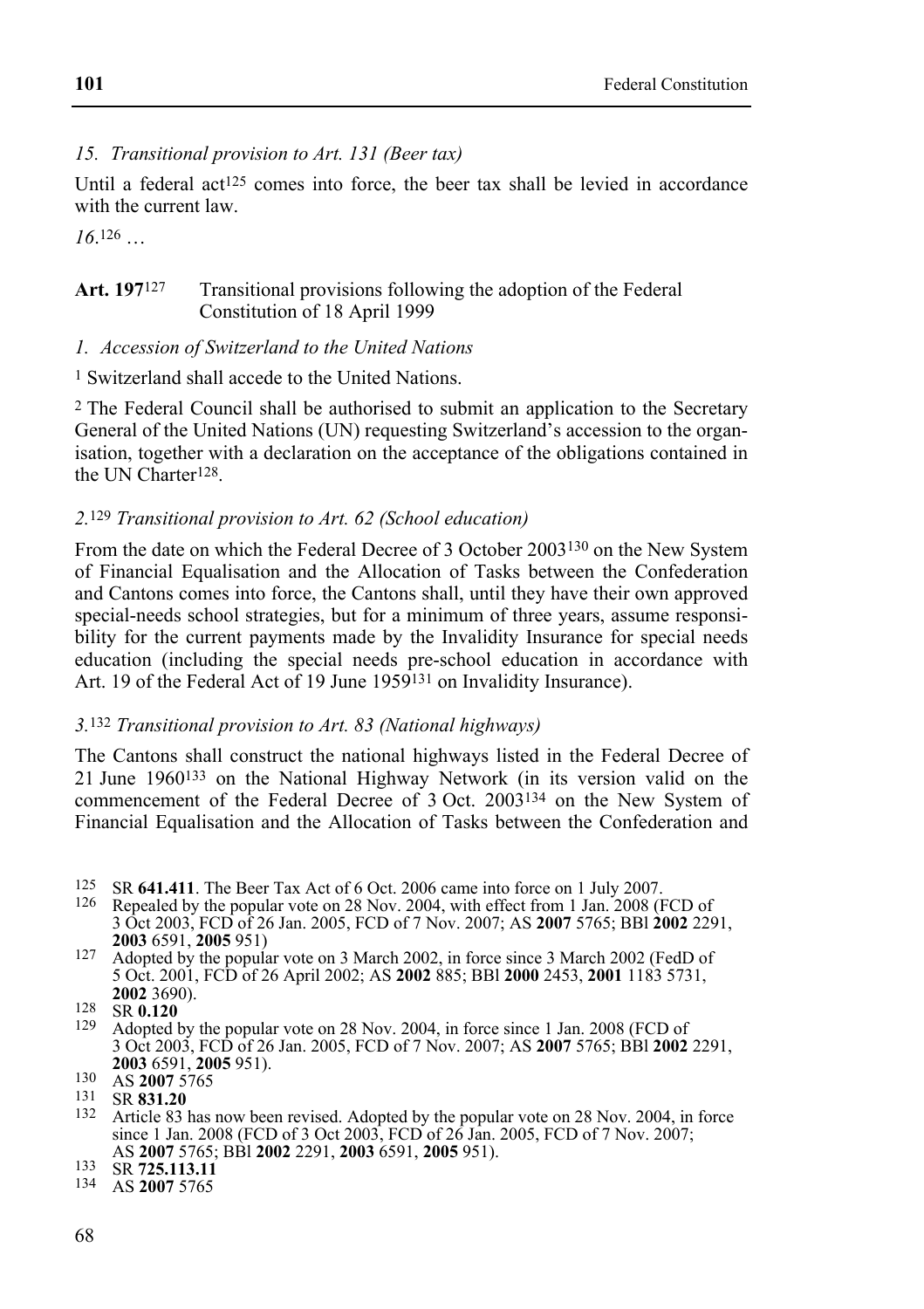Cantons) in accordance with the regulations of and subject to the oversight of the Confederation. The Confederation and Cantons shall share the costs. The share of the costs borne by the individual Cantons shall be determined by the burden imposed on them by the national highways, their interest in these highways, and their financial capacity.

#### *4.*135 *Transitional provision to Art. 112b (Promoting the rehabilitation of people eligible for invalidity benefits)*

From the date on which the Federal Decree of 3 October 2003136 on the New System of Financial Equalisation and the Allocation of Tasks between the Confederation and Cantons comes into force, the Cantons shall assume responsibility for the current payments made by the Invalidity Insurance to institutions, workshops and residential homes until they have an approved strategy on people with disabilities that also regulates the granting of cantonal contributions towards the construction and running of institutions that accept residents from outside the relevant canton, but for a minimum of three years.

### *5.*137 *Transitional provision to Art. 112c (Aid for elderly people and people with disabilities)*

The current payments under Article 101bis of the Federal Act of 20 December 1946138 on the Old-Age and Survivors' Insurance for assistance and care in the home for elderly people and people with disabilities shall continue to be paid by the Cantons until cantonal regulations on the financing of assistance and care in the home come into force.

#### *7.*139 *Transitional Provision to Art. 120 (Non-human gene technology)*

Swiss agriculture shall remain free of gene technology for a period of five years following the adoption of this constitutional provision. In particular, the following may neither be imported nor placed on the market:

- a. genetically modified plants that are capable of propagation, parts of plants and seeds that are intended for agricultural, horticultural or forestry use in the environment;
- b. genetically modified animals that are intended for the production of foodstuffs and other agricultural products.

<sup>135</sup> Adopted by the popular vote on 28 Nov. 2004, in force since 1 Jan. 2008 (FCD of 3 Oct 2003, FCD of 26 Jan. 2005, FCD of 7 Nov. 2007; AS **2007** 5765; BBl **2002** 2291,

**<sup>2003</sup>** 6591, **2005** 951). 136 AS **2007**<sup>5765</sup>

Adopted by the popular vote on 28 Nov. 2004, in force since 1 Jan. 2008 (FCD of 3 Oct 2003, FCD of 26 Jan. 2005, FCD of 7 Nov. 2007; AS **2007** 5765; BBl **2002** 2291, **<sup>2003</sup>** 6591, **2005** 951). 138 SR **831.10**

<sup>&</sup>lt;sup>139</sup> Adopted by the popular vote on 27 Nov. 2005, in force since 27 Nov. 2005 (FedD of 17 June 2005, FCD of 19 Jan. 2006; AS **2006** 89; BBl **2003** 6903, **2004** 4937, **2005** 4039, **2006** 1061).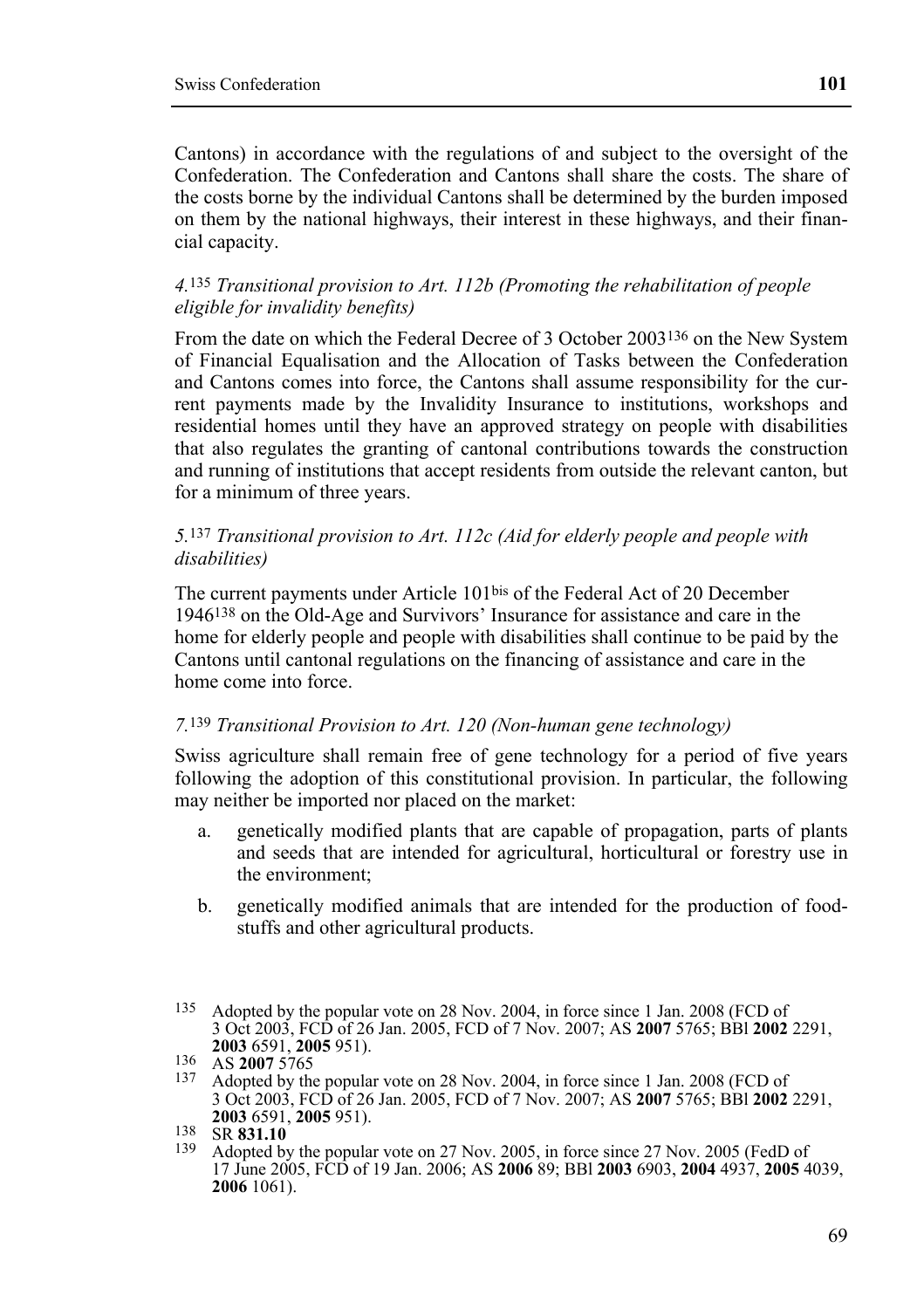#### *8.*140 *Transitional provision to Art. 121 (Residence and Permanent Settlement of Foreign Nationals)*

The legislature must define and add to the offences covered by Article 121 paragraph 3 and issue the criminal provisions relating to illegal entry in accordance with Article 121 paragraph 6 within five years of the adoption of Article 121 paragraphs 3–6 by the People and the Cantons.

#### *9.*141 *Transitional provision to Art. 75b (Second homes)*

1 If the relevant legislation does not come into force within two years of the adoption of Article 75*b*, the Federal Council shall issue the required implementing provisions on construction, sale and recording in the land register by ordinance.

2 Building permits for second homes granted between 1 January of the year following the adoption of Article 75*b* and the date on which the implementing provisions come into force shall be null and void.

### *10.*142 *Transitional provision to Art. 95 para. 3*

Until the statutory provisions come into force, the Federal Council shall issue the required implementing provisions within one year of the adoption of Article 95 paragraph 3 by the People and the Cantons.

#### *11.*143 *Transitional provision to Art. 121a (Control of immigration)*

1 International agreements that contradict Article 121*a* must be renegotiated and amended within three years of its adoption by the People and the Cantons.

2 If the implementing legislation for Article 121*a* has not come into force within three years of its adoption by the People and the Cantons, the Federal Council shall issue temporary implementing provisions in the form of an ordinance.

Commencement Date: 1 January 2000144

- 140 Adopted by the popular vote on 28 Nov. 2010, in force since 28 Nov. 2010 (FedD of 18 June 2010, FCD of 17 March 2011; AS **2011** 1199; BBl **2008** 1927, **2009** 5097,
- <sup>141</sup> Adopted by the popular vote on 11 March 2012, in force since 11 March 2012 (FedD of 17 June 2011, FCD of 20 June 2012; AS **2012** 3627; BBl **2008** 1113 8757, **2011** 4825,
- <sup>142</sup> Adopted by the popular vote on 3 March 2013, in force since 3 March 2013 (FCD of 15 Nov. 2012 und 30 April 2013; AS **2013** 1303; BBl **2006** 8755, **2008** 2577, **2009** 299,
- <sup>143</sup> Adopted by the popular vote on 9 Feb. 2014, in force since 9 Feb. 2014 (FedD of 27 Sept. 2013, FCD of 13 May 2014; AS **2014** 1391; BBl **2011** 6269, **2012** 3869,

**<sup>2013</sup>** 291 7351, **2014** 4117). 144 FedD of 28 Sept. 1999 (AS **1999** 2555; BBl **1999** 7922)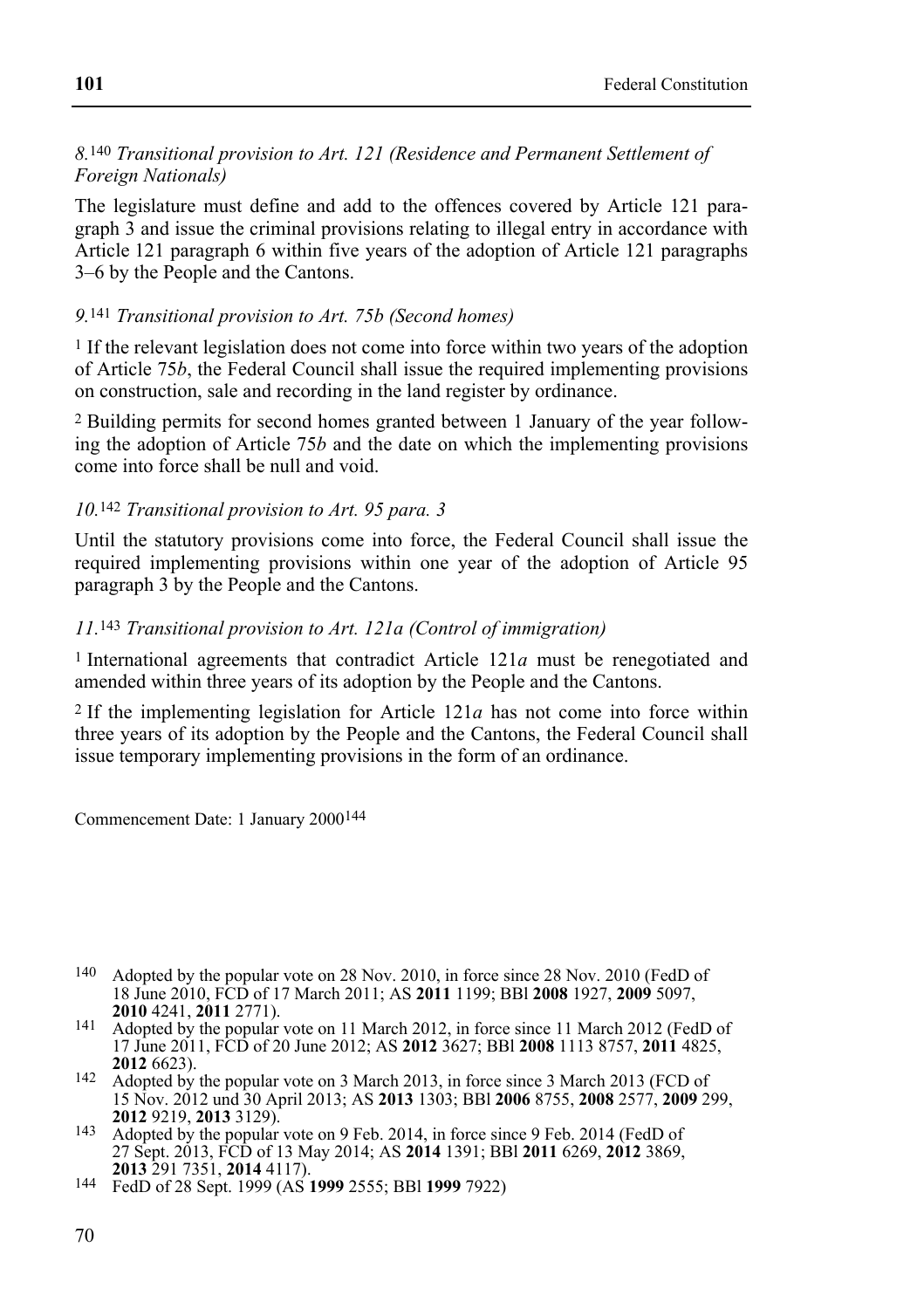# **Final Provisions of the Federal Decree of 18 December 1998**

### II

1 The Federal Constitution of the Swiss Confederation of 29 May 1874145 is repealed.

2 The following provisions of the Federal Constitution, which must be re-enacted as statute law, continue to apply until the corresponding statutory provisions come into force:

# *a. Art. 32quater para. 6*146

Hawking and other forms of itinerant sale of spirits are prohibited.

*b. Art. 36quinquies para. 1 first sentence, 2 second–last sentence and 4 second sentence*147

1 For the use of first and second class national highways, the Confederation shall levy an annual charge of 40 francs on each Swiss and foreign motor vehicle and trailer with a total weight not exceeding 3.5 tonnes. …

2 … The Federal Council may exempt specific vehicles from the charge and issue special regulations, in particular for journeys made in border areas. Such regulations must not result in vehicles registered abroad being treated more favourably than Swiss vehicles. The Federal Council may impose fines for contraventions of the regulations. The Cantons shall collect the charge for vehicles registered in Switzerland and monitor compliance of all vehicles with the regulations.

4 … The charge may be extended by federal act to further categories of vehicle that are not liable to pay the heavy vehicle charge.

# *c. Art. 121bis para. 1, 2 and para. 3 first and second sentence*148

<sup>1</sup> If the Federal Assembly decides to submit a counter-proposal, voters shall be asked three questions on the same ballot paper. Each voter has the unrestricted right to state:

- 1. whether he or she prefers the popular initiative to the existing law;
- 145 [BS **1** 3; AS **1949** 1511, **1951** 606, **1957** 1027, **1958** 362 768 770, **1959** 224 912, **1961** 476, **1962** 749 1637 1804, **1964** 97, **1966** 1672, **1969** 1249, **1970** 1649, **1971** 325 905 907, **1972** 1481 1484, **1973** 429 1051 1455, **1974** 721, **1975** 1205, **1976** 713 715 2003, **1977** 807 1849 2228 2230, **1978** 212 484 1578, **1979** 678, **1980** 380, **1981** 1243 1244, **1982** 138, **1983** 240 444, **1984** 290, **1985** 150, 151 658 659 1025 1026 1648, **1987** 282 1125, **1988** 352, **1991** 246 247 1122, **1992** 1578 1579, **1993** 3040 3041, **1994** 258 263 265 267 1096 1097 1099 1101, **1995** 1455, **1996** 1490 1491 1492 2502, **1998** 918 2031, **1999** 741 743 1239 1341]<br><sup>146</sup> Art. 105<br><sup>147</sup> Art. 86 para. 2

148 See now: Art. 139*b*.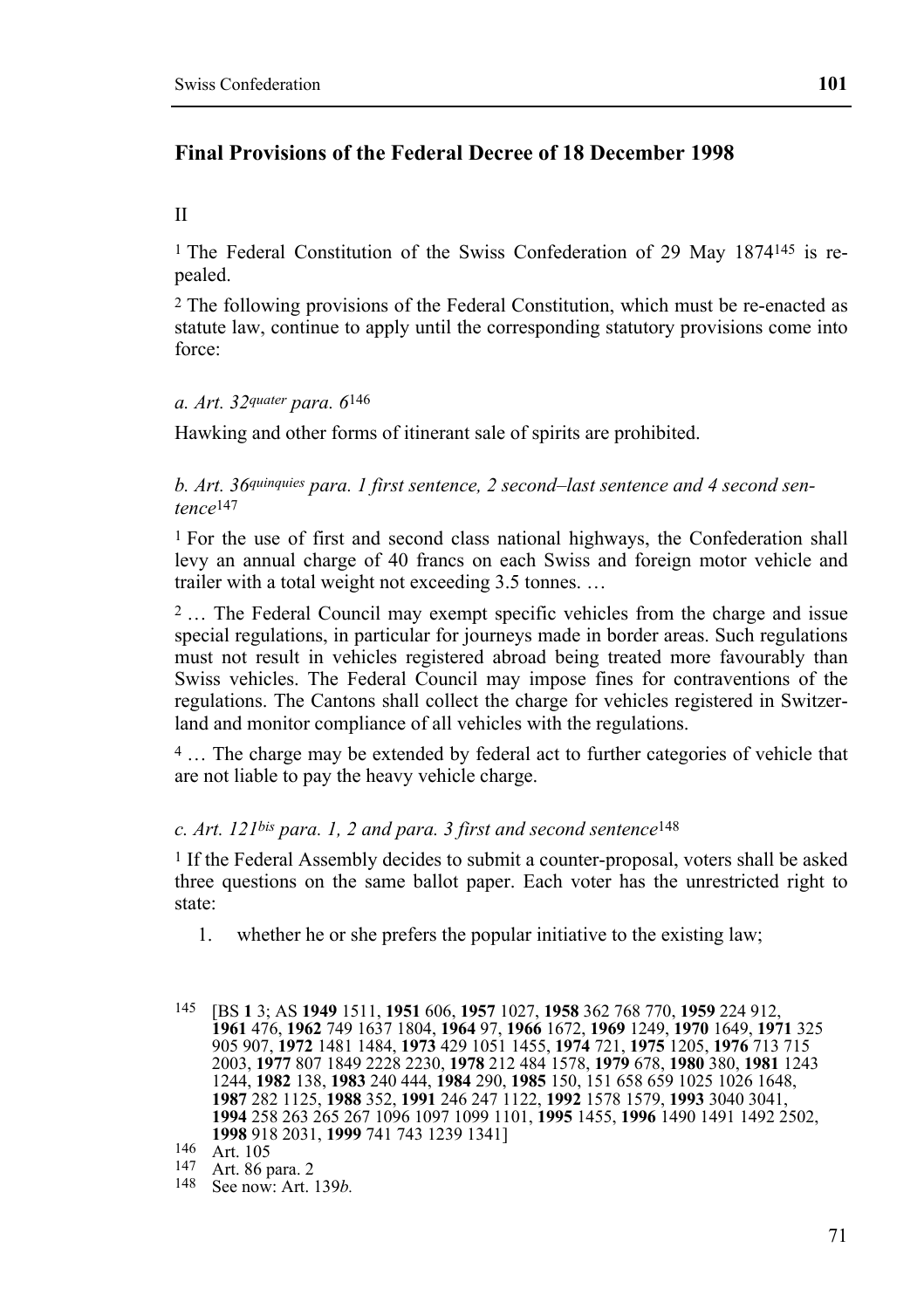- 2. whether he or she prefers the counter-proposal to the existing law;
- 3. which of the two proposals should come into force in the event that the People and the Cantons prefer both proposals to the existing law.

2 The absolute majority shall be calculated separately for each question. Unanswered questions shall not be taken into consideration.

<sup>3</sup> If both the popular initiative and the counter-proposal are accepted, the result of the third question shall be decisive. The proposal that receives the greater number of votes from the People and from the Cantons on this question shall come into force. …

III

The Federal Assembly shall adapt amendments to the Federal Constitution of 29 May 1874 to the new Federal Constitution as regards their form. The decree issued to this effect shall not be subject to a referendum.

IV

1 This Decree must be submitted to a vote of the People and the Cantons.

2 The Federal Assembly shall determine its commencement date.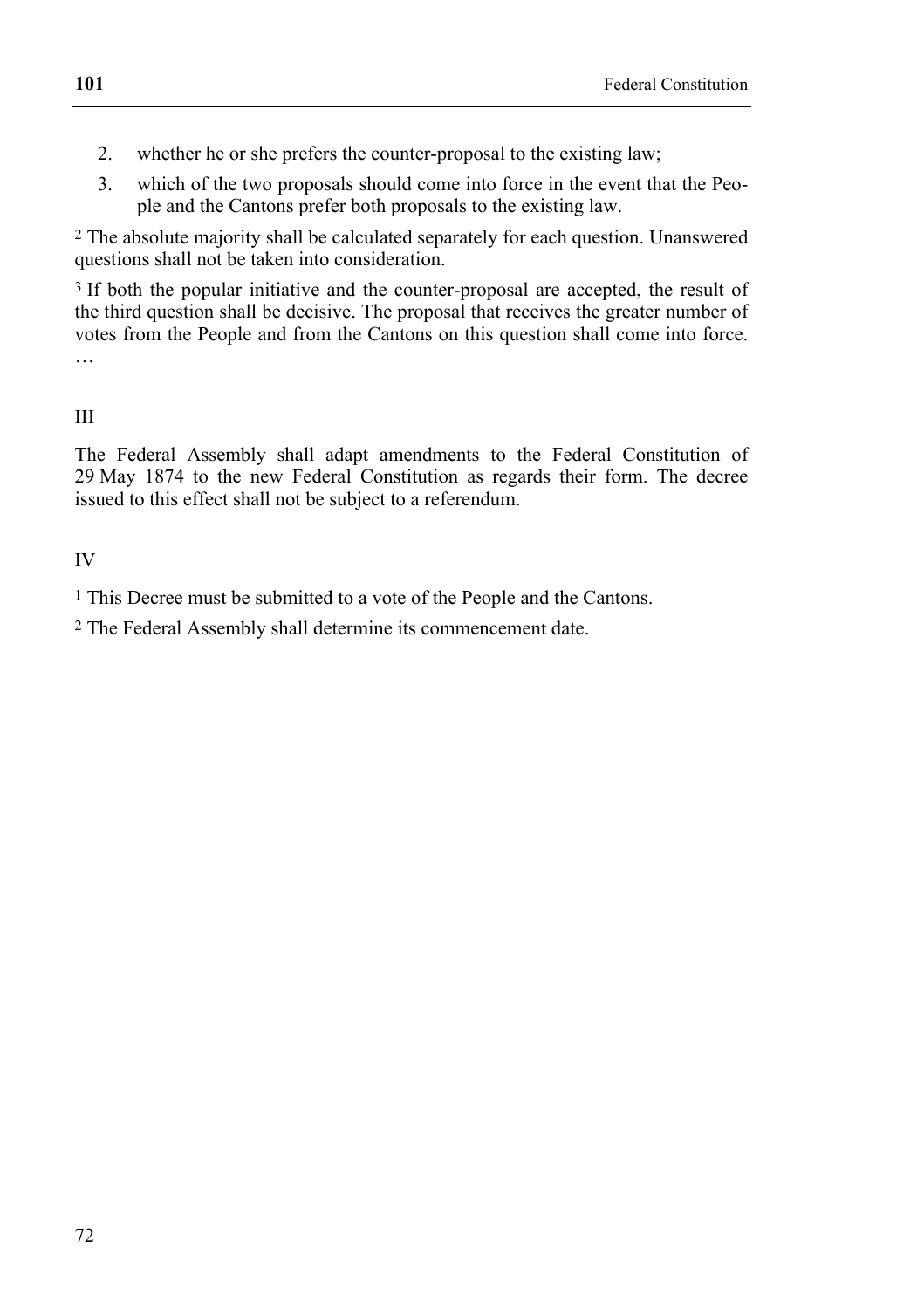#### **Contents**

# **Title 1 General Provisions**

### **Title 2 Fundamental Rights, Citizenship and Social Goals**

## **Chapter 1 Fundamental Rights**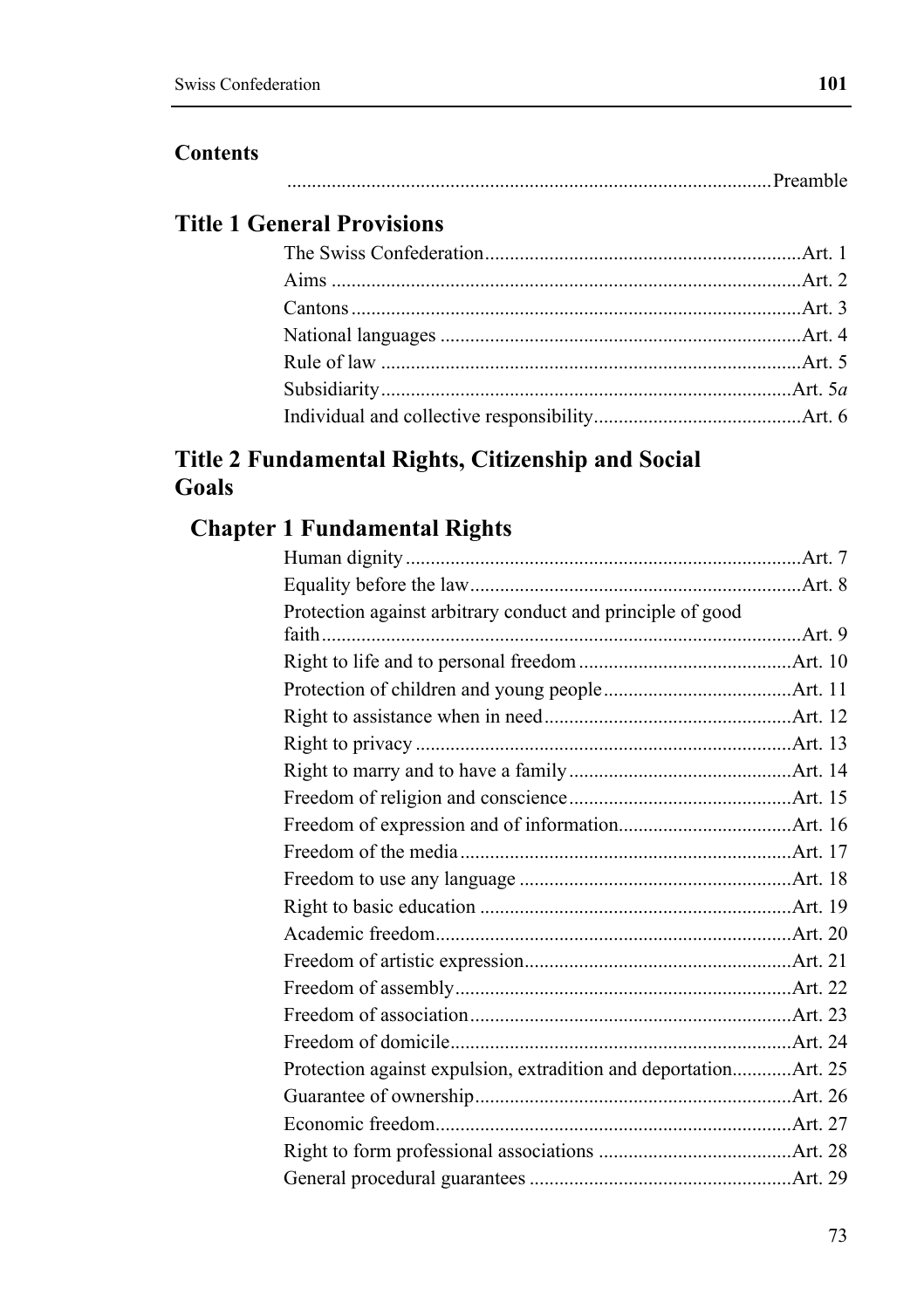|                | <b>Chapter 2 Citizenship and Political Rights</b>                    |  |
|----------------|----------------------------------------------------------------------|--|
|                |                                                                      |  |
|                |                                                                      |  |
|                |                                                                      |  |
|                |                                                                      |  |
|                |                                                                      |  |
|                | <b>Chapter 3 Social Objectives</b>                                   |  |
|                |                                                                      |  |
|                | <b>Title 3 Confederation, Cantons and Communes</b>                   |  |
|                |                                                                      |  |
|                | <b>Chapter 1 Relations between the Confederation and</b>             |  |
| the Cantons    |                                                                      |  |
|                |                                                                      |  |
|                | <b>Section 1 Duties of the Confederation and the Cantons</b>         |  |
|                |                                                                      |  |
|                |                                                                      |  |
|                |                                                                      |  |
|                | Principles for the allocation and fulfilment of state tasks Art. 43a |  |
|                | Section 2 Cooperation between the Confederation and the              |  |
| <b>Cantons</b> |                                                                      |  |
|                |                                                                      |  |
|                |                                                                      |  |
|                |                                                                      |  |
|                |                                                                      |  |
|                |                                                                      |  |
|                | Declaration of general application and requirement of                |  |
|                |                                                                      |  |
|                |                                                                      |  |
|                | <b>Section 3 Communes</b>                                            |  |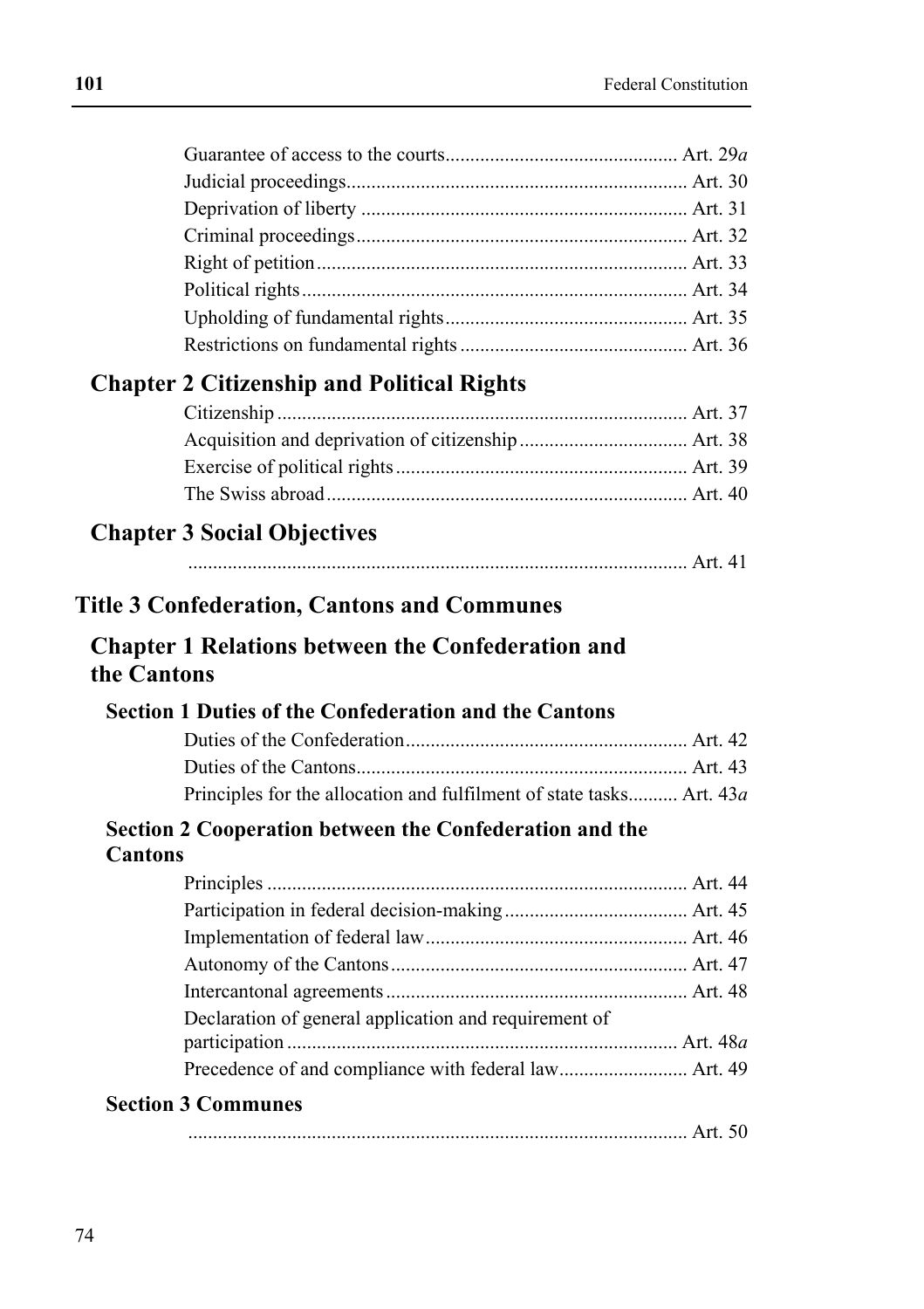#### **Chapter 2 Powers**

#### **Section 1 Relations with Foreign States**

#### **Section 2 Security, National Defence, Civil Defence**

#### **Section 3 Education, Research and Culture**

#### **Section 4 Environment and Spatial Planning**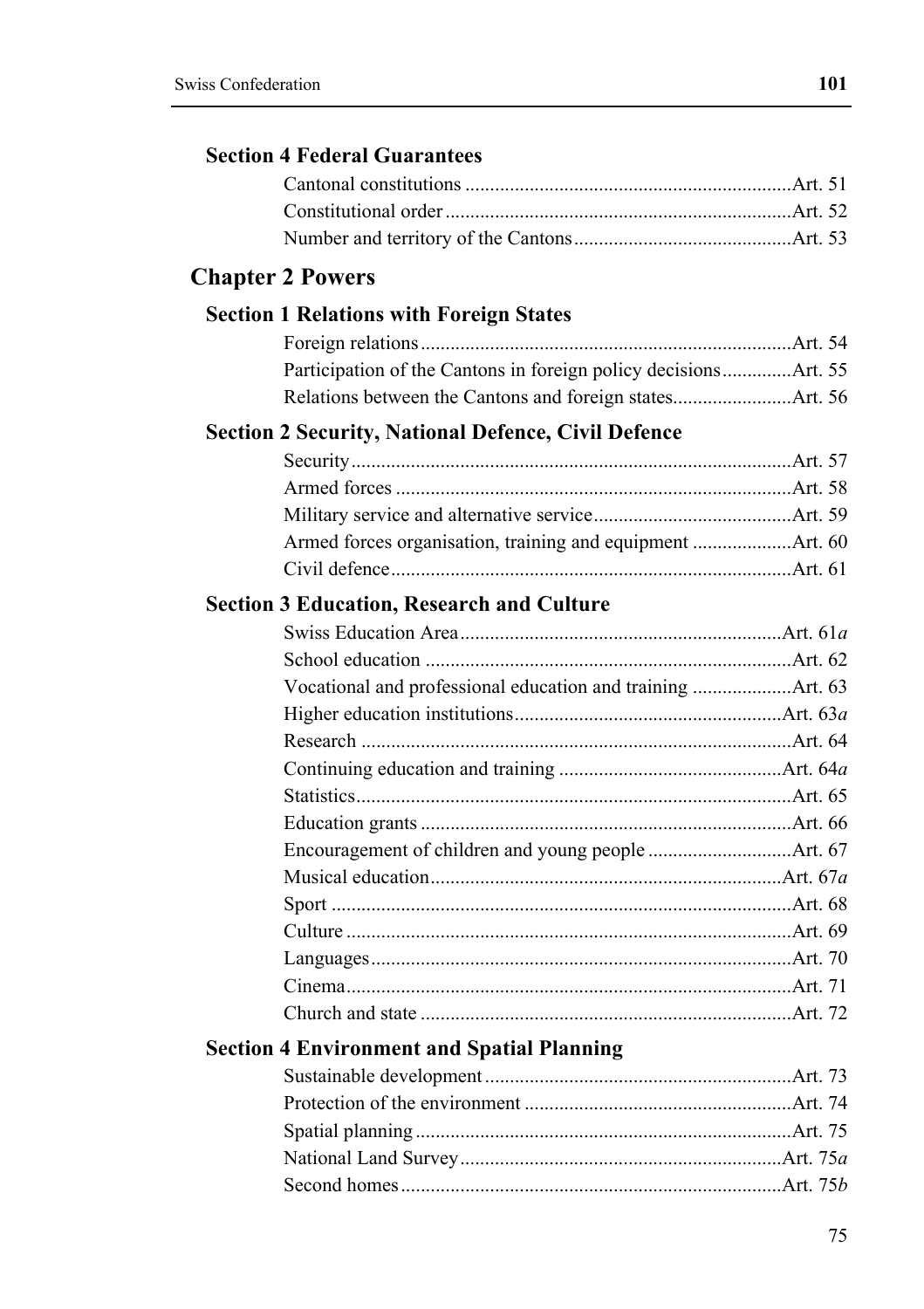### **Section 5 Public Construction Works and Transport**

| Use of charges for tasks and costs in connection with road |  |
|------------------------------------------------------------|--|
|                                                            |  |
|                                                            |  |
|                                                            |  |
|                                                            |  |
| Use of charges for tasks and costs in connection with air  |  |
|                                                            |  |

### **Section 6 Energy and Communications**

#### **Section 7 The Economy**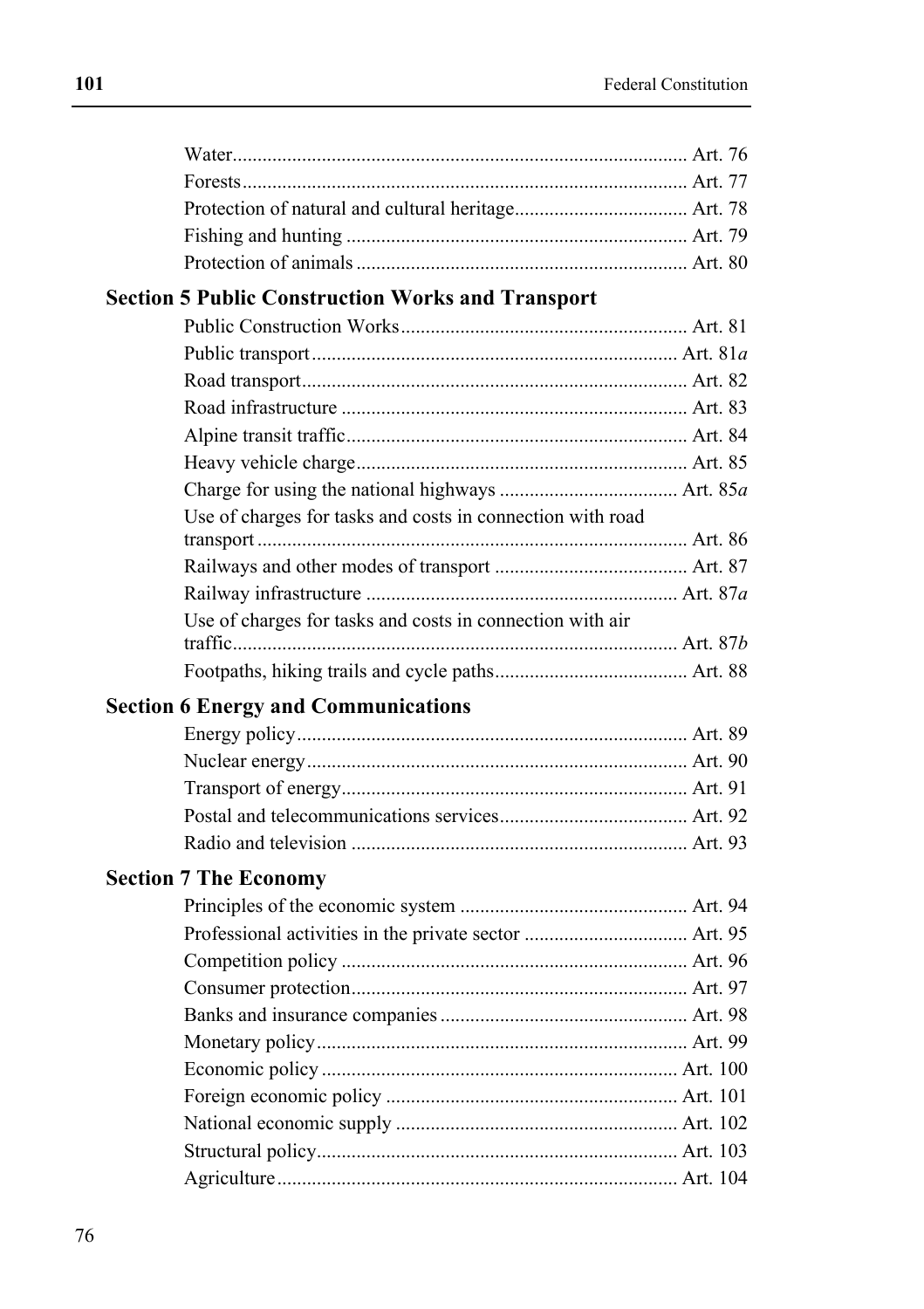#### **Section 8 Housing, Employment, Social Security and Health**

| Old-age, survivors' and invalidity pension provision Art. 111 |  |
|---------------------------------------------------------------|--|
|                                                               |  |
|                                                               |  |
| Promoting the rehabilitation of people eligible for           |  |
|                                                               |  |
| Aid for elderly people and people with disabilitiesArt. 112c  |  |
|                                                               |  |
|                                                               |  |
|                                                               |  |
|                                                               |  |
|                                                               |  |
|                                                               |  |
|                                                               |  |
|                                                               |  |
|                                                               |  |
| Reproductive medicine and gene technology involving           |  |
|                                                               |  |
|                                                               |  |
|                                                               |  |
|                                                               |  |

#### **Section 9 Residence and Permanent Settlement of Foreign Nationals**

### **Section 10 Civil Law, Criminal Law, Weights and Measures**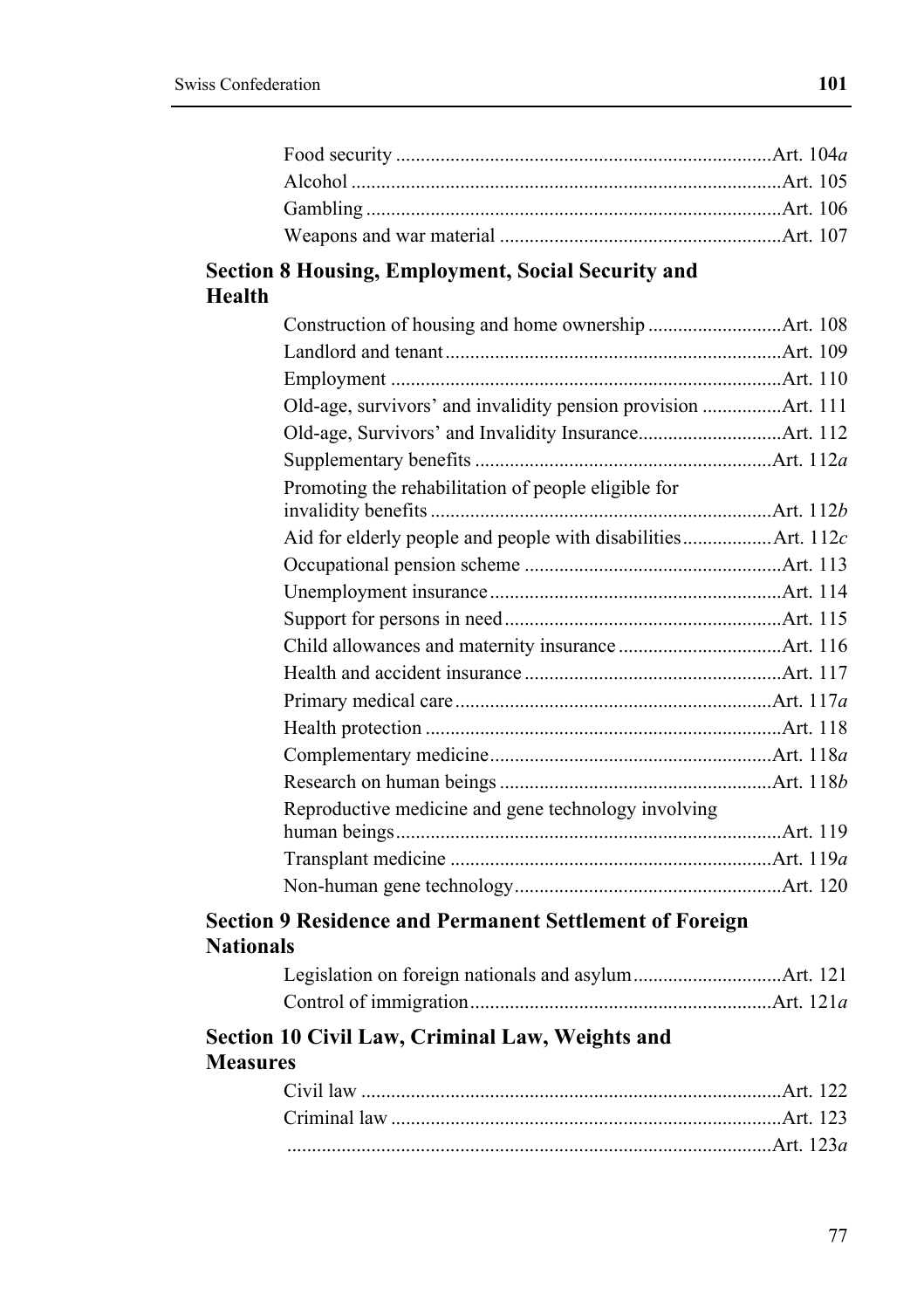| No time limit for the right to prosecute or for penalties for |  |  |
|---------------------------------------------------------------|--|--|

| sexual or pornography offences involving prepubescent     |  |
|-----------------------------------------------------------|--|
|                                                           |  |
| Measure relating to sexual offences involving children or |  |
|                                                           |  |
|                                                           |  |
|                                                           |  |

### **Chapter 3 Financial System**

| Equalisation of financial resources and burdens  Art. 135 |  |
|-----------------------------------------------------------|--|

#### **Title 4 The People and the Cantons**

### **Chapter 1 General Provisions**

### **Chapter 2 Initiative and Referendum**

| Popular initiative requesting the total revision of the              |  |
|----------------------------------------------------------------------|--|
| Popular initiative requesting a partial revision of the              |  |
|                                                                      |  |
|                                                                      |  |
| Procedure applicable to an initiative and counter-proposal Art. 139b |  |
|                                                                      |  |
|                                                                      |  |
|                                                                      |  |
|                                                                      |  |
|                                                                      |  |

### **Title 5 Federal Authorities**

#### **Chapter 1 General Provisions**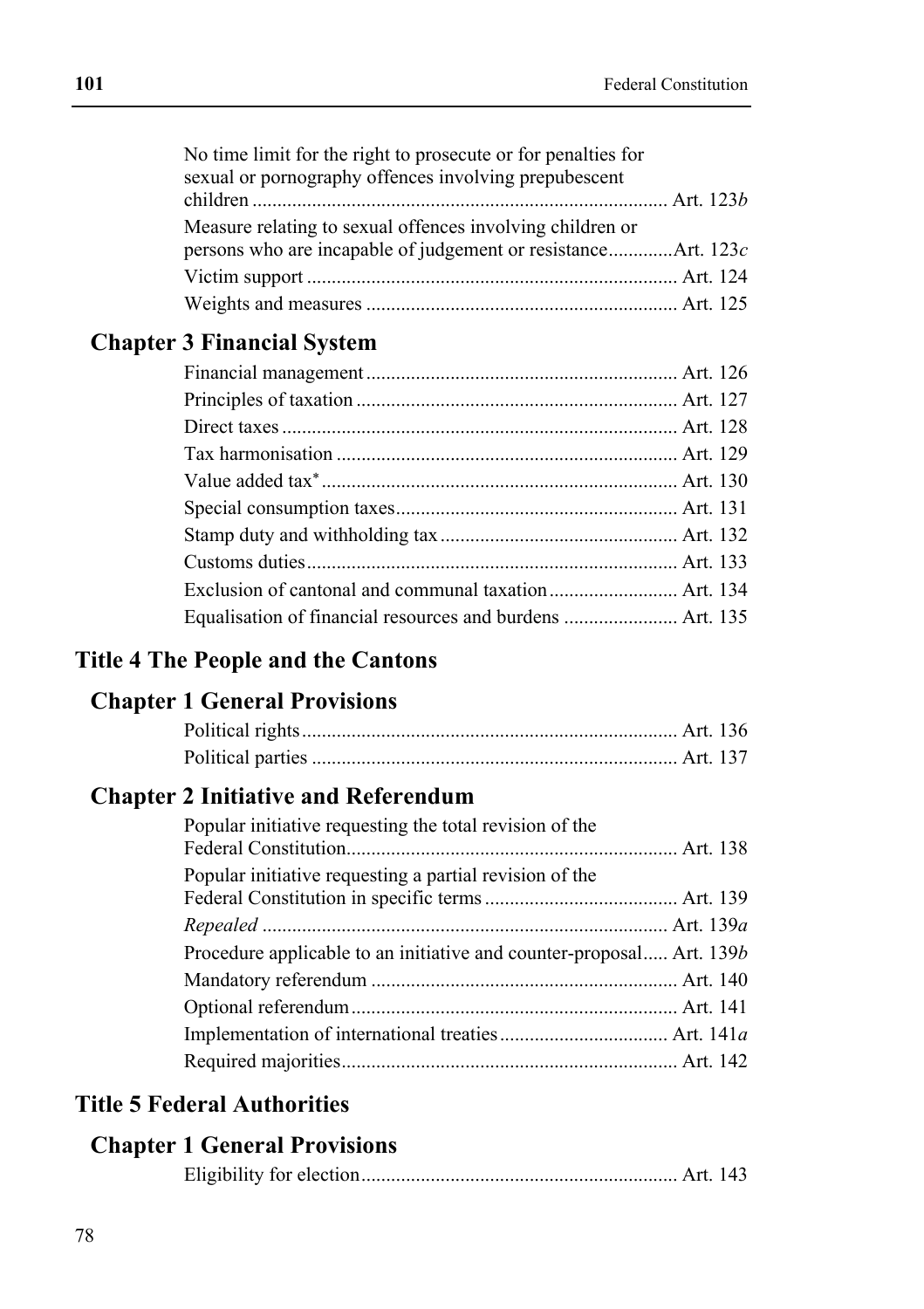# **Chapter 2 Federal Assembly**

### **Section 1 Organisation**

#### **Section 2 Procedure**

### **Section 3 Powers**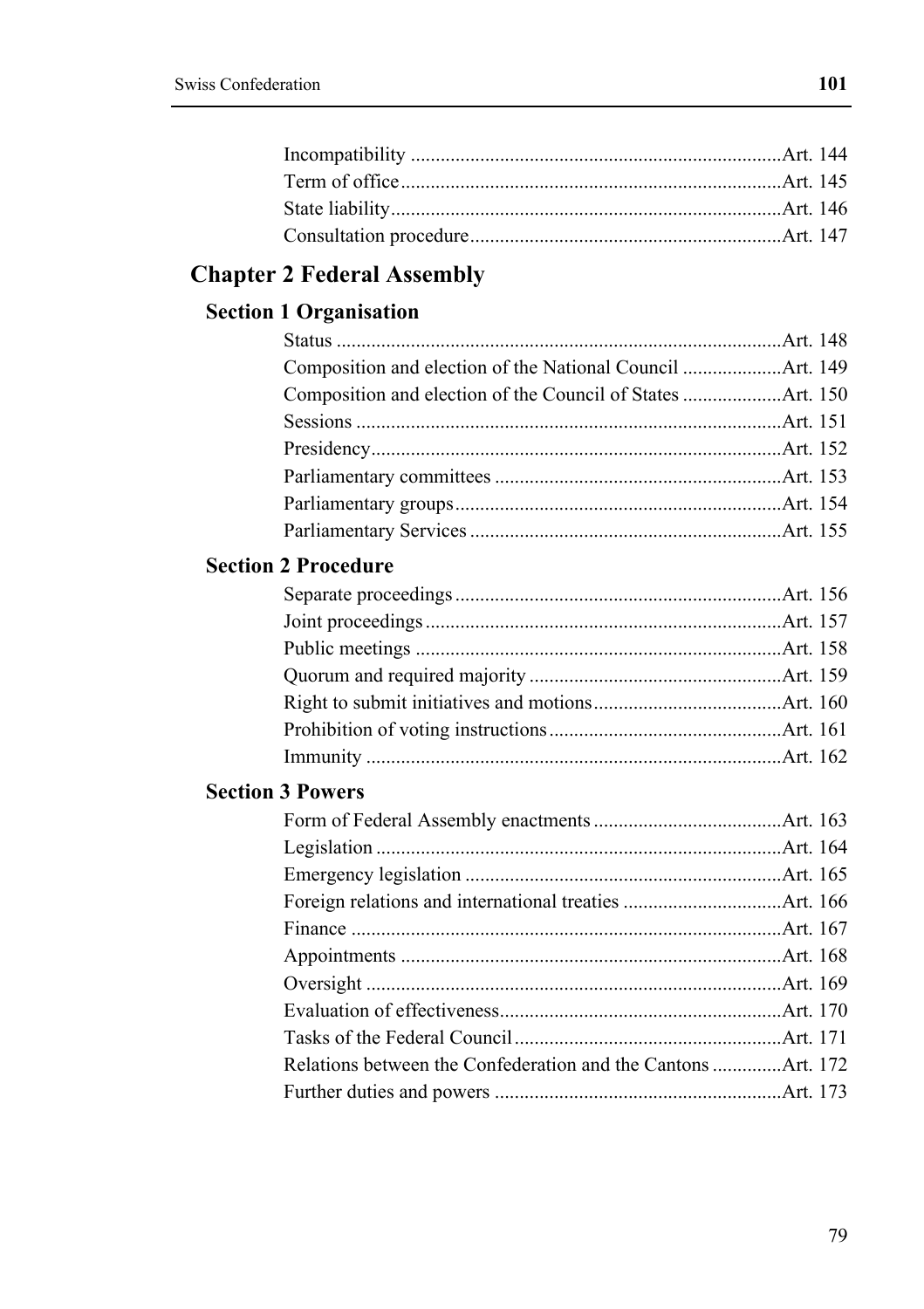### **Chapter 3 Federal Council and Federal Administration**

#### **Section 1 Organisation and Procedure**

| Principle of collegiality and allocation to departments  Art. 177 |  |
|-------------------------------------------------------------------|--|
|                                                                   |  |
|                                                                   |  |

#### **Section 2 Powers**

| Relations between the Confederation and the Cantons  Art. 186 |  |
|---------------------------------------------------------------|--|
|                                                               |  |

### **Chapter 4 Federal Supreme Court and other Judicial Authorities**

### **Title 6 Revision of the Federal Constitution and Transitional Provisions**

#### **Chapter 1 Revision**